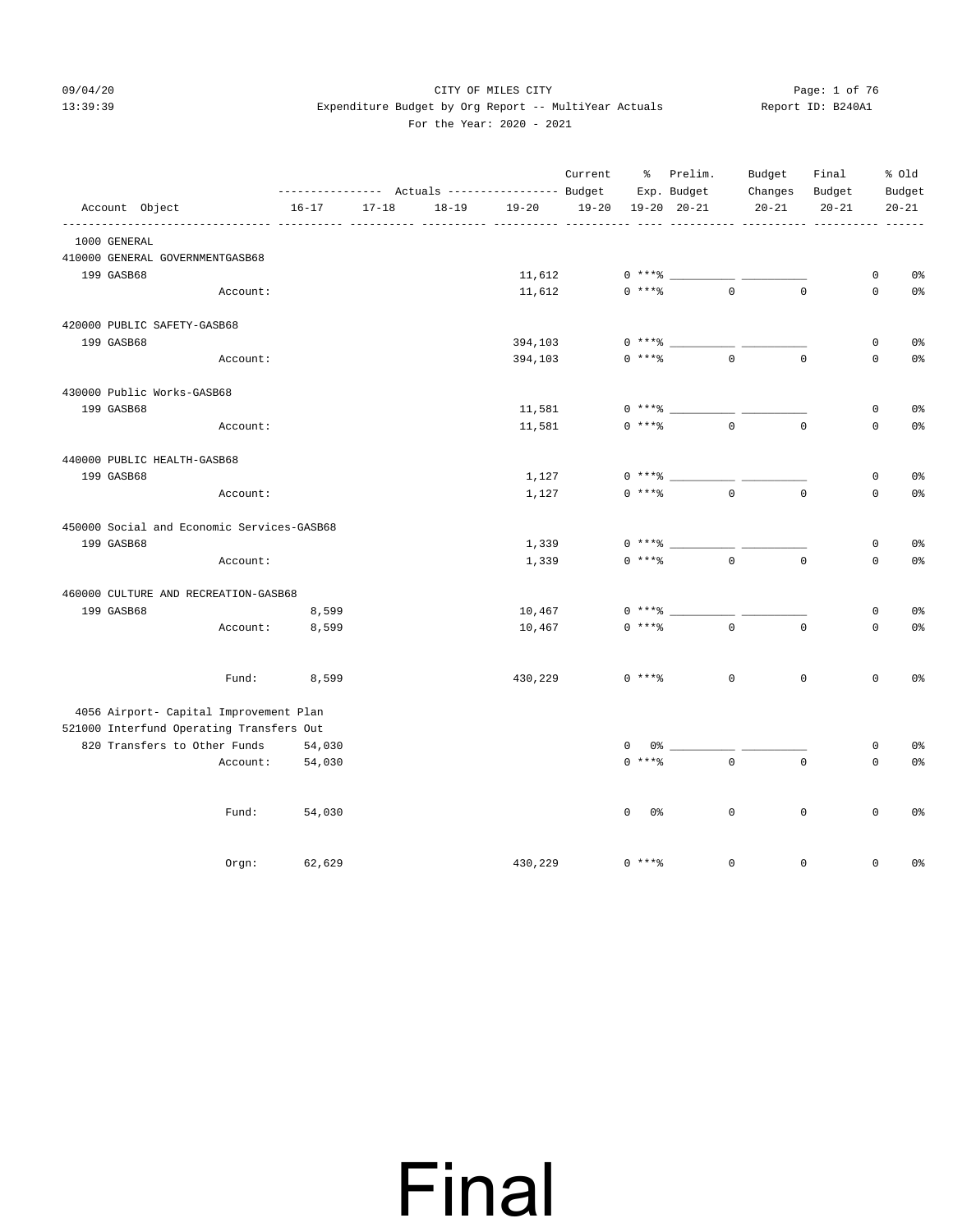#### 09/04/20 Page: 2 of 76 CITY OF MILES CITY CONTROL Page: 2 of 76 13:39:39 Expenditure Budget by Org Report -- MultiYear Actuals Report ID: B240A1 For the Year: 2020 - 2021

| 1 Mayor                              |           |           |        |        |                   |              |                                                                                                                                                                                                                                                                                                                                                                    |           |                          |           |
|--------------------------------------|-----------|-----------|--------|--------|-------------------|--------------|--------------------------------------------------------------------------------------------------------------------------------------------------------------------------------------------------------------------------------------------------------------------------------------------------------------------------------------------------------------------|-----------|--------------------------|-----------|
|                                      |           |           |        |        | Current           |              | % Prelim.                                                                                                                                                                                                                                                                                                                                                          | Budget    | Final                    | % Old     |
|                                      |           |           |        |        |                   |              | Exp. Budget                                                                                                                                                                                                                                                                                                                                                        | Changes   | Budget                   | Budget    |
| Account Object                       | $16 - 17$ | $17 - 18$ |        |        | 18-19 19-20 19-20 |              | 19-20 20-21                                                                                                                                                                                                                                                                                                                                                        | $20 - 21$ | $20 - 21$                | $20 - 21$ |
| 1000 GENERAL                         |           |           |        |        |                   |              |                                                                                                                                                                                                                                                                                                                                                                    |           |                          |           |
| 410200 Executive Services(01)        |           |           |        |        |                   |              |                                                                                                                                                                                                                                                                                                                                                                    |           |                          |           |
| 111 Salaries and Wages - Perm 22,000 |           | 22,000    | 22,000 |        |                   |              | 22,000 21,996 100% 21,996                                                                                                                                                                                                                                                                                                                                          |           | 21,996                   | 100%      |
| 142 Workers' Compensation            | 91        | 84        | 94     | 89     |                   |              | 94 95%                                                                                                                                                                                                                                                                                                                                                             |           | 83                       | 88%       |
| 144 FICA                             | 1,683     | 1,683     | 1,683  |        | 1,683 1,683 100%  |              |                                                                                                                                                                                                                                                                                                                                                                    | 1,683     | 1,683                    | 100%      |
| 190 On Behalf Retirement Paym        |           | 35,129    |        |        |                   |              | $\begin{picture}(150,10) \put(0,0){\vector(1,0){100}} \put(15,0){\vector(1,0){100}} \put(15,0){\vector(1,0){100}} \put(15,0){\vector(1,0){100}} \put(15,0){\vector(1,0){100}} \put(15,0){\vector(1,0){100}} \put(15,0){\vector(1,0){100}} \put(15,0){\vector(1,0){100}} \put(15,0){\vector(1,0){100}} \put(15,0){\vector(1,0){100}} \put(15,0){\vector(1,0){100}}$ |           | $^{\circ}$               | 0%        |
| 210 Office Supplies and Mater        |           | 248       |        |        | 101 7             |              | 125 81% 125                                                                                                                                                                                                                                                                                                                                                        |           | 125                      | 100%      |
| 214 Small Items of Equipment         |           | 910       |        |        |                   | $\mathbf{0}$ |                                                                                                                                                                                                                                                                                                                                                                    |           | $\circ$                  | 0%        |
| 220 Operating Expenses 147           |           | 146       | 146    |        | $^{\circ}$        |              | 0.왕 - 대한민국의 대학 대학 대학 대학 대학 대학 대학                                                                                                                                                                                                                                                                                                                                   |           | $^{\circ}$               | 0%        |
| 345 Telephone                        | 336       | 399       | 398    |        | 364<br>550        | 66%          |                                                                                                                                                                                                                                                                                                                                                                    |           | 550                      | 100%      |
| 350 Professional Services            | $\sim$ 90 | 84        | 83     | 138    |                   |              | 150 92%                                                                                                                                                                                                                                                                                                                                                            |           | 150                      | 100%      |
| 360 Contr R & M                      | 919       | 920       | 955    | 1,037  |                   |              | 775 134% 775                                                                                                                                                                                                                                                                                                                                                       |           | 775                      | 100%      |
| 370 Travel                           |           | 392       |        |        |                   | $\Omega$     |                                                                                                                                                                                                                                                                                                                                                                    |           | $\circ$                  | 0%        |
| 380 Training Services                |           |           | 39     |        |                   |              | $400 \t 0$ %                                                                                                                                                                                                                                                                                                                                                       | 400 000   | 400                      | 100%      |
| Account:                             | 25,266    | 61,995    | 25,398 | 25,412 |                   |              | 25,773 99% 25,762 0                                                                                                                                                                                                                                                                                                                                                |           | 25,762                   | 99%       |
| Fund:                                | 25,266    | 61,995    | 25,398 | 25,412 | 25,773 99%        |              |                                                                                                                                                                                                                                                                                                                                                                    | 25,762    | 25,762<br>$\Omega$       | 99%       |
|                                      |           |           |        |        |                   |              |                                                                                                                                                                                                                                                                                                                                                                    |           |                          |           |
| Orem:                                |           |           |        |        |                   |              | 25,266 61,995 25,398 25,412 25,773 99% 25,762                                                                                                                                                                                                                                                                                                                      |           | $\overline{0}$<br>25,762 | 99%       |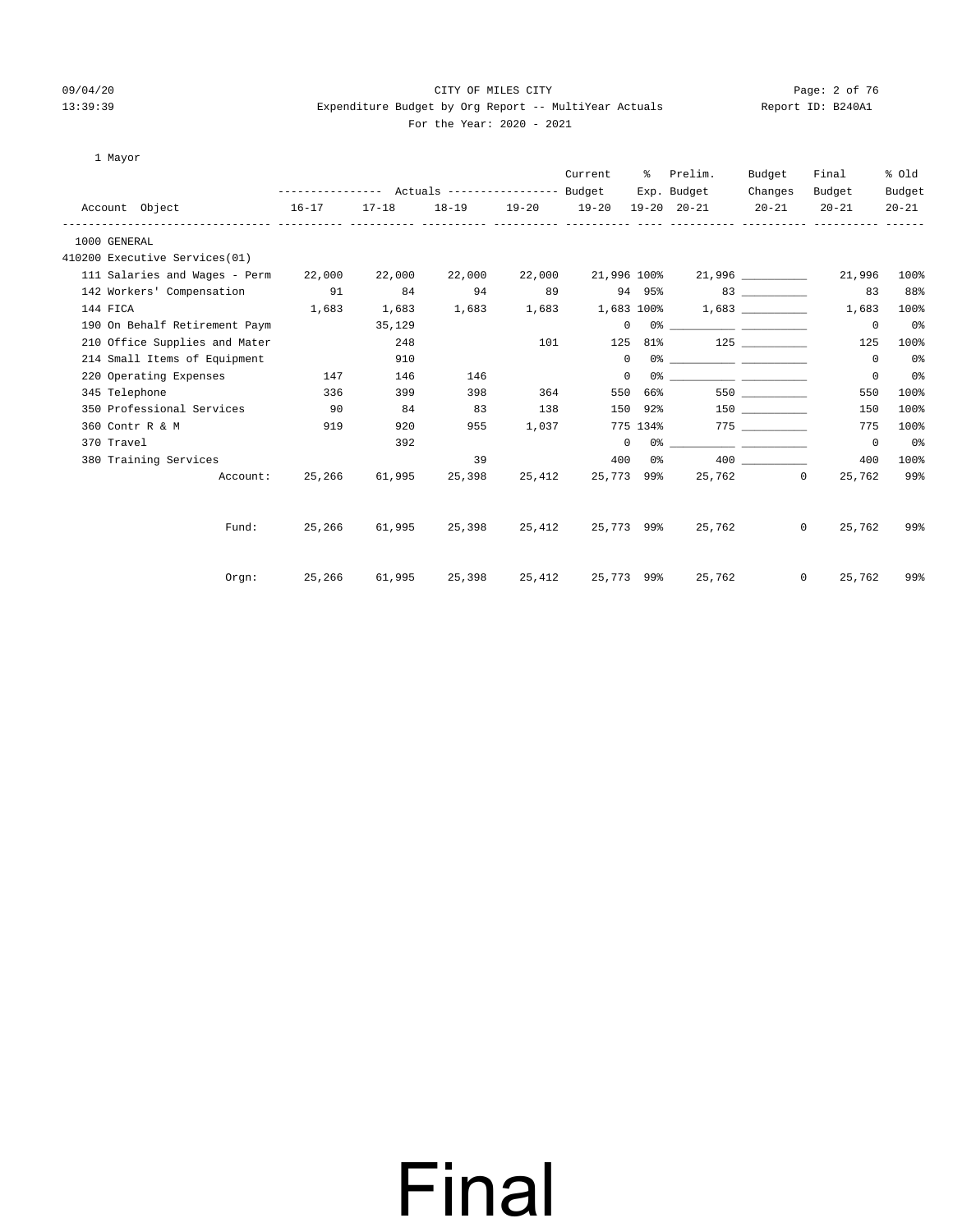#### 09/04/20 Page: 3 of 76 13:39:39 Expenditure Budget by Org Report -- MultiYear Actuals Report ID: B240A1 For the Year: 2020 - 2021

#### 2 City Council

|                                          |                                                          |           |               |           | Current      | ະ              | Prelim.                            | Budget               | Final                            | % old               |
|------------------------------------------|----------------------------------------------------------|-----------|---------------|-----------|--------------|----------------|------------------------------------|----------------------|----------------------------------|---------------------|
| Account Object                           | --------------- Actuals ---------------- Budget<br>16-17 | $17 - 18$ | $18 - 19$     | $19 - 20$ | $19 - 20$    |                | Exp. Budget<br>$19 - 20$ $20 - 21$ | Changes<br>$20 - 21$ | Budget<br>$20 - 21$              | Budget<br>$20 - 21$ |
| 1000 GENERAL                             |                                                          |           |               |           |              |                |                                    |                      | ----------- ---------- --------- |                     |
| 410100 Legislative Services(02)          |                                                          |           |               |           |              |                |                                    |                      |                                  |                     |
| 111 Salaries and Wages - Perm            | 23,750                                                   | 31,092    | 32,001        | 31,167    | 31,968 97%   |                |                                    |                      | 31,968                           | 100%                |
| 141 Unemployment Insurance               | $\overline{\phantom{0}}^2$                               |           |               |           | $\mathbf{0}$ |                |                                    |                      | $\mathbf 0$                      | 0%                  |
| 142 Workers' Compensation                | 149                                                      | 119       | 136           | 125       |              | 136 92%        |                                    | 121                  | 121                              | 89%                 |
| 144 FICA                                 | 1,816                                                    | 2,378     | 2,448         | 2,384     |              | 2,445 98%      |                                    | 2,445                | 2,445                            | 100%                |
| 145 PERS                                 | 251                                                      | 329       | 343           | 173       |              | 346 50%        |                                    | $350$ __________     | 350                              | 101%                |
| 220 Operating Expenses                   | 485                                                      | 218       | 146           | 171       |              | 100 171%       |                                    |                      | 100                              | 100%                |
| 350 Professional Services                | 179                                                      |           |               |           | $\circ$      |                | $0\,$ %                            |                      | $\overline{\phantom{0}}$         | $0\,$ s             |
| 370 Travel                               |                                                          | 422       | 273           | 52        |              | 380 14%        |                                    | 380 380              | 380                              | 100%                |
| 380 Training Services                    |                                                          | 50        |               |           | 500          | 0%             |                                    |                      | 500                              | 100%                |
| Account:                                 | 26,632                                                   | 34,608    | 35,347        | 34,072    | 35,875 95%   |                |                                    | 35,864 0             | 35,864                           | 99%                 |
| 410105 Safety Culture-Supplies           |                                                          |           |               |           |              |                |                                    |                      |                                  |                     |
| 230 Repair and Maintenance Su            | 173                                                      |           |               |           | 250          | 0%             |                                    |                      | 250                              | 100%                |
| Account:                                 | 173                                                      |           |               |           | 250          | 0 <sup>°</sup> | 250                                |                      | $\Omega$<br>250                  | 100%                |
| 470300 Ecomonic Development              |                                                          |           |               |           |              |                |                                    |                      |                                  |                     |
| 350 Professional Services                | 15,995                                                   | 15,809    | 15,604 15,492 |           | 15,492 100%  |                |                                    | 15,330               | 15,330                           | 99%                 |
| Account:                                 | 15,995                                                   | 15,809    | 15,604        | 15,492    | 15,492 100%  |                |                                    | 15,330 0             | 15,330                           | 98%                 |
| 521000 Interfund Operating Transfers Out |                                                          |           |               |           |              |                |                                    |                      |                                  |                     |
| 820 Transfers to Other Funds             | 82,800                                                   | 75,000    | 19,099        |           | $\Omega$     |                |                                    |                      | 0                                | 0%                  |
| Account:                                 | 82,800                                                   | 75,000    | 19,099        |           |              | $0$ ****       | $\Omega$                           |                      | $\Omega$<br>$\Omega$             | 0%                  |
| Fund:                                    | 125,600                                                  | 125,417   | 70,050        | 49,564    | 51,617 96%   |                | 51,444                             |                      | $\mathbf{0}$<br>51,444           | 99%                 |
| $0$ rgn:                                 | 125,600                                                  | 125,417   | 70,050        | 49,564    | 51,617 96%   |                | 51,444                             |                      | $\mathbf{0}$<br>51,444           | 99%                 |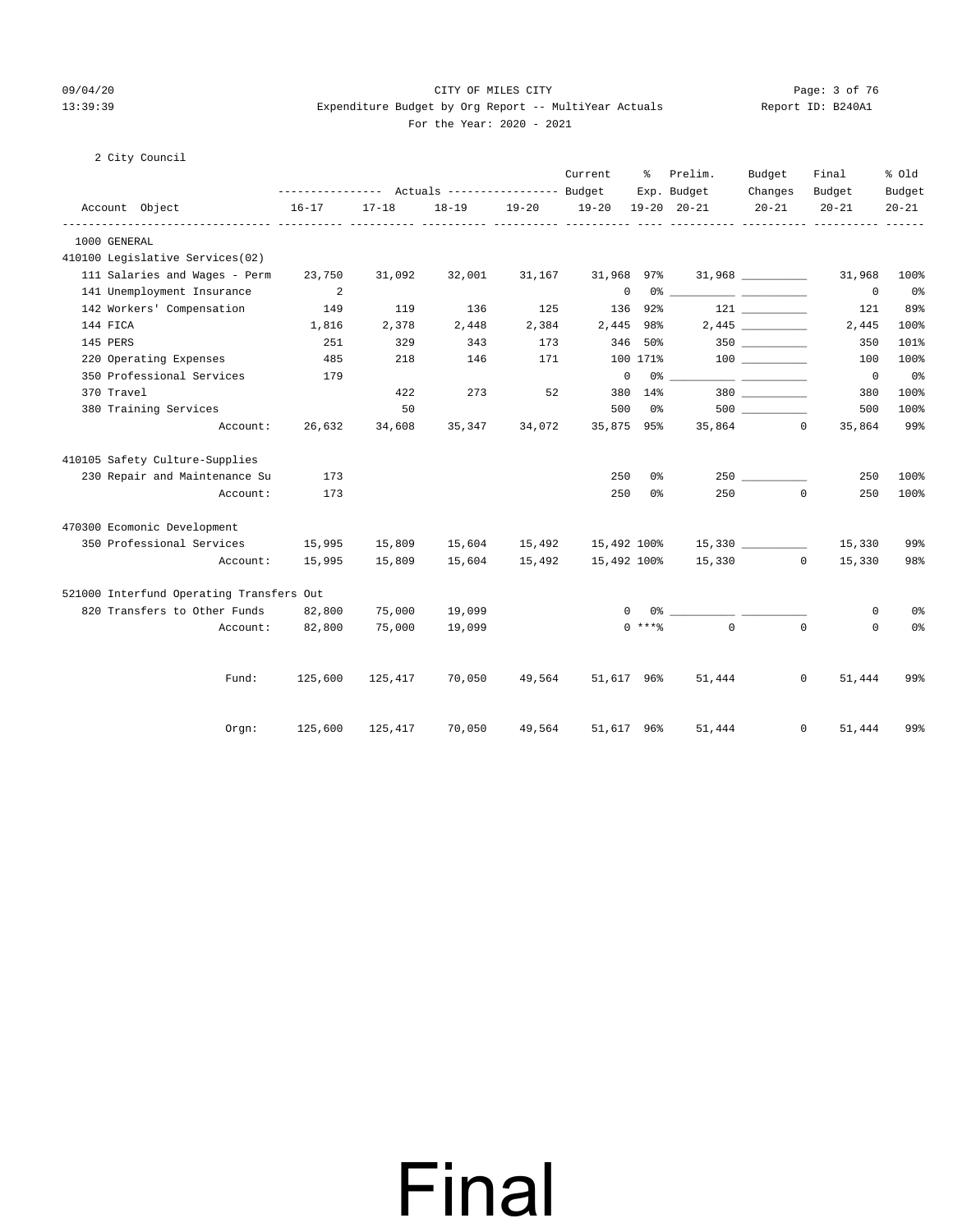#### 09/04/20 Page: 4 of 76 13:39:39 Expenditure Budget by Org Report -- MultiYear Actuals Report ID: B240A1 For the Year: 2020 - 2021

3 City Clerk

|                                                           | --------------- Actuals ---------------- Budget |           |           |           | Current      | ိ              | Prelim.<br>Exp. Budget | Budget<br>Changes                       | Final<br>Budget | % Old<br>Budget |
|-----------------------------------------------------------|-------------------------------------------------|-----------|-----------|-----------|--------------|----------------|------------------------|-----------------------------------------|-----------------|-----------------|
| Account Object                                            | $16 - 17$                                       | $17 - 18$ | $18 - 19$ | $19 - 20$ | $19 - 20$    |                | $19 - 20$ $20 - 21$    | $20 - 21$                               | $20 - 21$       | $20 - 21$       |
| 1000 GENERAL                                              |                                                 |           |           |           |              |                |                        |                                         |                 |                 |
| 410500 Financial Services(03)                             |                                                 |           |           |           |              |                |                        |                                         |                 |                 |
| 111 Salaries and Wages - Perm                             | 112,392                                         | 115,064   | 107,371   | 112,598   | 113,048 100% |                |                        | 99,604 _________                        | 99,604          | 88%             |
| 131 VACATION                                              | 7,016                                           | 7,781     | 8,678     | 6,024     |              | 7,100 85%      |                        |                                         | 15,000          | 211%            |
| 132 SICK LEAVE                                            | 4,073                                           | 5,588     | 4,447     | 4,276     | 4,100 104%   |                |                        |                                         | 4,100           | 100%            |
| 133 OTHER LEAVE PAY                                       | 4,082                                           | 4,739     | 4,038     | 2,365     |              | 3,360 70%      |                        |                                         | 3,283           | 98%             |
| 141 Unemployment Insurance                                | 192                                             | 334       | 438       | 189       |              | 191 99%        |                        |                                         | 183             | 96%             |
| 142 Workers' Compensation                                 | 1,574                                           | 1,504     | 1,573     | 766       |              | 1,562 49%      |                        | 1,957                                   | 1,957           | 125%            |
| 143 Health Insurance                                      | 24,512                                          | 25,364    | 25,019    | 27,822    | 27,656 101%  |                |                        | 28,199                                  | 28,199          | 102%            |
| 144 FICA                                                  | 9,808                                           | 10,228    | 9,542     | 9,587     |              | 9,762 98%      |                        |                                         | 9,332           | 96%             |
| 145 PERS                                                  | 10,464                                          | 11,072    | 10,407    | 10,699    | 11,064 97%   |                |                        | 10,698 __________                       | 10,698          | 97%             |
| 196 CLOTHING ALLOTMENT                                    | 563                                             | 518       | 574       | 435       |              | 450 97%        |                        |                                         | 450             | 100%            |
| 210 Office Supplies and Mater                             | 1,820                                           | 2,491     | 1,095     | 1,534     |              | $2,200$ 70%    |                        |                                         | 2,200           | 100%            |
| 214 Small Items of Equipment                              | 2,509                                           | 282       | 3,061     | -291      |              | $1,800 - 16$ % |                        |                                         | 2,000           | 111%            |
| 2-printers and accessories                                |                                                 |           |           |           |              |                |                        |                                         |                 |                 |
| 220 Operating Expenses                                    | 2,678                                           | 1,815     | 1,720     | 2,088     |              | 2,500 84%      |                        |                                         | 5,457           | 218%            |
| \$2,957- Sent to County for Cvid-19 Grant                 |                                                 |           |           |           |              |                |                        |                                         |                 |                 |
| \$2,500 for miscellanous expenses                         |                                                 |           |           |           |              |                |                        |                                         |                 |                 |
| 230 Repair and Maintenance Su                             |                                                 | 416       |           |           | 0            |                |                        |                                         | 0               | 0%              |
| 311 Postage, Box Rent, Etc.                               | 3,396                                           | -44       | 1,647     | 492       | 1,500        | 33%            |                        | $2,500$ __________                      | 2,500           | 167%            |
| 320 Printing, Duplicating, Ty                             | 147                                             |           | 65        |           | 100          | 0%             |                        | $\begin{tabular}{c} 100 \end{tabular}$  | 100             | 100%            |
| 330 Publicity, Subscriptions                              | 1,912                                           | 1,700     | 998       | 1,033     |              | 2,200 47%      |                        |                                         | 2,200           | 100%            |
| 334 Memberships, Registration                             | 3,124                                           | 2,925     | 3,276     | 3,205     |              | 3,200 100%     |                        |                                         | 3,300           | 103%            |
| MMCT & FOA Fees- 150                                      |                                                 |           |           |           |              |                |                        |                                         |                 |                 |
| MT League of Cities- \$3,106                              |                                                 |           |           |           |              |                |                        |                                         |                 |                 |
| 345 Telephone                                             | 574                                             | 671       | 615       | 577       |              | 650 89%        |                        | $650$ ________                          | 650             | 100%            |
| 347 Internet                                              | 215                                             | 254       | 234       | 223       |              | 250 89%        |                        |                                         | 250             | 100%            |
| 350 Professional Services                                 | 35,525                                          | 29,697    | 24,663    | 25,257    | 33,850 75%   |                |                        | $20,500$ ___________                    | 20,500          | 61%             |
| Professional Services                                     |                                                 |           |           |           |              |                |                        |                                         |                 |                 |
| Olness- \$22,000- \$5,000 because no Federal audit needed |                                                 |           |           |           |              |                |                        |                                         |                 |                 |
| Onix - $$200$                                             |                                                 |           |           |           |              |                |                        |                                         |                 |                 |
| Budget filing with State-\$1000                           |                                                 |           |           |           |              |                |                        |                                         |                 |                 |
| Post Employee- \$2000                                     |                                                 |           |           |           |              |                |                        |                                         |                 |                 |
| 360 Contr R & M                                           | 10,346                                          | 21,999    | 12,118    | 13,590    | 18,606 73%   |                |                        |                                         | 16,500          | 89%             |
| Data Image- \$3000                                        |                                                 |           |           |           |              |                |                        |                                         |                 |                 |
| Google-\$2700                                             |                                                 |           |           |           |              |                |                        |                                         |                 |                 |
| Annual Maintenance-\$6800                                 |                                                 |           |           |           |              |                |                        |                                         |                 |                 |
| Munic Code- \$4000                                        |                                                 |           |           |           |              |                |                        |                                         |                 |                 |
| 370 Travel                                                | 773                                             | 1,352     | 2,172     | 793       |              | 2,500 32%      |                        |                                         | 2,800           | 112%            |
| Clerk Institute (2 employees)                             |                                                 |           |           |           |              |                |                        |                                         |                 |                 |
| HR to Conference                                          |                                                 |           |           |           |              |                |                        |                                         |                 |                 |
| 380 Training Services                                     | 989                                             | 1,541     | 1,471     | 450       |              | 1,600 28%      |                        |                                         | 1,600           | 100%            |
| 382 Books                                                 |                                                 | 117       |           |           | 350          | 0%             |                        |                                         | 350             | 100%            |
| 390 Other Purchased Services                              | 26                                              | 28        |           | 18        |              | 100 18%        |                        | $\begin{array}{c} 100 \\ - \end{array}$ | 100             | 100%            |
| 513 Liability                                             | 22,496                                          | 56,847    | 81,904    | 91,300    | 91,301 100%  |                |                        | 97,749 _________                        | 97,749          | 107%            |
| True #                                                    |                                                 |           |           |           |              |                |                        |                                         |                 |                 |
| 521 Surety Bonds for Official                             | 750                                             | 890       | 863       | 750       |              | 750 100%       |                        |                                         | 750             | 100%            |
| 555 Bank Service Charges                                  |                                                 | 140       | 240       | 337       |              | 300 112%       |                        |                                         | 500             | 167%            |
| \$37.00 Monthly service charge from Stockman              |                                                 |           |           |           |              |                |                        |                                         |                 |                 |

Final

NSF \$60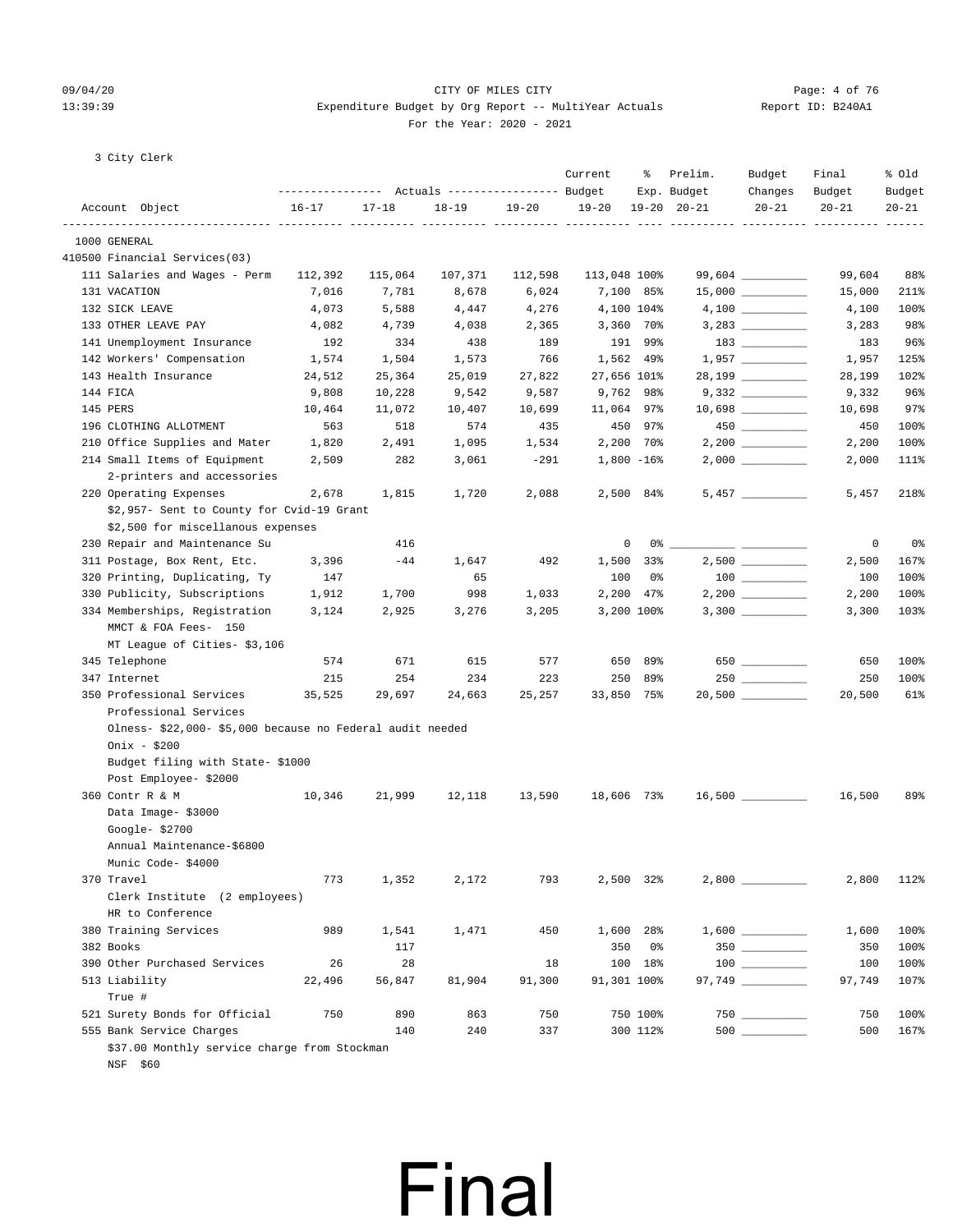#### 09/04/20 Page: 5 of 76 CITY OF MILES CITY CONTROL Page: 5 of 76 13:39:39 Expenditure Budget by Org Report -- MultiYear Actuals Report ID: B240A1 For the Year: 2020 - 2021

#### 3 City Clerk

|                           |          |           |           |            |           | Current     | န္ခ  | Prelim.             | Budget    | Final                   | % old     |
|---------------------------|----------|-----------|-----------|------------|-----------|-------------|------|---------------------|-----------|-------------------------|-----------|
|                           |          |           |           | Actuals -- | --------- | Budget      |      | Exp. Budget         | Changes   | Budget                  | Budget    |
| Account Object            |          | $16 - 17$ | $17 - 18$ | $18 - 19$  | $19 - 20$ | $19 - 20$   |      | $19 - 20$ $20 - 21$ | $20 - 21$ | $20 - 21$               | $20 - 21$ |
|                           | Account: | 261,956   | 305,313   | 308,229    | 316,117   | 342,050 92% |      | 332,312             |           | $\mathbf{0}$<br>332,312 | 97%       |
| 411101 Labor Negotiations |          |           |           |            |           |             |      |                     |           |                         |           |
| 350 Professional Services |          | 9,788     | 4,681     | 7,894      | 10,123    | 13,400      | 76%  |                     | 10,000    | 10,000                  | 75%       |
|                           | Account: | 9,788     | 4,681     | 7,894      | 10,123    | 13,400      | 76%ะ | 10,000              |           | $\mathbf{0}$<br>10,000  | 74%       |
|                           | Fund:    | 271,744   | 309,994   | 316,123    | 326,240   | 355,450 92% |      | 342,312             |           | $\mathbf{0}$<br>342,312 | 96%       |
|                           | Orgn:    | 271,744   | 309,994   | 316,123    | 326,240   | 355,450 92% |      | 342,312             |           | $\mathbf{0}$<br>342,312 | 96%       |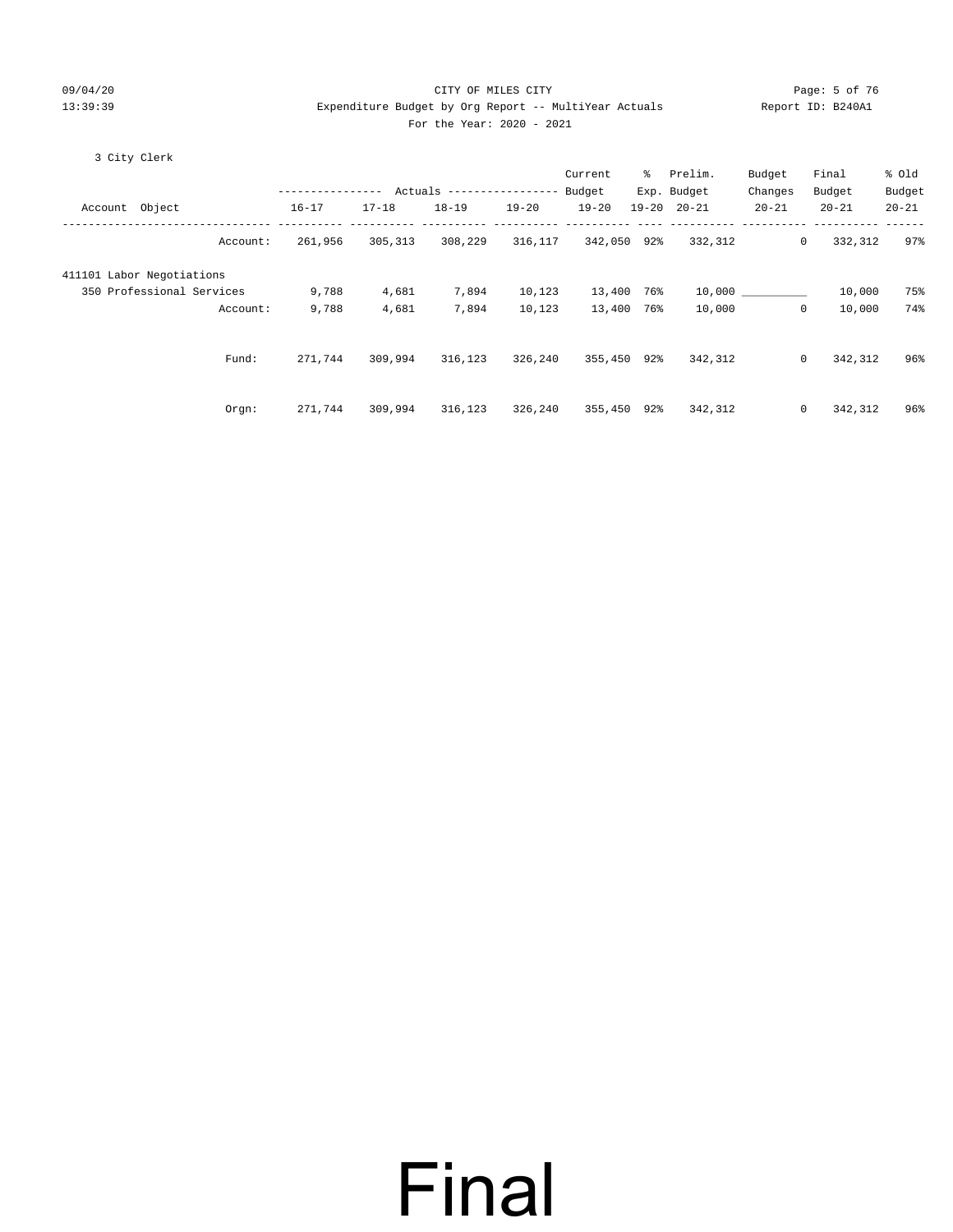#### 09/04/20 Page: 6 of 76 CITY OF MILES CITY CONTROL Page: 6 of 76 13:39:39 Expenditure Budget by Org Report -- MultiYear Actuals Report ID: B240A1 For the Year: 2020 - 2021

### 4 Attorney

|                                                          | --------------- Actuals ---------------- Budget Exp. Budget |           |                                 |       | Current                       | ႜႜၟ      | Prelim.                                                                                                                                                                                                                                                                                                                                                            | Budget<br>Changes | Final<br>Budget           | % old               |
|----------------------------------------------------------|-------------------------------------------------------------|-----------|---------------------------------|-------|-------------------------------|----------|--------------------------------------------------------------------------------------------------------------------------------------------------------------------------------------------------------------------------------------------------------------------------------------------------------------------------------------------------------------------|-------------------|---------------------------|---------------------|
| Account Object                                           | $16 - 17$                                                   | $17 - 18$ |                                 |       | 18-19 19-20 19-20 19-20 20-21 |          |                                                                                                                                                                                                                                                                                                                                                                    | $20 - 21$         | $20 - 21$                 | Budget<br>$20 - 21$ |
| 1000 GENERAL                                             |                                                             |           |                                 |       |                               |          |                                                                                                                                                                                                                                                                                                                                                                    |                   |                           |                     |
| 411100 Legal Services(04)                                |                                                             |           |                                 |       |                               |          |                                                                                                                                                                                                                                                                                                                                                                    |                   |                           |                     |
| 111 Salaries and Wages - Perm $97,314$ $94,618$ $93,482$ |                                                             |           |                                 |       | 83,859 103,796 81%            |          |                                                                                                                                                                                                                                                                                                                                                                    |                   | 103,880                   | 100%                |
| 131 VACATION                                             | 2,638                                                       | 3,682     | 2,834 2,627 2,700 97%           |       |                               |          |                                                                                                                                                                                                                                                                                                                                                                    |                   | 2,700                     | 100%                |
| 132 SICK LEAVE                                           | 1,828                                                       | 887       | 704                             | 1,873 | 1,900 99%                     |          |                                                                                                                                                                                                                                                                                                                                                                    | 1,900             | 1,900                     | 100%                |
| 133 OTHER LEAVE PAY                                      | 97                                                          | 97        |                                 |       |                               |          | $\begin{picture}(180,10) \put(0,0){\vector(1,0){100}} \put(10,0){\vector(1,0){100}} \put(10,0){\vector(1,0){100}} \put(10,0){\vector(1,0){100}} \put(10,0){\vector(1,0){100}} \put(10,0){\vector(1,0){100}} \put(10,0){\vector(1,0){100}} \put(10,0){\vector(1,0){100}} \put(10,0){\vector(1,0){100}} \put(10,0){\vector(1,0){100}} \put(10,0){\vector(1,0){100}}$ |                   | $\overline{0}$            | 0 <sup>°</sup>      |
| 141 Unemployment Insurance                               | 153                                                         | 249       | 340                             | 133   |                               | 163 82%  |                                                                                                                                                                                                                                                                                                                                                                    |                   | 163                       | 100%                |
| 142 Workers' Compensation 617                            |                                                             | 566       | 633                             |       |                               |          | 571 689 83% 760                                                                                                                                                                                                                                                                                                                                                    |                   | 760                       | 110%                |
| 143 Health Insurance                                     | 7,612                                                       | 8,601     | 8,931                           | 9,596 | 9,536 101%                    |          |                                                                                                                                                                                                                                                                                                                                                                    |                   | 10,254                    | 108%                |
| 144 FICA                                                 | 7,733                                                       | 7,541     | 7,367                           | 6,603 | 8,292 80%                     |          |                                                                                                                                                                                                                                                                                                                                                                    |                   | 8,299                     | 100%                |
| 145 PERS                                                 | 8,527                                                       | 8,409     | 8,315                           | 7,347 | 9,398 78%                     |          |                                                                                                                                                                                                                                                                                                                                                                    |                   | 9,514                     | 101%                |
| 196 CLOTHING ALLOTMENT                                   | 75                                                          | 150       | 150                             | 150   | 150 100%                      |          |                                                                                                                                                                                                                                                                                                                                                                    |                   | 150                       | 100%                |
| 210 Office Supplies and Mater 833                        |                                                             | 557       | 297                             | 633   | 1,000 63%                     |          |                                                                                                                                                                                                                                                                                                                                                                    | 1,000             | 1,000                     | 100%                |
| 214 Small Items of Equipment                             | 960                                                         | 937       | 891                             | 193   | 1,000 19%                     |          |                                                                                                                                                                                                                                                                                                                                                                    | 1,000             | 1,000                     | 100%                |
| 220 Operating Expenses 2,298                             |                                                             | 1,124     | 882                             | 935   | 1,000 94%                     |          |                                                                                                                                                                                                                                                                                                                                                                    |                   | 1,000                     | 100%                |
| 311 Postage, Box Rent, Etc. 299                          |                                                             | 380       | 321                             | 289   | 500 58%                       |          |                                                                                                                                                                                                                                                                                                                                                                    | 500 000           | 500                       | 100%                |
| 345 Telephone                                            | 47                                                          | 58        | 41                              |       | 154                           | 100 154% |                                                                                                                                                                                                                                                                                                                                                                    |                   | 100                       | 100%                |
| 350 Professional Services 12,171                         |                                                             | 9,212     |                                 |       | $-3,322$ 14,599 4,000 365%    |          |                                                                                                                                                                                                                                                                                                                                                                    | 4,000             | 4,000                     | 100%                |
| 360 Contr R & M                                          |                                                             |           |                                 |       |                               | 207 0%   |                                                                                                                                                                                                                                                                                                                                                                    |                   | 207                       | 100%                |
| 370 Travel                                               | 1,075                                                       |           | 696                             |       |                               | 700 0%   |                                                                                                                                                                                                                                                                                                                                                                    |                   | 700                       | 100%                |
|                                                          | Account: 144,277                                            | 137,068   | 122,562                         |       | 129,562 145,131 89%           |          |                                                                                                                                                                                                                                                                                                                                                                    | 146,127 0         | 146,127                   | 100%                |
|                                                          |                                                             |           | 137,068 122,562 129,562         |       |                               |          | 145,131 89% 146,127                                                                                                                                                                                                                                                                                                                                                |                   | $\circ$                   | 100%                |
| Fund:                                                    | 144,277                                                     |           |                                 |       |                               |          |                                                                                                                                                                                                                                                                                                                                                                    |                   | 146,127                   |                     |
| Orgn:                                                    |                                                             |           | 144,277 137,068 122,562 129,562 |       |                               |          | 145,131 89% 146,127                                                                                                                                                                                                                                                                                                                                                |                   | $\overline{0}$<br>146,127 | 100%                |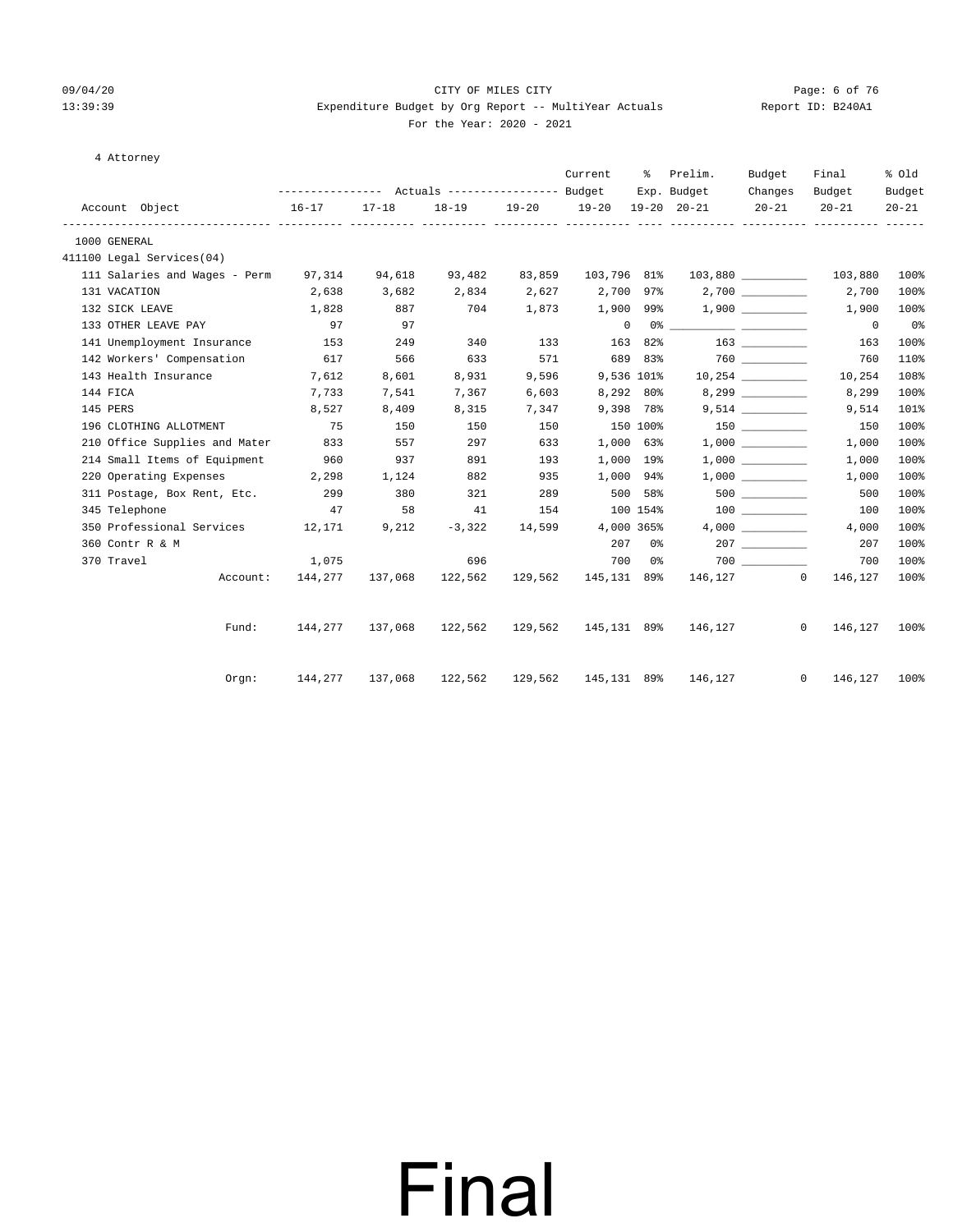### 09/04/20 Page: 7 of 76 CITY OF MILES CITY CONTROL PAGE: 7 of 76 13:39:39 Expenditure Budget by Org Report -- MultiYear Actuals Report ID: B240A1

For the Year: 2020 - 2021

5 Police

|          |                                                                             |           |                 | --------------- Actuals ---------------- Budget |         | Current      | ႜ           | Prelim.<br>Exp. Budget                                                                     | Budget<br>Changes    | Final<br>Budget | % Old<br>Budget |
|----------|-----------------------------------------------------------------------------|-----------|-----------------|-------------------------------------------------|---------|--------------|-------------|--------------------------------------------------------------------------------------------|----------------------|-----------------|-----------------|
|          | Account Object                                                              | $16 - 17$ | $17 - 18$       | $18 - 19$                                       | 19-20   | $19 - 20$    |             | $19 - 20$ $20 - 21$                                                                        | $20 - 21$            | $20 - 21$       | $20 - 21$       |
|          |                                                                             |           |                 |                                                 |         |              |             |                                                                                            |                      |                 |                 |
|          | 1000 GENERAL                                                                |           |                 |                                                 |         |              |             |                                                                                            |                      |                 |                 |
|          | 420140 Crime Control and Investigation(05)                                  |           |                 |                                                 |         |              |             |                                                                                            |                      |                 |                 |
|          | 111 Salaries and Wages - Perm                                               | 649,496   | 669,017         | 674,486                                         | 687,772 | 680,624 101% |             |                                                                                            | $722,888$ __________ | 722,888         | 106%            |
|          | Does not include SRO, deleted clerk and moved a vacant position to 6 months |           |                 |                                                 |         |              |             |                                                                                            |                      |                 |                 |
|          | saving                                                                      |           |                 |                                                 |         |              |             |                                                                                            |                      |                 |                 |
|          | 121 OVERTIME-PERMANENT                                                      | 101,557   | 84,887          | 117,028                                         | 119,178 | 30,000 397%  |             |                                                                                            | $30,000$ __________  | 30,000          | 100%            |
|          | 131 VACATION                                                                | 50,956    | 49,746          | 57,332                                          | 48,121  | 51,000 94%   |             |                                                                                            | $51,000$ __________  | 51,000          | 100%            |
|          | 132 SICK LEAVE                                                              | 32,773    | 27,250          | 35,450                                          | 20,510  | 25,000 82%   |             |                                                                                            | 25,000 _________     | 25,000          | 100%            |
|          | 133 OTHER LEAVE PAY                                                         | 43,479    | 56,063          | 45,913                                          | 53,560  | 32,372 165%  |             |                                                                                            | $31,515$ _________   | 31,515          | 97%             |
|          | 134 HOLIDAY PAY                                                             | 10,067    | 19,232          | 39,589                                          |         | 10,100 0%    |             |                                                                                            |                      | 10,100          | 100%            |
|          | 141 Unemployment Insurance                                                  | 1,352     | 2,296           | 3,435                                           | 1,411   | 1,226 115%   |             |                                                                                            |                      | 1,306           | 107%            |
|          | 142 Workers' Compensation                                                   | 41,600    | 39,003          | 45,308                                          | 41,851  | 38,997 107%  |             |                                                                                            |                      | 37,507          | 96%             |
|          | 143 Health Insurance                                                        | 125,769   | 128,755         | 134,777                                         | 147,846 | 143,046 103% |             |                                                                                            | 158,937 __________   | 158,937         | 111%            |
| 144 FICA |                                                                             | 13,303    | 13,594          | 14,558                                          | 13,467  | 11,848 114%  |             |                                                                                            |                      | 12,622          | 107%            |
| 145 PERS |                                                                             | 478       | 636             | 997                                             | 443     |              |             | 600 74% _____________ ____                                                                 |                      | $\mathbf 0$     | 0%              |
|          | 146 Police Pension                                                          | 115,820   | 107,425         | 105,787                                         | 108,259 | 108,619 100% |             |                                                                                            | $119,781 -2,946$     | 116,835         | 108%            |
|          | 190 On Behalf Retirement Paym                                               |           | 202,716         |                                                 |         | 0            |             |                                                                                            |                      | $\overline{0}$  | 0%              |
|          | 196 CLOTHING ALLOTMENT                                                      | 12,378    | 11,908          | 11,460                                          | 11,595  |              |             |                                                                                            |                      | $\mathbf 0$     | 0 <sub>8</sub>  |
|          | 210 Office Supplies and Mater                                               | 6,440     | 6,956           | 7,880                                           | 6,096   | 6,500 94%    |             |                                                                                            |                      | 6,500           | 100%            |
|          | 214 Small Items of Equipment                                                | 11,028    | 5,157           | 5,967                                           | 13,909  | 12,500 111%  |             |                                                                                            | $8,400$ __________   | 8,400           | 67%             |
|          | 220 Operating Expenses                                                      | 17,553    | 22,108          | 20,549                                          | 10,353  | 18,500 56%   |             |                                                                                            | 45,895               | 45,895          | 248%            |
|          | Will receive \$30,395 DES grant for car video and body cameras              |           |                 |                                                 |         |              |             |                                                                                            |                      |                 |                 |
|          | 226 Clothing and Uniforms                                                   | 1,459     | 326             | 630                                             | 92      |              | 500 18%     |                                                                                            |                      | 500             | 100%            |
|          | 227 Firearm Supplies                                                        | 3,324     | 4,066           | 2,040                                           | 3,500   | 3,800 92%    |             |                                                                                            | $3,800$ __________   | 3,800           | 100%            |
|          | 230 Repair and Maintenance Su                                               | 11,474    | 9,685           | 9,851                                           | 8,747   | 9,000 97%    |             |                                                                                            |                      | 9,000           | 100%            |
|          | 231 Gas, Oil, Diesel Fuel, Gr                                               | 22,253    | 29,102          | 32,049                                          | 23,661  | 25,000 95%   |             |                                                                                            | $25,000$ __________  | 25,000          | 100%            |
|          | 311 Postage, Box Rent, Etc.                                                 | 974       | 1,196           | 598                                             | 532     | 1,000 53%    |             |                                                                                            |                      | 1,000           | 100%            |
|          | 320 Printing, Duplicating, Ty                                               | 41        | $7\phantom{.0}$ | 56                                              |         | $\mathbf 0$  |             |                                                                                            |                      | $\overline{0}$  | 0 <sub>8</sub>  |
|          | 330 Publicity, Subscriptions                                                | 649       | 145             |                                                 |         | 0            |             |                                                                                            |                      | 0               | 0%              |
|          | 334 Memberships, Registration                                               | 1,845     | 1,712           | 1,558                                           | 2,066   | 2,000 103%   |             |                                                                                            | $2,000$ __________   | 2,000           | 100%            |
|          | 345 Telephone                                                               | 3,590     | 3,987           | 3,743                                           | 3,689   | 4,000 92%    |             |                                                                                            |                      | 4,000           | 100%            |
|          | 347 Internet                                                                | 722       | 853             | 787                                             | 792     |              | 800 99%     |                                                                                            | 800                  | 800             | 100%            |
|          | 350 Professional Services                                                   | 18,254    | 21,765          | 23,490                                          | 29,130  | 18,454 158%  |             |                                                                                            | 18,454 _________     | 18,454          | 100%            |
|          | 360 Contr R & M                                                             | 365       | 351             | 881                                             | 1,962   |              | 600 327%    |                                                                                            | $600$                | 600             | 100%            |
|          | 366 R&M Vehicles - Police/Ani                                               | 9,656     | 14,538          | 23,931                                          | 25,005  | 16,980 147%  |             |                                                                                            |                      | 16,980          | 100%            |
|          | 370 Travel                                                                  | 3,968     | 6,303           | 8,897                                           | 4,624   | 4,500 103%   |             |                                                                                            | $4,500$ __________   | 4,500           | 100%            |
|          | 380 Training Services                                                       | 10,908    | 8,093           | 10,465                                          | 4,825   | 6,600 73%    |             |                                                                                            | $6,600$ __________   | 6,600           | 100%            |
|          | 511 Insurance on Buildings                                                  |           |                 |                                                 | 25      |              | 25 100%     |                                                                                            |                      | 28              | 112%            |
|          | True#                                                                       |           |                 |                                                 |         |              |             |                                                                                            |                      |                 |                 |
|          | 512 Insurance on Vehicles & E                                               | 1,269     | 3,048           | 1,507                                           | 1,204   | 1,204 100%   |             |                                                                                            |                      | 1,018           | 85%             |
|          | True #                                                                      |           |                 |                                                 |         |              |             |                                                                                            |                      |                 |                 |
| 530 Rent |                                                                             |           | 6,232           | 37,390                                          | 43,622  | 37,380 117%  |             |                                                                                            | 37,390               | 37,390          | 100%            |
|          | \$3,116/month for VA                                                        |           |                 |                                                 |         |              |             |                                                                                            |                      |                 |                 |
|          | 700 Grants, Contributions & I                                               | 4,000     | 4,000           | 4,000                                           | 4,000   |              |             |                                                                                            |                      | 0               | 0 <sub>8</sub>  |
|          | 790 K9 from contributions                                                   |           |                 | 20,015                                          | 567     |              | $3,000$ 19% |                                                                                            |                      | 1,000           | 33%             |
|          | 791 Shop With A Cop                                                         |           | 1,961           |                                                 |         | 0            |             |                                                                                            |                      | 0               | 0%              |
|          | 940 Machinery & Equipment                                                   |           | 1,500           |                                                 |         | 0            |             |                                                                                            |                      | 0               | 0%              |
|          |                                                                             |           |                 |                                                 |         |              |             | Account: 1,328,800 1,565,619 1,502,404 1,442,414 1,323,735 109% 1,394,121 -2,946 1,391,175 |                      |                 | 105%            |
|          |                                                                             |           |                 |                                                 |         |              |             |                                                                                            |                      |                 |                 |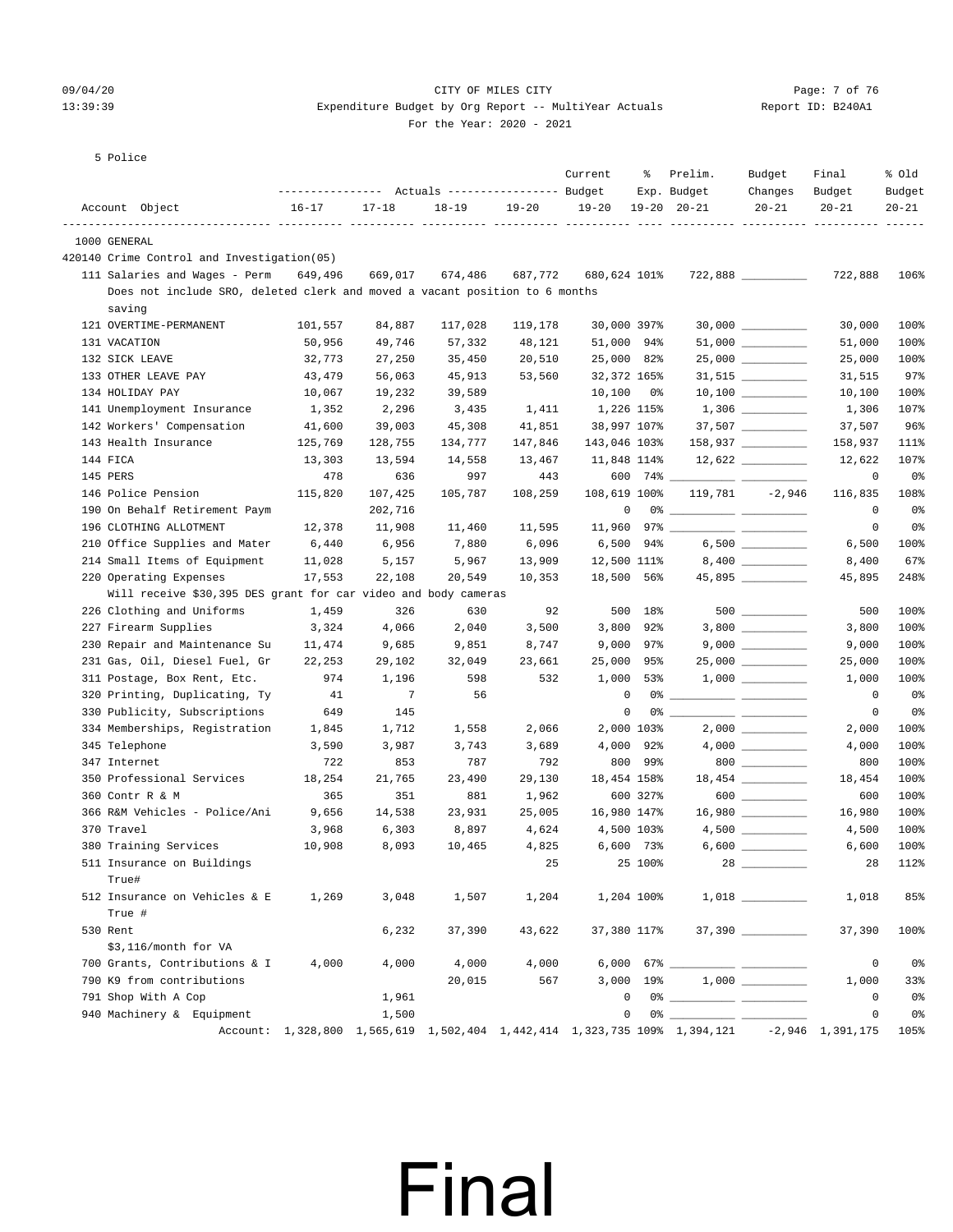#### 09/04/20 Page: 8 of 76 CITY OF MILES CITY CONTROL Page: 8 of 76 13:39:39 Expenditure Budget by Org Report -- MultiYear Actuals Report ID: B240A1 For the Year: 2020 - 2021

#### 5 Police

|                                                                    | ------------- |           | Actuals ----------------- Budget |           | Current      | နွ         | Prelim.                            | Budget                                 | Final               | % old               |
|--------------------------------------------------------------------|---------------|-----------|----------------------------------|-----------|--------------|------------|------------------------------------|----------------------------------------|---------------------|---------------------|
| Account Object                                                     | $16 - 17$     | $17 - 18$ | $18 - 19$                        | $19 - 20$ | $19 - 20$    |            | Exp. Budget<br>$19 - 20$ $20 - 21$ | Changes<br>$20 - 21$                   | Budget<br>$20 - 21$ | Budget<br>$20 - 21$ |
| --------------------- ----------<br>420144 School Resource Officer |               |           |                                  |           |              |            |                                    |                                        |                     |                     |
| 111 Salaries and Wages - Perm                                      |               |           |                                  |           |              | 0          | $0$ % 이 아이에 이 어디에 있어요.             | 40,884                                 |                     | 40,884 ******       |
| 141 Unemployment Insurance                                         |               |           |                                  |           |              | 0          | $0$ % and an analysis of $\sim$    | 61                                     |                     | $61*****$           |
| 142 Workers' Compensation                                          |               |           |                                  |           |              | 0          |                                    | 1,844                                  |                     | $1,844$ ******      |
| 143 Health Insurance                                               |               |           |                                  |           |              | $\Omega$   |                                    | 10,254                                 |                     | $10,254$ *****%     |
| 144 FICA                                                           |               |           |                                  |           |              | $\Omega$   |                                    | 593                                    |                     | 593 ******          |
| 146 Police Pension                                                 |               |           |                                  |           |              | $\Omega$   | $0$ % and an analysis of $\sim$    | 5,891                                  |                     | $5.891$ ***** %     |
| Account:                                                           |               |           |                                  |           |              | $0$ ****   | $\Omega$                           | 59,527                                 |                     | 59,527 ******       |
| 420160 Communications-Dispatch                                     |               |           |                                  |           |              |            |                                    |                                        |                     |                     |
| 111 Salaries and Wages - Perm                                      | 187,939       | 232,808   | 208,738                          | 237,592   | 238,516 100% |            |                                    | 253,384                                | 253,384             | 106%                |
| 121 OVERTIME-PERMANENT                                             | 24,797        | 16,276    | 12,116                           | 24,932    | 24,800 101%  |            |                                    |                                        | 24,800              | 100%                |
| 131 VACATION                                                       | 13,408        | 13,823    | 19,135                           | 8,046     | 13,500 60%   |            |                                    |                                        | 13,500              | 100%                |
| 132 SICK LEAVE                                                     | 7,405         | 5,517     | 11,735                           | 10,248    |              | 7,400 138% |                                    |                                        | 7,400               | 100%                |
| 133 OTHER LEAVE PAY                                                | 11,182        | 11,620    | 14,733                           | 17,229    |              | 5,266 327% |                                    |                                        | 5,272               | 100%                |
| 134 HOLIDAY PAY                                                    | 3,363         | 5,609     | 11,330                           |           | 3,400        | 0 %        |                                    | $3,400$ __________                     | 3,400               | 100%                |
| 141 Unemployment Insurance                                         | 374           | 718       | 978                              | 450       |              | 431 104%   |                                    |                                        | 454                 | 105%                |
| 142 Workers' Compensation                                          | 11,638        | 12,340    | 13,428                           | 13,723    | 12,944 106%  |            |                                    |                                        | 12,372              | 96%                 |
| 143 Health Insurance                                               | 34,500        | 41,267    | 44,703                           | 48,028    | 57,218 84%   |            |                                    | 61,524 __________                      | 61,524              | 108%                |
| 144 FICA                                                           | 19,045        | 21,934    | 20,990                           | 22,377    | 22,003 102%  |            |                                    | 23,140                                 | 23,140              | 105%                |
| 145 PERS                                                           | 20,290        | 23,348    | 22,838                           | 24,776    | 25,393 98%   |            |                                    | 26,990 ________                        | 26,990              | 106%                |
| 146 Police Pension                                                 | $-77$         |           |                                  |           |              | 0          | 0 %                                |                                        | 0                   | 0%                  |
| 196 CLOTHING ALLOTMENT                                             | 1,469         | 1,708     | 1,708                            | 1,750     |              | 2,000 88%  |                                    |                                        | 2,000               | 100%                |
| 210 Office Supplies and Mater                                      | 1,760         | 1,956     | 2,436                            | 2,165     |              | 2,000 108% |                                    |                                        | 2,500               | 125%                |
| 214 Small Items of Equipment                                       |               |           |                                  | 359       | 1,500        | $24\%$     |                                    |                                        | 1,000               | 67%                 |
| 220 Operating Expenses                                             | 29            | 54        | 69                               | 79        | 1,000        | 8%         |                                    | $1,000$ _________                      | 1,000               | 100%                |
| 231 Gas, Oil, Diesel Fuel, Gr                                      |               |           |                                  |           | 600          | 0%         |                                    |                                        | 600                 | 100%                |
| 311 Postage, Box Rent, Etc.                                        | 35            | 121       | 102                              |           | 150          | 0%         |                                    |                                        | 100                 | 67%                 |
| 320 Printing, Duplicating, Ty                                      |               |           |                                  |           | 300          | 0%         |                                    |                                        | 200                 | 67%                 |
| 330 Publicity, Subscriptions                                       |               | 60        | 26                               |           | 100          | 0%         |                                    |                                        | 100                 | 100%                |
| 334 Memberships, Registration                                      | 65            | 436       | 446                              |           | 500          | 0%         |                                    | $\begin{tabular}{c} 100 \end{tabular}$ | 100                 | 20%                 |
| 345 Telephone                                                      | 3,419         | 4,042     | 3,720                            | 4,922     | 5,000        | 98%        |                                    |                                        | 2,000               | 40%                 |
| 350 Professional Services                                          | 716           | 674       | 774                              | 2,382     |              | 1,500 159% | 2,000                              | $-500$                                 | 1,500               | 100%                |
| 360 Contr R & M                                                    |               |           |                                  |           | 100          | 0%         |                                    |                                        | 0                   | 0%                  |
| 370 Travel                                                         | 1,397         | 3,492     | 2,429                            | 1,191     |              | 1,000 119% |                                    |                                        | 2,000               | 200%                |
| 380 Training Services                                              | 1,010         | 350       | $-90$                            | 250       | 1,000        | 25%        |                                    |                                        | 500                 | 50%                 |
| Account:                                                           | 343,764       | 398,153   | 392,344                          | 420,499   | 427,621 98%  |            | 446,336                            | $-500$                                 | 445,836             | 104%                |

Fund: 1,672,564 1,963,772 1,894,748 1,862,913 1,751,356 106% 1,840,457 56,081 1,896,538 108%

 2390 DRUG FORFEITURE 420100 Law Enforcement Services 210 Office Supplies and Mater 100 0% 100 \_\_\_\_\_\_\_\_\_\_ 100 100% 220 Operating Expenses 500 0% 500 \_\_\_\_\_\_\_\_\_\_ 500 100% 380 Training Services 100 0% 1,000 \_\_\_\_\_\_\_\_\_\_ 1,000 1000% 900 Capital Outlay 1,000 0% 100 \_\_\_\_\_\_\_\_\_\_ 100 10% Account: 1,700 0% 1,700 0 1,700 0 1,700 100%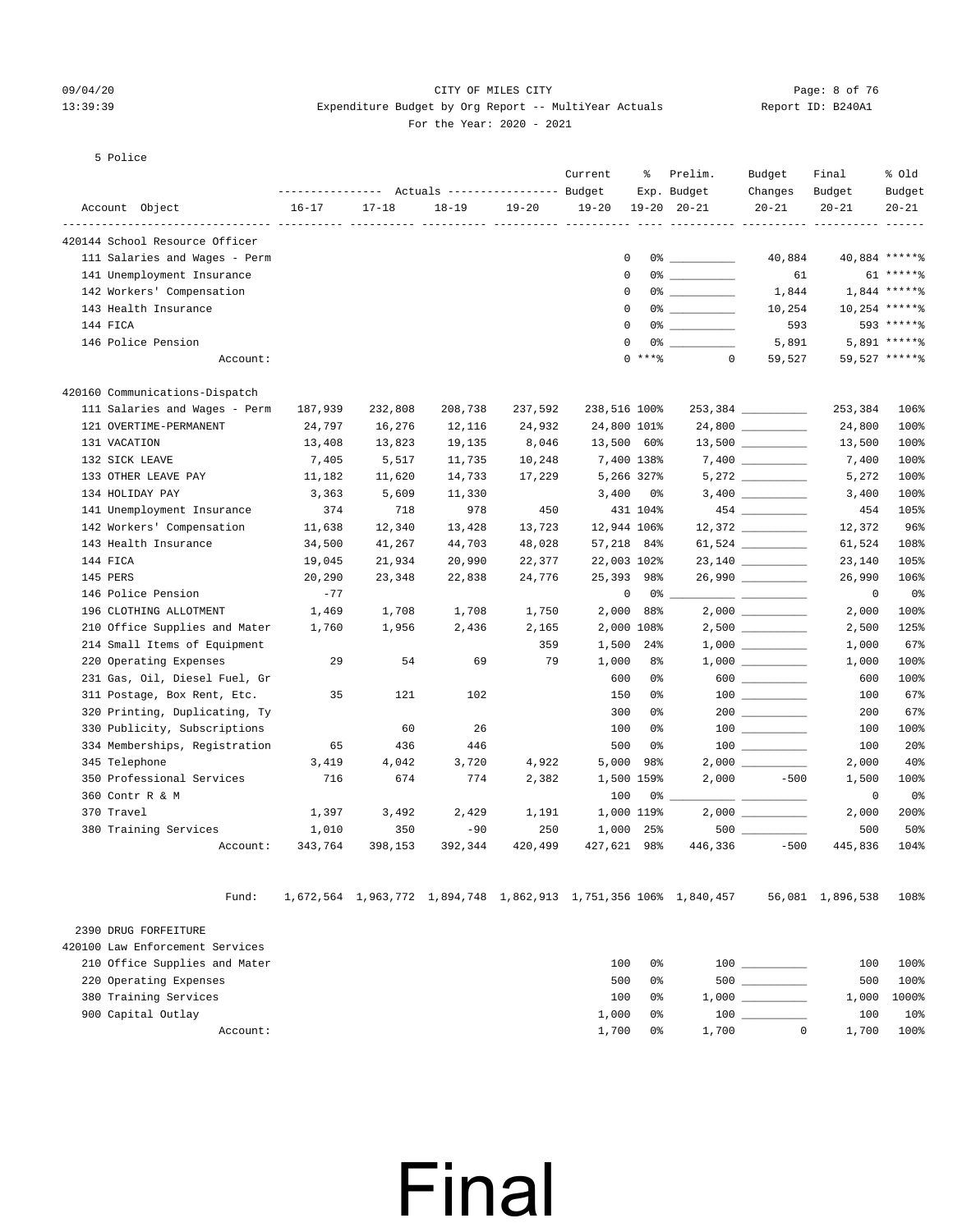| 09/04/20          | CITY OF MILES CITY |               |                                                       |                                  |           |           |     |                                                                  | Page: 9 of 76 |                   |           |  |
|-------------------|--------------------|---------------|-------------------------------------------------------|----------------------------------|-----------|-----------|-----|------------------------------------------------------------------|---------------|-------------------|-----------|--|
| 13:39:39          |                    |               | Expenditure Budget by Org Report -- MultiYear Actuals |                                  |           |           |     |                                                                  |               | Report ID: B240A1 |           |  |
|                   |                    |               |                                                       | For the Year: 2020 - 2021        |           |           |     |                                                                  |               |                   |           |  |
| 5 Police          |                    |               |                                                       |                                  |           |           |     |                                                                  |               |                   |           |  |
|                   |                    |               |                                                       |                                  |           | Current   |     | % Prelim.                                                        | Budget        | Final             | % old     |  |
|                   |                    | ------------- |                                                       | Actuals ----------------- Budget |           |           |     | Exp. Budget                                                      | Changes       | Budget            | Budget    |  |
| Object<br>Account |                    | $16 - 17$     | $17 - 18$                                             | $18 - 19$                        | $19 - 20$ | $19 - 20$ |     | $19 - 20$ $20 - 21$                                              | $20 - 21$     | $20 - 21$         | $20 - 21$ |  |
|                   |                    |               |                                                       |                                  |           |           |     |                                                                  |               |                   |           |  |
|                   | Fund:              |               |                                                       |                                  |           | 1,700     | 0 % | 1,700                                                            | $\mathbf{0}$  | 1,700             | 100%      |  |
|                   |                    |               |                                                       |                                  |           |           |     |                                                                  |               |                   |           |  |
|                   | Orqn:              |               |                                                       |                                  |           |           |     | 1,672,564 1,963,772 1,894,748 1,862,913 1,753,056 106% 1,842,157 |               | 56,081 1,898,238  | 108%      |  |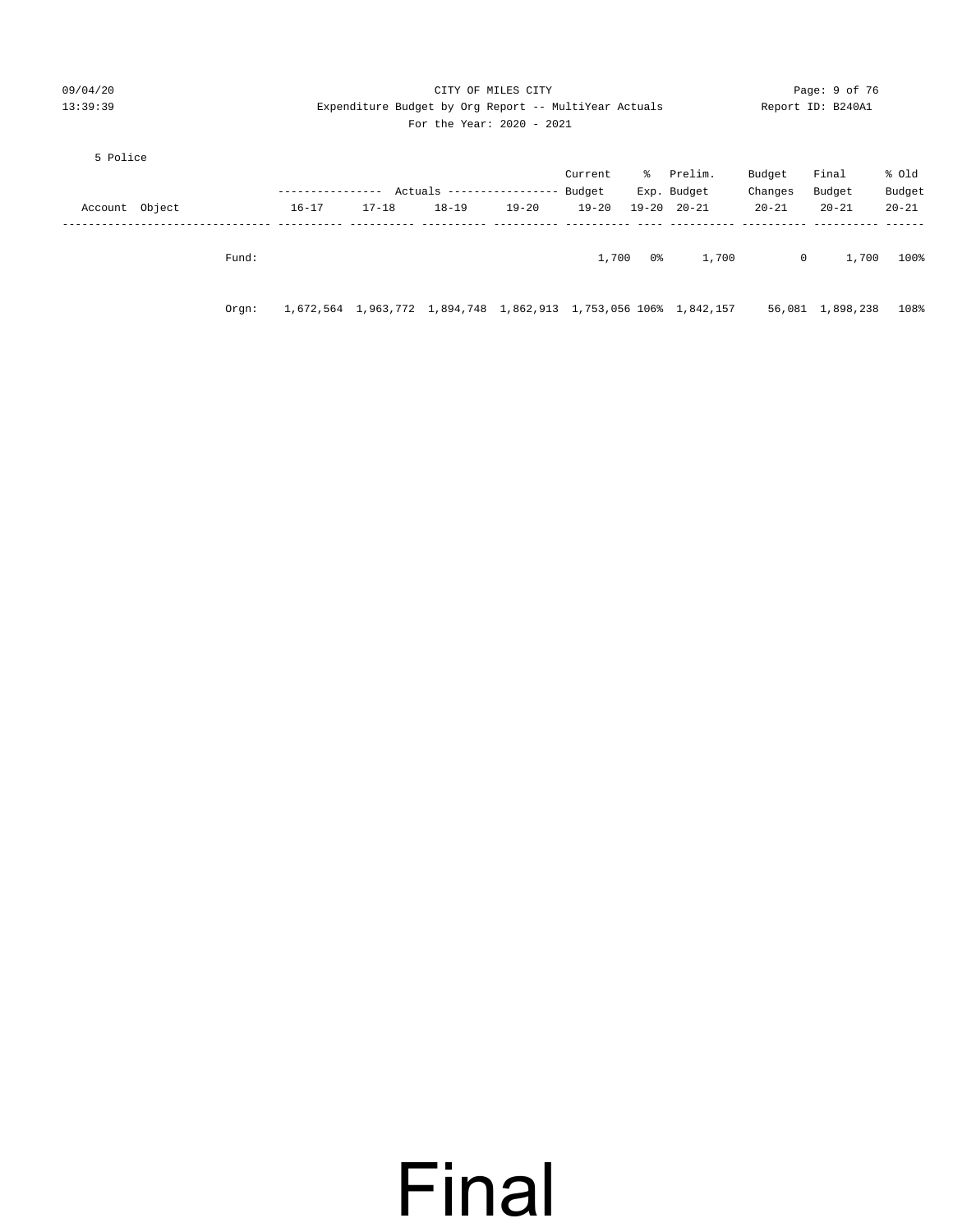#### 09/04/20 Page: 10 of 76 CITY OF MILES CITY CONTROL PAGE: 10 of 76 13:39:39 Expenditure Budget by Org Report -- MultiYear Actuals Report ID: B240A1 For the Year: 2020 - 2021

#### 6 Police Judge

|              |                               |                   |                 |                                  |           | Current     | ៖        | Prelim.             | Budget                 | Final        | % old          |
|--------------|-------------------------------|-------------------|-----------------|----------------------------------|-----------|-------------|----------|---------------------|------------------------|--------------|----------------|
|              |                               | ----------------- |                 | Actuals ----------------- Budget |           |             |          | Exp. Budget         | Changes                | Budget       | Budget         |
| ----------   | Account Object                | $16 - 17$         | $17 - 18$       | $18 - 19$                        | $19 - 20$ | $19 - 20$   |          | $19 - 20$ $20 - 21$ | $20 - 21$              | $20 - 21$    | $20 - 21$      |
| 1000 GENERAL |                               |                   |                 |                                  |           |             |          |                     |                        |              |                |
|              | 410300 Judicial Services(06)  |                   |                 |                                  |           |             |          |                     |                        |              |                |
|              | 111 Salaries and Wages - Perm | 80,842            | 83,039          | 86,550                           | 89,985    | 87,276 103% |          |                     | $82,296$ _____________ | 82,296       | 94%            |
|              | 121 OVERTIME-PERMANENT        | 45                |                 |                                  |           | 0           |          | 0 %                 |                        | 0            | 0%             |
| 131 VACATION |                               | 7,920             | 3,948           | 3,930                            | 2,661     | 4,000       | 67%      |                     |                        | 4,000        | 100%           |
|              | 132 SICK LEAVE                | 6,779             | 3,451           | 3,459                            | 2,411     | 3,500       | 69%      |                     |                        | 3,500        | 100%           |
|              | 141 Unemployment Insurance    | 111               | 199             | 272                              | 110       |             | 140 79%  |                     |                        | 102          | 73%            |
|              | 142 Workers' Compensation     | 1,026             | 884             | 1,011                            | 975       | 1,009 97%   |          |                     |                        | 1,201        | 119%           |
|              | 143 Health Insurance          | 16,594            | 17,194          | 17,854                           | 19,579    | 19,073 103% |          |                     |                        | 20,508       | 108%           |
| 144 FICA     |                               | 7,292             | 6,941           | 7,209                            | 7,202     | 7,250 99%   |          |                     |                        | 6,869        | 95%            |
| 145 PERS     |                               | 6,159             | 5,797           | 7,501                            | 8,242     | 8,217 100%  |          |                     |                        | 7,875        | 96%            |
|              | 196 CLOTHING ALLOTMENT        | 338               | 300             | 300                              | 300       |             | 300 100% |                     |                        | 300          | 100%           |
|              | 210 Office Supplies and Mater | 1,141             | 545             | 779                              | 1,661     |             | 800 208% |                     |                        | 2,300        | 288%           |
|              | 214 Small Items of Equipment  | 349               | 1,220           | 304                              |           | 600         |          |                     |                        | $\mathbf 0$  | 0 <sub>8</sub> |
|              | 220 Operating Expenses        | 10,222            | 150             | 226                              | 32        | 300         |          |                     |                        | $\mathbf 0$  | 0%             |
|              | 230 Repair and Maintenance Su |                   |                 |                                  | 25        | 100         |          |                     |                        | $\mathbf 0$  | 0%             |
|              | 311 Postage, Box Rent, Etc.   | 1,022             | 1,153           | 1,204                            | 614       | 1,100       | 56%      |                     | $450$ ________         | 450          | 41%            |
|              | 330 Publicity, Subscriptions  | 99                |                 |                                  |           | 0           |          |                     |                        | $\mathbf{0}$ | 0 <sup>°</sup> |
|              | 334 Memberships, Registration | 1,391             | 770             | 1,440                            | 270       | 1,100       | 25%      |                     |                        | 450          | 41%            |
|              | 345 Telephone                 | 1,347             | 1,510           | 1,402                            | 1,587     | 1,300 122%  |          |                     |                        | 1,900        | 146%           |
| 347 Internet |                               | 1,007             | 778             | 658                              | 404       | 700         | 58%      |                     |                        | 250          | 36%            |
|              | 350 Professional Services     | 500               | $7\phantom{.0}$ |                                  |           | 700         |          |                     |                        | $\mathbf 0$  | 0 <sup>°</sup> |
|              | 360 Contr R & M               | 1,922             | 1,851           | 1,257                            |           | 1,100       |          |                     |                        | $\mathbf 0$  | 0 <sup>°</sup> |
| 370 Travel   |                               | 1,544             | 2,683           | 1,975                            | 1,149     | 2,000       | 57%      |                     |                        | 2,000        | 100%           |
|              | 380 Training Services         | 1,268             | 1,464           |                                  | 600       |             | 500 120% |                     | 850                    | 850          | 170%           |
| 382 Books    |                               |                   | 585             |                                  | 279       |             | 600 47%  |                     | 300                    | 300          | 50%            |
|              | 394 Jury and Witness Fees     | 478               | 387             | 636                              | 573       |             | 500 115% |                     | 500 000                | 500          | 100%           |
|              | 533 Machinery and Equipment R |                   | 1,683           |                                  | 41        | 1,500       |          |                     |                        | $\mathbf 0$  | 0%             |
|              | Account:                      | 149,396           | 136,539         | 137,967                          | 138,700   | 143,665 97% |          | 135,651             | $\mathbf{0}$           | 135,651      | 94%            |
|              | Fund:                         | 149,396           | 136,539         | 137,967                          | 138,700   | 143,665 97% |          | 135,651             | 0                      | 135,651      | 94%            |
|              | Orgn:                         | 149,396           | 136,539         | 137,967                          | 138,700   | 143,665 97% |          | 135,651             | $\mathbf{0}$           | 135,651      | 94%            |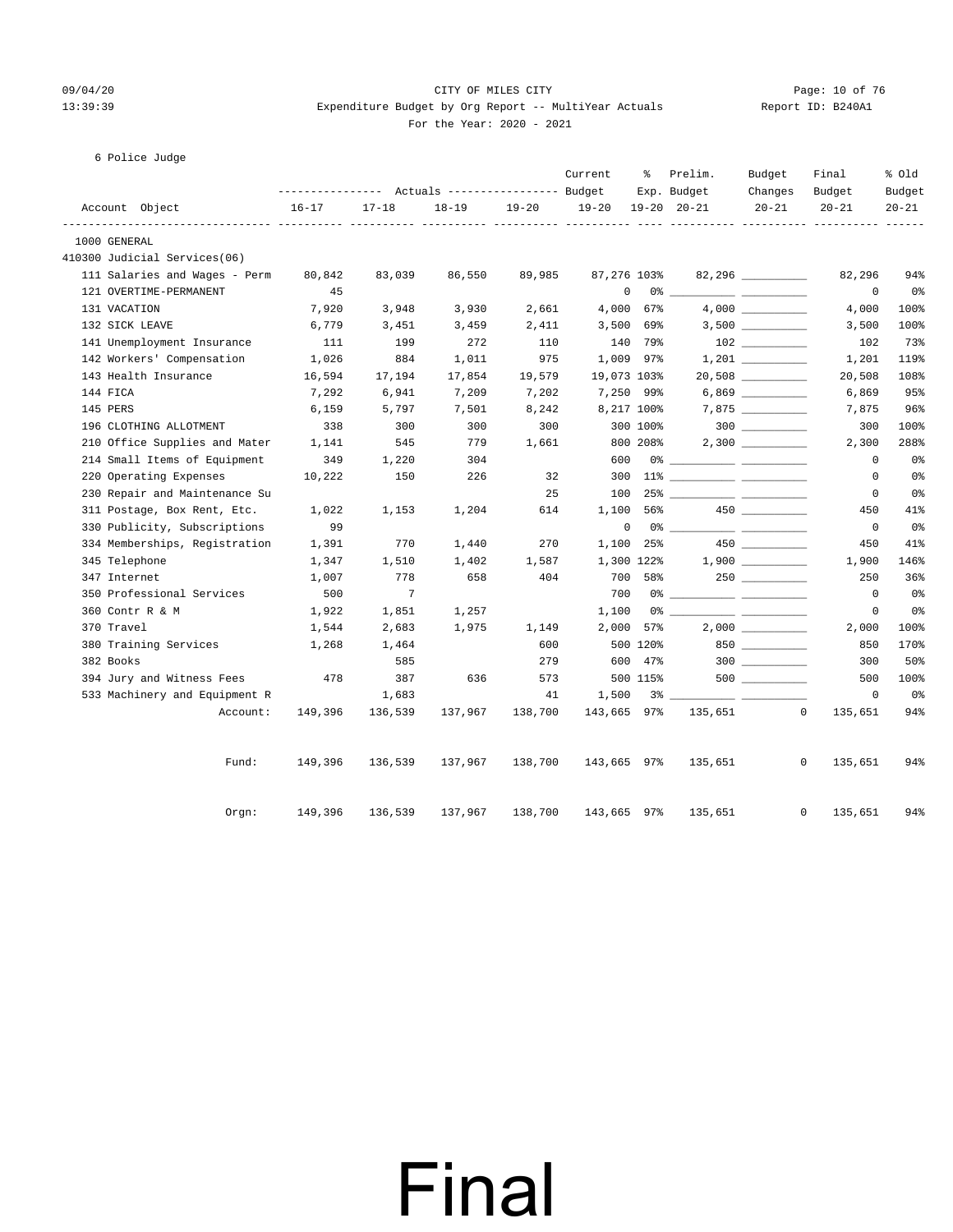#### 09/04/20 Page: 11 of 76 CITY OF MILES CITY CONTROL PAGE: 11 of 76 13:39:39 Expenditure Budget by Org Report -- MultiYear Actuals Report ID: B240A1 For the Year: 2020 - 2021

7 Fire

|          |                                                       |           | ---------------    Actuals ----------------    Budget |           |                               | Current      | ႜ            | Prelim.<br>Exp. Budget | Budget<br>Changes   | Final<br>Budget | % old<br>Budget |
|----------|-------------------------------------------------------|-----------|-------------------------------------------------------|-----------|-------------------------------|--------------|--------------|------------------------|---------------------|-----------------|-----------------|
|          | Account Object                                        | $16 - 17$ | $17 - 18$                                             | $18 - 19$ | $19 - 20$                     | $19 - 20$    |              | $19 - 20$ $20 - 21$    | $20 - 21$           | $20 - 21$       | $20 - 21$       |
|          | 1000 GENERAL                                          |           | --- --                                                |           |                               |              |              |                        |                     |                 |                 |
|          | 420460 Fire Suppression(07)                           |           |                                                       |           |                               |              |              |                        |                     |                 |                 |
|          | 111 Salaries and Wages - Perm                         | 456,691   | 536,521                                               | 507,208   | 501,714                       | 460,572 109% |              | 463,660                | $-25,080$           | 438,580         | 95%             |
|          | 112 SALARIES AND WAGES - PART                         | 3,979     | 4,794                                                 | 3,753     | 2,454                         |              | $6,480$ 38%  | 7,740                  | $-360$              | 7,380           | 114%            |
|          | 121 OVERTIME-PERMANENT                                | 49,265    | 60,228                                                | 50,381    | 63,282                        | 40,712 155%  |              |                        |                     | 65,000          | 160%            |
|          | 131 VACATION                                          | 26,527    | 36,011                                                | 41,491    | 37,742                        | 26,600 142%  |              |                        |                     | 45,600          | 171%            |
|          | 132 SICK LEAVE                                        | 10,596    | 20,655                                                | 23,120    | 25,372                        | 10,600 239%  |              |                        | 25,700 _________    | 25,700          | 242%            |
|          | 133 OTHER LEAVE PAY                                   | 6,651     | 8,946                                                 | 5,453     | 3,790                         |              | 9,723 39%    | 9,720                  | $-142$              | 9,578           | 99%             |
|          | 134 HOLIDAY PAY                                       | 11,979    | 8,988                                                 | 11,560    | 10,671                        | 12,000 89%   |              | 12,000                 |                     | 12,000          | 100%            |
|          | 141 Unemployment Insurance                            | 849       | 1,690                                                 | 2,249     | 967                           |              | 832 116%     | 892                    | $-36$               | 856             | 103%            |
|          | 142 Workers' Compensation                             | 21,276    | 23,251                                                | 24,884    | 40,148                        | 31,061 129%  |              | 30,801                 | $-1,444$            | 29,357          | 95%             |
|          | 143 Health Insurance                                  | 77,569    | 88,946                                                | 85,935    | 91,482                        | 89,447 102%  |              | 91,876                 | $-4,307$            | 87,569          | 98%             |
| 144 FICA |                                                       | 8,427     | 10,077                                                | 9,513     | 9,472                         |              | 8,598 110%   | 8,621                  | $-347$              | 8,274           | 96%             |
|          | 147 Firemen's Pension                                 | 64,830    | 73,735                                                | 74,627    | 78,207                        | 84,145 93%   |              | 73,207                 | $-3,388$            | 69,819          | 83%             |
|          | 149 Firemen's 457B Match                              |           |                                                       |           | 4,834                         |              | 7,370 66%    | 3,233                  | $-152$              | 3,081           | 42%             |
|          | Could be more if employee sign up for Nationwide.     |           |                                                       |           | This is an agreement with the |              |              |                        |                     |                 |                 |
|          | union. City matches what the employee puts in.        |           |                                                       |           |                               |              |              |                        |                     |                 |                 |
|          | 190 On Behalf Retirement Paym                         |           | 147,221                                               |           |                               | 0            |              | 0 왕                    |                     | 0               | 0%              |
|          | 210 Office Supplies and Mater                         | 22,822    | 6,961                                                 | 1,412     | 5,480                         | 11,500 48%   |              |                        |                     | 12,000          | 104%            |
|          | Increased to repair four computers                    |           |                                                       |           |                               |              |              |                        |                     |                 |                 |
|          | New copier                                            |           |                                                       |           |                               |              |              |                        |                     |                 |                 |
|          | 211 Clothing Allotment                                | 7,522     | 7,380                                                 | 8,790     | 7,777                         |              | 9,600 81%    |                        |                     | 9,600           | 100%            |
|          | 214 Small Items of Equipment                          | 6,050     | 7,484                                                 | 3,178     | 15,765                        | 14,500 109%  |              |                        |                     | 15,000          | 103%            |
|          | Replace several units of outdated hoses and equipment |           |                                                       |           |                               |              |              |                        |                     |                 |                 |
|          | 217 Small Item Equ/Inspector                          | 86        | 40                                                    | 6         |                               | 500          | 0%           |                        |                     | 1,000           | 200%            |
|          | 220 Operating Expenses                                | 7,606     | 4,343                                                 | 5,073     | 5,212                         | 10,000 52%   |              |                        |                     | 11,000          | 110%            |
|          | Includes San Jel building lease                       |           |                                                       |           |                               |              |              |                        |                     |                 |                 |
|          | 222 Chemicals, Lab & Med Suppl                        |           | 36                                                    | 224       |                               | 0            |              |                        |                     | 0               | 0%              |
|          | 223 Operating Exp/Inspector                           | 205       | 629                                                   |           | 745                           | 2,000        | $37\%$       |                        | 2,440               | 2,440           | 122%            |
|          | 226 Clothing and Uniforms                             | 7,284     | 9,795                                                 | 8,193     | 9,483                         | 16,500       | 57%          |                        | $16,600$ _________  | 16,600          | 101%            |
|          | New hoods and turn out replacement                    |           |                                                       |           |                               |              |              |                        |                     |                 |                 |
|          | 230 Repair and Maintenance Su                         | 2,495     | 534                                                   | 173       | 4,214                         |              | 3,500 120%   |                        |                     | 4,000           | 114%            |
|          | 231 Gas, Oil, Diesel Fuel, Gr                         | 8,847     | 9,855                                                 | 10,614    | 6,731                         | 11,000 61%   |              |                        | $12,000$ __________ | 12,000          | 109%            |
|          | 241 Consumable Tools                                  | 164       | 1,494                                                 | 1,021     | 199                           | 3,000        | 7%           |                        |                     | 3,000           | 100%            |
|          | 311 Postage, Box Rent, Etc.                           | 17        | 6                                                     | 48        | 65                            | 150          | 43%          |                        |                     | 150             | 100%            |
|          | 320 Printing, Duplicating, Ty                         |           | 365                                                   | 106       | $-94$                         |              | $500 - 19$ % |                        |                     | 750             | 150%            |
|          | 330 Publicity, Subscriptions                          | 403       | 296                                                   | 667       |                               | 300          | 0%           |                        | $300$               | 300             | 100%            |
|          | 334 Memberships, Registration                         | 1,854     | 2,056                                                 | 605       | 185                           | 2,000        | 9%           |                        |                     | 2,000           | 100%            |
|          | 341 Electric Utility Services                         | 3,840     | 4,105                                                 | 4,224     | 5,734                         |              | 5,130 112%   |                        | $5,207$ __________  | 5,207           | 102%            |
|          | 342 Water Utility Services                            | 381       | 401                                                   | 414       | 401                           | 500          | 80%          |                        |                     | 500             | 100%            |
|          | 343 Sewer Utility Services                            | 433       | 454                                                   | 468       | 499                           |              | 500 100%     |                        |                     | 500             | 100%            |
|          | 344 Gas Utility Service                               | 1,964     | 1,911                                                 | 2,457     | 2,111                         |              | 2,850 74%    |                        |                     | 2,893           | 102%            |
|          | 345 Telephone                                         | 2,467     | 3,006                                                 | 2,466     | 2,659                         |              | 3,225 82%    |                        |                     | 3,241           | 100%            |
|          | 346 Garbage Service                                   | 926       | 910                                                   | 863       | 637                           |              | 1,500 42%    |                        |                     | 1,500           | 100%            |
|          | 347 Internet                                          | 1,534     | 1,763                                                 | 1,764     | 1,595                         | 1,850        | 86%          |                        |                     | 1,869           | 101%            |
|          | 350 Professional Services                             | 12,432    | 10,133                                                | 17,757    | 10,965                        | 28,710 38%   |              |                        |                     | 20,000          | 70%             |
|          | \$20,000 for physicals                                |           |                                                       |           |                               |              |              |                        |                     |                 |                 |

Final

New building prep projects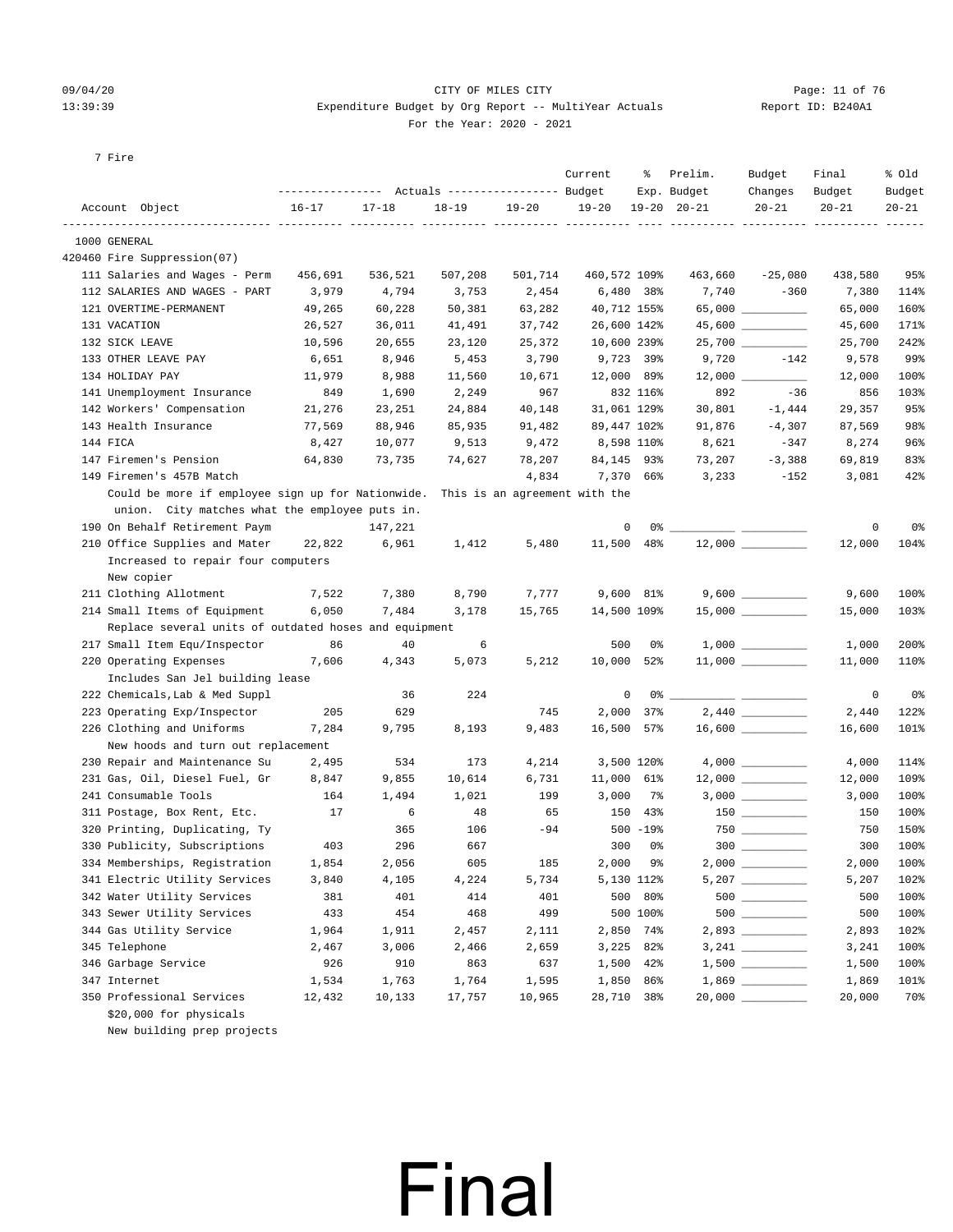#### 09/04/20 Page: 12 of 76 CITY OF MILES CITY  $13:39:39$  Expenditure Budget by Org Report -- MultiYear Actuals For the Year: 2020 - 2021

| Report ID: B240A1 |  |  |
|-------------------|--|--|
|-------------------|--|--|

#### 7 Fire

|                                                                                                                            | ---------------    Actuals ----------------    Budget    Exp.    Budget |           |           |           | Current           |          | % Prelim.                                                                                     | Budget<br>Changes Budget | Final                  | % old<br>Budget |
|----------------------------------------------------------------------------------------------------------------------------|-------------------------------------------------------------------------|-----------|-----------|-----------|-------------------|----------|-----------------------------------------------------------------------------------------------|--------------------------|------------------------|-----------------|
| Account Object                                                                                                             | $16 - 17$                                                               | $17 - 18$ | $18 - 19$ | $19 - 20$ | 19-20 19-20 20-21 |          |                                                                                               | $20 - 21$                | $20 - 21$              | $20 - 21$       |
| 360 Contr R & M                                                                                                            | 7,048                                                                   | 7,340     | 9,898     | 6,175     | 13,500 46%        |          |                                                                                               | $13,568$ _________       | 13,568                 | 101%            |
| 364 R&M Vehicles - Fire/Amb 42,842                                                                                         |                                                                         | 19,135    | 13,109    | 14,459    | 33,000 44%        |          |                                                                                               |                          | 40,000                 | 121%            |
| 370 Travel                                                                                                                 | 1,636                                                                   | 7,065     | 2,551     | 1,269     | 6,500 20%         |          |                                                                                               | $7,000$ __________       | 7,000                  | 108%            |
| 375 Travel/Inspector                                                                                                       |                                                                         | 863       |           |           | 1,000 0%          |          |                                                                                               | $2,600$ __________       | 2,600                  | 260%            |
| 380 Training Services                                                                                                      | 13,714 12,592                                                           |           | $-74$     | 3,794     |                   |          | $10,500$ 36% 11,160 ________                                                                  |                          | 11,160                 | 106%            |
| 382 Books<br>Books                                                                                                         | 1,968                                                                   | 1,468     | 647       | 200       |                   |          | $2,500$ 8% $2,500$ <u>_______________</u>                                                     |                          | 2,500                  | 100%            |
| 400 BUILDING MATERIALS                                                                                                     | 1,458                                                                   | 329       | 6,399     | 256       | 2,500 10%         |          |                                                                                               | $13,500$ __________      | 13,500                 | 540%            |
| Sewer line replace in cabins<br>Building leaking really bad and need to fix parts of the roof<br>Mold assessment (removal) |                                                                         |           |           |           |                   |          |                                                                                               |                          |                        |                 |
| 511 Insurance on Buildings<br>True #                                                                                       | 1,526                                                                   | 1,494     | 843       | 1,381     |                   |          | $1,382$ 100% $1,579$ _________                                                                |                          | 1,579                  | 114%            |
| 512 Insurance on Vehicles & E 4,878<br>True #                                                                              |                                                                         | 5,042     | 5,102     | 4,621     | 4,621 100%        |          |                                                                                               |                          | 5,171                  | 112%            |
| 940 Machinery & Equipment 12,911                                                                                           |                                                                         |           | 335,672   | 20,739    | 50,000 41%        |          |                                                                                               |                          | 10,000                 | 20 <sub>8</sub> |
| \$50,000 match for water tender if successful, if not successful would like to                                             |                                                                         |           |           |           |                   |          |                                                                                               |                          |                        |                 |
| use money to replace or update a command vehicle and purchase 5 more hand held                                             |                                                                         |           |           |           |                   |          |                                                                                               |                          |                        |                 |
| radios<br>Account:                                                                                                         |                                                                         |           |           |           |                   |          | 915, 952 1, 150, 348 1, 284, 844 1, 003, 392 1, 042, 958 96% 1, 070, 678 -35, 256 1, 035, 422 |                          |                        | 99%             |
| 490500 Other Debt Service Payments                                                                                         |                                                                         |           |           |           |                   |          |                                                                                               |                          |                        |                 |
| 654 Training Center- Principa                                                                                              |                                                                         |           | 978       | 6,707     |                   |          | 6,707 100%                                                                                    | $6,938$ __________       | 6,938                  | 103%            |
| True #                                                                                                                     |                                                                         |           |           |           |                   |          |                                                                                               |                          |                        |                 |
| 655 Training Center- Interest                                                                                              |                                                                         |           | 1,873     | 7,249     | 7,252 100%        |          |                                                                                               |                          | 7,018                  | 97%             |
| True #                                                                                                                     |                                                                         |           |           |           |                   |          |                                                                                               |                          |                        |                 |
| Account:                                                                                                                   |                                                                         |           | 2,851     | 13,956    |                   |          | 13,959 100% 13,956                                                                            | $\overline{\phantom{0}}$ | 13,956                 | 99%             |
| 521000 Interfund Operating Transfers Out                                                                                   |                                                                         |           |           |           |                   |          |                                                                                               |                          |                        |                 |
| 820 Transfers to Other Funds                                                                                               |                                                                         |           |           | 1,900     |                   |          | $0***$                                                                                        |                          | 0                      | 0%              |
| Account:                                                                                                                   |                                                                         |           |           | 1,900     |                   | $0$ **** | $\overline{0}$                                                                                | $\circ$                  | $\circ$                | 0%              |
| Fund:                                                                                                                      |                                                                         |           |           |           |                   |          | 915,952 1,150,348 1,287,695 1,019,248 1,056,917 96% 1,084,634 -35,256 1,049,378               |                          |                        | 99%             |
| 2701 Fire Grants                                                                                                           |                                                                         |           |           |           |                   |          |                                                                                               |                          |                        |                 |
| 420464 Fire-Turnouts/Accountability Sys Grant                                                                              |                                                                         |           |           |           |                   |          |                                                                                               |                          |                        |                 |
| 226 Clothing and Uniforms                                                                                                  | 1,232                                                                   |           |           |           | 723,232 0%        |          | $325,087$ $\_$                                                                                |                          | 325,087 45%            |                 |
| If \$300,000 grant is awarded, would purchase turn outs<br>Also a grant of \$5,855 from rural fire equipment               |                                                                         |           |           |           |                   |          |                                                                                               |                          |                        |                 |
| 954 Turnouts/accountability S                                                                                              |                                                                         |           |           | 222,094   |                   | $0***8$  |                                                                                               |                          | $\circ$                | 0%              |
| Account:                                                                                                                   |                                                                         | 1,232     |           | 222,094   | 723,232 31%       |          | 325,087                                                                                       | 0                        | 325,087                | 44%             |
| Fund:                                                                                                                      |                                                                         | 1,232     |           | 222,094   | 723,232 31%       |          | 325,087                                                                                       | 0                        | 325,087                | 44%             |
|                                                                                                                            |                                                                         |           |           |           |                   |          |                                                                                               |                          |                        |                 |
| Orgn:                                                                                                                      |                                                                         |           |           |           |                   |          | 915,952 1,151,580 1,287,695 1,241,342 1,780,149 70% 1,409,721                                 |                          | $-35, 256$ 1, 374, 465 | 77%             |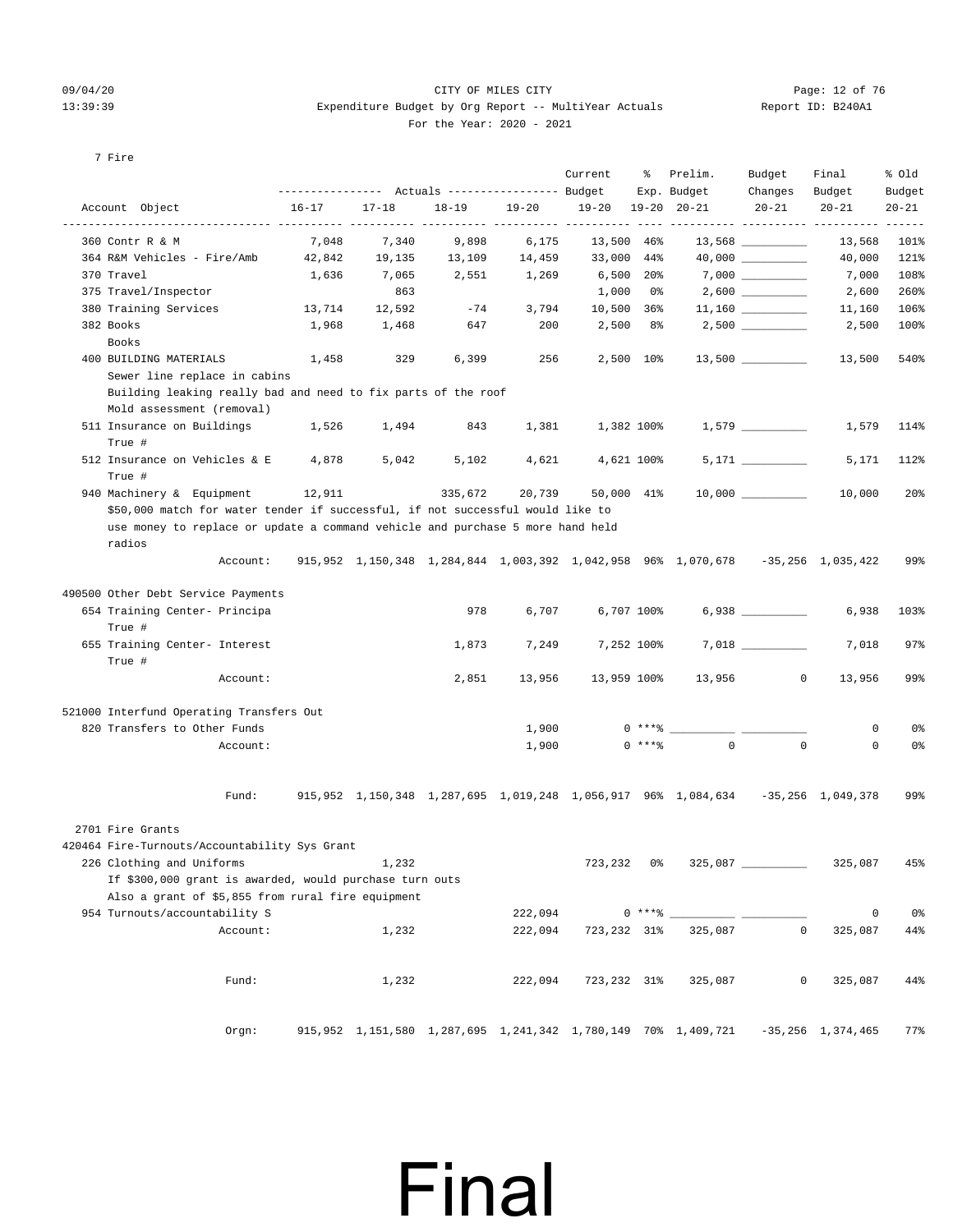#### 09/04/20 Page: 13 of 76 CITY OF MILES CITY CONTROL PAGE: 13 of 76 13:39:39 Expenditure Budget by Org Report -- MultiYear Actuals Report ID: B240A1 For the Year: 2020 - 2021

### 8 City Hall Maintenance

|                               |                                                 |               |        |        | Current           | ႜွ         | Prelim.                             | Budget           | Final     | % old     |
|-------------------------------|-------------------------------------------------|---------------|--------|--------|-------------------|------------|-------------------------------------|------------------|-----------|-----------|
|                               | --------------- Actuals ---------------- Budget |               |        |        |                   |            | Exp. Budget                         | Changes          | Budget    | Budget    |
| Account Object                | $16 - 17$                                       | 17-18         |        |        |                   |            | 18-19 19-20 19-20 19-20 20-21 20-21 |                  | $20 - 21$ | $20 - 21$ |
| 1000 GENERAL                  |                                                 |               |        |        |                   |            |                                     |                  |           |           |
| 411230 City Hall              |                                                 |               |        |        |                   |            |                                     |                  |           |           |
| 214 Small Items of Equipment  |                                                 |               |        |        |                   | 400 0%     |                                     | 400 000          | 400       | 100%      |
| 220 Operating Expenses        | 2,784                                           | 2,953         | 2,683  | 2,217  |                   | 2,000 111% |                                     | 2.000            | 2,000     | 100%      |
| 230 Repair and Maintenance Su | 1,581                                           | 1,716         | 1,546  | 163    |                   | $2,000$ 8% |                                     |                  | 2,000     | 100%      |
| 341 Electric Utility Services | 5,189                                           | 6,059         | 5,701  | 5,288  |                   | 7,000 76%  |                                     | 6,000            | 6,000     | 86%       |
| 342 Water Utility Services    | 655                                             | 668           | 681    | 694    | 750 93%           |            |                                     |                  | 750       | 100%      |
| 343 Sewer Utility Services    | 781                                             | 797           | 813    | 829    |                   | 600 138%   |                                     | 800 000          | 800       | 133%      |
| 344 Gas Utility Service 2,348 |                                                 | 2,724         | 2,027  | 2,456  |                   | 2,500 98%  |                                     | 2,600            | 2,600     | 104%      |
| 346 Garbage Service           | 190                                             | 237           | 190    | 173    |                   | 250 69%    |                                     | 250              | 250       | 100%      |
| 360 Contr R & M<br>10,114     |                                                 | 14,302        | 11,149 | 11,640 | 15,900 73%        |            |                                     | $21,000 -12,000$ | 9,000     | 57%       |
| 511 Insurance on Buildings    | 2,216                                           | 2,216         | 1,565  | 2,940  | 2,940 100%        |            |                                     |                  | 3,360     | 114%      |
| T                             |                                                 |               |        |        |                   |            |                                     |                  |           |           |
| Account:                      |                                                 | 25,858 31,672 | 26,355 | 26,400 | 34,340 77%        |            |                                     | $39,160 -12,000$ | 27,160    | 79%       |
|                               |                                                 |               |        |        |                   |            |                                     |                  |           |           |
| Fund:                         |                                                 | 25,858 31,672 | 26,355 |        | 26,400 34,340 77% |            |                                     | 39,160 -12,000   | 27,160    | 79%       |
| Orem:                         | 25,858 31,672 26,355                            |               |        |        | 26,400 34,340 77% |            |                                     | 39,160 -12,000   | 27,160    | 79%       |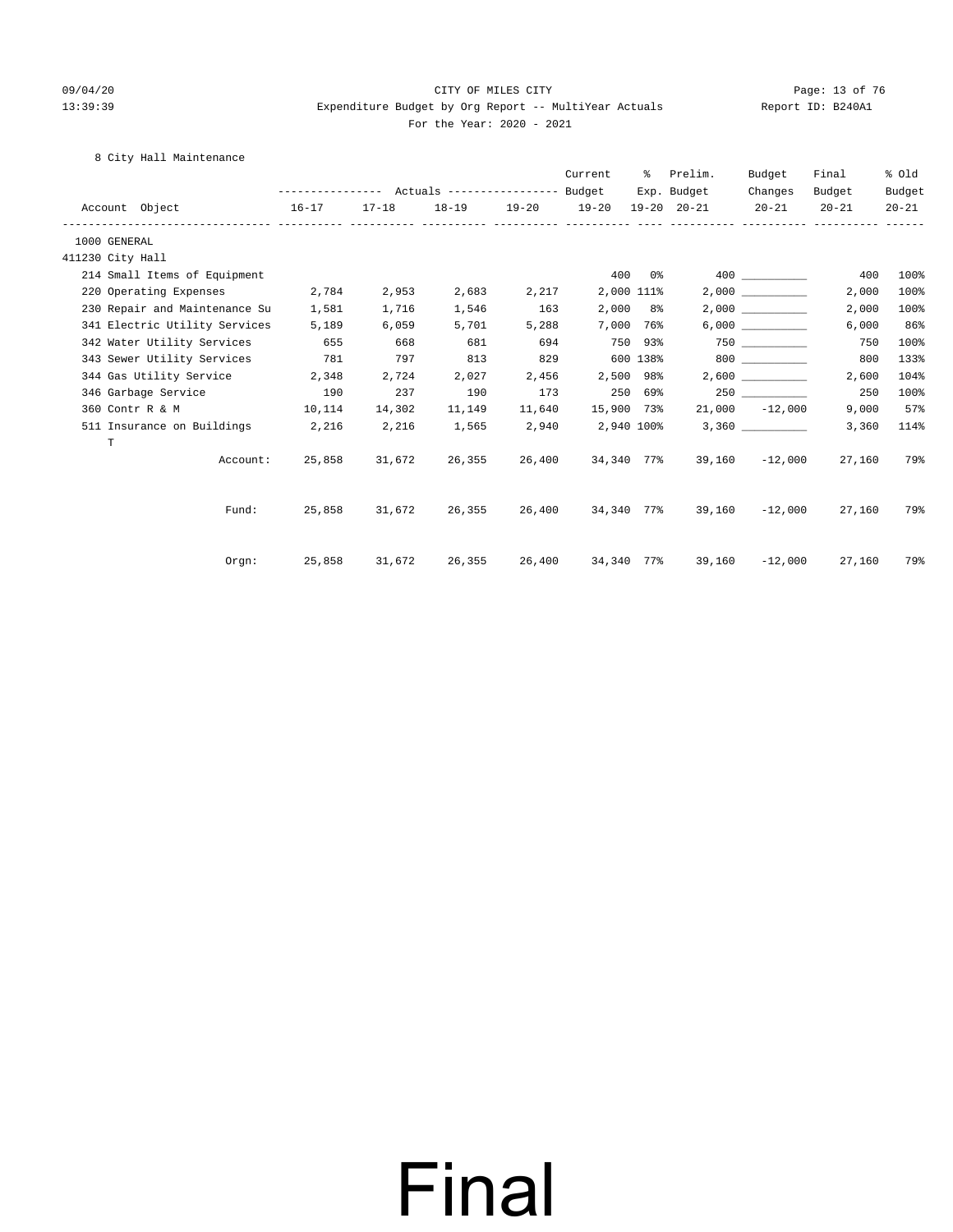#### 09/04/20 Page: 14 of 76 CITY OF MILES CITY CHEMIC CITY PAGE: 14 of 76 13:39:39 Expenditure Budget by Org Report -- MultiYear Actuals Report ID: B240A1 For the Year: 2020 - 2021

#### 9 Treasurer

|              |          |                               |           |               |                             |                   | Current     | ႜႜၟ     | Prelim.                         | Budget    | Final              | % old     |
|--------------|----------|-------------------------------|-----------|---------------|-----------------------------|-------------------|-------------|---------|---------------------------------|-----------|--------------------|-----------|
|              |          |                               |           |               |                             |                   |             |         | Exp. Budget                     | Changes   | Budget             | Budget    |
|              |          | Account Object<br>$16 - 17$   |           | $17 - 18$     |                             | 18-19 19-20 19-20 |             |         | 19-20 20-21                     | $20 - 21$ | $20 - 21$          | $20 - 21$ |
| 1000 GENERAL |          |                               |           |               |                             |                   |             |         |                                 |           |                    |           |
|              |          | 410540 City Treasurer(09)     |           |               |                             |                   |             |         |                                 |           |                    |           |
|              |          | 111 Salaries and Wages - Perm |           | 22,000 22,000 | 22,000                      | 22,000            |             |         | 21,996 100% 21,996 _________    |           | 21,996             | 100%      |
|              |          | 142 Workers' Compensation 91  |           | 84            | 94                          | 89                |             |         | 94 95% 83                       |           | 83                 | 88%       |
|              | 144 FICA |                               | 1,683     | 1,683         | 1,683                       | 1,683             |             |         | $1,683$ 100% $1,683$ __________ |           | 1,683              | 100%      |
|              | 145 PERS |                               | 1,842     | 1,863         | 1,885                       | 1,908             |             |         |                                 |           | 1,929              | 101%      |
|              |          | 214 Small Items of Equipment  |           |               |                             | 1,100             |             |         | $1,200$ 92%                     |           | $\mathbf{0}$       | 0 %       |
|              |          | 220 Operating Expenses        |           | 30            | 80                          | 273               |             |         |                                 |           | $\mathbf 0$        | 0%        |
|              |          | 345 Telephone                 | 48        | 57            | 41                          | 66                |             | 50 132% |                                 |           | 50                 | 100%      |
|              |          | 350 Professional Services     | $\sim$ 90 | 84            | 83                          | 388               |             |         | 550 71%                         |           | 550                | 100%      |
|              |          | 360 Contr R & M               | 932       | 861           | 955                         | 1,037             |             |         | 1,000 104% 1,000                |           | 1,000              | 100%      |
|              |          | Account:                      |           | 26,686 26,662 | 26,821                      | 28,544            |             |         | 28,480 100% 27,291 0            |           | 27,291             | 95%       |
|              |          |                               |           |               |                             |                   |             |         |                                 |           |                    |           |
|              |          | Fund:                         |           |               | 26,686 26,662 26,821        | 28,544            |             |         | 28,480 100% 27,291              |           | $\Omega$<br>27,291 | 95%       |
|              |          | Orem:                         |           |               | 26,686 26,662 26,821 28,544 |                   | 28,480 100% |         | 27,291                          |           | 27,291<br>$\Omega$ | 95%       |
|              |          |                               |           |               |                             |                   |             |         |                                 |           |                    |           |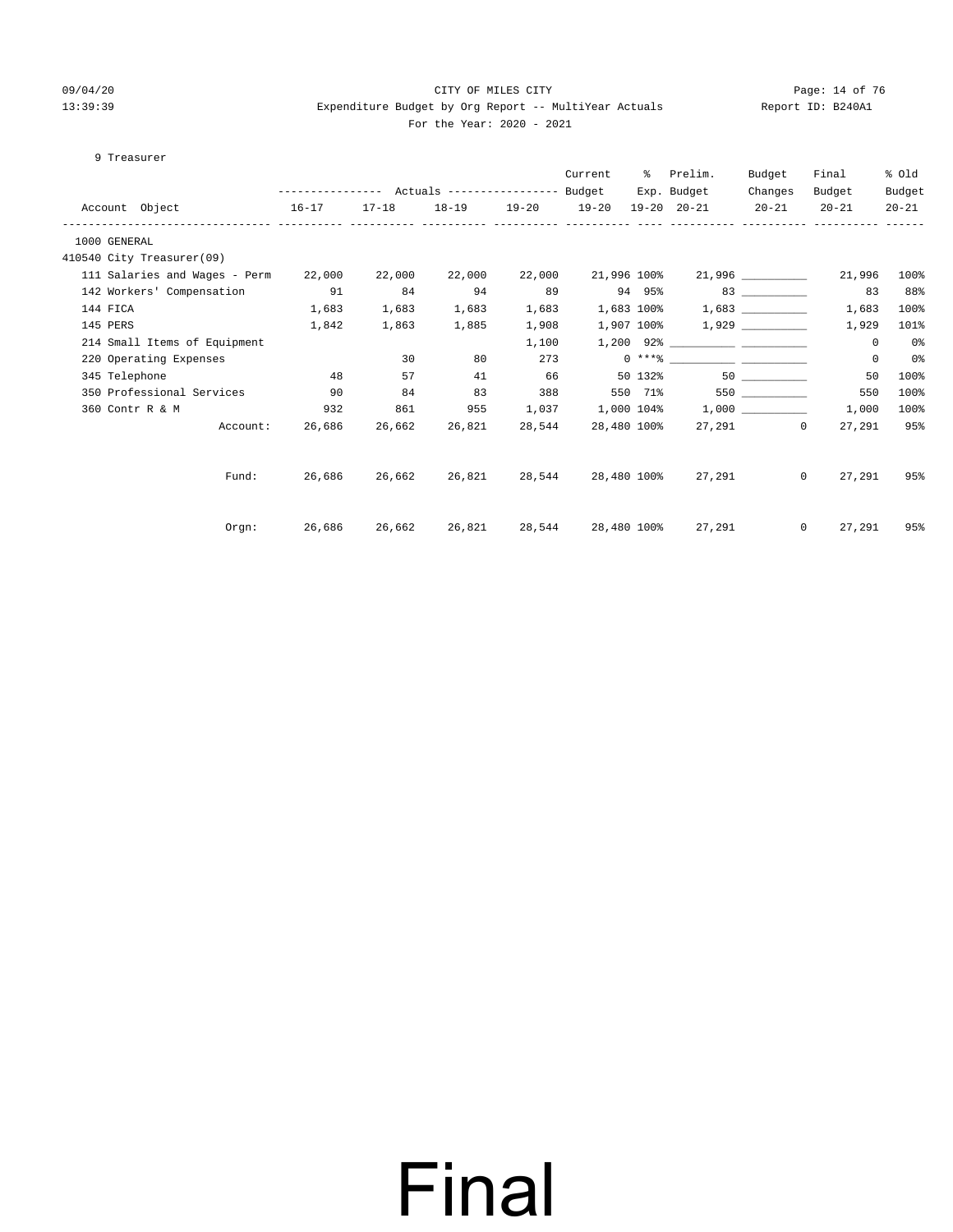### 09/04/20 Page: 15 of 76 CITY OF MILES CITY  $13:39:39$  Expenditure Budget by Org Report -- MultiYear Actuals

For the Year: 2020 - 2021

| 10 Ambulance |  |
|--------------|--|
|              |  |

|                                                              | --------------- Actuals ---------------- Budget |              |              |                | Current          | ႜ              | Prelim.<br>Exp. Budget          | Budget<br>Changes   | Final<br>Budget  | % old<br>Budget |
|--------------------------------------------------------------|-------------------------------------------------|--------------|--------------|----------------|------------------|----------------|---------------------------------|---------------------|------------------|-----------------|
| Account Object                                               | $16 - 17$                                       | $17 - 18$    | $18 - 19$    | $19 - 20$      | $19 - 20$        |                | $19 - 20$ $20 - 21$             | $20 - 21$           | $20 - 21$        | $20 - 21$       |
|                                                              |                                                 |              |              |                |                  |                | ---------- ---------- --------- |                     |                  | $- - - -$       |
| 4050 Ambulance Capital Improvement Fund                      |                                                 |              |              |                |                  |                |                                 |                     |                  |                 |
| 420730 Emergency Medical Services-Ambulance                  |                                                 |              |              |                |                  |                |                                 |                     |                  |                 |
| 940 Machinery & Equipment                                    |                                                 |              |              |                | 13,779           | 0%             |                                 | $13,779$ __________ | 13,779           | 100%            |
| Account:                                                     |                                                 |              |              |                | 13,779           | 0%             | 13,779                          | $\circ$             | 13,779           | 100%            |
| Fund:                                                        |                                                 |              |              |                | 13,779           | 0%             | 13,779                          | 0                   | 13,779           | 100%            |
| 5510 AMBULANCE FUND                                          |                                                 |              |              |                |                  |                |                                 |                     |                  |                 |
| 420730 Emergency Medical Services-Ambulance                  |                                                 |              |              |                |                  |                |                                 |                     |                  |                 |
| 110 Salaries and Wages-Comp A                                |                                                 |              |              | 6,199          |                  | $0***8$        |                                 |                     | 0                | 0%              |
| 111 Salaries and Wages - Perm                                | 177,603                                         | 208,620      | 249,724      | 247,662        | 207,984 119%     |                | 265,736                         | 25,060              | 290,796          | 140%            |
| 112 SALARIES AND WAGES - PART                                | 4,537                                           | 6,368        | 14,568       | 13,960         | 20,000 70%       |                |                                 | 4,356 15,644        | 20,000           | 100%            |
| 121 OVERTIME-PERMANENT                                       | 19,181                                          | 23,422       | 24,816       | 31,338         | 51,800 60%       |                |                                 |                     | 65,000           | 125%            |
| 124 Amb OT Trips                                             |                                                 |              |              | 20,986         |                  | $0***8$        |                                 | $22,500$ _________  |                  | 22,500 ******   |
| 131 VACATION                                                 | 10,316                                          | 14,004       | 20,436       | 18,590         | 26,600 70%       |                |                                 | $22,500$ __________ | 22,500           | 85%             |
| 132 SICK LEAVE                                               | 4,121                                           | 8,033        | 11,387       | 12,519         | 10,600 118%      |                |                                 | $12,700$ _________  | 12,700           | 120%            |
| 133 OTHER LEAVE PAY                                          | 2,586                                           | 3,479        | 2,686        | 1,867          |                  | 8,189 23%      | 8,399                           | 141                 | 8,540            | 104%            |
| 134 HOLIDAY PAY                                              | 4,658                                           | 3,496        | 5,694        | 5,222          | 12,000 44%       |                |                                 |                     | 12,000           | 100%            |
| 141 Unemployment Insurance                                   | 334                                             | 669          | 1,154        | 528            |                  | 462 114%       | 557                             | 59                  | 616              | 133%            |
| 142 Workers' Compensation                                    | 8,129                                           | 9,021        | 12,437       | 21,345         | 15,300 140%      |                | 17,327                          | 2,398               | 19,725           | 129%            |
| 143 Health Insurance                                         | 30,166                                          | 35,903       | 75,573       | 61,534         | 44,054 140%      |                | 51,681                          | 4,306               | 55,987           | 127%            |
| 144 FICA                                                     | 3,506                                           | 4,262        | 5,701        | 5,957          | 5,019 119%       |                | 5,380                           | 569                 | 5,949            | 119%            |
| 147 Firemen's Pension                                        | 57,553                                          | 75,164       | 116,124      | 120,944        | 49,174 246%      |                | 41,603                          | 3,384               | 44,987           | 91%             |
| 149 Firemen's 457B Match                                     |                                                 |              |              | 2,548          |                  | 3,630 70%      | 1,818                           | 152                 | 1,970            | 54%             |
| 210 Office Supplies and Mater                                | 290                                             | 1,196        | 3,017        | 2,141          |                  | 3,000 71%      |                                 |                     | 4,500            | 150%            |
| 214 Small Items of Equipment                                 | 3,116                                           | 12,819       | 1,133        | 6,749          |                  | 6,600 102%     |                                 |                     | 4,000            | 61%             |
| 217 Small Item Equ/Inspector                                 | $-36$                                           |              |              |                | 0                |                |                                 |                     | 0                | 0%              |
| 220 Operating Expenses                                       | 4,923                                           | 1,504        | 1,510        | 17,420         | 33,409           | 52%            |                                 |                     | 71,312           | 213%            |
| 222 Chemicals, Lab & Med Suppl                               | 24,896                                          | 22,197       | 20,585       | 38,665         | 30,000 129%      |                |                                 |                     | 35,000           | 117%            |
| 223 Operating Exp/Inspector                                  | 2,051                                           |              |              |                | 0                |                |                                 |                     | $\overline{0}$   | 0%              |
| 226 Clothing and Uniforms                                    | 33                                              |              |              |                | $\mathbf 0$      |                | 0 왕                             |                     | $\mathbf 0$      | 0%              |
| 230 Repair and Maintenance Su                                | 974                                             | 585          | 9            | 238            | 3,000            | 8%             |                                 |                     | 3,000            | 100%            |
| 231 Gas, Oil, Diesel Fuel, Gr                                | 8,645                                           | 10,836       | 13,496       | 11,372         | 16,000 71%       |                |                                 |                     | 16,000           | 100%            |
| 241 Consumable Tools                                         | 64                                              | 314          | 4,000        | 3,155          |                  | $5,000$ $63\%$ |                                 |                     | 3,000            | 60%             |
| 300 PURCHASED SERVICES                                       | 190<br>6                                        | 2,000<br>9   |              |                | 2,000<br>100     | 0 %<br>$4\,$   |                                 | $2,000$ _________   | 2,000<br>100     | 100%            |
| 311 Postage, Box Rent, Etc.<br>320 Printing, Duplicating, Ty |                                                 |              | 9            | $\overline{4}$ |                  |                |                                 |                     | 350              | 100%<br>100%    |
| 330 Publicity, Subscriptions                                 |                                                 | 246          | 113          | $-81$          |                  | $350 - 23%$    |                                 | $350$               |                  |                 |
| 334 Memberships, Registration                                | 595                                             | 140<br>44    | 24<br>60     |                | 0<br>$\mathsf 0$ |                |                                 |                     | 0<br>$\mathsf 0$ | 0%<br>0%        |
| 341 Electric Utility Services                                |                                                 |              |              |                |                  | 2,000 140%     |                                 |                     |                  | 135%            |
| 342 Water Utility Services                                   | 1,476<br>299                                    | 1,596<br>302 | 2,049<br>311 | 2,793<br>293   | 400              | 73%            |                                 | $2,700$ __________  | 2,700<br>400     | 100%            |
| 343 Sewer Utility Services                                   | 336                                             | 343          | 353          | 352            | 400              | 88%            |                                 |                     | 400              | 100%            |
| 344 Gas Utility Service                                      | 782                                             | 744          | 1,045        | 1,024          | 1,200            | 85%            |                                 |                     | 1,200            | 100%            |
| 345 Telephone                                                | 1,458                                           | 1,739        | 1,535        | 1,540          | 1,750            | 88%            |                                 |                     | 1,750            | 100%            |
| 346 Garbage Service                                          | 451                                             | 499          | 451          | 402            | 1,065            | 38%            |                                 |                     | 1,000            | 94%             |
| 347 Internet                                                 | 327                                             | 367          | 424          | 362            |                  | 550 66%        |                                 | 550                 | 550              | 100%            |
| 350 Professional Services                                    | 37,076                                          | 43,271       | 40,651       | 52,134         | 47,000 111%      |                |                                 | $50,000$ __________ | 50,000           | 106%            |
|                                                              |                                                 |              |              |                |                  |                |                                 |                     |                  |                 |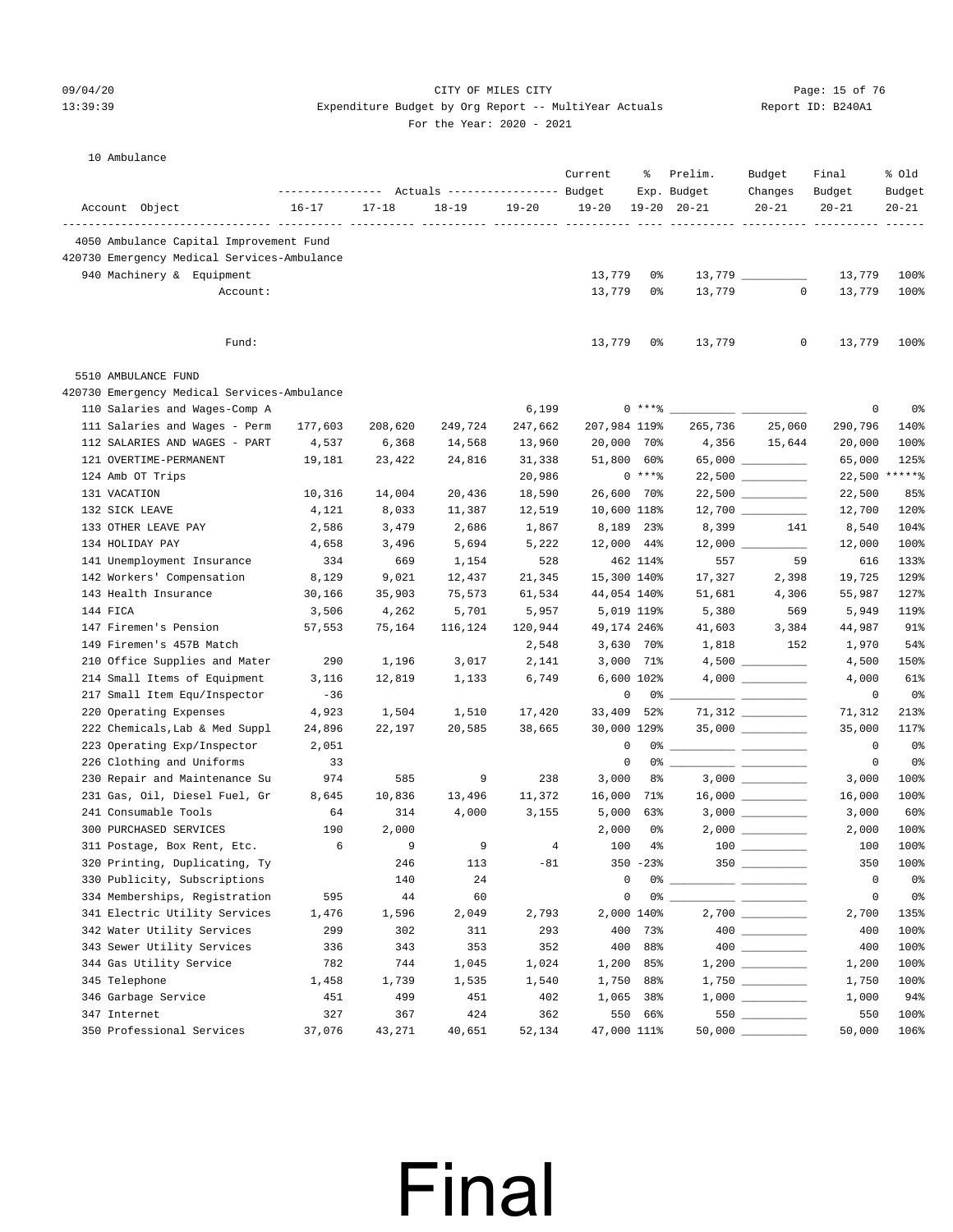#### 09/04/20 Page: 16 of 76 CITY OF MILES CITY CONTROL PAGE: 16 of 76 13:39:39 Expenditure Budget by Org Report -- MultiYear Actuals Report ID: B240A1 For the Year: 2020 - 2021

#### 10 Ambulance

|                                                              | Actuals ----------------- Budget |                    |           |                      | Current      | ႜ<br>Prelim.<br>Exp. Budget | Budget<br>Changes                                    | Final<br>Budget                          | % Old<br>Budget  |                     |
|--------------------------------------------------------------|----------------------------------|--------------------|-----------|----------------------|--------------|-----------------------------|------------------------------------------------------|------------------------------------------|------------------|---------------------|
| Account Object                                               | $16 - 17$                        | $17 - 18$          | $18 - 19$ | $19 - 20$            | $19 - 20$    |                             | $19 - 20$ $20 - 21$                                  | $20 - 21$                                | $20 - 21$        | $20 - 21$           |
| --------------- ----------<br>-----------<br>360 Contr R & M | 1,258                            | -----------<br>490 | 615       | $- - - - -$<br>2,866 | -----------  | 5,000 57%                   |                                                      | ---------- ---------- ---------          | 5,000            | $- - - - -$<br>100% |
| 364 R&M Vehicles - Fire/Amb                                  | 10,828                           | 8,692              | 4,707     | 2,756                | 15,000       | 18%                         |                                                      |                                          | 15,000           | 100%                |
| 370 Travel                                                   | 2,411                            | 491                | 88        | 288                  |              | 2,500 12%                   |                                                      | $2\, , 500 \ \ \underline{\hspace{1cm}}$ | 2,500            | 100%                |
| 380 Training Services                                        | 4,135                            | 9,851              | 316       | 4,129                | 7,982 52%    |                             |                                                      | $5,000$ __________                       | 5,000            | 63%                 |
| 382 Books                                                    | 1,033                            | 1,000              | 614       | 40                   | 2,000        | 2%                          |                                                      | 2,000                                    | 2,000            | 100%                |
| 400 BUILDING MATERIALS                                       | 2,620                            | 557                | 2,929     |                      | 2,000        | 0%                          |                                                      |                                          | 3,000            | 150%                |
| 511 Insurance on Buildings<br>True #                         |                                  |                    | 328       | 680                  |              | 681 100%                    |                                                      |                                          | 778              | 114%                |
| 512 Insurance on Vehicles & E<br>True #                      | 1,194                            | 1,159              | 1,230     | 2,531                |              | 2,532 100%                  |                                                      |                                          | 2,603            | 103%                |
| 810 Losses (Bad debt expense                                 | 106,001                          | 138,328            | 137,576   | 76,222               | 100,000 76%  |                             |                                                      | $125,000$ __________                     | 125,000          | 125%                |
| 811 Contractual Allowances (A                                | 225,810                          | 198,300            | 293,444   | 580,018              | 524,543 111% |                             |                                                      | 464,000                                  | 464,000          | 88%                 |
| 940 Machinery & Equipment                                    |                                  |                    |           |                      | 6,221        | 0%                          |                                                      |                                          | 10,000           | 161%                |
| Account:                                                     | 765,932                          |                    |           |                      |              |                             | 852,060 1,072,922 1,379,292 1,277,095 108% 1,363,700 |                                          | 51,713 1,415,413 | 110%                |
| 490500 Other Debt Service Payments                           |                                  |                    |           |                      |              |                             |                                                      |                                          |                  |                     |
| 629 Interest-Ambulance                                       | 102                              |                    |           |                      | 0            | 0%                          |                                                      |                                          | $\mathbf 0$      | 0 <sup>°</sup>      |
| Account:                                                     | 102                              |                    |           |                      |              | $0$ ****                    | $\Omega$                                             | $\Omega$                                 | $\Omega$         | 0 <sup>°</sup>      |
| 510330 Comprehensive Liability Insurance                     |                                  |                    |           |                      |              |                             |                                                      |                                          |                  |                     |
| 513 Liability                                                | 1,536                            | 2,209              | 3,434     | 4,930                |              | 4,931 100%                  |                                                      |                                          | 6,311            | 128%                |
| True #                                                       |                                  |                    |           |                      |              |                             |                                                      |                                          |                  |                     |
| Account:                                                     | 1,536                            | 2,209              | 3,434     | 4,930                |              | 4,931 100%                  | 6,311                                                | $\circ$                                  | 6,311            | 127%                |
| 510400 Depreciation                                          |                                  |                    |           |                      |              |                             |                                                      |                                          |                  |                     |
| 830 Depreciation - Closed to                                 |                                  |                    |           | 44,702               |              | $0***8$                     |                                                      |                                          | $\mathbf 0$      | 0%                  |
| Account:                                                     |                                  |                    |           | 44,702               |              | $0$ ****                    | $\Omega$                                             | $\mathbf 0$                              | $\mathbf 0$      | 0 <sup>°</sup>      |
| 521000 Interfund Operating Transfers Out                     |                                  |                    |           |                      |              |                             |                                                      |                                          |                  |                     |
| 820 Transfers to Other Funds                                 | 35,812                           | 43,717             | 35,724    | 35,992               | 35,991 100%  |                             | 45,175                                               | 3,983                                    | 49,158           | 137%                |
| Adm Fees- updated \$39158                                    |                                  |                    |           |                      |              |                             |                                                      |                                          |                  |                     |
| \$10,000 for Dispatch transfer                               |                                  |                    |           |                      |              |                             |                                                      |                                          |                  |                     |
| Account:                                                     | 35,812                           | 43,717             | 35,724    | 35,992               | 35,991 100%  |                             | 45,175                                               | 3,983                                    | 49,158           | 136%                |
| Fund:                                                        | 803,382                          |                    |           |                      |              |                             | 897,986 1,112,080 1,464,916 1,318,017 111% 1,415,186 |                                          | 55,696 1,470,882 | 111%                |
| Orgn:                                                        | 803,382                          |                    |           |                      |              |                             | 897,986 1,112,080 1,464,916 1,331,796 110% 1,428,965 |                                          | 55,696 1,484,661 | 111%                |

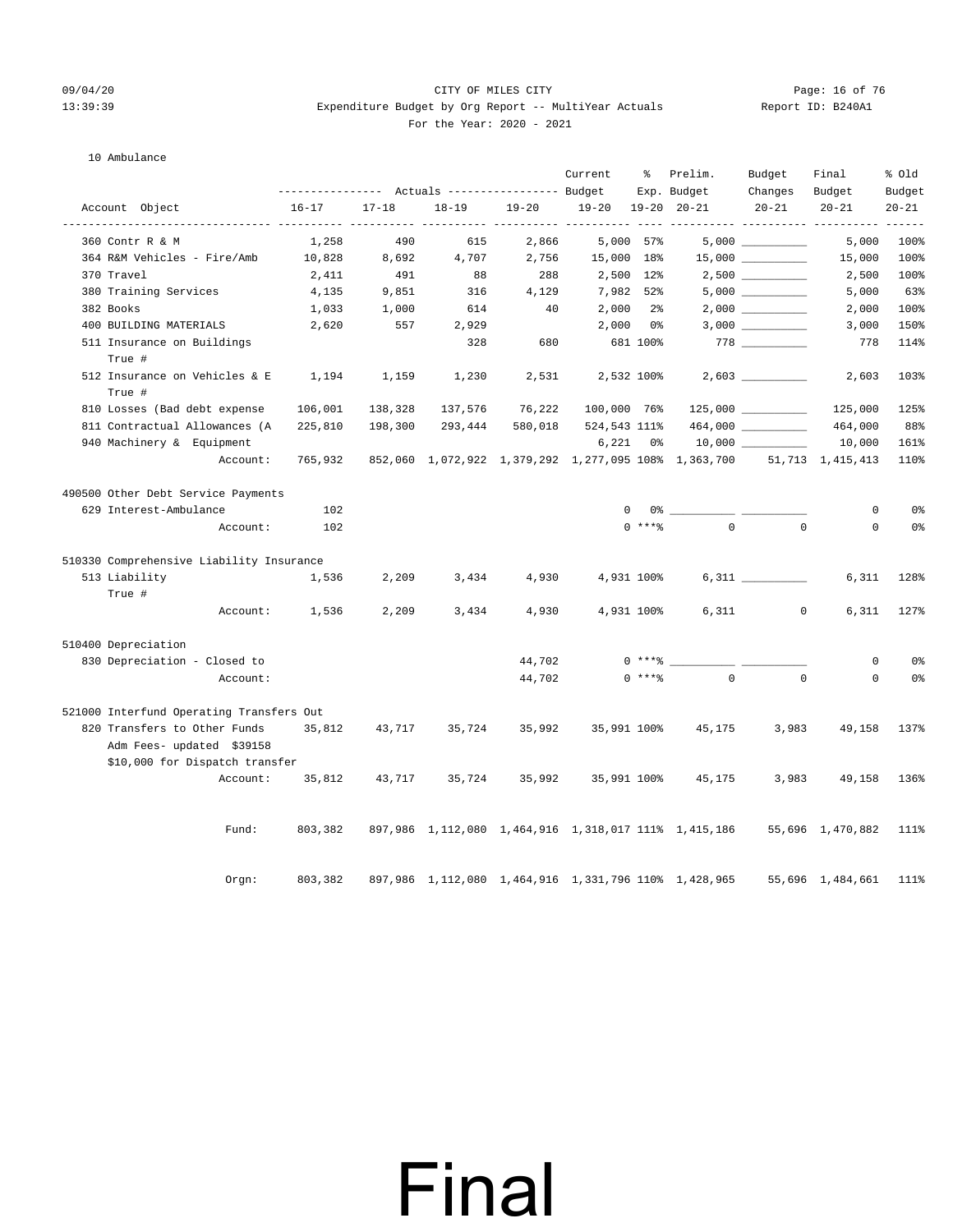#### 09/04/20 Page: 17 of 76 CITY OF MILES CITY CONTROL PAGE: 17 OF 76 13:39:39 Expenditure Budget by Org Report -- MultiYear Actuals Report ID: B240A1 For the Year: 2020 - 2021

### 11 Historic Preservation

|                                                                            |                |              | --------------- Actuals ---------------- Budget |           | Current      | ႜ          | Prelim.<br>Exp. Budget | Budget<br>Changes                                                                                                                                                                                                                                                                                                                                   | Final<br>Budget            | % old<br>Budget       |
|----------------------------------------------------------------------------|----------------|--------------|-------------------------------------------------|-----------|--------------|------------|------------------------|-----------------------------------------------------------------------------------------------------------------------------------------------------------------------------------------------------------------------------------------------------------------------------------------------------------------------------------------------------|----------------------------|-----------------------|
| Account Object                                                             | $16 - 17$      | $17 - 18$    | $18 - 19$                                       | $19 - 20$ | $19 - 20$    |            | $19 - 20$ $20 - 21$    | $20 - 21$                                                                                                                                                                                                                                                                                                                                           | $20 - 21$                  | $20 - 21$             |
| 1000 GENERAL                                                               |                |              |                                                 |           |              |            |                        |                                                                                                                                                                                                                                                                                                                                                     |                            |                       |
| 411840 Program Assistant                                                   |                |              |                                                 |           |              |            |                        |                                                                                                                                                                                                                                                                                                                                                     |                            |                       |
| 111 Salaries and Wages - Perm                                              | 26,755         | 5,016        |                                                 |           | 0            |            |                        |                                                                                                                                                                                                                                                                                                                                                     | 0                          | 0%                    |
| 131 VACATION                                                               | 2,864          | 313          |                                                 |           | $\mathbf 0$  |            |                        |                                                                                                                                                                                                                                                                                                                                                     | $\mathbf 0$                | 0%                    |
| 132 SICK LEAVE                                                             | 1,670          | 461          |                                                 |           | 0            |            |                        |                                                                                                                                                                                                                                                                                                                                                     | 0                          | 0%                    |
| 133 OTHER LEAVE PAY                                                        | 440            | 15           |                                                 |           | 0            |            |                        |                                                                                                                                                                                                                                                                                                                                                     | 0                          | 0%                    |
| 141 Unemployment Insurance                                                 | 48             | 15           |                                                 |           | $\mathbf 0$  |            |                        |                                                                                                                                                                                                                                                                                                                                                     | 0                          | 0%                    |
| 142 Workers' Compensation                                                  | 390            | 67           |                                                 |           | 0            |            |                        |                                                                                                                                                                                                                                                                                                                                                     | $\mathbf 0$                | 0%                    |
| 143 Health Insurance                                                       |                | 1,429        |                                                 |           | 0            |            |                        |                                                                                                                                                                                                                                                                                                                                                     | $\mathbf 0$                | 0%                    |
| 144 FICA                                                                   | 8,300<br>2,430 | 453          |                                                 |           | 0            |            |                        |                                                                                                                                                                                                                                                                                                                                                     | 0                          | 0%                    |
|                                                                            |                |              |                                                 |           | 0            |            |                        |                                                                                                                                                                                                                                                                                                                                                     |                            | 0%                    |
| 145 PERS                                                                   | 2,647          | 503          |                                                 |           |              |            |                        |                                                                                                                                                                                                                                                                                                                                                     | 0                          |                       |
| 196 CLOTHING ALLOTMENT                                                     | 140            | 140          |                                                 |           | 0            |            |                        |                                                                                                                                                                                                                                                                                                                                                     | 0                          | 0%                    |
| 220 Operating Expenses                                                     | 2,001          | 170          |                                                 |           | 0            |            |                        |                                                                                                                                                                                                                                                                                                                                                     | 0                          | 0%                    |
| 350 Professional Services                                                  | 1,403          |              |                                                 |           | $\Omega$     |            |                        |                                                                                                                                                                                                                                                                                                                                                     | $\mathbf 0$                | 0%                    |
| 360 Contr R & M                                                            | 496            | 457          |                                                 |           | 0            |            |                        |                                                                                                                                                                                                                                                                                                                                                     | 0                          | 0%                    |
| Account:                                                                   | 49,584         | 9,039        |                                                 |           |              | $0$ ****   | $\Omega$               |                                                                                                                                                                                                                                                                                                                                                     | $\mathbf 0$<br>$\mathbf 0$ | 0%                    |
| 521000 Interfund Operating Transfers Out                                   |                |              |                                                 |           |              |            |                        |                                                                                                                                                                                                                                                                                                                                                     |                            |                       |
| 820 Transfers to Other Funds                                               | 2,200          | 2,200        | 2,200                                           | 2,200     |              | 2,200 100% |                        |                                                                                                                                                                                                                                                                                                                                                     | 3,000                      | 136%                  |
| Per Agreement with State, City agrees to match 40% of monies received from |                |              |                                                 |           |              |            |                        |                                                                                                                                                                                                                                                                                                                                                     |                            |                       |
| State. Amount to be received is $$6,000, 40$ is $$2,400$                   |                |              |                                                 |           |              |            |                        |                                                                                                                                                                                                                                                                                                                                                     |                            |                       |
| Account:                                                                   | 2,200          | 2,200        | 2,200                                           | 2,200     |              | 2,200 100% | 3,000                  |                                                                                                                                                                                                                                                                                                                                                     | 0<br>3,000                 | 136%                  |
|                                                                            |                |              |                                                 |           |              |            |                        |                                                                                                                                                                                                                                                                                                                                                     |                            |                       |
| Fund:                                                                      | 51,784         | 11,239       | 2,200                                           | 2,200     |              | 2,200 100% | 3,000                  |                                                                                                                                                                                                                                                                                                                                                     | $\mathbf 0$<br>3,000       | 136%                  |
| 2310 TIFD-Downtown                                                         |                |              |                                                 |           |              |            |                        |                                                                                                                                                                                                                                                                                                                                                     |                            |                       |
| 460462 Urban Renewal District                                              |                |              |                                                 |           |              |            |                        |                                                                                                                                                                                                                                                                                                                                                     |                            |                       |
|                                                                            |                |              |                                                 |           |              |            |                        |                                                                                                                                                                                                                                                                                                                                                     |                            |                       |
| 111 Salaries and Wages - Perm<br>131 VACATION                              |                | 7,976        | 9,356                                           | 2,513     | 14,740 17%   | 0%         |                        |                                                                                                                                                                                                                                                                                                                                                     | 5,356                      | 36%                   |
|                                                                            |                | 1,077<br>528 | 108                                             |           | 1,600<br>400 | 0%         |                        |                                                                                                                                                                                                                                                                                                                                                     | 1,600<br>400               | 100%<br>100%          |
| 132 SICK LEAVE<br>133 OTHER LEAVE PAY                                      |                |              |                                                 |           | 0            | 0%         |                        | $\begin{picture}(20,20) \put(0,0){\line(1,0){10}} \put(15,0){\line(1,0){10}} \put(15,0){\line(1,0){10}} \put(15,0){\line(1,0){10}} \put(15,0){\line(1,0){10}} \put(15,0){\line(1,0){10}} \put(15,0){\line(1,0){10}} \put(15,0){\line(1,0){10}} \put(15,0){\line(1,0){10}} \put(15,0){\line(1,0){10}} \put(15,0){\line(1,0){10}} \put(15,0){\line(1$ |                            | 424 ******            |
|                                                                            |                | 389          | 120                                             |           |              |            |                        |                                                                                                                                                                                                                                                                                                                                                     |                            | 48%                   |
| 141 Unemployment Insurance                                                 |                | 25           | 34                                              | 4         |              | 25 16%     |                        |                                                                                                                                                                                                                                                                                                                                                     | 12                         |                       |
| 142 Workers' Compensation<br>143 Health Insurance                          |                | 113          | 121                                             | 10        | 210<br>0     | 5%         |                        |                                                                                                                                                                                                                                                                                                                                                     | 29                         | 14%<br>$1,846$ *****% |
|                                                                            |                |              |                                                 |           |              | 0%         |                        |                                                                                                                                                                                                                                                                                                                                                     |                            |                       |
| 144 FICA                                                                   |                | 765          | 739                                             | 192       |              | 1,281 15%  |                        | 595                                                                                                                                                                                                                                                                                                                                                 | 595                        | 46%                   |
| 145 PERS                                                                   |                | 833          | 801                                             | 218       |              | 1,451 15%  |                        | 682                                                                                                                                                                                                                                                                                                                                                 | 682                        | 47%                   |
| 196 CLOTHING ALLOTMENT                                                     |                |              | 70                                              |           |              | 70 0%      |                        |                                                                                                                                                                                                                                                                                                                                                     |                            | $0$ $0\frac{1}{2}$    |
| 210 Office Supplies and Mater                                              |                | 42           | 20                                              | 16        | 75           | 21%        |                        |                                                                                                                                                                                                                                                                                                                                                     | 200                        | 267%                  |
| 220 Operating Expenses                                                     |                | 40           | 58                                              |           | 1,000        | 0%         |                        |                                                                                                                                                                                                                                                                                                                                                     | 500                        | 50%                   |
| 231 Gas, Oil, Diesel Fuel, Gr                                              |                |              |                                                 |           | 0            | 0%         |                        | $200$                                                                                                                                                                                                                                                                                                                                               |                            | 200 ******            |
| 311 Postage, Box Rent, Etc.                                                |                |              | 2                                               | 7         | 100          | 7%         |                        | $\begin{tabular}{c} 100 \end{tabular}$                                                                                                                                                                                                                                                                                                              | 100                        | 100%                  |
| 320 Printing, Duplicating, Ty                                              |                |              |                                                 |           | 200          | 0%         |                        |                                                                                                                                                                                                                                                                                                                                                     | 200                        | 100%                  |
| 330 Publicity, Subscriptions                                               |                |              |                                                 |           | 100          | 0%         |                        | $\begin{array}{c} 100 \\ - \end{array}$                                                                                                                                                                                                                                                                                                             | 100                        | 100%                  |
| 331 Publication of Formal & L                                              |                | 180          |                                                 | 60        | 300          | 20%        |                        |                                                                                                                                                                                                                                                                                                                                                     | 200                        | 67%                   |
| 345 Telephone                                                              |                |              | 266                                             | 167       | 219          | 76%        |                        | $\begin{tabular}{c} 175 \end{tabular}$                                                                                                                                                                                                                                                                                                              | 175                        | 80%                   |
| 347 Internet                                                               |                |              | 189                                             | 142       | 785          | 18%        |                        | $300$                                                                                                                                                                                                                                                                                                                                               | 300                        | 38%                   |
| 350 Professional Services                                                  | 5,800          |              | 78                                              | 180       |              | 1,500 12%  | $400$ $\_$             |                                                                                                                                                                                                                                                                                                                                                     | 400                        | 27%                   |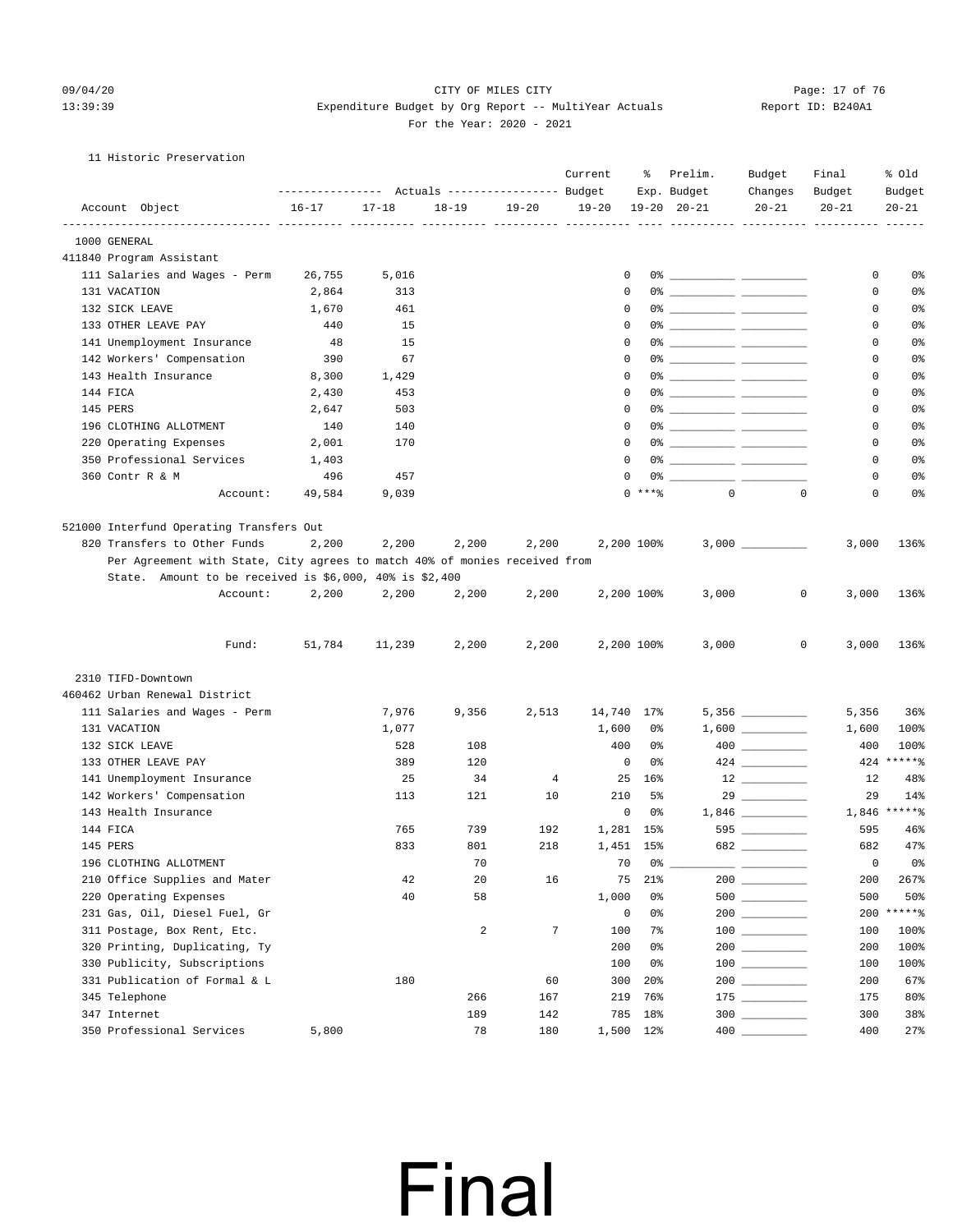#### 09/04/20 Page: 18 of 76 CITY OF MILES CITY CONTROL PAGE: 18 of 76 13:39:39 Expenditure Budget by Org Report -- MultiYear Actuals Report ID: B240A1 For the Year: 2020 - 2021

#### 11 Historic Preservation

|                                               | ---------------    Actuals ----------------    Budget |           |           |                      | Current                      | ႜ              | Prelim.<br>Exp. Budget | Budget<br>Changes                      | Final<br>Budget                              | % old<br>Budget         |
|-----------------------------------------------|-------------------------------------------------------|-----------|-----------|----------------------|------------------------------|----------------|------------------------|----------------------------------------|----------------------------------------------|-------------------------|
| Account Object                                | $16 - 17$                                             | $17 - 18$ | $18 - 19$ | $19 - 20$            | $19 - 20$<br>_______________ |                | $19 - 20$ $20 - 21$    | $20 - 21$                              | $20 - 21$<br>---------- ---------- --------- | $20 - 21$               |
| 360 Contr R & M                               |                                                       | 68        | 893       | $- - - - -$<br>1,032 |                              | 500 206%       |                        | $2,000$ _________                      | 2,000                                        | $- - - - - - -$<br>400% |
| 370 Travel                                    |                                                       | 751       |           |                      | 1,000                        | 0%             |                        | $500$ ________                         | 500                                          | 50%                     |
| 380 Training Services                         |                                                       |           |           |                      | 0                            | 0%             |                        |                                        |                                              | 200 ******              |
| 513 Liability                                 |                                                       |           |           | 144                  |                              | 144 100%       | 150                    | $-104$                                 | 46                                           | 32%                     |
| 721 Redevelopment                             |                                                       |           |           |                      | 11,067                       | 0%             |                        |                                        | 25,000                                       | 226%                    |
| Account:                                      | 5,800                                                 | 12,787    | 12,855    | 4,685                | 36,767 13%                   |                | 41,169                 | $-104$                                 | 41,065                                       | 111%                    |
| 460466 Historic Preservation- Montana Main St |                                                       |           |           |                      |                              |                |                        |                                        |                                              |                         |
| 730 Grants & Donations to Oth                 | 12,000                                                |           |           |                      | 0                            | 0%             |                        |                                        |                                              | 22,000 ******           |
| Main Street Grant                             |                                                       |           |           |                      |                              |                |                        |                                        |                                              |                         |
| Account:                                      | 12,000                                                |           |           |                      |                              | $0***8$        | 22,000                 | $\circ$                                |                                              | 22,000 ******           |
| 521000 Interfund Operating Transfers Out      |                                                       |           |           |                      |                              |                |                        |                                        |                                              |                         |
| 820 Transfers to Other Funds                  |                                                       | 20,800    | 3,778     |                      | 0                            |                | 0 %                    |                                        | 0                                            | 0%                      |
| Account:                                      |                                                       | 20,800    | 3,778     |                      |                              | $0$ ****       | $\Omega$               | $\mathbf 0$                            | 0                                            | 0%                      |
| Fund:                                         | 17,800                                                | 33,587    | 16,633    | 4,685                | 36,767 13%                   |                | 63,169                 | $-104$                                 | 63,065                                       | 171%                    |
| 2935 Historic Preservation                    |                                                       |           |           |                      |                              |                |                        |                                        |                                              |                         |
| 460461 Historic Preservation-Administration   |                                                       |           |           |                      |                              |                |                        |                                        |                                              |                         |
| 111 Salaries and Wages - Perm                 | 1,859                                                 | 903       | 650       | 2,513                | 1,968 128%                   |                |                        | $7,236$ __________                     | 7,236                                        | 368%                    |
| 131 VACATION                                  | 64                                                    | 97        |           |                      | 60                           | 0%             |                        |                                        | 60                                           | 100%                    |
| 132 SICK LEAVE                                | 66                                                    | 69        | 8         |                      | 60                           | 0%             |                        |                                        | 60                                           | 100%                    |
| 133 OTHER LEAVE PAY                           | 107                                                   | 29        | 8         |                      | 100                          | 0%             |                        |                                        | 424                                          | 424%                    |
| 141 Unemployment Insurance                    | $\overline{\mathbf{3}}$                               | 3         | 2         | 4                    |                              | 3 133%         |                        |                                        | 12                                           | 400%                    |
| 142 Workers' Compensation                     | 27                                                    | 12        | 8         | 10                   | 28                           | 36%            |                        | $29 \overline{\qquad \qquad }$         | 29                                           | 104%                    |
| 143 Health Insurance                          | $-3$                                                  |           |           |                      | 0                            | 0%             |                        |                                        | 1,846                                        | *****%                  |
| 144 FICA                                      | 169                                                   | 85        | 51        | 192                  |                              | 167 115%       |                        | 595                                    | 595                                          | 356%                    |
| 145 PERS                                      | 184                                                   | 93        | 56        | 218                  |                              | 190 115%       |                        | 682                                    | 682                                          | 359%                    |
| 196 CLOTHING ALLOTMENT                        | 10                                                    | 10        | 5         |                      | 75                           | 0%             |                        |                                        | $\overline{0}$                               | 0%                      |
| 210 Office Supplies and Mater                 | 383                                                   | 138       | 26        | 16                   | 1,000                        | $2\frac{6}{9}$ |                        | $500$ ________                         | 500                                          | 50%                     |
| 220 Operating Expenses                        | 1,083                                                 | 2,599     | 18        |                      | 2,000                        | 0%             |                        |                                        | 500                                          | 25%                     |
| 231 Gas, Oil, Diesel Fuel, Gr                 |                                                       |           |           |                      | 0                            | 0%             |                        |                                        |                                              | 200 ******              |
| 311 Postage, Box Rent, Etc.                   | 21                                                    | 8         | 3         | $7\phantom{.0}$      | 150                          | 5%             |                        | $\begin{tabular}{c} 100 \end{tabular}$ | 100                                          | 67%                     |
| 320 Printing, Duplicating, Ty                 | 60                                                    |           |           | 353                  |                              | 300 118%       |                        |                                        | 500                                          | 167%                    |
| 330 Publicity, Subscriptions                  | 166                                                   |           |           |                      | 200                          | 0%             |                        |                                        | 100                                          | 50%                     |
| 331 Publication of Formal & L                 |                                                       | 122       |           |                      | 150                          | 0%             |                        |                                        | 100                                          | 67%                     |
| 334 Memberships, Registration                 |                                                       |           |           |                      | 20                           | 0%<br>$0***8$  |                        | $\begin{tabular}{c} 100 \end{tabular}$ | 100                                          | 500%<br>50 ******       |
| 345 Telephone                                 |                                                       |           | 18        | $\mathbf{1}$         |                              |                |                        | 50                                     |                                              | 83%                     |
| 347 Internet                                  |                                                       |           | 13<br>5   | 10                   |                              | 60 17%         |                        |                                        | 50                                           |                         |
| 350 Professional Services<br>360 Contr R & M  | 3,000                                                 | 47        | 62        | 91<br>5              | 1,800                        | 5%<br>$0***$ % |                        |                                        | 1,000<br>$\circ$                             | 56%<br>0 <sub>8</sub>   |
| 370 Travel                                    | 451                                                   | 357       | 206       |                      | 500                          | 0%             |                        | 300                                    | 300                                          | 60%                     |
| 380 Training Services                         |                                                       |           |           |                      | 300                          | 0%             |                        |                                        | 300                                          | 100%                    |
| 513 Liability                                 |                                                       |           |           |                      | 0                            | 0%             |                        |                                        |                                              | 46 ******               |
| Account:                                      | 7,650                                                 | 4,572     | 1,139     | 3,420                | 9,131 37%                    |                | 14,790                 | $\mathbb O$                            | 14,790                                       | 161%                    |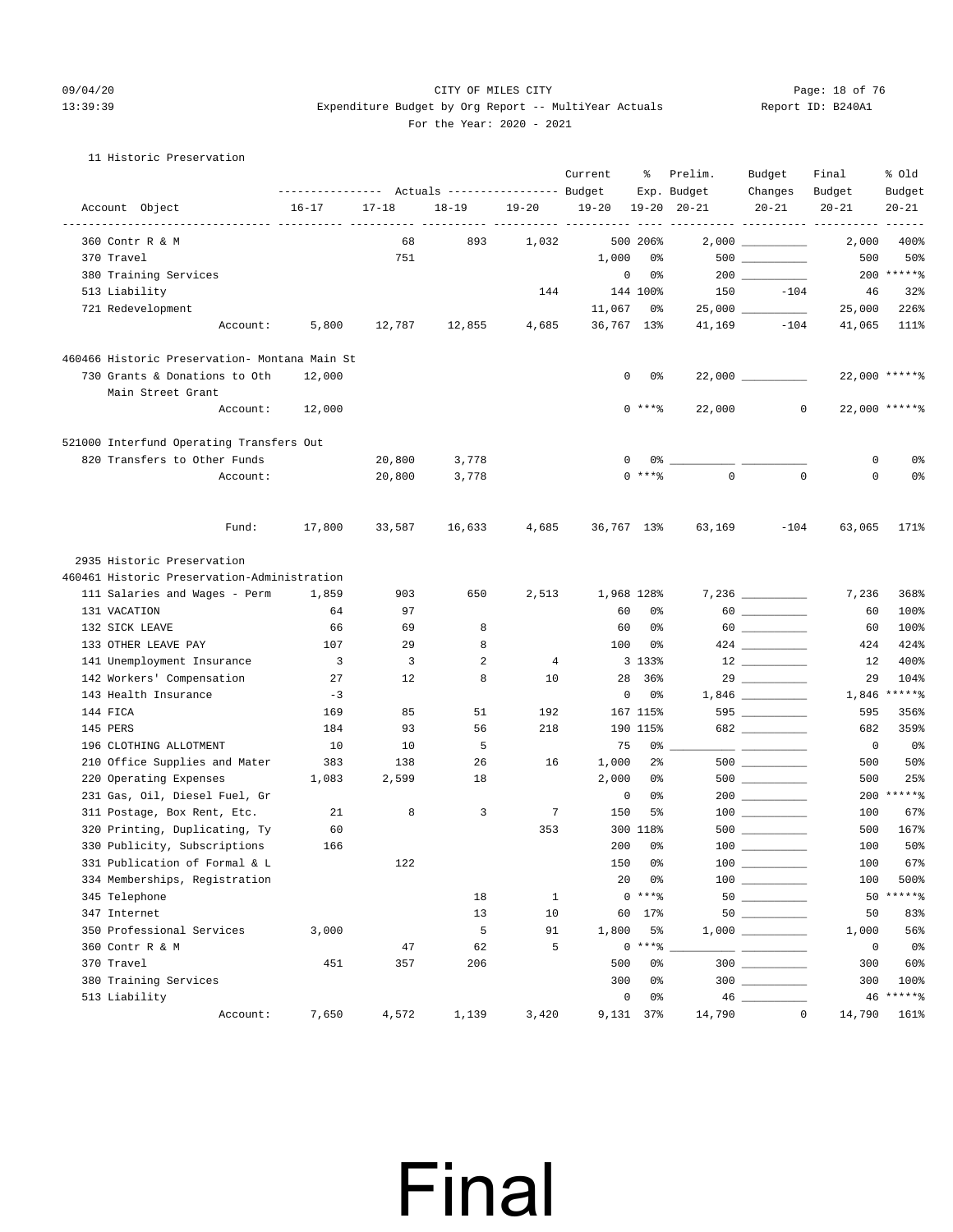#### 09/04/20 Page: 19 of 76 CITY OF MILES CITY CONTROL PAGE: 19 OF 76 13:39:39 Expenditure Budget by Org Report -- MultiYear Actuals Report ID: B240A1 For the Year: 2020 - 2021

### 11 Historic Preservation

|                |                                             | ---------------    Actuals ----------------    Budget |           |                                               |                   | Current | ႜၟ             | Prelim.<br>Exp. Budget | Budget<br>Changes | Final<br>Budget | % old<br>Budget |
|----------------|---------------------------------------------|-------------------------------------------------------|-----------|-----------------------------------------------|-------------------|---------|----------------|------------------------|-------------------|-----------------|-----------------|
| Account Object |                                             | $16 - 17$                                             | $17 - 18$ |                                               | 18-19 19-20 19-20 |         |                | $19 - 20$ $20 - 21$    | $20 - 21$         | $20 - 21$       | $20 - 21$       |
|                | 460465 Historic Preservation- CDGB-ED Grant |                                                       |           |                                               |                   |         |                |                        |                   |                 |                 |
| 370 Travel     |                                             | 135                                                   |           |                                               |                   |         | $\mathbf{0}$   |                        |                   | 0               | 0%              |
|                | Account:                                    | 135                                                   |           |                                               |                   |         | $0$ *** $%$    | $\Omega$               | $\Omega$          | $\mathbf 0$     | 0 <sup>o</sup>  |
|                | 460468 Historic Preservation- CCHS          |                                                       |           |                                               |                   |         |                |                        |                   |                 |                 |
| 370 Travel     |                                             | 286                                                   |           |                                               |                   |         | $\Omega$<br>0응 |                        |                   | 0               | 0 <sup>o</sup>  |
|                | Account:                                    | 286                                                   |           |                                               |                   |         | $0$ ****       | $\Omega$               | $\Omega$          | $\mathbf 0$     | 0 <sup>o</sup>  |
|                | 521000 Interfund Operating Transfers Out    |                                                       |           |                                               |                   |         |                |                        |                   |                 |                 |
|                | 820 Transfers to Other Funds                |                                                       |           |                                               |                   |         | $\circ$<br>0 % |                        | 2,000             |                 | $2,000$ ***** % |
|                | Transfer to TIFD for Main Street Grant      |                                                       |           |                                               |                   |         |                |                        |                   |                 |                 |
|                | Account:                                    |                                                       |           |                                               |                   |         | $0$ ****       | 2,000                  | $\Omega$          |                 | $2,000$ ***** % |
|                |                                             |                                                       |           |                                               |                   |         |                |                        |                   |                 |                 |
|                | Fund:                                       | 8,071                                                 | 4,572     | 1,139                                         | 3,420             |         |                | 9,131 37% 16,790       | $\circ$           | 16,790          | 183%            |
|                |                                             |                                                       |           |                                               |                   |         |                |                        |                   | $-104$          |                 |
|                | Orgn:                                       |                                                       |           | 77,655 49,398 19,972 10,305 48,098 21% 82,959 |                   |         |                |                        |                   |                 | 82,855 172%     |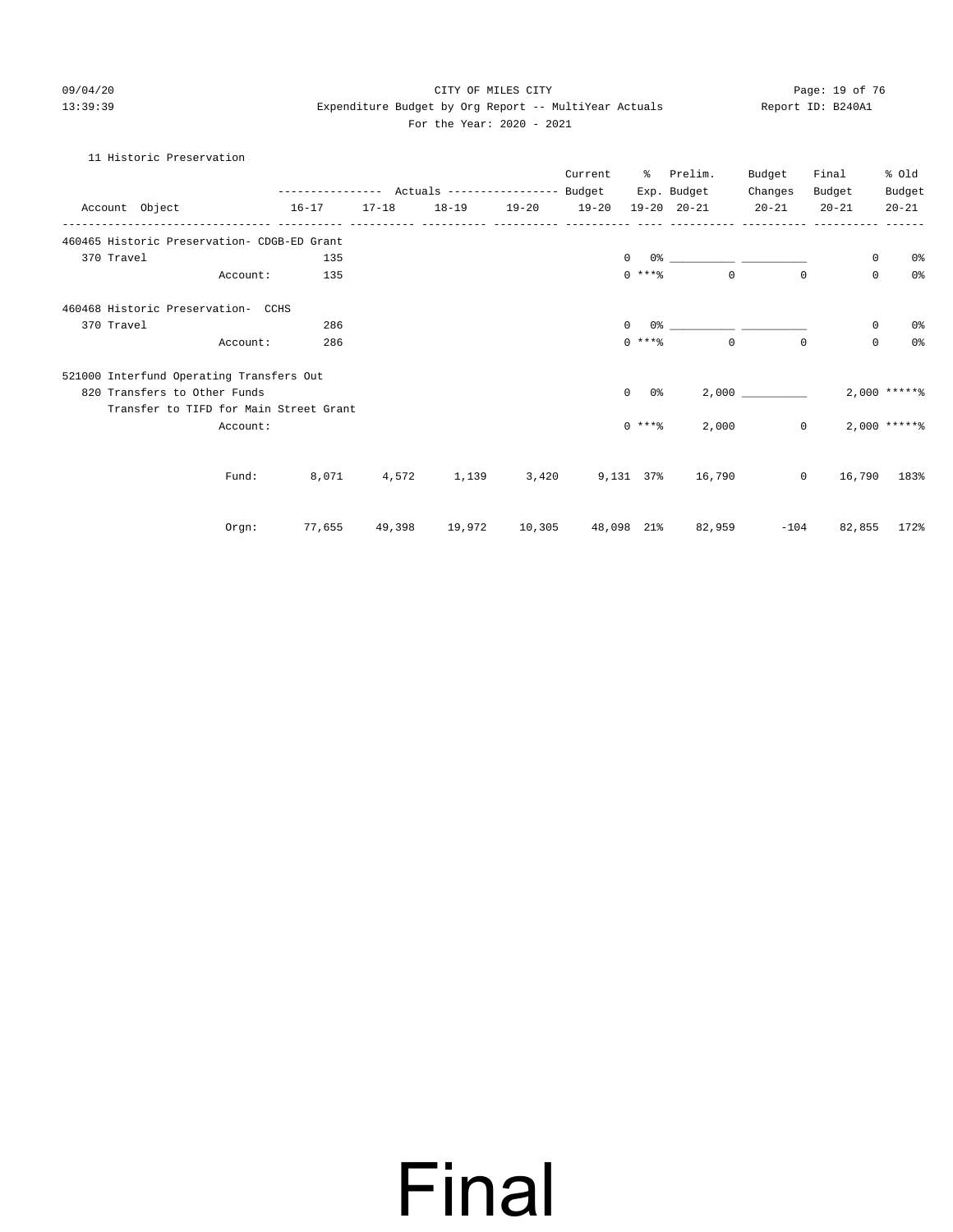#### 09/04/20 Page: 20 of 76 CITY OF MILES CITY CONTROL PAGE: 20 of 76 13:39:39 Expenditure Budget by Org Report -- MultiYear Actuals Report ID: B240A1 For the Year: 2020 - 2021

13 Park

|                                                         |                 |                 | Actuals ----------------- Budget |                 | Current      | ႜ                  | Prelim.<br>Exp. Budget | Budget<br>Changes                | Final<br>Budget | % old<br>Budget |
|---------------------------------------------------------|-----------------|-----------------|----------------------------------|-----------------|--------------|--------------------|------------------------|----------------------------------|-----------------|-----------------|
| Account Object                                          | $16 - 17$       | $17 - 18$       | $18 - 19$                        | $19 - 20$       | $19 - 20$    |                    | $19 - 20$ $20 - 21$    | $20 - 21$                        | $20 - 21$       | $20 - 21$       |
|                                                         |                 |                 |                                  |                 |              |                    |                        | ----------- ---------- --------- |                 |                 |
| 1000 GENERAL                                            |                 |                 |                                  |                 |              |                    |                        |                                  |                 |                 |
| 460433 Park Operations(13)                              |                 |                 |                                  |                 |              |                    |                        |                                  | 177,916         |                 |
| 111 Salaries and Wages - Perm<br>121 OVERTIME-PERMANENT | 139,657         | 160,725         | 185,848                          | 185,656         | 183,328 101% | 7,300 76%          |                        | $9,300 -2,300$                   |                 | 97%<br>96%      |
| 131 VACATION                                            | 9,322<br>13,046 | 8,987<br>12,243 | 9,064<br>15,742                  | 5,530<br>13,713 | 12,100 113%  |                    |                        |                                  | 7,000<br>12,100 | 100%            |
| 132 SICK LEAVE                                          | 9,351           | 7,168           | 6,711                            | 3,492           |              | $9,400$ 37%        |                        |                                  | 9,400           | 100%            |
| 133 OTHER LEAVE PAY                                     | 883             | 833             | 680                              | 473             |              | 747 63%            |                        | $748$ _________                  | 748             | 100%            |
| 134 HOLIDAY PAY                                         | 5,521           | 4,910           | 5,530                            | 3,913           |              | 5,500 71%          |                        |                                  | 5,500           | 100%            |
| 141 Unemployment Insurance                              | 268             | 489             | 786                              | 321             |              | 331 97%            |                        | $323$ _________                  | 323             | 98%             |
| 142 Workers' Compensation                               | 9,610           | 9,749           | 12,547                           | 10,802          | 11,790 92%   |                    |                        |                                  | 10,394          | 88%             |
| 143 Health Insurance                                    | 26,481          | 30,343          | 37,423                           | 40,208          | 39,958 101%  |                    |                        |                                  | 42,964          | 108%            |
| 144 FICA                                                | 13,055          | 14,366          | 16,535                           | 15,713          | 16,859 93%   |                    |                        |                                  | 16,445          | 98%             |
| 145 PERS                                                | 13,792          | 15,742          | 18,596                           | 17,864          | 19,107 93%   |                    |                        | 18,348 _________                 | 18,348          | 96%             |
| 196 CLOTHING ALLOTMENT                                  | 479             | 779             | 929                              | 979             |              | 950 103%           |                        |                                  | 1,000           | 105%            |
| 210 Office Supplies and Mater                           | 86              | 441             | 165                              | 96              |              | 350 27%            |                        | 350                              | 350             | 100%            |
| 214 Small Items of Equipment                            | 7,576           | 1,399           | 1,841                            | 244             |              | $0***8$            |                        |                                  |                 | $3,000$ *****%  |
| 220 Operating Expenses                                  | 2,410           | 2,017           | 1,429                            | 2,470           |              | 2,500 99%          |                        |                                  | 3,500           | 140%            |
| Heater for Parks Shop                                   |                 |                 |                                  |                 |              |                    |                        |                                  |                 |                 |
| 222 Chemicals, Lab & Med Suppl                          | 2,834           | 2,725           | 5,683                            | 2,166           |              | 4,000 54%          | 6,000                  | $-1,000$                         | 5,000           | 125%            |
| 226 Clothing and Uniforms                               | 410             | 2,352           | 853                              | 781             |              | 750 104%           |                        | 850 700                          | 850             | 113%            |
| 230 Repair and Maintenance Su                           | 17,177          | 16,680          | 16,816                           | 13,053          | 15,000 87%   |                    |                        |                                  | 15,000          | 100%            |
| 231 Gas, Oil, Diesel Fuel, Gr                           | 4,692           | 8,274           | 7,758                            | 7,250           |              | 6,500 112%         |                        |                                  | 8,000           | 123%            |
| 334 Memberships, Registration                           | 235             | 255             | 119                              | 115             |              | 300 38%            |                        | $300$                            | 300             | 100%            |
| 341 Electric Utility Services                           | 9,005           | 9,423           | 9,331                            | 9,995           | 11,400 88%   |                    |                        | $10,000$ __________              | 10,000          | 88%             |
| 342 Water Utility Services                              | 17,430          | 21,896          | 20,426                           | 16,193          | 24,000 67%   |                    |                        | $17,000$ __________              | 17,000          | 71%             |
| 343 Sewer Utility Services                              | 1,234           | 1,519           | 1,962                            | 1,734           |              | 1,700 102%         |                        |                                  | 1,700           | 100%            |
| 344 Gas Utility Service                                 | 3,114           | 3,144           | 2,782                            | 2,727           |              | 4,235 64%          |                        | $3,000$ __________               | 3,000           | 71%             |
| 345 Telephone                                           | 445             | 526             | 474                              | 436             |              | 500 87%            |                        | $450$ _________                  | 450             | 90%             |
| 346 Garbage Service                                     | 948             | 1,185           | 948                              | 866             |              | 800 108%           |                        | $800$ ________                   | 800             | 100%            |
| 347 Internet                                            | 414             | 489             | 451                              | 440             |              | 450 98%            |                        |                                  | 450             | 100%            |
| 350 Professional Services                               | 17,208          | 12,951          | 11,486                           | 7,290           |              | 8,000 91%          | 10,000                 | $-1,000$                         | 9,000           | 113%            |
| 360 Contr R & M                                         | 10,553          | 7,080           | 5,539                            | 6,651           |              | 7,000 95%          | 10,000                 | $-2,000$                         | 8,000           | 114%            |
| 363 R&M Vehicles/Equip/Labor-                           | 3,949           | 20,032          | 10,730                           | 9,355           |              | 7,000 134%         |                        | $10,000 -1,000$                  | 9,000           | 129%            |
| 370 Travel                                              |                 | 149             | 425                              |                 | 600          | 0%                 |                        | 600 000                          | 600             | 100%            |
| 380 Training Services                                   | 921             | 295             | 1,480                            | 180             | 400          | 45%                |                        |                                  | 400             | 100%            |
| 511 Insurance on Buildings                              | 3,039           | 2,995           | 1,892                            | 3,198           |              | 3,198 100%         |                        |                                  | 3,729           | 117%            |
| T                                                       |                 |                 |                                  |                 |              |                    |                        |                                  |                 |                 |
| 512 Insurance on Vehicles & E                           | 437             | 1,023           | 926                              | 597             |              | 597 100%           | 630                    |                                  | 630             | 106%            |
| $\mathbf T$                                             |                 |                 |                                  |                 |              |                    |                        |                                  |                 | $3,177$ ***** % |
| 940 Machinery & Equipment                               |                 |                 |                                  |                 |              | $\mathbf 0$<br>0 % |                        |                                  |                 |                 |
| Sweeper parts-\$312                                     |                 |                 |                                  |                 |              |                    |                        |                                  |                 |                 |
| Sweeper Blades- \$1,830<br>Mow blades- \$1,035          |                 |                 |                                  |                 |              |                    |                        |                                  |                 |                 |
| Account:                                                | 345,582         | 383,184         | 413,907                          | 384,501         | 406,650 95%  |                    | 413,374                | $-7,300$                         | 406,074         | 99%             |
| 460434 Fish, Wildlife Trailways                         |                 |                 |                                  |                 |              |                    |                        |                                  |                 |                 |
| 230 Repair and Maintenance Su                           | 102             |                 |                                  |                 | 0            |                    |                        |                                  | 0               | 0%              |
| 363 R&M Vehicles/Equip/Labor-                           | 144             |                 |                                  |                 | $\Omega$     |                    |                        |                                  | 0               | 0%              |
| Account:                                                | 246             |                 |                                  |                 |              | $0***$             |                        | $\overline{0}$<br>$\Omega$       | 0               | 0%              |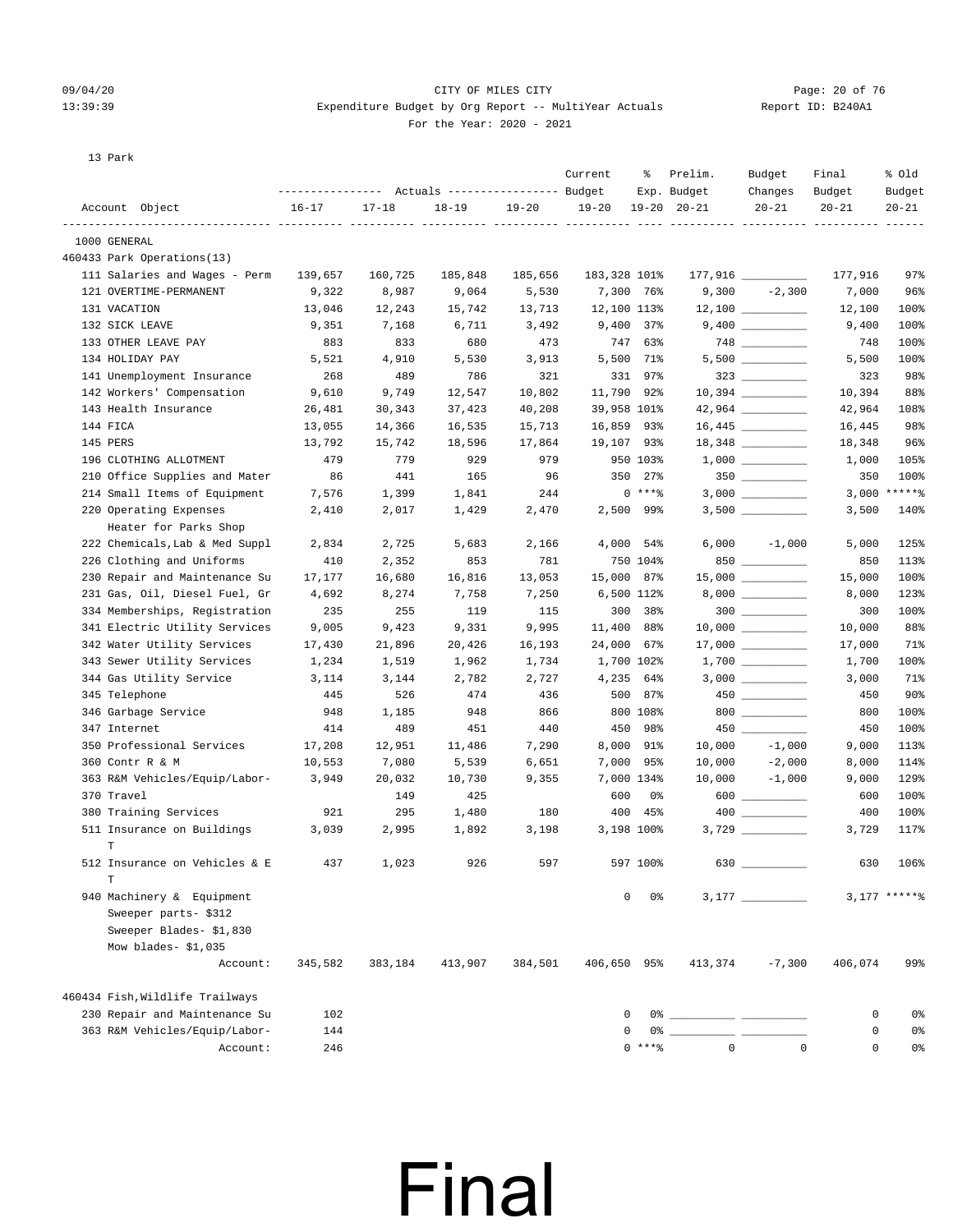#### 09/04/20 Page: 21 of 76 CITY OF MILES CITY CONTROL PAGE: 21 of 76 13:39:39 Expenditure Budget by Org Report -- MultiYear Actuals Report ID: B240A1 For the Year: 2020 - 2021

| $\sim$ |  |
|--------|--|

|          |                                                                                                                                                      |                                                                                                                                               |           |         | Current | ႜႜႜၟ                  | Prelim.             | Budget                                                             | Final                                 | % old                                                                                                                                                                                                                                                                                                                                                                                                                                                                                     |                                                                                                           |
|----------|------------------------------------------------------------------------------------------------------------------------------------------------------|-----------------------------------------------------------------------------------------------------------------------------------------------|-----------|---------|---------|-----------------------|---------------------|--------------------------------------------------------------------|---------------------------------------|-------------------------------------------------------------------------------------------------------------------------------------------------------------------------------------------------------------------------------------------------------------------------------------------------------------------------------------------------------------------------------------------------------------------------------------------------------------------------------------------|-----------------------------------------------------------------------------------------------------------|
|          |                                                                                                                                                      | $17 - 18$                                                                                                                                     | $18 - 19$ |         |         |                       |                     | $20 - 21$                                                          | $20 - 21$                             | $20 - 21$                                                                                                                                                                                                                                                                                                                                                                                                                                                                                 |                                                                                                           |
|          |                                                                                                                                                      |                                                                                                                                               |           |         |         |                       |                     |                                                                    |                                       |                                                                                                                                                                                                                                                                                                                                                                                                                                                                                           |                                                                                                           |
|          |                                                                                                                                                      |                                                                                                                                               | 1,293     |         |         |                       |                     |                                                                    |                                       | 0                                                                                                                                                                                                                                                                                                                                                                                                                                                                                         | 0%                                                                                                        |
|          |                                                                                                                                                      |                                                                                                                                               |           |         |         |                       |                     |                                                                    |                                       | 0                                                                                                                                                                                                                                                                                                                                                                                                                                                                                         | 0%                                                                                                        |
| Account: | 7,500                                                                                                                                                |                                                                                                                                               | 1,293     | $-584$  |         |                       |                     |                                                                    |                                       | $\mathbf 0$                                                                                                                                                                                                                                                                                                                                                                                                                                                                               | 0%                                                                                                        |
|          |                                                                                                                                                      |                                                                                                                                               |           |         |         |                       |                     |                                                                    |                                       |                                                                                                                                                                                                                                                                                                                                                                                                                                                                                           |                                                                                                           |
|          | 6,500                                                                                                                                                |                                                                                                                                               | 6,020     |         |         |                       |                     |                                                                    |                                       |                                                                                                                                                                                                                                                                                                                                                                                                                                                                                           | 0%                                                                                                        |
| Account: | 6,500                                                                                                                                                |                                                                                                                                               | 6,020     | 584     |         |                       |                     |                                                                    |                                       | $\mathbf 0$                                                                                                                                                                                                                                                                                                                                                                                                                                                                               | 0%                                                                                                        |
|          |                                                                                                                                                      |                                                                                                                                               |           |         |         |                       |                     |                                                                    |                                       |                                                                                                                                                                                                                                                                                                                                                                                                                                                                                           |                                                                                                           |
|          |                                                                                                                                                      |                                                                                                                                               |           |         |         |                       |                     |                                                                    |                                       |                                                                                                                                                                                                                                                                                                                                                                                                                                                                                           | 100%                                                                                                      |
| Account: |                                                                                                                                                      |                                                                                                                                               |           |         |         | 0 <sup>8</sup>        |                     |                                                                    |                                       |                                                                                                                                                                                                                                                                                                                                                                                                                                                                                           | 100%                                                                                                      |
|          |                                                                                                                                                      |                                                                                                                                               |           |         |         |                       |                     |                                                                    |                                       |                                                                                                                                                                                                                                                                                                                                                                                                                                                                                           | 99%                                                                                                       |
|          |                                                                                                                                                      |                                                                                                                                               |           |         |         |                       |                     |                                                                    |                                       |                                                                                                                                                                                                                                                                                                                                                                                                                                                                                           |                                                                                                           |
|          | 359,828                                                                                                                                              | 383,184                                                                                                                                       |           |         |         |                       |                     |                                                                    |                                       |                                                                                                                                                                                                                                                                                                                                                                                                                                                                                           | 99%                                                                                                       |
|          | 460435 Florence Stacy Fountain<br>210 Office Supplies and Mater<br>460436 Denton Complex Upgrades<br>230 Repair and Maintenance Su<br>Fund:<br>Orgn: | Account Object 16-17<br>350 Professional Services 7,500<br>350 Professional Services<br>460439 Riverside Park Tennis Court Project<br>359,828 |           | 383,184 | 584     | 19-20 19-20<br>$-584$ | 1,000<br>200<br>200 | Exp. Budget<br>$19 - 20$ $20 - 21$<br>$0$ ****<br>58%<br>0%<br>200 | Changes<br>$\Omega$<br>$\circ$<br>200 | Budget<br>$\begin{picture}(180,10) \put(0,0){\vector(1,0){100}} \put(10,0){\vector(1,0){100}} \put(10,0){\vector(1,0){100}} \put(10,0){\vector(1,0){100}} \put(10,0){\vector(1,0){100}} \put(10,0){\vector(1,0){100}} \put(10,0){\vector(1,0){100}} \put(10,0){\vector(1,0){100}} \put(10,0){\vector(1,0){100}} \put(10,0){\vector(1,0){100}} \put(10,0){\vector(1,0){100}}$<br>$0***$ $\frac{20}{100}$<br>$\Omega$<br>$\Omega$<br>$\Omega$<br>421,220 384,501 407,850 94% 413,574 -7,300 | Budget<br>0<br>200<br>200<br>406,274<br>$421,220$ $384,501$ $407,850$ $94\%$ $413,574$ $-7,300$ $406,274$ |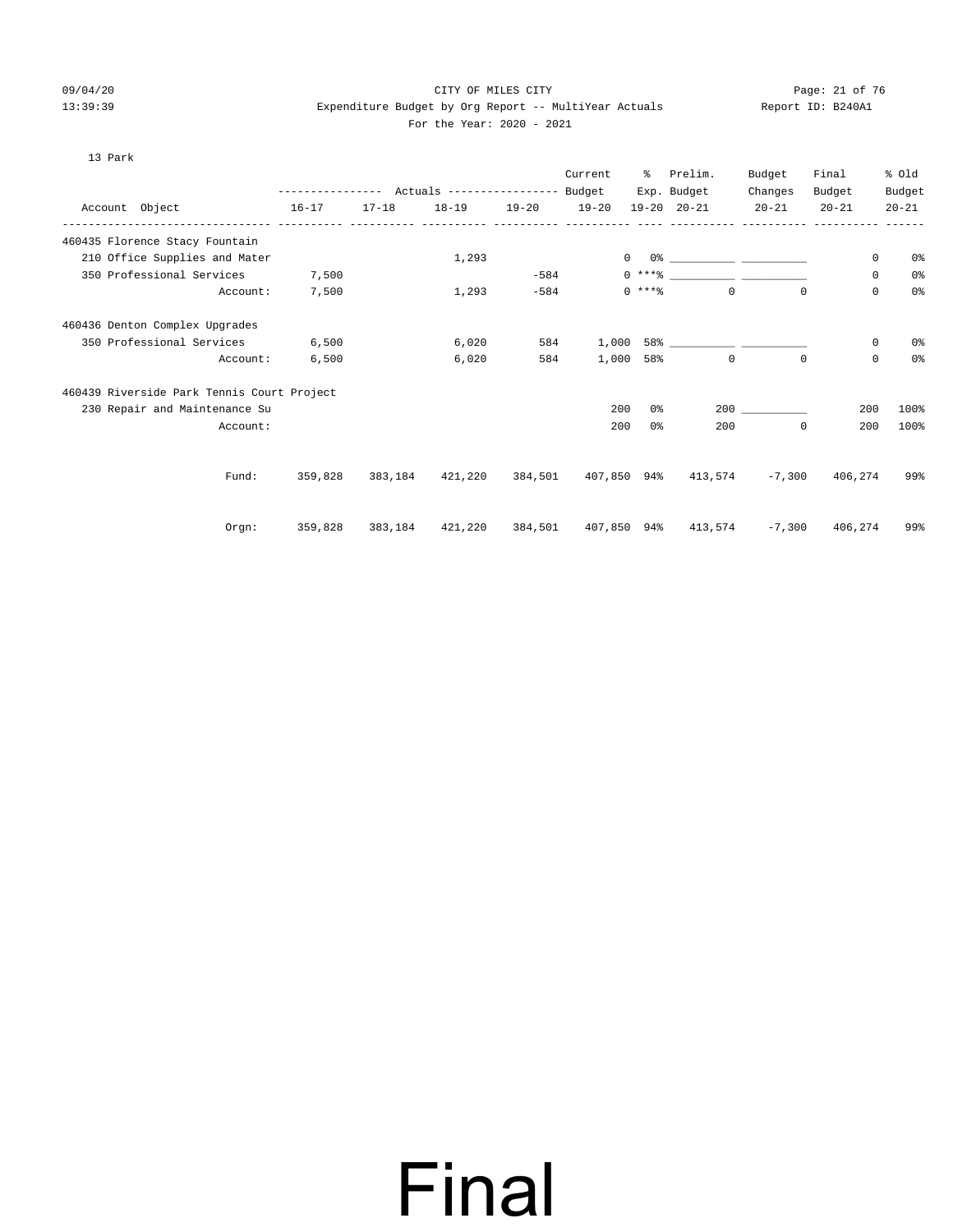#### 09/04/20 Page: 22 of 76 CITY OF MILES CITY CONTROL PAGE: 22 of 76 13:39:39 Expenditure Budget by Org Report -- MultiYear Actuals Report ID: B240A1 For the Year: 2020 - 2021

14 Swim Pool

|                                                         |           |                                                              |           |           | Current    | ႜၟ       | Prelim.                    | Budget               | Final               | % old               |
|---------------------------------------------------------|-----------|--------------------------------------------------------------|-----------|-----------|------------|----------|----------------------------|----------------------|---------------------|---------------------|
| Account Object                                          | $16 - 17$ | --------------- Actuals ---------------- Budget<br>$17 - 18$ | $18 - 19$ | $19 - 20$ | $19 - 20$  |          | Exp. Budget<br>19-20 20-21 | Changes<br>$20 - 21$ | Budget<br>$20 - 21$ | Budget<br>$20 - 21$ |
| 1000 GENERAL                                            |           |                                                              |           |           |            |          | ----------- ----------     |                      |                     |                     |
| 460445 Swimming Pool                                    |           |                                                              |           |           |            |          |                            |                      |                     |                     |
| 111 Salaries and Wages - Perm 50,216                    |           | 53,647                                                       | 48,470    | 46,996    | 54,315 87% |          | 46,247                     | $-23$                | 46,224              | 85%                 |
| In 2nd half of budget the Oasis will close every Sunday |           |                                                              |           |           |            |          |                            |                      |                     |                     |
| 121 OVERTIME-PERMANENT                                  |           |                                                              |           | 395       |            | $0$ **** |                            |                      |                     | $500$ ******        |
| 141 Unemployment Insurance                              | 75        | 134                                                          | 170       | 71        |            | 82 87%   | 81                         | $-11$                | 70                  | 85%                 |
| 142 Workers' Compensation                               | 2,826     | 2,749                                                        | 2,778     | 2,582     | 3,114 83%  |          | 2,779                      | $-380$               | 2,399               | 77%                 |
| 144 FICA                                                | 3,842     | 4,104                                                        | 3,708     | 3,626     | 4,156 87%  |          |                            | $4,097 -561$         | 3,536               | 85%                 |
| 145 PERS                                                | 788       | 1,249                                                        | 1,101     | 695       | 1,082 64%  |          | 1,096                      | $-67$                | 1,029               | 95%                 |
| 214 Small Items of Equipment                            |           |                                                              | 198       |           |            | 300 0%   |                            |                      | 300                 | 100%                |
| 220 Operating Expenses                                  |           | 530                                                          | 305       |           | $1,000$ 0% |          |                            | 1,000                | 1,000               | 100%                |
| 222 Chemicals, Lab & Med Suppl                          | 3,051     | 2,593                                                        | 3,922     | 3,930     | 3,500 112% |          |                            |                      | 3,500               | 100%                |
| 226 Clothing and Uniforms                               | 471       |                                                              | 978       | 446       |            | 550 81%  |                            | 550                  | 550                 | 100%                |
| 230 Repair and Maintenance Su                           | 530       | 64                                                           | 12        | 245       |            | 500 49%  |                            | 500 000              | 500                 | 100%                |
| 341 Electric Utility Services                           | 1,899     | 1,788                                                        | 1,937     | 2,401     | 1,568 153% |          |                            |                      | 1,700               | 108%                |
| 342 Water Utility Services                              | 242       | 172                                                          | 300       | 196       |            | 300 65%  |                            |                      | 300                 | 100%                |
| 343 Sewer Utility Services                              | 128       | 129                                                          | 177       | 180       |            | 200 90%  |                            |                      | 200                 | 100%                |
| 345 Telephone                                           | 66        | 301                                                          | 245       | 201       |            | 150 134% |                            | $150$ __________     | 150                 | 100%                |
| 350 Professional Services                               |           | 192                                                          |           |           | 250        | 0%       |                            | 250                  | 250                 | 100%                |
| 360 Contr R & M                                         |           |                                                              |           |           | 200        | 0%       |                            |                      | 200                 | 100%                |
| 363 R&M Vehicles/Equip/Labor- 1,845                     |           | 675                                                          | 360       | 810       |            | 300 270% |                            |                      | 300                 | 100%                |
| 380 Training Services                                   | 940       | 436                                                          | 1,116     |           |            | 700 0%   |                            |                      | 1,000               | 143%                |
| 540 Special Assessments                                 | 563       | 563                                                          | 563       |           | 700        | 0 %      |                            |                      | 700                 | 100%                |
| Account:                                                | 67,482    | 69,326                                                       | 66,340    | 62,774    | 72,967 86% |          |                            | $65,450 -1,042$      | 64,408              | 88%                 |
| Fund:                                                   | 67,482    | 69,326                                                       | 66,340    | 62,774    | 72,967 86% |          | 65,450                     | $-1,042$             | 64,408              | 88%                 |
| $0$ rgn:                                                | 67,482    | 69,326                                                       | 66,340    | 62,774    | 72,967 86% |          | 65,450                     | $-1,042$             | 64,408              | 88%                 |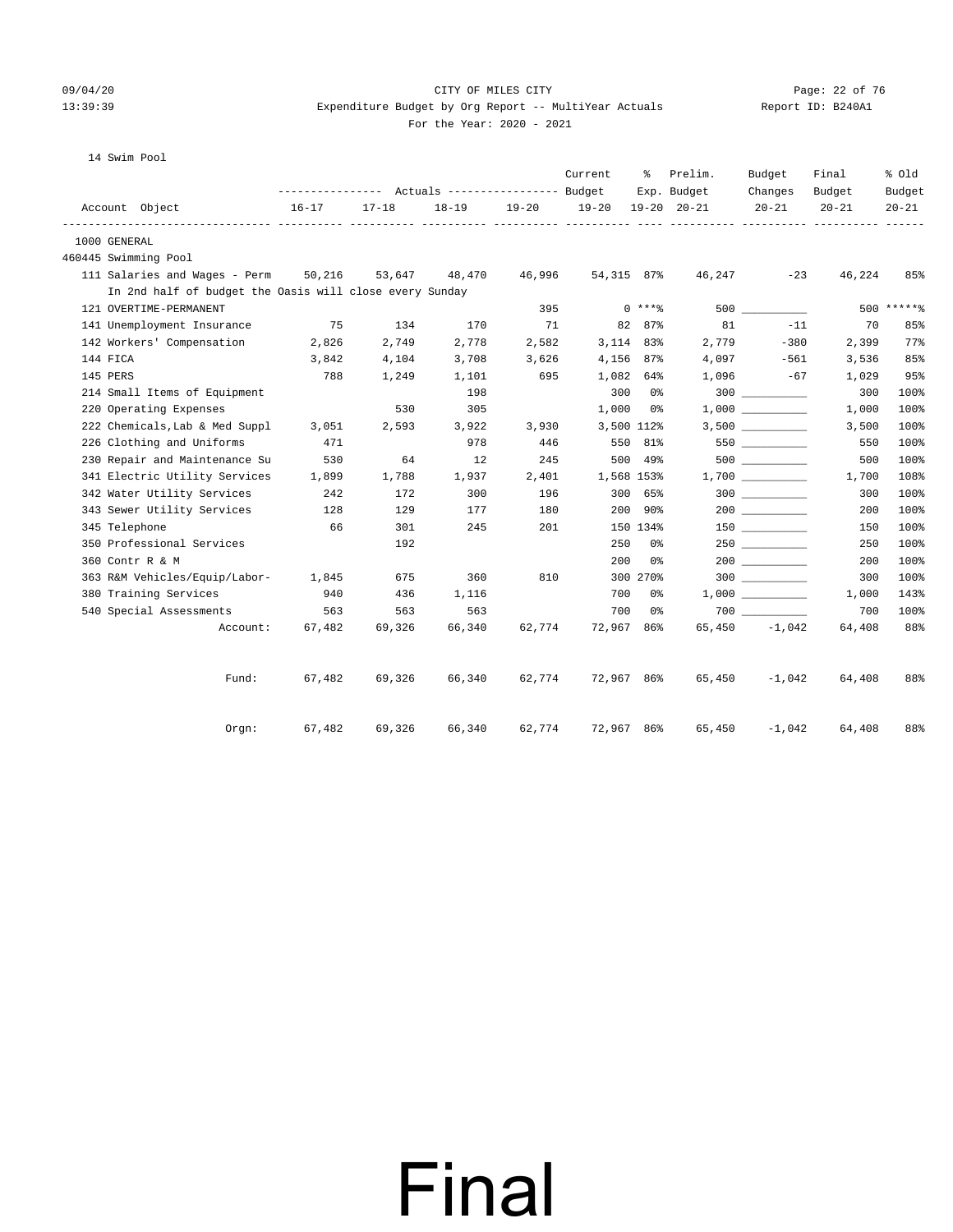### 09/04/20 Page: 23 of 76 CITY OF MILES CITY CONTROL PAGE: 23 of 76 13:39:39 Expenditure Budget by Org Report -- MultiYear Actuals Report ID: B240A1

#### For the Year: 2020 - 2021

15 Retired Senior Volunteer Program

|                                           | ---------------- |           | Actuals ----------------- Budget |                | Current               | ႜ               | Prelim.<br>Exp. Budget                                                                                                                                                                                                                                                                                                   | Budget<br>Changes  | Final<br>Budget | % old<br>Budget |
|-------------------------------------------|------------------|-----------|----------------------------------|----------------|-----------------------|-----------------|--------------------------------------------------------------------------------------------------------------------------------------------------------------------------------------------------------------------------------------------------------------------------------------------------------------------------|--------------------|-----------------|-----------------|
| Account Object                            | $16 - 17$        | $17 - 18$ | $18 - 19$                        | $19 - 20$      | $19 - 20$             |                 | $19 - 20$ $20 - 21$                                                                                                                                                                                                                                                                                                      | $20 - 21$          | $20 - 21$       | $20 - 21$       |
| 2985 RETIRED SENIOR VOLUNTEER PROG (RSVP) |                  |           |                                  |                | ----- ---------- ---- |                 | ----------- ----------                                                                                                                                                                                                                                                                                                   |                    |                 |                 |
| 450330 RSVP Non-Federal                   |                  |           |                                  |                |                       |                 |                                                                                                                                                                                                                                                                                                                          |                    |                 |                 |
| 111 Salaries and Wages - Perm             |                  | 956       | 831                              | 2,143          |                       | 2,000 107%      |                                                                                                                                                                                                                                                                                                                          |                    | 3,000           | 150%            |
| 131 VACATION                              |                  | 76        | 71                               | 167            | 200                   |                 |                                                                                                                                                                                                                                                                                                                          |                    | 0               | 0%              |
| 132 SICK LEAVE                            |                  | 40        | 72                               | 131            | 200                   |                 |                                                                                                                                                                                                                                                                                                                          |                    | 0               | 0%              |
| 133 OTHER LEAVE PAY                       |                  | 30        | 27                               | 23             | 100                   |                 |                                                                                                                                                                                                                                                                                                                          |                    | 0               | 0%              |
| 141 Unemployment Insurance                |                  | 3         | $\overline{4}$                   | $\overline{4}$ | 12                    | 33%             |                                                                                                                                                                                                                                                                                                                          |                    | 44              | 367%            |
| 142 Workers' Compensation                 |                  | 12        | 12                               | 10             |                       | 31 32%          |                                                                                                                                                                                                                                                                                                                          |                    | 38              | 123%            |
| 143 Health Insurance                      |                  |           |                                  | 40             |                       | 400 10%         |                                                                                                                                                                                                                                                                                                                          |                    | 500             | 125%            |
| 144 FICA                                  |                  | 84        | 76                               | 189            |                       | 192 98%         |                                                                                                                                                                                                                                                                                                                          |                    | 230             | 120%            |
| 145 PERS                                  |                  | 95        | 86                               | 214            |                       | 173 124%        |                                                                                                                                                                                                                                                                                                                          |                    | 207             | 120%            |
| 210 Office Supplies and Mater             |                  | 196       |                                  |                | 1,098                 | 0%              |                                                                                                                                                                                                                                                                                                                          | $1,500$ __________ | 1,500           | 137%            |
| 220 Operating Expenses                    | 4,201            | 6,487     | 6,917                            | 9,014          |                       | 7,345 123%      |                                                                                                                                                                                                                                                                                                                          |                    | 6,965           | 95%             |
| 230 Repair and Maintenance Su             | 136              |           |                                  |                | 0                     |                 | $0\%$ __                                                                                                                                                                                                                                                                                                                 |                    | 0               | 0%              |
| 311 Postage, Box Rent, Etc.               | 925              | 245       | 592                              | 1,002          |                       | 750 134%        |                                                                                                                                                                                                                                                                                                                          | $900$              | 900             | 120%            |
| 330 Publicity, Subscriptions              | $-136$           |           | 160                              | 160            |                       | 160 100%        |                                                                                                                                                                                                                                                                                                                          |                    | 160             | 100%            |
| 334 Memberships, Registration             |                  |           | 150                              |                | 150                   | 0%              |                                                                                                                                                                                                                                                                                                                          |                    | 178             | 119%            |
| 345 Telephone                             |                  | 292       | 1,419                            | 1,192          | 1,440                 | 83%             |                                                                                                                                                                                                                                                                                                                          |                    | 1,440           | 100%            |
| 370 Travel                                | 198              | 1,801     | 1,374                            | 243            | 1,750                 | 14%             |                                                                                                                                                                                                                                                                                                                          | 265                | 265             | 15%             |
| 379 Other Travel                          | 276              |           | 232                              | 626            | 1,500                 | 42%             |                                                                                                                                                                                                                                                                                                                          |                    | 1,600           | 107%            |
| 512 Insurance on Vehicles & E             | 982              | 678       | 251                              |                | 500                   | 0%              |                                                                                                                                                                                                                                                                                                                          | $600$              | 600             | 120%            |
| 513 Liability                             | 222              | 434       | 843                              | 10             | 599                   | $2\frac{6}{9}$  |                                                                                                                                                                                                                                                                                                                          |                    | 609             | 102%            |
| Account:                                  | 6,804            | 11,429    | 13,117                           | 15,168         | 18,600                | 82%             | 18,236                                                                                                                                                                                                                                                                                                                   | $\circ$            | 18,236          | 98%             |
| 450340 RSVP FEDERAL GRANT- FALLON/CUSTER  |                  |           |                                  |                |                       |                 |                                                                                                                                                                                                                                                                                                                          |                    |                 |                 |
| 111 Salaries and Wages - Perm             | 39,596           | 41,851    | 40,150                           | 44,636         | 44,890 99%            |                 |                                                                                                                                                                                                                                                                                                                          | 54,853             | 54,853          | 122%            |
| 131 VACATION                              | 3,724            | 3,150     | 3,463                            | 3,519          | 4,300                 |                 |                                                                                                                                                                                                                                                                                                                          |                    | 0               | 0%              |
| 132 SICK LEAVE                            | 2,475            | 1,755     | 3,504                            | 2,482          | 3,900                 |                 |                                                                                                                                                                                                                                                                                                                          |                    | 0               | 0%              |
| 133 OTHER LEAVE PAY                       | 297              | 1,343     | 1,302                            | 425            | 1,900                 |                 |                                                                                                                                                                                                                                                                                                                          |                    | 0               | 0 <sup>°</sup>  |
| 141 Unemployment Insurance                | 69               | 120       | 169                              | 76             | 247                   | 31%             |                                                                                                                                                                                                                                                                                                                          |                    | 278             | 113%            |
| 142 Workers' Compensation                 | 566              | 541       | 608                              | 236            | 683                   | 35%             |                                                                                                                                                                                                                                                                                                                          | 683                | 683             | 100%            |
| 143 Health Insurance                      | 8,085            | 8,597     | 8,815                            | 9,553          |                       | 8,600 111%      |                                                                                                                                                                                                                                                                                                                          |                    | 9,400           | 109%            |
| 144 FICA                                  | 3,543            | 3,680     | 3,700                            | 3,898          |                       | 4,207 93%       |                                                                                                                                                                                                                                                                                                                          |                    | 4,197           | 100%            |
| 145 PERS                                  | 3,859            | 4,072     | 4,145                            | 4,088          |                       | 3,794 108%      |                                                                                                                                                                                                                                                                                                                          | 3,785 __________   | 3,785           | 100%            |
| 210 Office Supplies and Mater             | 4,497            | 578       | 619                              | 859            |                       | 1,525 56%       |                                                                                                                                                                                                                                                                                                                          |                    | 1,438           | 94%             |
| 220 Operating Expenses                    | 1,653            | 1,157     | 1,171                            | 4,955          |                       | $0***8$         |                                                                                                                                                                                                                                                                                                                          |                    |                 | $450****$       |
| 311 Postage, Box Rent, Etc.               | 562              | 392       | 452                              | 497            |                       | $0***$ =        |                                                                                                                                                                                                                                                                                                                          |                    | 0               | 0%              |
| 330 Publicity, Subscriptions              | 148              | 160       |                                  |                |                       | $0\qquad 0\,$ ී |                                                                                                                                                                                                                                                                                                                          |                    | 0               | 0%              |
| 334 Memberships, Registration             | 275              | 200       | 300                              | 425            |                       | 275 155%        |                                                                                                                                                                                                                                                                                                                          |                    | 247             | 90%             |
| 345 Telephone                             | 1,193            | 1,216     |                                  | 117            |                       | $0***$ $*$      |                                                                                                                                                                                                                                                                                                                          |                    | 0               | 0 <sup>°</sup>  |
| 370 Travel                                | 4,651            | 5,091     | 6,003                            | 4,216          |                       | 7,081 60%       |                                                                                                                                                                                                                                                                                                                          |                    | 6,071           | 86%             |
| 512 Insurance on Vehicles & E             |                  |           |                                  | 500            |                       |                 | $0***$ $\frac{1}{2}$ $\frac{1}{2}$ $\frac{1}{2}$ $\frac{1}{2}$ $\frac{1}{2}$ $\frac{1}{2}$ $\frac{1}{2}$ $\frac{1}{2}$ $\frac{1}{2}$ $\frac{1}{2}$ $\frac{1}{2}$ $\frac{1}{2}$ $\frac{1}{2}$ $\frac{1}{2}$ $\frac{1}{2}$ $\frac{1}{2}$ $\frac{1}{2}$ $\frac{1}{2}$ $\frac{1}{2}$ $\frac{1}{2}$ $\frac{1}{2}$ $\frac{1}{$ |                    | $\circ$         | 0 <sup>°</sup>  |
| 513 Liability                             |                  |           |                                  | 920            |                       | $0***8$         |                                                                                                                                                                                                                                                                                                                          |                    | $\mathsf 0$     | 0%              |
| 530 Rent                                  | 5,010            | 5,010     | 5,010                            | 5,010          |                       | 5,010 100%      |                                                                                                                                                                                                                                                                                                                          |                    | 5,010           | 100%            |
| Account:                                  | 80,203           | 78,913    | 79,411                           | 86,412         | 86,412 100%           |                 |                                                                                                                                                                                                                                                                                                                          | 86,412<br>$\circ$  | 86,412          | 100%            |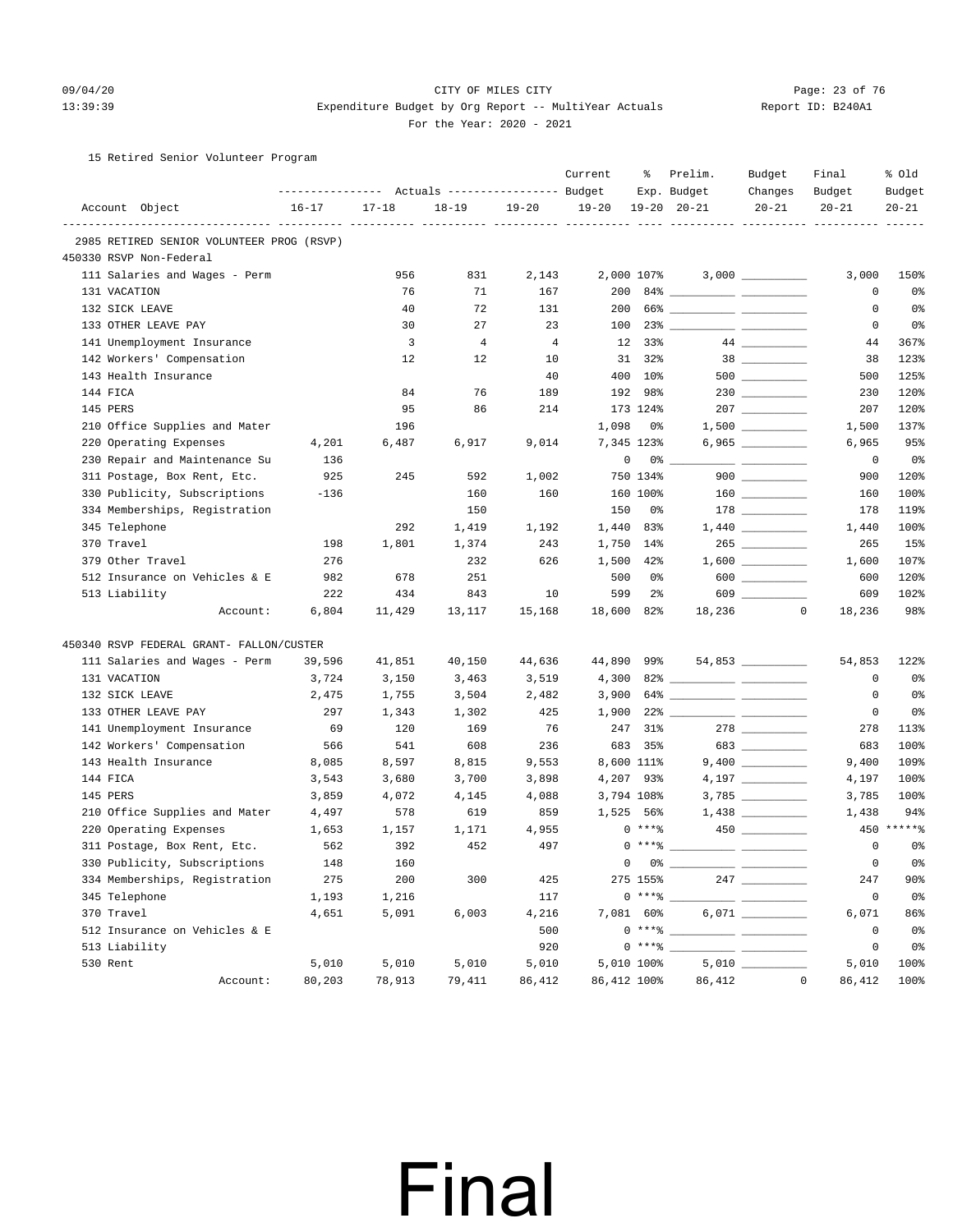#### 09/04/20 Page: 24 of 76 CITY OF MILES CITY CONTROL PAGE: 24 of 76 13:39:39 Expenditure Budget by Org Report -- MultiYear Actuals Report ID: B240A1 For the Year: 2020 - 2021

#### 15 Retired Senior Volunteer Program

|                               | ---------------- |           | Actuals ----------------- Budget |                | Current      | ွေ     | Prelim.<br>Exp. Budget                           | Budget<br>Changes              | Final<br>Budget         | % old<br>Budget |
|-------------------------------|------------------|-----------|----------------------------------|----------------|--------------|--------|--------------------------------------------------|--------------------------------|-------------------------|-----------------|
| Account Object<br>$16 - 17$   |                  | $17 - 18$ | $18 - 19$                        | $19 - 20$      | $19 - 20$    |        | $19 - 20$ $20 - 21$                              | $20 - 21$                      | $20 - 21$               | $20 - 21$       |
| 450351 RSVP-Excess            |                  |           |                                  |                |              |        |                                                  |                                |                         |                 |
| 111 Salaries and Wages - Perm | 2,167            |           | 580                              | 777            |              |        |                                                  |                                | 2,040                   | 102%            |
| 131 VACATION                  | 37               |           |                                  |                | $\mathbf{0}$ |        |                                                  |                                | 0                       | 0%              |
| 132 SICK LEAVE                | 257              |           |                                  |                | $\mathbf 0$  |        |                                                  |                                | 0                       | 0 <sup>°</sup>  |
| 133 OTHER LEAVE PAY           | 715              |           |                                  |                | 0            |        |                                                  |                                | 0                       | 0 <sup>°</sup>  |
| 141 Unemployment Insurance    | 5                |           | 2                                | $\mathbf{1}$   | 10           | $10\%$ |                                                  | $9 \left( \frac{1}{2} \right)$ | 9                       | 90%             |
| 142 Workers' Compensation     | 39               |           | 8                                | $\overline{4}$ |              |        | 26 15%                                           |                                | 25                      | 96%             |
| 143 Health Insurance          | 213              |           | 112                              |                | $\mathbf 0$  |        |                                                  |                                | 0                       | 0%              |
| 144 FICA                      | 226              |           | 48                               | 67             | 155          |        | 43% 156                                          |                                | 156                     | 101%            |
| 145 PERS                      | 205              |           | 54                               | 76             |              |        | 140 54%                                          | 140                            | 140                     | 100%            |
| 220 Operating Expenses        | 6,501            | 1,963     | 1,520                            | 2,356          | 2,000 118%   |        |                                                  |                                | 2,000                   | 100%            |
| Account:                      | 10,365           | 1,963     | 2,324                            | 3,281          | 4,331 76%    |        |                                                  | 4,370                          | $\mathbf{0}$<br>4,370   | 100%            |
| Fund:                         | 97.372           | 92,305    | 94,852                           |                |              |        | 104,861 109,343 96% 109,018                      |                                | 109,018<br>$\mathbf{0}$ | 99%             |
| Orgn:                         |                  |           |                                  |                |              |        | 97,372 92,305 94,852 104,861 109,343 96% 109,018 |                                | $\circ$<br>109,018      | 99%             |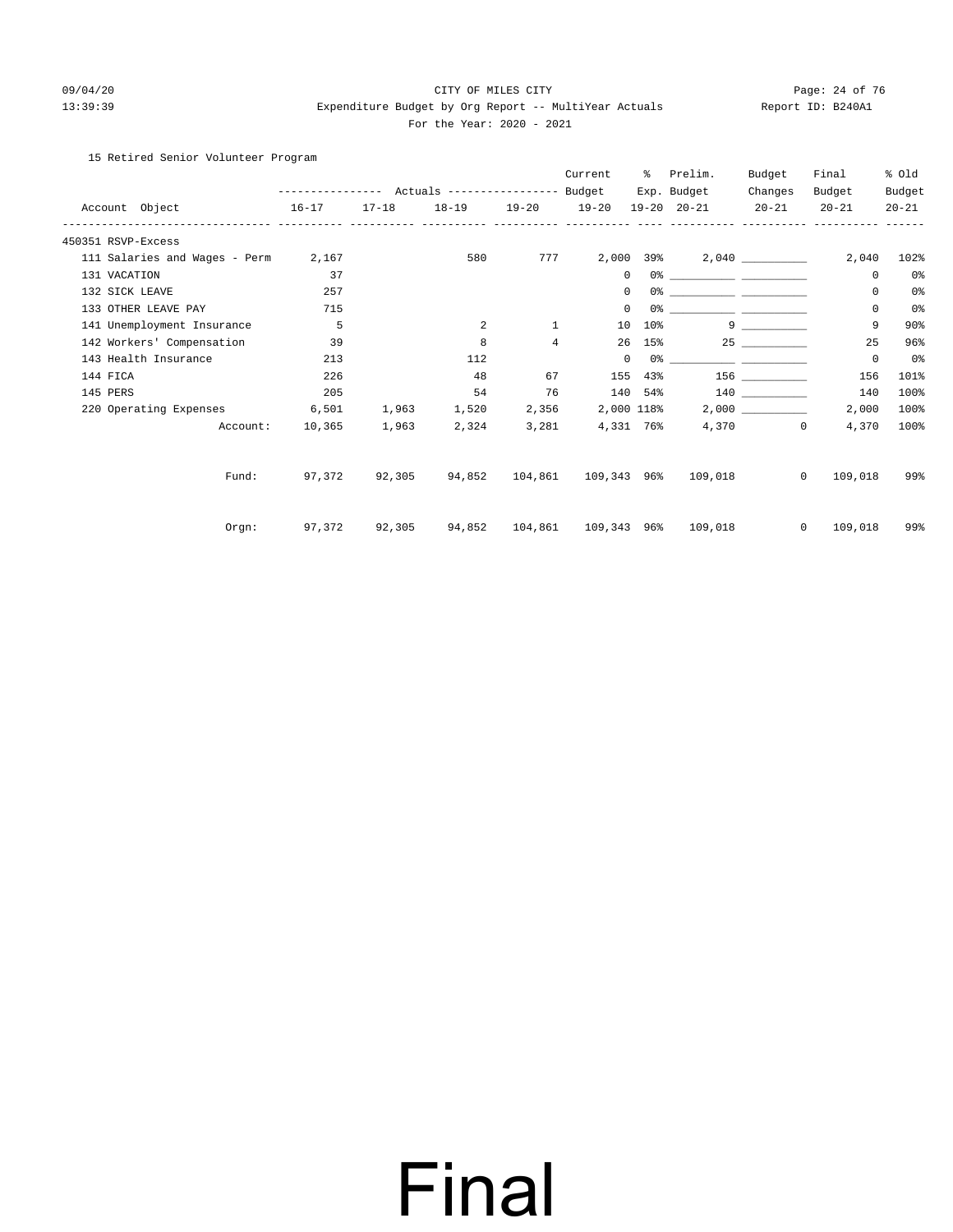### 09/04/20 Page: 25 of 76 CITY OF MILES CITY 13:39:39 Expenditure Budget by Org Report -- MultiYear Actuals

| For the Year: 2020 - 2021 |  |
|---------------------------|--|

| Report ID: B240A1 |  |
|-------------------|--|
|                   |  |

16 Library

|                                                         | ---------------- |           | Actuals ----------------- Budget |           | Current            | ႜ             | Prelim.<br>Exp. Budget | Budget<br>Changes                                                       | Final<br>Budget | % Old<br>Budget |
|---------------------------------------------------------|------------------|-----------|----------------------------------|-----------|--------------------|---------------|------------------------|-------------------------------------------------------------------------|-----------------|-----------------|
| Account Object                                          | $16 - 17$        | $17 - 18$ | $18 - 19$                        | $19 - 20$ | $19 - 20$          |               | $19 - 20$ $20 - 21$    | $20 - 21$                                                               | $20 - 21$       | $20 - 21$       |
| 1000 GENERAL                                            |                  |           |                                  |           |                    |               |                        |                                                                         |                 |                 |
| 521000 Interfund Operating Transfers Out                |                  |           |                                  |           |                    |               |                        |                                                                         |                 |                 |
| 820 Transfers to Other Funds                            | 293,796          | 297,919   | 301,395                          | 305,344   | 305,344 100%       |               |                        | $309,955$ _________                                                     | 309,955         | 102%            |
| $$305,344 \times CIP\%/3 = $309,955$                    |                  |           |                                  |           |                    |               |                        |                                                                         |                 |                 |
| Account:                                                | 293,796          | 297,919   | 301,395                          | 305,344   | 305,344 100%       |               | 309,955                | 0                                                                       | 309,955         | 101%            |
| Fund:                                                   | 293,796          | 297,919   | 301,395                          | 305,344   | 305,344 100%       |               | 309,955                | $\circ$                                                                 | 309,955         | 101%            |
|                                                         |                  |           |                                  |           |                    |               |                        |                                                                         |                 |                 |
| 2220 LIBRARY                                            |                  |           |                                  |           |                    |               |                        |                                                                         |                 |                 |
| 460100 Library Services(16)                             |                  |           |                                  |           |                    |               |                        |                                                                         |                 | 99%             |
| 111 Salaries and Wages - Perm<br>121 OVERTIME-PERMANENT | 169,343          | 171,710   | 169,179                          | 163,338   | 180,964 90%<br>600 | 0%            |                        | 179,536 _________<br>$600$                                              | 179,536         | 100%            |
| 131 VACATION                                            | 16,072           | 14,392    | 13,370                           | 9,432     | 16,000             | 59%           |                        |                                                                         | 600<br>16,000   | 100%            |
| 132 SICK LEAVE                                          | 7,284            | 6,777     | 13,235                           | 2,710     |                    | 7,300 37%     |                        | $7,300$ __________                                                      | 7,300           | 100%            |
| 133 OTHER LEAVE PAY                                     | 256              | 581       |                                  | 355       | 4,071              | 9%            |                        | $4,079$ __________                                                      | 4,079           | 100%            |
| 141 Unemployment Insurance                              | 291              | 486       | 688                              | 265       |                    | 731 36%       |                        | $311$ ________                                                          | 311             | 43%             |
| 142 Workers' Compensation                               | 806              | 740       | 837                              | 1,408     |                    | 887 159%      |                        |                                                                         | 785             | 89%             |
| 143 Health Insurance                                    | 41,499           | 42,999    | 43,115                           | 40,763    | 47,682             | 85%           |                        |                                                                         | 51,270          | 108%            |
| 144 FICA                                                | 14,676           | 14,715    | 14,858                           | 13,416    |                    | 15,983 84%    |                        | 15,875 _________                                                        | 15,875          | 99%             |
| 145 PERS                                                | 16,150           | 16,386    | 16,779                           | 15,245    |                    | 18, 115 84%   |                        | $18,199$ __________                                                     | 18,199          | 100%            |
| 196 CLOTHING ALLOTMENT                                  | 750              | 750       | 750                              | 600       |                    | 750 80%       |                        | $750$ ___________                                                       | 750             | 100%            |
| 210 Office Supplies and Mater                           | 710              | 795       | 726                              | 316       |                    | 500 63%       |                        |                                                                         | 500             | 100%            |
| 214 Small Items of Equipment                            | 1,887            | 1,529     | 1,109                            | 953       |                    | 3,000 32%     |                        |                                                                         | 3,300           | 110%            |
| 220 Operating Expenses                                  |                  | 134       |                                  |           | 500                | 0%            |                        | $500$ _________                                                         | 500             | 100%            |
| 224 Janitorial Supplies                                 | 399              | 608       | 532                              | 331       | 1,200              | 28%           |                        |                                                                         | 1,200           | 100%            |
| 311 Postage, Box Rent, Etc.                             | 1,235            | 1,057     | 1,263                            | 847       | 1,500              | 56%           |                        |                                                                         | 1,500           | 100%            |
| 320 Printing, Duplicating, Ty                           | 1,113            | 659       | 345                              | 319       | 1,500              | 21%           |                        | $1,500$ _________                                                       | 1,500           | 100%            |
| 330 Publicity, Subscriptions                            |                  |           | 275                              | 59        |                    | $0***8$       |                        |                                                                         | $\overline{0}$  | 0%              |
| 334 Memberships, Registration                           |                  |           |                                  |           | 250                | 0%            |                        | $250$ _________                                                         | 250             | 100%            |
| 341 Electric Utility Services                           | 6,291            | 7,332     | 6,898                            | 6,733     | 9,000              | 75%           |                        | $9,000$ __________                                                      | 9,000           | 100%            |
| 342 Water Utility Services                              | 585              | 514       | 529                              | 329       |                    | 750 44%       |                        |                                                                         | 750             | 100%            |
| 343 Sewer Utility Services                              | 549              | 660       | 454                              | 372       | 800                | $47\%$        |                        |                                                                         | 500             | 63%             |
| 344 Gas Utility Service                                 | 1,639            | 2,081     | 2,091                            | 2,112     | 5,000              | 42%           |                        |                                                                         | 5,000           | 100%            |
| 345 Telephone                                           | 1,188            | 1,082     | 1,584                            | 1,256     |                    | 1,750 72%     |                        |                                                                         | 1,750           | 100%            |
| 346 Garbage Service                                     |                  | 440       |                                  |           | 400                | 0%            |                        |                                                                         | 400             | 100%            |
| 347 Internet                                            | 1,353            | 1,720     | 2,252                            | 2,320     |                    | 2,500 93%     |                        | $2,500$ __________                                                      | 2,500           | 100%            |
| 350 Professional Services                               | 7,308            | 5,211     | 9,371                            | 8,772     |                    | 9,500 92%     | $8,500$ $\_\_$         |                                                                         | 8,500           | 89%             |
| 360 Contr R & M                                         | 7,266            | 6,569     | 7,479                            | 10,650    |                    | 10,000 107%   |                        |                                                                         | 11,000          | 110%            |
| 370 Travel                                              | 793              | 292       | 396                              | 105       |                    | 1,500 7%      |                        |                                                                         | 1,500           | 100%            |
| 380 Training Services                                   |                  | 846       | 476                              |           |                    | $1,000$ $0$ % |                        | $1\, , \, 0\, 0\, 0 \quad \underline{\hspace{1cm}} \rule{2.5cm}{0.4cm}$ | 1,000           | 100%            |
| 382 Books                                               | 6,514            | 7,689     | 7,688                            | 6,274     |                    | 15,000 42%    |                        |                                                                         | 15,000          | 100%            |
| 511 Insurance on Buildings<br>$\mathbf T$               | 2,881            | 2,821     | 2,730                            | 2,994     |                    | 2,995 100%    |                        |                                                                         | 3,422           | 114%            |
| 513 Liability                                           | 1,266            | 1,924     | 2,484                            | 2,931     |                    | 2,932 100%    |                        |                                                                         | 3,152           | 108%            |
| True #                                                  |                  |           |                                  |           |                    |               |                        |                                                                         |                 |                 |
| 920 Buildings                                           |                  |           |                                  |           |                    | $0\qquad 0$ % |                        |                                                                         |                 | 20,000 ******   |
| Roof Repair                                             |                  |           |                                  |           |                    |               |                        |                                                                         |                 |                 |
| Account:                                                | 310,104          | 313,499   | 321,493                          | 295,205   | 364,660 81%        |               | 386,929                | $\circ$                                                                 | 386,929         | 106%            |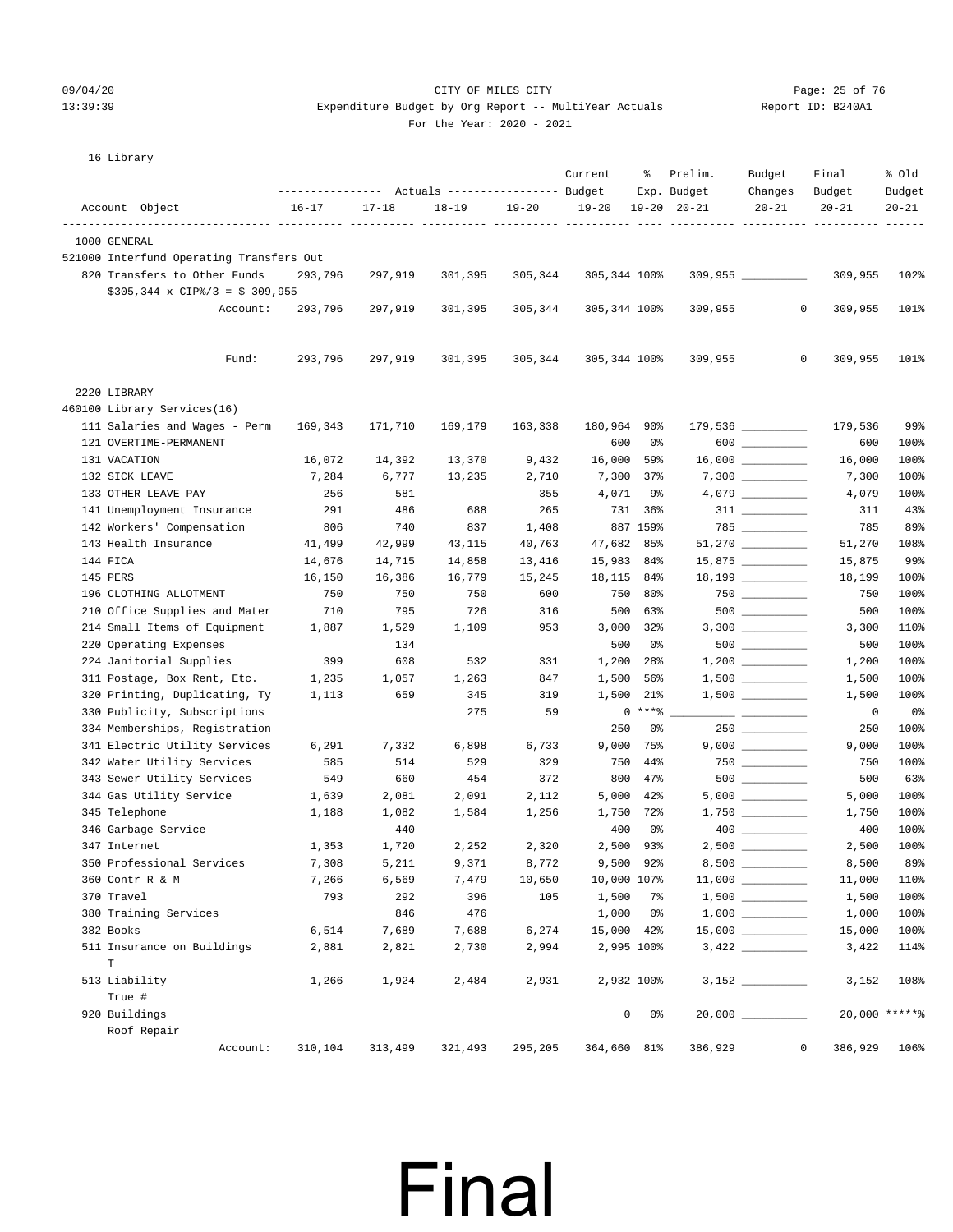#### 09/04/20 Page: 26 of 76 CITY OF MILES CITY CONTROL PAGE: 26 of 76 13:39:39 Expenditure Budget by Org Report -- MultiYear Actuals Report ID: B240A1 For the Year: 2020 - 2021

| 16 Library                               |                  |           |                          |           | Current   |             | % Prelim.           | Budget    | Final     | % Old     |
|------------------------------------------|------------------|-----------|--------------------------|-----------|-----------|-------------|---------------------|-----------|-----------|-----------|
|                                          | ---------------- |           | Actuals ---------------- |           | Budget    |             | Exp. Budget         | Changes   | Budget    | Budget    |
| Account Object                           | $16 - 17$        | $17 - 18$ | $18 - 19$                | $19 - 20$ | $19 - 20$ |             | $19 - 20$ $20 - 21$ | $20 - 21$ | $20 - 21$ | $20 - 21$ |
| 521000 Interfund Operating Transfers Out |                  |           |                          |           |           |             |                     |           |           |           |
| 820 Transfers to Other Funds             | 22,944           | 21,347    | 108,773                  | 20,976    |           | 20,972 100% | 19,931              | 47        | 19,978    | 95%       |
| Adm Fees- updated                        |                  |           |                          |           |           |             |                     |           |           |           |
| Account:                                 | 22,944           | 21,347    | 108,773                  | 20,976    |           | 20,972 100% | 19,931              | 47        | 19,978    | 95%       |
|                                          |                  |           |                          |           |           |             |                     |           |           |           |
| Fund:                                    | 333,048          | 334,846   | 430,266                  | 316,181   |           | 385,632 82% | 406,860             | 47        | 406,907   | 105%      |
|                                          |                  |           |                          |           |           |             |                     |           |           |           |
|                                          |                  |           |                          |           |           |             |                     |           |           |           |
| $Orgn$ :                                 | 626,844          | 632,765   | 731,661                  | 621,525   | 690,976   | 90%         | 716,815             | 47        | 716,862   | 103%      |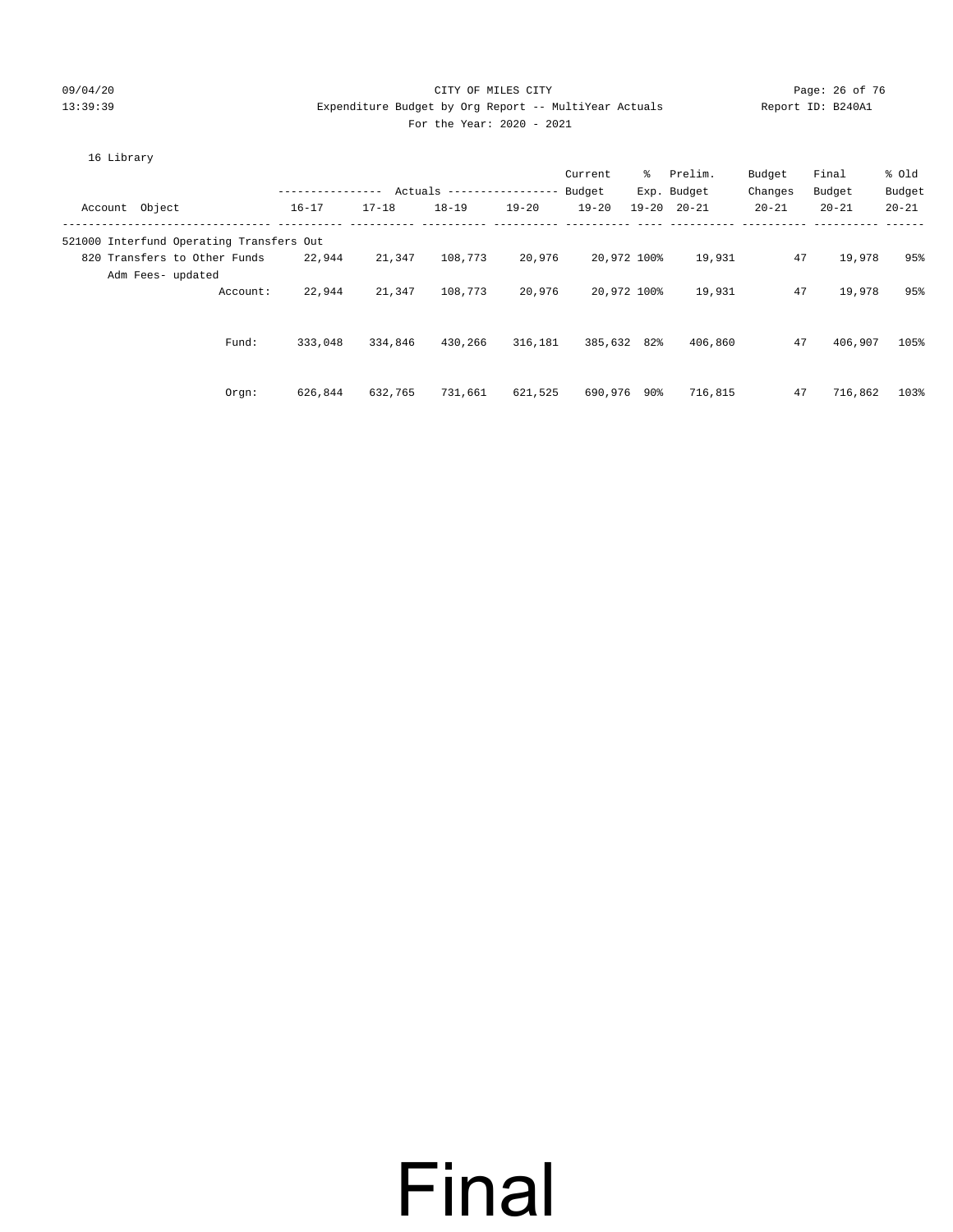#### 09/04/20 Page: 27 of 76 CITY OF MILES CITY CONTROL PAGE: 27 of 76 13:39:39 Expenditure Budget by Org Report -- MultiYear Actuals Report ID: B240A1 For the Year: 2020 - 2021

|  | 18 BUILDING INSPECTION |
|--|------------------------|
|  |                        |

|                                          |           |           | Actuals ----------------- Budget |           | Current           | ႜ              | Prelim.<br>Exp. Budget | Budget<br>Changes  | Final<br>Budget | % Old<br>Budget |
|------------------------------------------|-----------|-----------|----------------------------------|-----------|-------------------|----------------|------------------------|--------------------|-----------------|-----------------|
| Account Object                           | $16 - 17$ | $17 - 18$ | $18 - 19$                        | $19 - 20$ | $19 - 20$         |                | $19 - 20$ $20 - 21$    | $20 - 21$          | $20 - 21$       | $20 - 21$       |
| 2394 BUILDING CODE ENFORCEMENT           |           |           |                                  |           | ------ ---------- |                | ----------- ---------- |                    |                 |                 |
| 420531 Building Inspection               |           |           |                                  |           |                   |                |                        |                    |                 |                 |
| 111 Salaries and Wages - Perm            | 10,741    | 10,920    | 11,398                           | 10,854    | 11,612 93%        |                |                        |                    | 11,648          | 100%            |
| 121 OVERTIME-PERMANENT                   | 240       | 126       | 151                              | 101       | 240               | 42%            |                        | $240$ _________    | 240             | 100%            |
| 131 VACATION                             | 996       | 976       | 1,042                            | 1,653     |                   | 1,000 165%     |                        | $1,000$ _________  | 1,000           | 100%            |
| 132 SICK LEAVE                           | 573       | 780       | 632                              | 612       |                   | 600 102%       |                        | 600 000            | 600             | 100%            |
| 133 OTHER LEAVE PAY                      | 193       | 89        | 221                              | 61        |                   | 254 24%        |                        |                    | 255             | 100%            |
| 141 Unemployment Insurance               | 19        | 32        | 47                               | 20        | 21                | 95%            |                        |                    | 21              | 100%            |
| 142 Workers' Compensation                | 335       | 308       | 374                              | 124       |                   | 363 34%        |                        |                    | 375             | 103%            |
| 143 Health Insurance                     | 2,421     | 2,573     | 2,679                            | 2,793     |                   | 2,861 98%      |                        | 3,076 _________    | 3,076           | 108%            |
| 144 FICA                                 | 973       | 985       | 1,027                            | 1,015     |                   | 1,049 97%      |                        | $1,051$ ________   | 1,051           | 100%            |
| 145 PERS                                 | 1,054     | 1,084     | 1,138                            | 1,148     | 1,188             | 97%            |                        |                    | 1,205           | 101%            |
| 196 CLOTHING ALLOTMENT                   | 30        | 45        | 45                               | 45        |                   | 45 100%        |                        | $45$ ___________   | 45              | 100%            |
| 210 Office Supplies and Mater            | 233       | 334       | 583                              | 745       |                   | $2,000$ 37%    |                        |                    | 3,000           | 150%            |
| 214 Small Items of Equipment             | 9,436     | 2,333     | 4,473                            | 1,682     |                   | 1,500 112%     |                        | $4,000$ __________ | 4,000           | 267%            |
| 220 Operating Expenses                   | 491       |           |                                  | 726       |                   | 5,000 15%      |                        |                    | 3,000           | 60%             |
| 311 Postage, Box Rent, Etc.              | 197       | 487       | 212                              | 408       | 500               | 82%            |                        |                    | 600             | 120%            |
| 320 Printing, Duplicating, Ty            | 268       | 71        | 375                              | 270       | 500               | 54%            |                        |                    | 500             | 100%            |
| 330 Publicity, Subscriptions             |           |           | 113                              |           | 500               | 0%             |                        |                    | 500             | 100%            |
| 331 Publication of Formal & L            |           | 213       | 659                              | 200       | 1,000             | $20\%$         |                        | $1,000$ _________  | 1,000           | 100%            |
| 334 Memberships, Registration            | 75        | 290       | 330                              | 200       | 400               | 50%            |                        |                    | 400             | 100%            |
| 345 Telephone                            | 290       | 343       | 316                              | 289       | 500               | 58%            |                        | 500 000            | 500             | 100%            |
| 347 Internet                             |           |           |                                  |           | 200               | 0%             |                        |                    | 200             | 100%            |
| 350 Professional Services                | 65,129    | 78,141    | 102,332                          | 150,244   | 133,122 113%      |                |                        |                    | 130,000         | 98%             |
| 360 Contr R & M                          | 20,306    | 3,143     | 3,079                            | 18,926    | 16,122 117%       |                |                        | 3,000 12,000       | 15,000          | 93%             |
| 380 Training Services                    | 2,449     | 4,040     | 2,720                            | 2,495     |                   | $6,000$ $42\%$ |                        | $6,000$ __________ | 6,000           | 100%            |
| 382 Books                                |           | 1,809     | 838                              |           | 8,000             | 0%             |                        |                    | 6,000           | 75%             |
| 531 Building & Office Rental             |           |           | 2,400                            | 2,400     |                   | 2,400 100%     |                        |                    | 2,000           | 83%             |
| 540 Special Assessments                  | 614       | 637       | 546                              | 705       |                   | 800 88%        |                        | 800                | 800             | 100%            |
| Account:                                 | 117,063   | 109,759   | 137,730                          | 197,716   | 197,777 100%      |                | 181,016                | 12,000             | 193,016         | 97%             |
| 510330 Comprehensive Liability Insurance |           |           |                                  |           |                   |                |                        |                    |                 |                 |
| 513 Liability                            | 52        | 213       | 166                              | 201       |                   | 202 100%       | 238                    |                    | 238             | 118%            |
| Account:                                 | 52        | 213       | 166                              | 201       |                   | 202 100%       | 238                    | $\mathbf 0$        | 238             | 117%            |
| 521000 Interfund Operating Transfers Out |           |           |                                  |           |                   |                |                        |                    |                 |                 |
| 820 Transfers to Other Funds             | 7,404     | 6,770     | 6,840                            | 6,528     |                   | 6,522 100%     | 6,132                  | $-692$             | 5,440           | 83%             |
| updated                                  |           |           |                                  |           |                   |                |                        |                    |                 |                 |
| Adm Fees                                 |           |           |                                  |           |                   |                |                        |                    |                 |                 |
| Account:                                 | 7,404     | 6,770     | 6,840                            | 6,528     |                   | 6,522 100%     | 6,132                  | $-692$             | 5,440           | 83%             |
|                                          |           |           |                                  |           |                   |                |                        |                    |                 |                 |
| Fund:                                    | 124,519   | 116,742   | 144,736                          | 204,445   | 204,501 100%      |                | 187,386                | 11,308             | 198,694         | 97%             |
| Orgn:                                    | 124,519   | 116,742   | 144,736                          | 204,445   | 204,501 100%      |                | 187,386                | 11,308             | 198,694         | 97%             |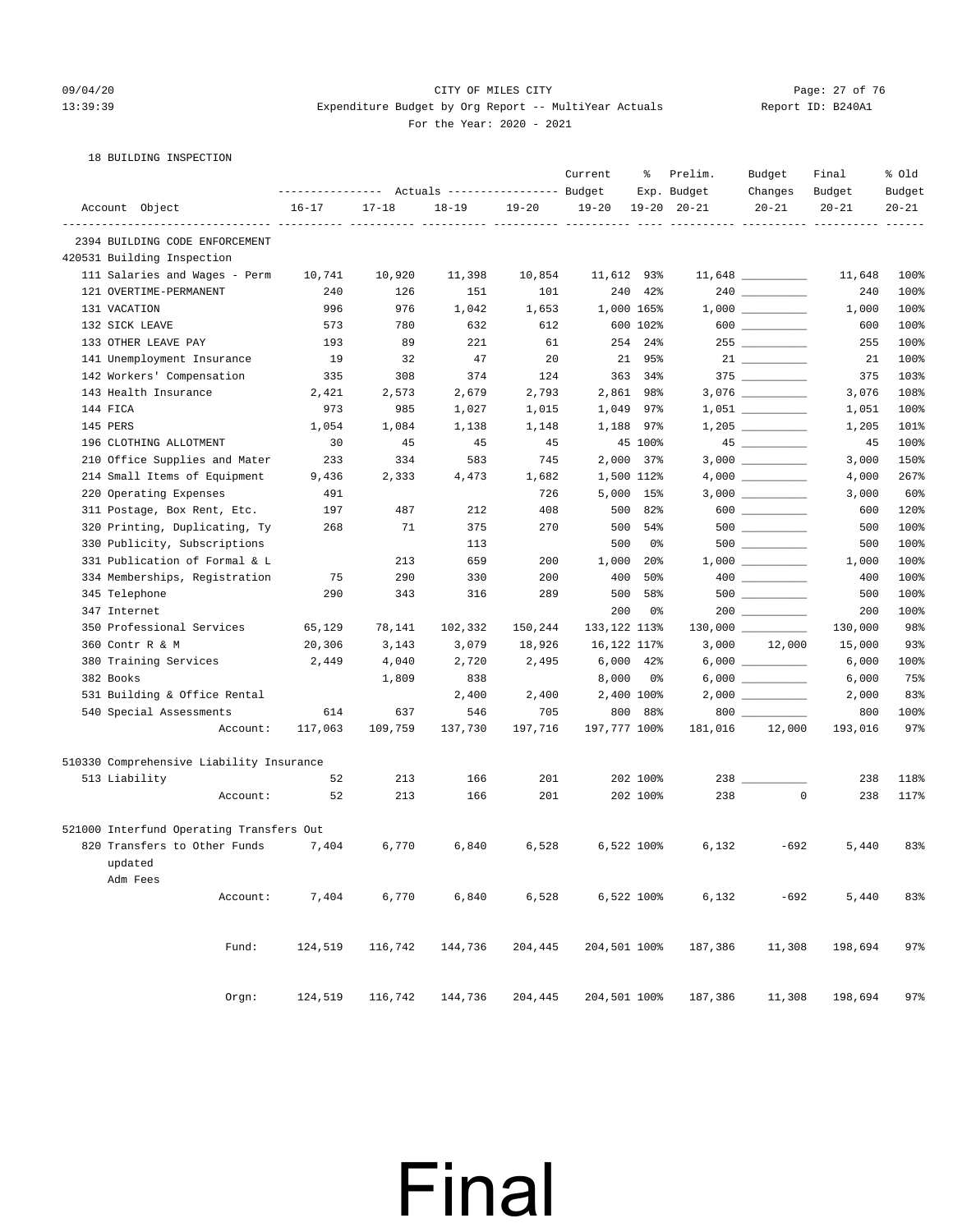#### 09/04/20 Page: 28 of 76 CITY OF MILES CITY CONTROL CONTROL PAGE: 28 of 76 13:39:39 Expenditure Budget by Org Report -- MultiYear Actuals Report ID: B240A1 For the Year: 2020 - 2021

| 20 Permissive Medical Levy |  |
|----------------------------|--|
|                            |  |

|                                          |          |                  |           |                            |           | Current     | °   | Prelim.             | Budget    | Final     | % Old     |
|------------------------------------------|----------|------------------|-----------|----------------------------|-----------|-------------|-----|---------------------|-----------|-----------|-----------|
|                                          |          | ---------------- |           | Actuals ------------------ |           | Budget      |     | Exp. Budget         | Changes   | Budget    | Budget    |
| Object<br>Account                        |          | $16 - 17$        | $17 - 18$ | $18 - 19$                  | $19 - 20$ | $19 - 20$   |     | $19 - 20$ $20 - 21$ | $20 - 21$ | $20 - 21$ | $20 - 21$ |
| 2372 Permissive Medical Levy             |          |                  |           |                            |           |             |     |                     |           |           |           |
| 521000 Interfund Operating Transfers Out |          |                  |           |                            |           |             |     |                     |           |           |           |
| 820 Transfers to Other Funds             |          | 190,613          | 201,241   | 221,186                    | 236,021   | 259,721     | 91% | 280,000             | 7,119     | 287,119   | 111%      |
| Updated                                  |          |                  |           |                            |           |             |     |                     |           |           |           |
| Transfers to GF                          |          |                  |           |                            |           |             |     |                     |           |           |           |
|                                          | Account: | 190,613          | 201,241   | 221,186                    | 236,021   | 259,721 91% |     | 280,000             | 7,119     | 287,119   | 110%      |
|                                          |          |                  |           |                            |           |             |     |                     |           |           |           |
|                                          |          |                  |           |                            |           |             |     |                     |           |           |           |
|                                          | Fund:    | 190,613          | 201,241   | 221,186                    | 236,021   | 259,721 91% |     | 280,000             | 7,119     | 287,119   | 110%      |
|                                          |          |                  |           |                            |           |             |     |                     |           |           |           |
|                                          |          |                  |           |                            |           |             |     |                     |           |           |           |
|                                          | Orgn:    | 190,613          | 201,241   | 221,186                    | 236,021   | 259,721 91% |     | 280,000             | 7,119     | 287,119   | 110%      |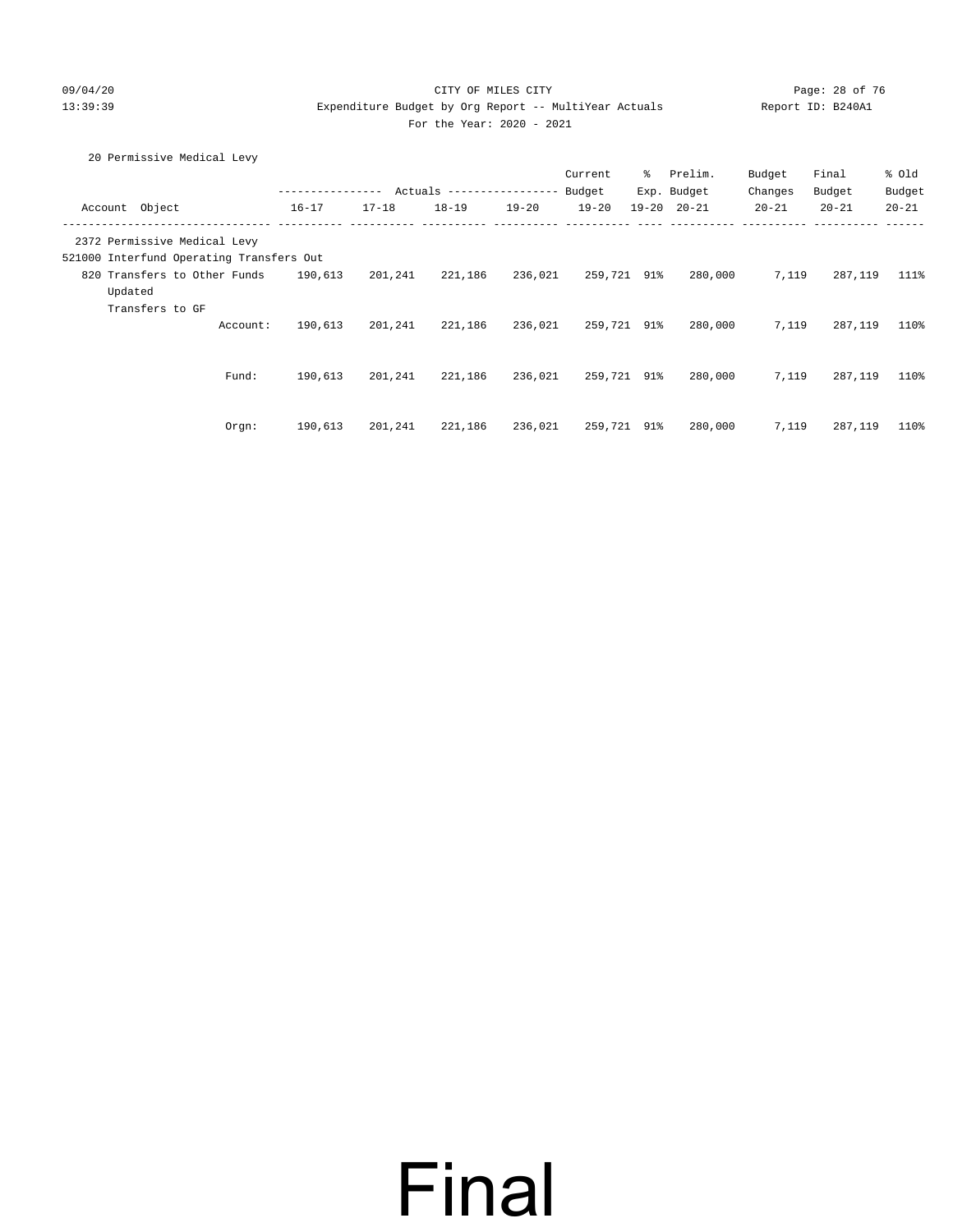#### 09/04/20 Page: 29 of 76 CITY OF MILES CITY CONTROL PAGE: 29 of 76 13:39:39 Expenditure Budget by Org Report -- MultiYear Actuals Report ID: B240A1 For the Year: 2020 - 2021

21 Animal Control

|                                    |           |           | Actuals ----------------- Budget |           | Current     | ႜ          | Prelim.<br>Exp. Budget | Budget<br>Changes                       | Final<br>Budget        | % Old<br>Budget |
|------------------------------------|-----------|-----------|----------------------------------|-----------|-------------|------------|------------------------|-----------------------------------------|------------------------|-----------------|
| Account Object                     | $16 - 17$ | $17 - 18$ | $18 - 19$                        | $19 - 20$ | $19 - 20$   |            | $19 - 20$ $20 - 21$    | $20 - 21$                               | $20 - 21$              | $20 - 21$       |
| 1000 GENERAL                       |           |           |                                  |           |             |            |                        |                                         |                        |                 |
| 440600 Animal Control Services(21) |           |           |                                  |           |             |            |                        |                                         |                        |                 |
| 111 Salaries and Wages - Perm      | 29,788    | 32,693    | 40,056                           | 38,980    | 42,860 91%  |            |                        |                                         | 45,056                 | 105%            |
| 121 OVERTIME-PERMANENT             | 247       | 147       | 1,125                            | 128       | 500         | 26%        |                        |                                         | 500                    | 100%            |
| 131 VACATION                       | 8,246     | 84        | 20                               | 2,359     |             | 1,500 157% |                        |                                         | 1,500                  | 100%            |
| 132 SICK LEAVE                     | 13,664    |           |                                  | 41        | 700         | 6%         |                        |                                         | 700                    | 100%            |
| 133 OTHER LEAVE PAY                | 1,037     | 843       | 4,554                            | 1,892     |             | 500 378%   |                        |                                         | 500                    | 100%            |
| 134 HOLIDAY PAY                    |           | 126       | 536                              |           | 300         | 0%         |                        | $300$ ________                          | 300                    | 100%            |
| 141 Unemployment Insurance         | 79        | 87        | 163                              | 66        |             | 70 94%     |                        |                                         | 73                     | 104%            |
| 142 Workers' Compensation          | 2,927     | 1,548     | 2,307                            | 2,096     |             | 2,583 81%  |                        |                                         | 2,452                  | 95%             |
| 143 Health Insurance               | 6,232     | 7,857     | 8,931                            | 9,596     |             | 9,536 101% |                        |                                         | 10,254                 | 108%            |
| 144 FICA                           | 4,053     | 2,434     | 3,569                            | 3,384     |             | 3,547 95%  |                        |                                         | 3,715                  | 105%            |
| 145 PERS                           | 4,114     | 2,671     | 3,582                            | 3,689     |             | 3,456 107% |                        |                                         | 3,622                  | 105%            |
| 196 CLOTHING ALLOTMENT             | 430       | 720       | 446                              | 838       |             | 807 104%   |                        | 807                                     | 807                    | 100%            |
| 210 Office Supplies and Mater      | 30        | 54        |                                  |           | 150         | 0%         |                        |                                         | 150                    | 100%            |
| 214 Small Items of Equipment       |           | 370       |                                  | 69        |             | 400 17%    |                        |                                         | 400                    | 100%            |
| 220 Operating Expenses             | 789       | 1,108     | 1,593                            | 592       |             | 1,200 49%  |                        |                                         | 1,200                  | 100%            |
| 230 Repair and Maintenance Su      | 26        |           | 36                               |           | 250         | 0%         |                        |                                         | 250                    | 100%            |
| 231 Gas, Oil, Diesel Fuel, Gr      | 466       | 1,083     | 1,312                            | 3,285     |             | 1,400 235% |                        |                                         | 1,400                  | 100%            |
| 311 Postage, Box Rent, Etc.        | 24        | 17        | 32                               | 104       |             | 20 520%    |                        |                                         | 80                     | 400%            |
| 320 Printing, Duplicating, Ty      |           | 2         |                                  |           | 25          | 0%         |                        |                                         | 25                     | 100%            |
| 330 Publicity, Subscriptions       |           |           |                                  |           | 25          | 0%         |                        |                                         | 25                     | 100%            |
| 341 Electric Utility Services      | 401       | 588       | 720                              | 729       |             | 529 138%   |                        |                                         | 529                    | 100%            |
| 342 Water Utility Services         | 267       | 272       | 277                              | 283       |             | 350 81%    |                        |                                         | 350                    | 100%            |
| 343 Sewer Utility Services         | 311       | 317       | 324                              | 330       |             | 150 220%   |                        | $\begin{tabular}{c} 150 \end{tabular}$  | 150                    | 100%            |
| 344 Gas Utility Service            | 473       | 459       | 395                              | 523       |             | 635 82%    |                        | 635                                     | 635                    | 100%            |
| 345 Telephone                      | 440       | 521       | 481                              | 414       |             | 500 83%    |                        |                                         | 500                    | 100%            |
| 347 Internet                       |           |           |                                  | 135       | 560         | 24%        |                        |                                         | 560                    | 100%            |
| 350 Professional Services          | 2,986     | 5,810     | 4,340                            | 6,700     |             | 3,000 223% |                        |                                         | 3,000                  | 100%            |
| 366 R&M Vehicles - Police/Ani      |           |           |                                  |           | 100         | 0%         |                        | $\begin{tabular}{c} 100 \end{tabular}$  | 100                    | 100%            |
| 370 Travel                         |           |           |                                  |           | 200         | 0%         |                        |                                         | 200                    | 100%            |
| 380 Training Services              |           |           |                                  |           | 100         | 0%         |                        | $\begin{array}{c} 100 \\ - \end{array}$ | 100                    | 100%            |
| 511 Insurance on Buildings         | 70        | 69        | 64                               | 85        | 86          | 99%        |                        |                                         | 98                     | 114%            |
| $\mathbf T$                        |           |           |                                  |           |             |            |                        |                                         |                        |                 |
| Account:                           | 77,100    | 59,880    | 74,863                           | 76,318    | 76,039 100% |            | 79,231                 |                                         | $\circ$<br>79,231      | 104%            |
| Fund:                              | 77,100    | 59,880    | 74,863                           | 76,318    | 76,039 100% |            | 79,231                 |                                         | $\mathsf{O}$<br>79,231 | 104%            |
| Orgn:                              | 77,100    | 59,880    | 74,863                           | 76,318    | 76,039 100% |            | 79,231                 |                                         | 0<br>79,231            | 104%            |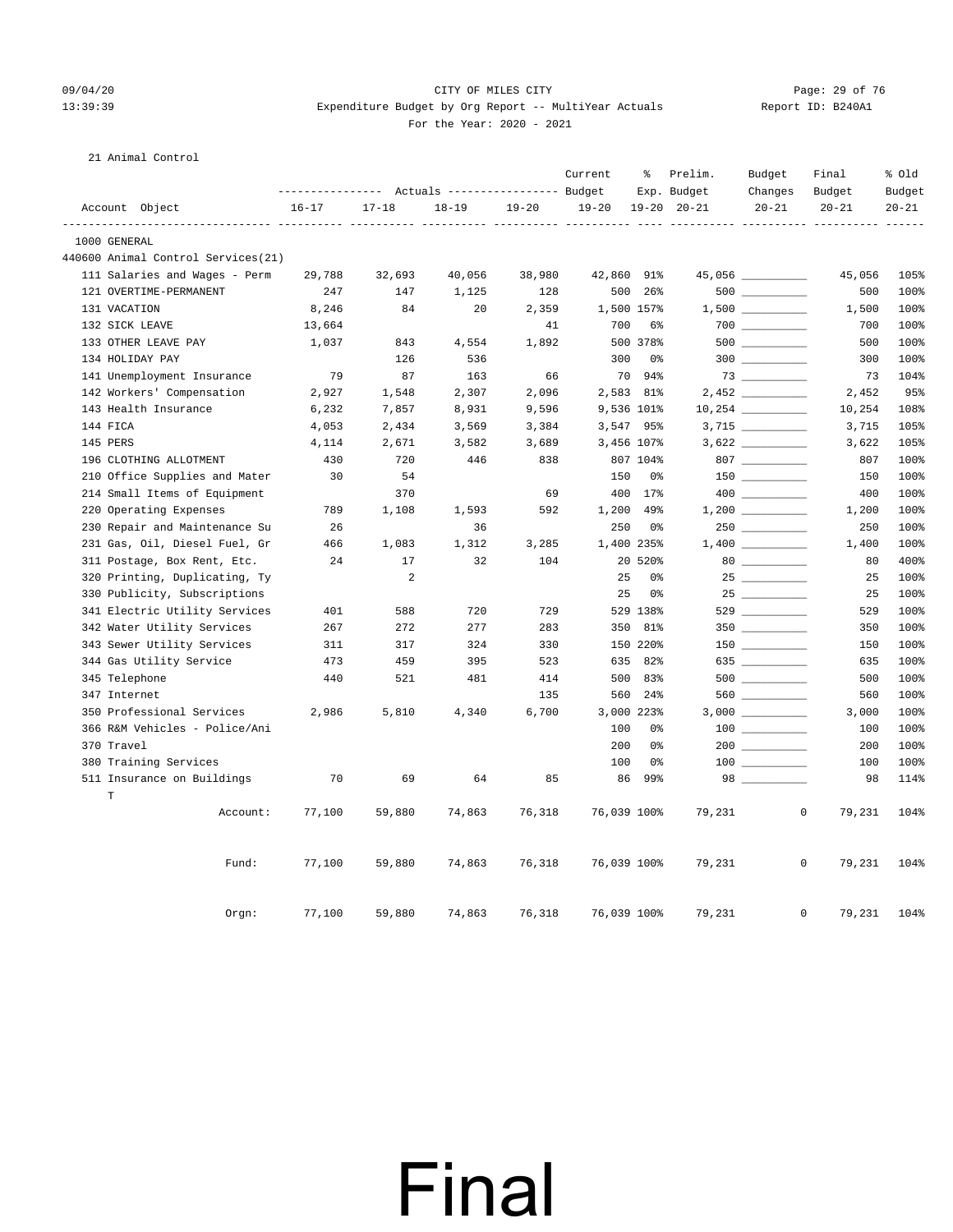#### 09/04/20 Page: 30 of 76 CITY OF MILES CITY CONTROL PAGE: 30 of 76 13:39:39 Expenditure Budget by Org Report -- MultiYear Actuals Report ID: B240A1 For the Year: 2020 - 2021

22 Water Plant

|                                               | ---------------    Actuals ----------------    Budget |           |           |           | Current     | ႜ             | Prelim.<br>Exp. Budget           | Budget<br>Changes                       | Final<br>Budget | % Old<br>Budget |
|-----------------------------------------------|-------------------------------------------------------|-----------|-----------|-----------|-------------|---------------|----------------------------------|-----------------------------------------|-----------------|-----------------|
| Account Object                                | 16-17                                                 | $17 - 18$ | $18 - 19$ | $19 - 20$ | $19 - 20$   |               | $19 - 20$ $20 - 21$              | $20 - 21$                               | $20 - 21$       | $20 - 21$       |
| 5210 WATER UTILITY                            |                                                       |           |           |           |             |               |                                  |                                         |                 |                 |
| 430530 Water Source of Supply and Pumping(22) |                                                       |           |           |           |             |               |                                  |                                         |                 |                 |
| 111 Salaries and Wages - Perm                 | 236,347                                               | 243,869   | 237,547   | 246,885   | 250,484     | 99%           |                                  | 254,576 _________                       | 254,576         | 102%            |
| 121 OVERTIME-PERMANENT                        | 10,258                                                | 10,317    | 9,970     | 8,392     | 10,300      | 81%           |                                  |                                         | 10,300          | 100%            |
| 131 VACATION                                  | 19,531                                                | 21,439    | 18,601    | 17,037    | 19,500      | 87%           |                                  | $10,300$ __________<br>19,500 _________ | 19,500          | 100%            |
| 132 SICK LEAVE                                | 5,435                                                 | 12,228    | 7,514     | 4,972     | 5,500       | 90%           |                                  | $5,500$ __________                      | 5,500           | 100%            |
| 133 OTHER LEAVE PAY                           | 3,201                                                 | 5,458     | 5,462     | 2,309     | 2,733       | 84%           |                                  | $3,162$ _________                       | 3,162           | 116%            |
| 134 HOLIDAY PAY                               | 5,358                                                 | 5,310     | 5,752     | 4,685     | 5,400 87%   |               |                                  | $5,400$ _________                       | 5,400           | 100%            |
| 141 Unemployment Insurance                    | 422                                                   | 750       | 1,001     | 428       |             | 441 97%       |                                  |                                         | 448             | 102%            |
| 142 Workers' Compensation                     | 17,359                                                | 17,062    | 18,241    | 16,909    | 16,848 100% |               |                                  | $15,134$ ________                       | 15,134          | 90 <sup>°</sup> |
| 143 Health Insurance                          | 48,419                                                | 58,717    | 104,327   | 81,612    | 53,404 153% |               |                                  | 59,268 _________                        | 59,268          | 111%            |
| 144 FICA                                      | 20,177                                                | 21,775    | 20,876    | 20,778    | 22,485 92%  |               |                                  | 22,831 _________                        | 22,831          | 102%            |
| 145 PERS                                      | 32,005                                                | 74,534    | 28,147    | 65,458    | 25,482 257% |               |                                  | 26,173                                  | 26,173          | 103%            |
| 196 CLOTHING ALLOTMENT                        | 840                                                   | 975       | 930       | 915       |             | 950 96%       |                                  | $950$                                   | 950             | 100%            |
| 210 Office Supplies and Mater                 | 421                                                   | 98        | 119       | 213       |             | 250 85%       |                                  |                                         | 250             | 100%            |
| 214 Small Items of Equipment                  | 3,686                                                 | 2,566     | 107       | 6,459     | 8,000 81%   |               |                                  | $12,000$ ________                       | 12,000          | 150%            |
| 220 Operating Expenses                        | 1,647                                                 | 1,618     | 1,883     | 2,503     | 2,500 100%  |               |                                  | $2,500$ _________                       | 2,500           | 100%            |
| 222 Chemicals, Lab & Med Suppl                | 109                                                   | 91        | 48        | 50        | 250         | 20%           |                                  | $250$ ________                          | 250             | 100%            |
| 226 Clothing and Uniforms                     | 199                                                   | 389       | 391       | 382       | 600         | 64%           |                                  | $600$                                   | 600             | 100%            |
| 230 Repair and Maintenance Su                 | 4,557                                                 | 6,308     | 9,413     | 8,781     | 10,000      | 88%           |                                  |                                         | 10,000          | 100%            |
| 231 Gas, Oil, Diesel Fuel, Gr                 | 830                                                   | 1,181     | 1,530     | 1,637     | 2,000       | 82%           |                                  |                                         | 2,000           | 100%            |
| 241 Consumable Tools                          | 91                                                    | 3         | 26        | 34        | 200         | 17%           |                                  | $200$ ________                          | 200             | 100%            |
| 311 Postage, Box Rent, Etc.                   | $\overline{a}$                                        | 6         | 29        | 19        | 50          | 38%           |                                  | $50$ _________                          | 50              | 100%            |
| 330 Publicity, Subscriptions                  | 30                                                    |           | 70        | 691       | 750         | 92%           |                                  | $750$ _________                         | 750             | 100%            |
| 334 Memberships, Registration                 | 143                                                   | 373       | 260       | 299       |             | 200 150%      |                                  |                                         | 200             | 100%            |
| 341 Electric Utility Services                 | 59,593                                                | 60,793    | 59,402    | 65,839    | 75,800      | 87%           |                                  | $73,000$ __________                     | 73,000          | 96%             |
| 344 Gas Utility Service                       | 9,010                                                 | 10,831    | 7,764     | 8,605     | 10,000      | 86%           |                                  |                                         | 10,000          | 100%            |
| 345 Telephone                                 | 835                                                   | 988       | 901       | 757       | 1,000       | 76%           |                                  |                                         | 1,000           | 100%            |
| 346 Garbage Service                           | 504                                                   | 576       | 504       | 491       | 500         | 98%           |                                  |                                         | 750             | 150%            |
| 347 Internet                                  | 883                                                   | 1,043     | 962       | 905       | 1,000       | 91%           |                                  |                                         | 1,000           | 100%            |
| 350 Professional Services                     | 344                                                   | 319       | 278       | 21,732    |             | $500$ *** $8$ |                                  |                                         | 1,000           | 200%            |
| 352 Wtr/Swr Lab Testing                       |                                                       |           | 477       |           | 1,000       | 0%            |                                  | $1,000$ __________                      | 1,000           | 100%            |
| 357 Architectual, Engineering                 |                                                       | 1,009     |           |           | 10,000      | 0%            |                                  |                                         | 8,000           | 80%             |
| 360 Contr R & M                               | 6,302                                                 | 11,903    | 2,519     | 26,048    | 143,000     | 18%           |                                  | 148,000 _________                       | 148,000         | 103%            |
| 363 R&M Vehicles/Equip/Labor-                 | 1,909                                                 | 886       | 2,760     | 466       | 3,500       | $13\%$        |                                  | $2,500$ _________                       | 2,500           | 71%             |
| 369 Other Repair and Maintena                 |                                                       |           |           | 309       | 2,000       | 15%           |                                  | $2,000$ $\qquad \qquad$                 | 2,000           | 100%            |
| 370 Travel                                    | 490                                                   | 289       | 684       | 542       | 1,000       | 54%           |                                  |                                         | 1,000           | 100%            |
| 380 Training Services                         | 889                                                   | 85        | 857       | 476       | 2,000 24%   |               |                                  | 1,600<br>$-100$                         | 1,500           | 75%             |
| 382 Books                                     |                                                       | 164       |           | 148       |             | 200 74%       |                                  |                                         | 200             | 100%            |
| 400 BUILDING MATERIALS                        |                                                       | 594       |           |           | 500         | 0%            |                                  | 500                                     | 500             | 100%            |
| 511 Insurance on Buildings                    | 11,210                                                | 9,026     | 8,372     | 9,143     |             | 9,522 96%     |                                  |                                         | 10,882          | 114%            |
| $\mathbf T$                                   |                                                       |           |           |           |             |               |                                  |                                         |                 |                 |
| 512 Insurance on Vehicles & E                 | 292                                                   | 268       | 283       | 272       |             | 272 100%      |                                  |                                         | 177             | 65%             |
| T                                             |                                                       |           |           |           |             |               |                                  |                                         |                 |                 |
| 940 Machinery & Equipment                     |                                                       |           |           |           | 85,000 0%   |               |                                  |                                         | 80,000          | 94%             |
| Account:                                      | 503,328                                               | 583,841   | 558,007   | 627,181   | 785,121 80% |               | 794,651                          | $-100$                                  | 794,551         | 101%            |
| Fund:                                         | 503,328                                               | 583,841   | 558,007   |           |             |               | 627,181 785,121 80% 794,651 -100 |                                         | 794,551 101%    |                 |
|                                               |                                                       |           |           |           |             |               |                                  |                                         |                 |                 |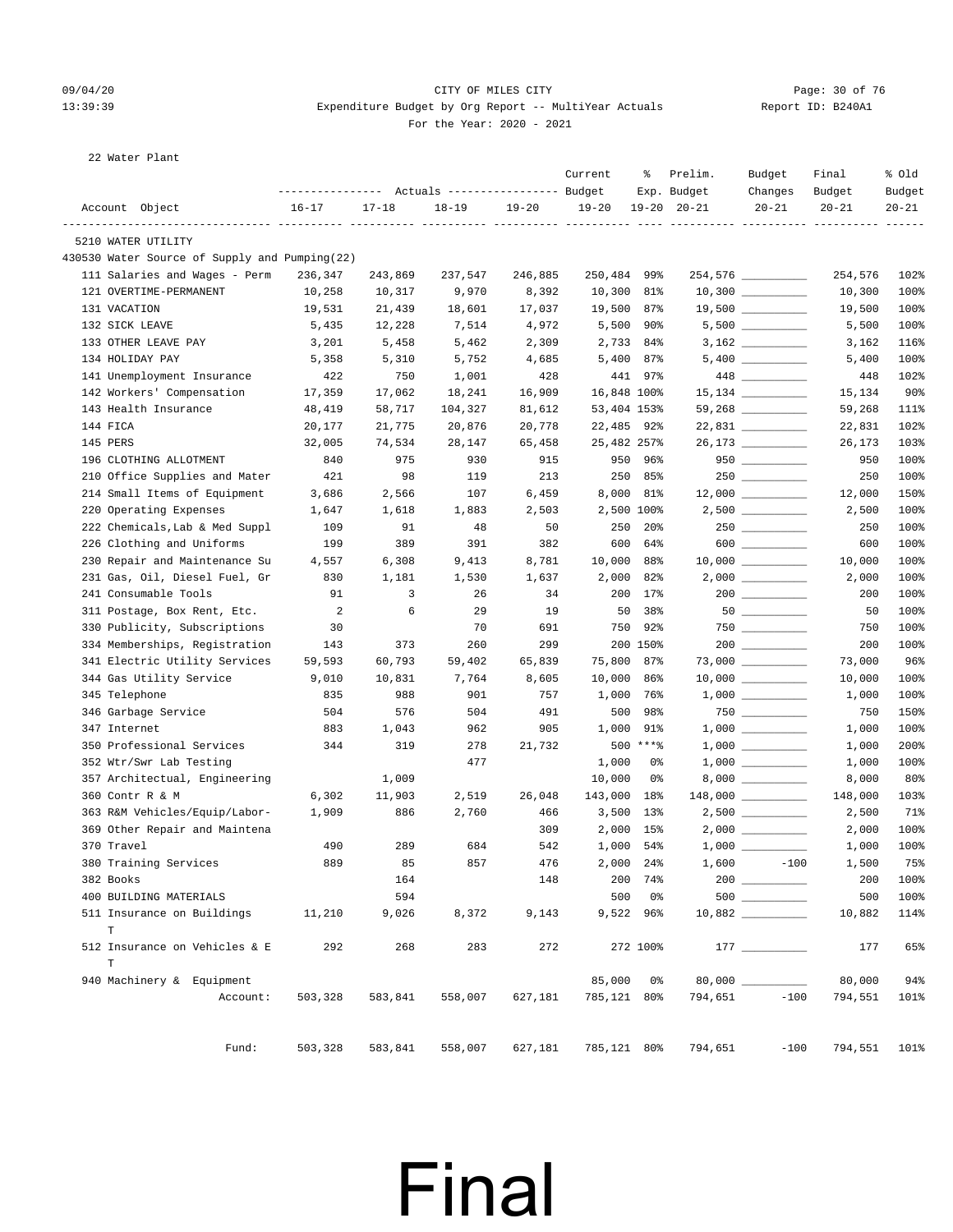#### 09/04/20 Page: 31 of 76 Page: 31 of 76 Page: 31 of 76 Page: 31 of 76 Page: 31 of 76 Page: 31 of 76 Page: 31 of 76 13:39:39 Expenditure Budget by Org Report -- MultiYear Actuals Report ID: B240A1 For the Year: 2020 - 2021

| 22 Water Plant |           |                       |
|----------------|-----------|-----------------------|
|                |           | $\cap$                |
|                | $R = 1.1$ | $\mathbf{\mathsf{D}}$ |

|                |       | ---------------- |           | Actuals ------------------ |         | Current<br>Budget | ° | Prelim.<br>Exp. Budget | Budget<br>Changes | Final<br>Budget | % old<br>Budget |
|----------------|-------|------------------|-----------|----------------------------|---------|-------------------|---|------------------------|-------------------|-----------------|-----------------|
| Account Object |       | $16 - 17$        | $17 - 18$ | $18 - 19$                  | 19-20   | 19-20             |   | 19-20 20-21            | $20 - 21$         | $20 - 21$       | $20 - 21$       |
|                | Orgn: | 503,328          | 583,841   | 558,007                    | 627,181 | 785,121 80%       |   | 794,651                | $-100$            | 794,551         | 101%            |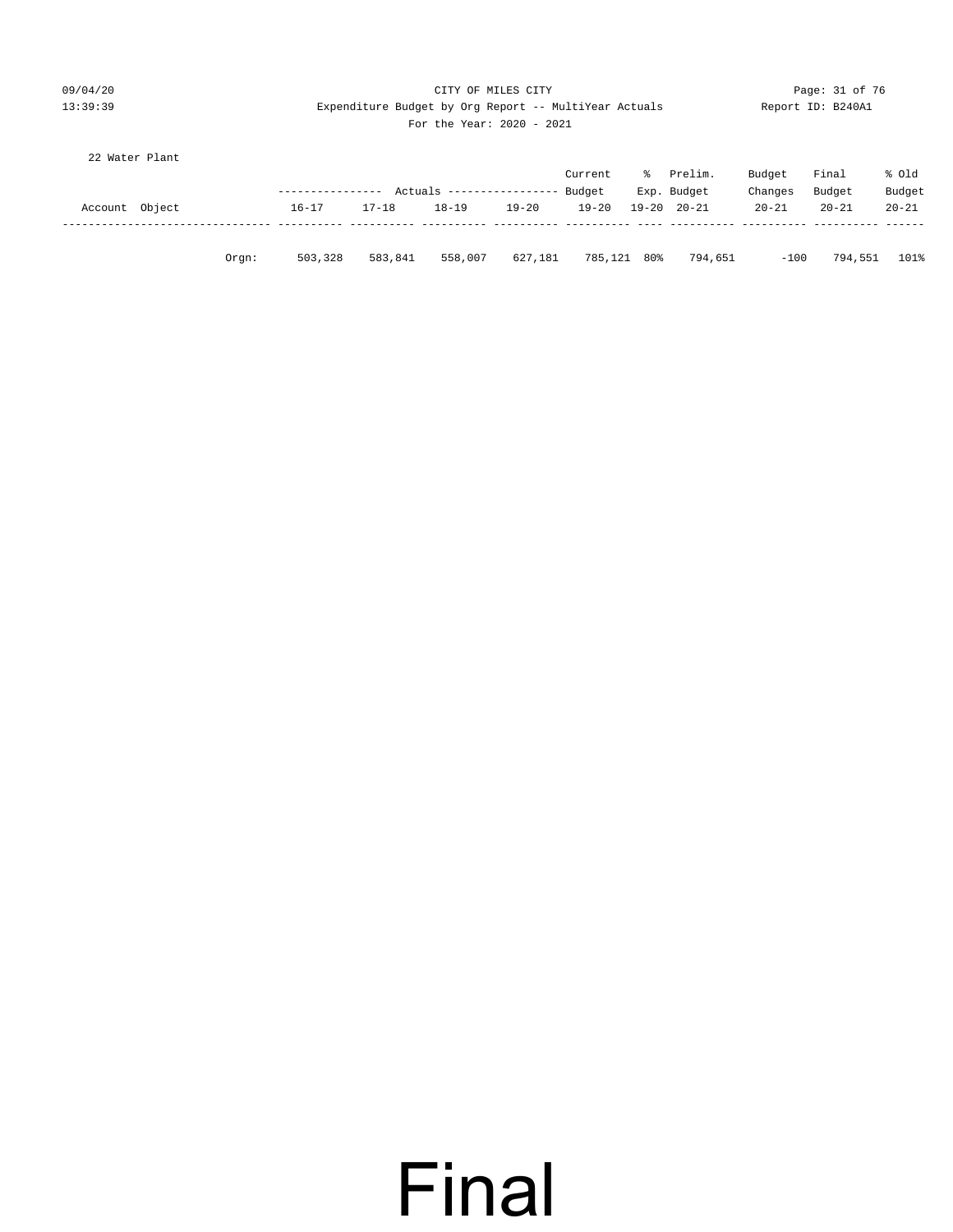#### 09/04/20 Page: 32 of 76 CITY OF MILES CITY CONTROL PAGE: 32 of 76 13:39:39 Expenditure Budget by Org Report -- MultiYear Actuals Report ID: B240A1 For the Year: 2020 - 2021

| 23 Water Lines |  |
|----------------|--|

|                                          | ---------------- |           | Actuals ----------------- Budget |           | Current     | ႜ           | Prelim.<br>Exp. Budget                                                         | Budget<br>Changes                  | Final<br>Budget | % old<br>Budget |
|------------------------------------------|------------------|-----------|----------------------------------|-----------|-------------|-------------|--------------------------------------------------------------------------------|------------------------------------|-----------------|-----------------|
| Account Object                           | $16 - 17$        | $17 - 18$ | $18 - 19$                        | $19 - 20$ | $19 - 20$   | 19-20       | $20 - 21$                                                                      | $20 - 21$                          | $20 - 21$       | $20 - 21$       |
| 2510 STR MAINT DIST #204                 |                  | --- --    |                                  |           |             |             |                                                                                |                                    |                 |                 |
| 430550 Transmission and Distribution(23) |                  |           |                                  |           |             |             |                                                                                |                                    |                 |                 |
| 363 R&M Vehicles/Equip/Labor-            | 206              |           |                                  |           | 0           |             |                                                                                |                                    | 0               | 0%              |
| Account:                                 | 206              |           |                                  |           |             | $0$ *** $8$ | $\overline{0}$                                                                 | $\mathbf 0$                        | 0               | 0%              |
| Fund:                                    | 206              |           |                                  |           | 0           | 0%          | 0                                                                              | $\mathbf 0$                        | 0               | 0%              |
| 5210 WATER UTILITY                       |                  |           |                                  |           |             |             |                                                                                |                                    |                 |                 |
| 430550 Transmission and Distribution(23) |                  |           |                                  |           |             |             |                                                                                |                                    |                 |                 |
| 111 Salaries and Wages - Perm            | 140,924          | 130,875   | 131,300                          | 131,388   | 151,428 87% |             |                                                                                | 157,740 ________                   | 157,740         | 104%            |
| 121 OVERTIME-PERMANENT                   | 10,195           | 10,625    | 8,699                            | 7,104     | 10,200 70%  |             |                                                                                |                                    | 10,200          | 100%            |
| 131 VACATION                             | 7,619            | 11,711    | 8,076                            | 9,635     | 7,600 127%  |             |                                                                                |                                    | 7,600           | 100%            |
| 132 SICK LEAVE                           | 4,957            | 8,595     | 5,284                            | 4,392     | 5,000 88%   |             |                                                                                |                                    | 5,000           | 100%            |
| 133 OTHER LEAVE PAY                      | 798              | 465       | 320                              | 1,657     | 1,430 116%  |             |                                                                                |                                    | 1,432           | 100%            |
| 134 HOLIDAY PAY                          | 2,127            | 2,930     | 2,226                            | 873       | 2,100 42%   |             |                                                                                |                                    | 2,100           | 100%            |
| 141 Unemployment Insurance               | 251              | 422       | 548                              | 233       |             | 267 87%     |                                                                                | $276 \ \ \underline{\hspace{1cm}}$ | 276             | 103%            |
| 142 Workers' Compensation                | 9,077            | 8,397     | 8,749                            | 8,538     | 8,523 100%  |             |                                                                                |                                    | 8,154           | 96%             |
| 143 Health Insurance                     | 29,705           | 29,219    | 31,411                           | 31,092    | 34,140 91%  |             |                                                                                | $36,709$ _________                 | 36,709          | 108%            |
| 144 FICA                                 | 12,711           | 12,744    | 11,652                           | 11,416    | 13,599      | 84%         |                                                                                |                                    | 14,081          | 104%            |
| 145 PERS                                 | 13,883           | 14,251    | 13,347                           | 13,312    | 15,412 86%  |             |                                                                                |                                    | 16,143          | 105%            |
| 196 CLOTHING ALLOTMENT                   | 578              | 506       | 593                              | 487       | 800         | 61%         |                                                                                | 800                                | 800             | 100%            |
| 210 Office Supplies and Mater            | 284              | 605       | 117                              | 1,021     |             | 350 292%    |                                                                                |                                    | 750             | 214%            |
| 214 Small Items of Equipment             | 3,802            | 7,179     | 9,993                            | 21,253    | 37,000 57%  |             |                                                                                |                                    | 78,000          | 211%            |
| 220 Operating Expenses                   | 10,982           | 13,982    | 12,573                           | 11,193    | 35,000      | 32%         |                                                                                |                                    | 35,000          | 100%            |
| 222 Chemicals, Lab & Med Suppl           |                  | 20        | 2                                | 57        | 200         | 29%         |                                                                                |                                    | 200             | 100%            |
| 226 Clothing and Uniforms                | 629              | 760       | 798                              | 968       |             | 700 138%    |                                                                                | $700$ _________                    | 700             | 100%            |
| 230 Repair and Maintenance Su            | 34,989           | 25,999    | 31,992                           | 31,893    | 40,000      | 80%         |                                                                                | $65,000$ __________                | 65,000          | 163%            |
| 231 Gas, Oil, Diesel Fuel, Gr            | 10,670           | 10,424    | 10,631                           | 8,092     | 15,000      | 54%         |                                                                                | $15,000$ _________                 | 15,000          | 100%            |
| 233 Water/Sewer Main Replacem            | 2,318            |           | 958                              |           | 10,000      | 0%          |                                                                                | $10,000$ _________                 | 10,000          | 100%            |
| 234 Hydrant/Manhole Replaceme            | 54,548           | 14,856    | 15,564                           | 14,239    | 20,000      | 71%         |                                                                                | $20,000$ __________                | 20,000          | 100%            |
| 235 Curb Stop Replacement                | 18,588           | 15,233    | 14,694                           | 13,466    | 18,000      | 75%         |                                                                                | $18,000$ __________                | 18,000          | 100%            |
| 241 Consumable Tools                     | 32               | 557       | 358                              |           | 1,000       | 0%          |                                                                                |                                    | 1,000           | 100%            |
| 311 Postage, Box Rent, Etc.              | 3                | 37        |                                  |           | 100         | 0%          |                                                                                |                                    | 100             | 100%            |
| 320 Printing, Duplicating, Ty            | 145              |           |                                  |           | 100         | 0%          |                                                                                | $100$ _______                      | 100             | 100%            |
| 330 Publicity, Subscriptions             |                  |           | 1,338                            | 270       | 1,500 18%   |             |                                                                                |                                    | 1,000           | 67%             |
| 331 Publication of Formal & L            |                  |           | 241                              | 154       |             | 150 103%    |                                                                                |                                    | 150             | 100%            |
| 334 Memberships, Registration            | 467              | 47        | 442                              | 540       |             | 500 108%    |                                                                                | $500$                              | 500             | 100%            |
| 341 Electric Utility Services            | 370              | 318       | 1,204                            | 225       | 1,500 15%   |             |                                                                                |                                    | 1,200           | 80%             |
| 344 Gas Utility Service                  | 349              | 523       | 336                              | 288       | 500         | 58%         |                                                                                | $500$ ________                     | 500             | 100%            |
| 345 Telephone                            | 528              | 646       | 692                              | 643       | 700         | 92%         |                                                                                |                                    | 700             | 100%            |
| 347 Internet                             | 125              | 148       | 137                              | 146       | 200         | 73%         |                                                                                |                                    | 200             | 100%            |
| 350 Professional Services                | 1,579            | 7,512     | 3,692                            | 17,665    | 45,000      | 39%         |                                                                                | 40,000                             | 40,000          | 89%             |
| 357 Architectual, Engineering            | 766              |           |                                  |           | 15,000      | 0%          | 85,000                                                                         | $-70,000$                          | 15,000          | 100%            |
| 360 Contr R & M                          | 8,298            | 19,879    | 42,527                           | 2,890     | 80,000      |             | $\mathcal{L}^{\text{max}}$ . The set of $\mathcal{L}^{\text{max}}$<br>$4\%$ __ | 85,000                             | 85,000          | 106%            |
| 363 R&M Vehicles/Equip/Labor-            | 45,844           | 31,862    | 45,738                           | 44,211    | 40,000 111% |             |                                                                                | 45,000 _________                   | 45,000          | 113%            |
| 369 Other Repair and Maintena            |                  | 1,725     | 143                              |           | 1,000       | 0%          |                                                                                |                                    | 1,000           | 100%            |
| 370 Travel                               | 242              | 850       | 170                              | 109       | 1,200       | 9%          |                                                                                |                                    | 1,200           | 100%            |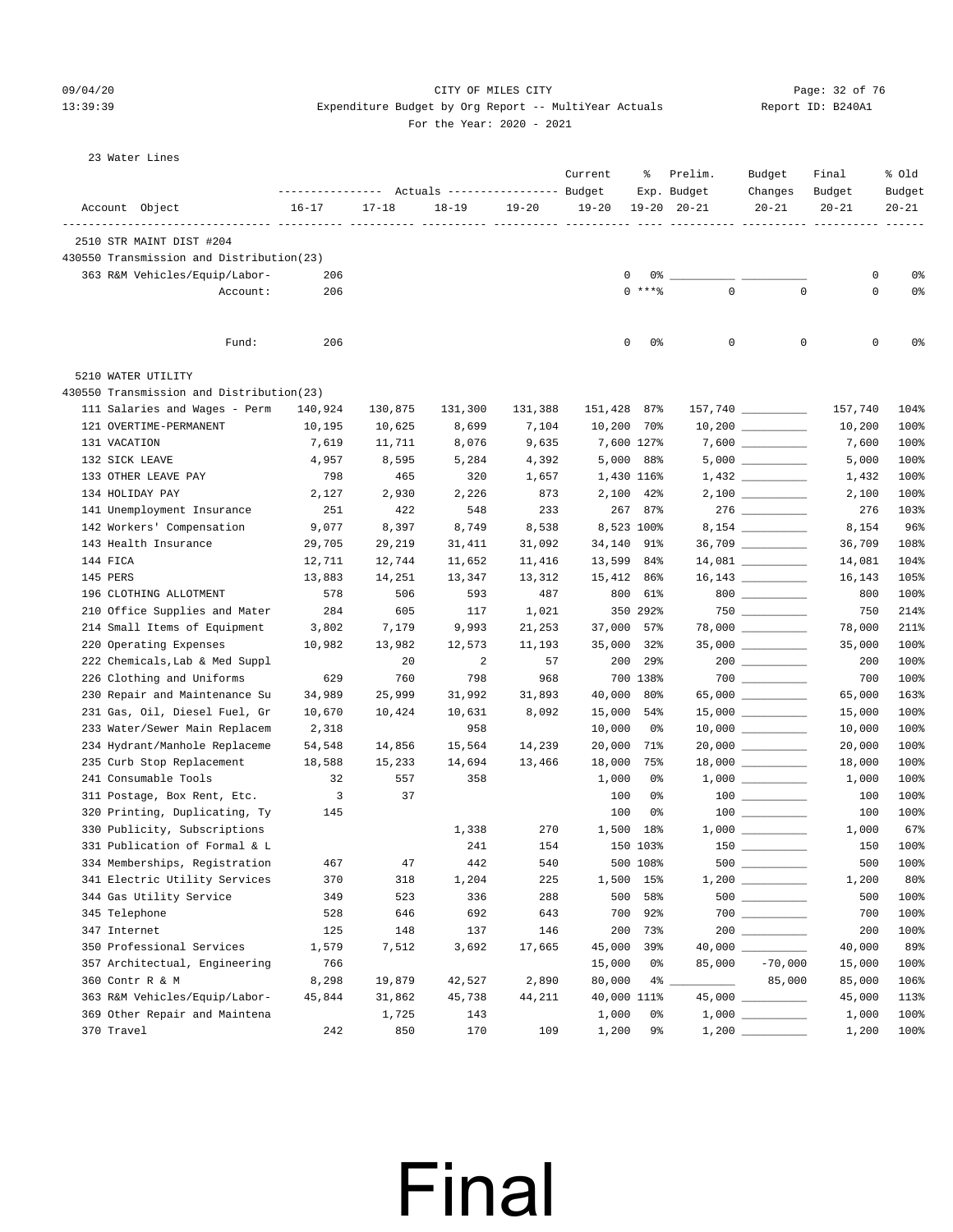#### 09/04/20 Page: 33 of 76 CITY OF MILES CITY CONTROL PAGE: 33 of 76 13:39:39 Expenditure Budget by Org Report -- MultiYear Actuals Report ID: B240A1 For the Year: 2020 - 2021

#### 23 Water Lines

|                                          |           |           |           |         | Current           | ႜႜၟ        | Prelim.<br>Exp. Budget                           | Budget<br>Changes | Final<br>Budget          | % old<br>Budget        |
|------------------------------------------|-----------|-----------|-----------|---------|-------------------|------------|--------------------------------------------------|-------------------|--------------------------|------------------------|
| Account Object                           | $16 - 17$ | $17 - 18$ | $18 - 19$ | 19-20   | 19-20 19-20 20-21 |            |                                                  | $20 - 21$         | $20 - 21$                | $20 - 21$              |
| 380 Training Services                    | 564       | 4,270     | 235       | 185     |                   | 750 25%    |                                                  |                   | 500                      | $- - - - - - -$<br>67% |
| 382 Books                                |           |           | 136       |         |                   | 150 0%     |                                                  | 150 000           | 150                      | 100%                   |
| 400 BUILDING MATERIALS                   | 110       | 25        | 348       | 457     | 750 61%           |            |                                                  |                   | 750                      | 100%                   |
| 511 Insurance on Buildings               | 2,998     | 2,700     | 2,753     | 2,997   |                   | 2,998 100% |                                                  |                   | 4,218                    | 141%                   |
| $\mathbb T$                              |           |           |           |         |                   |            |                                                  |                   |                          |                        |
| 512 Insurance on Vehicles & E<br>T       | 717       | 751       | 634       | 732     |                   | 732 100%   |                                                  | 647               | 647                      | 88%                    |
| 532 Land Rental                          | 968       | 1,173     | 1,318     |         | 911 1,500 61%     |            |                                                  |                   | 1,500                    | 100%                   |
| 940 Machinery & Equipment                |           |           |           |         |                   |            | 1,875,000 0% 1,805,603 1.4805,603                |                   |                          | 96%                    |
| Account:                                 | 433,740   | 392,821   | 421,969   |         |                   |            | 394,732 2,497,079 16% 2,493,903 15,000 2,508,903 |                   |                          | 100%                   |
| 490200 Revenue Bonds                     |           |           |           |         |                   |            |                                                  |                   |                          |                        |
| 611 Principal-NE Wtr Line Pha            |           |           |           |         | 17,000            | 0%         |                                                  |                   | 17,000                   | 100%                   |
| True #                                   |           |           |           |         |                   |            |                                                  |                   |                          |                        |
| 615 Principal-Northeast Water<br>True #  |           |           |           |         | 67,000            | 0%         |                                                  |                   | 69,000                   | 103%                   |
| 616 Principal-Carbon Hill Wat            |           |           |           |         | 66,000            | 0%         |                                                  |                   | 68,000                   | 103%                   |
| True #<br>617 Principal - NE Wtr Line \$ |           |           |           |         | 15,000            | 0%         |                                                  |                   | 16,000                   | 107%                   |
| True #                                   |           |           |           |         |                   |            |                                                  |                   |                          |                        |
| 618 Principal-Carbon Hill \$50<br>True # |           |           |           |         | 15,000            | 0 %        |                                                  |                   | 16,000                   | 107%                   |
| 622 Interest-NE Wtr Line Phas<br>True #  | 1,688     | 1,564     | 1,436     | 1,309   |                   | 1,309 100% |                                                  | 1,182             | 1,182                    | $90\%$                 |
| 631 Interest - NE Wtr Line \$5<br>True # | 11,206    | 10,821    | 10,409    | 9,996   |                   | 9,997 100% |                                                  |                   | 9,570                    | 96%                    |
| 632 Interest - Carbon Hill Wt<br>True #  | 11,206    | 10,821    | 10,409    | 9,996   |                   | 9,997 100% |                                                  |                   | 9,570                    | 96%                    |
| 634 Interest-Northeast Wtr Ln            | 54,465    | 52,590    | 50,670    | 48,705  | 48,705 100%       |            |                                                  | 46,680            | 46,680                   | 96%                    |
| True #                                   |           |           |           |         |                   |            |                                                  |                   |                          |                        |
| 638 Interest-Carbon Hill Tank<br>True #  | 53,040    | 51,225    | 49,350    | 47,415  | 47,415 100%       |            |                                                  |                   | 45,420                   | 96%                    |
| Account:                                 | 131,605   | 127,021   | 122,274   | 117,421 | 297,423 39%       |            | 298,422                                          | $\circ$           | 298,422                  | 100%                   |
| 490500 Other Debt Service Payments       |           |           |           |         |                   |            |                                                  |                   |                          |                        |
| 626 Interest-Wastewater Proje            |           |           |           |         |                   | 0<br>0%    | 29,805                                           | -29,805           | 0                        | 0%                     |
| Account:                                 |           |           |           |         |                   | $0***$ $*$ | 29,805                                           | $-29,805$         | 0                        | 0%                     |
| 521000 Interfund Operating Transfers Out |           |           |           |         |                   |            |                                                  |                   |                          |                        |
| 820 Transfers to Other Funds             |           |           | 12,000    | 12,000  | 12,000 100%       |            |                                                  |                   | 12,000                   | 100%                   |
| Rent to 6040-\$12,000                    |           |           |           |         |                   |            |                                                  |                   |                          |                        |
| Account:                                 |           |           | 12,000    | 12,000  | 12,000 100%       |            | 12,000                                           | $\mathbf 0$       | 12,000                   | 100%                   |
|                                          |           |           |           |         |                   |            |                                                  |                   |                          |                        |
| Fund:                                    | 565,345   | 519,842   | 556,243   |         |                   |            | 524,153 2,806,502 19% 2,834,130                  |                   | $-14,805$ 2,819,325      | 100%                   |
| Orgn:                                    | 565,551   | 519,842   | 556,243   |         |                   |            | 524,153 2,806,502 19% 2,834,130                  |                   | $-14,805$ 2,819,325 100% |                        |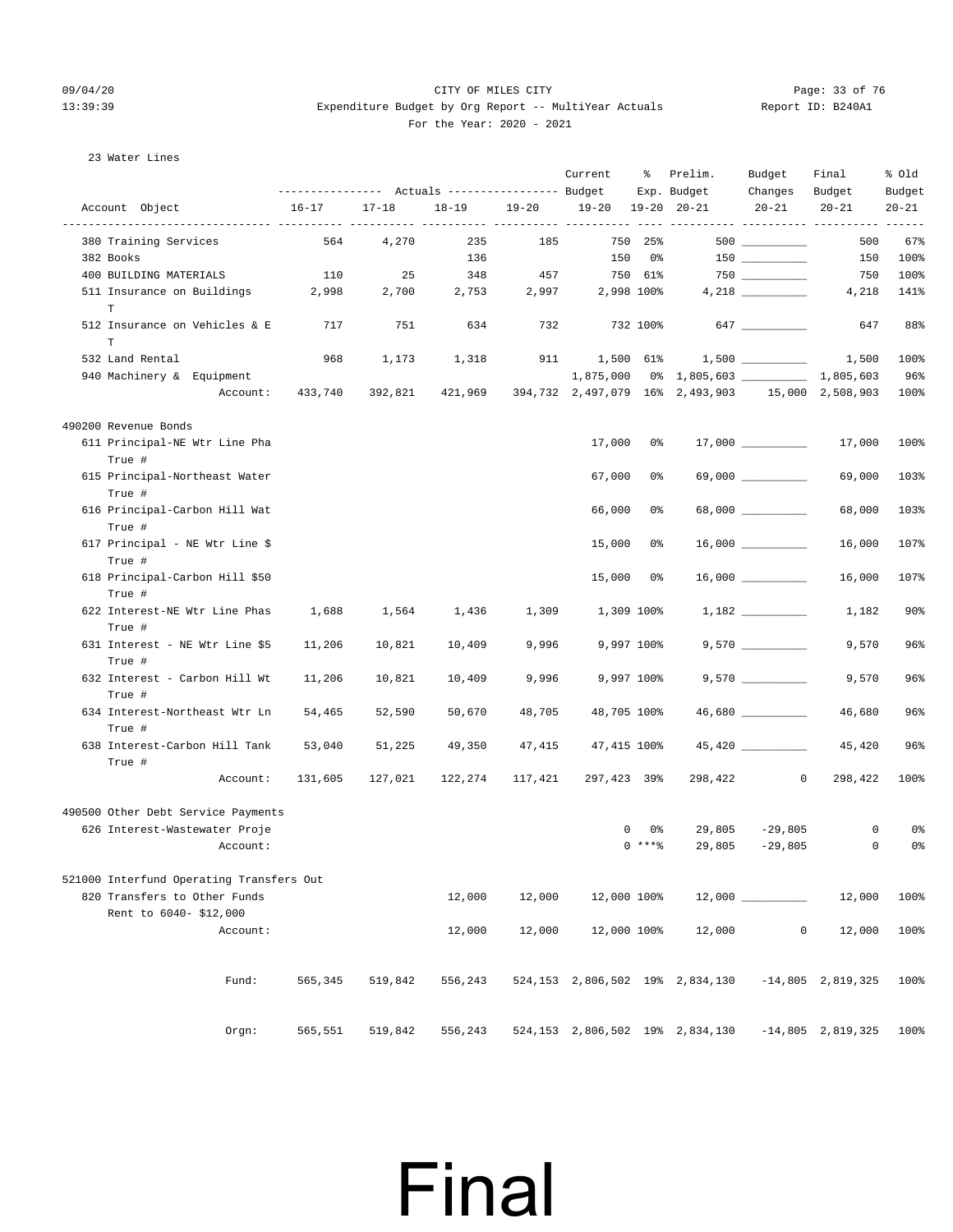#### 09/04/20 Page: 34 of 76 CITY OF MILES CITY CHEMICS CONTROL PAGE: 34 of 76 13:39:39 Expenditure Budget by Org Report -- MultiYear Actuals Report ID: B240A1 For the Year: 2020 - 2021

25 Water Administration

|                                          | ---------------- |           | Actuals ----------------- Budget |           | Current   | ៖               | Prelim.<br>Exp. Budget | Budget<br>Changes | Final<br>Budget | % old<br>Budget |
|------------------------------------------|------------------|-----------|----------------------------------|-----------|-----------|-----------------|------------------------|-------------------|-----------------|-----------------|
| Account Object                           | $16 - 17$        | $17 - 18$ | $18 - 19$                        | $19 - 20$ | $19 - 20$ |                 | $19 - 20$ $20 - 21$    | $20 - 21$         | $20 - 21$       | $20 - 21$       |
| 5210 WATER UTILITY                       |                  |           |                                  |           |           |                 |                        |                   |                 |                 |
| 430510 Water Administration(25)          |                  |           |                                  |           |           |                 |                        |                   |                 |                 |
| 110 Salaries and Wages-Comp A            | 14,637           | $-14,403$ | 3,681                            | 11,284    |           | 0 ****          |                        |                   | 0               | 0 <sup>8</sup>  |
| 111 Salaries and Wages - Perm            | 23,829           | 28,090    | 24,576                           | 26,302    |           | 24,656 107%     |                        | 24,740            | 24,740          | 100%            |
| 121 OVERTIME-PERMANENT                   | 121              |           |                                  |           | 120       | 0%              |                        |                   | 120             | 100%            |
| 131 VACATION                             | 1,705            | 1,131     | 540                              | 637       |           | 1,700 37%       |                        |                   | 1,700           | 100%            |
| 132 SICK LEAVE                           | 1,091            | 2,766     | 910                              | 713       | 1,100     | 65%             |                        |                   | 1,100           | 100%            |
| 133 OTHER LEAVE PAY                      | $\overline{4}$   | 23        | 18                               | 14        |           | 104 13%         |                        |                   | 105             | 101%            |
| 141 Unemployment Insurance               | 40               | 80        | 91                               | 42        |           | 42 100%         |                        |                   | 42              | 100%            |
| 142 Workers' Compensation                | 329              | 362       | 329                              | 333       |           | 347 96%         |                        |                   | 456             | 131%            |
| 143 Health Insurance                     | 4,341            | 3,636     | 4,774                            | 5,278     |           | 5,245 101%      |                        |                   | 5,640           | 108%            |
| 144 FICA                                 | 2,037            | 2,447     | 2,001                            | 2,126     |           | 2,118 100%      |                        |                   | 2,124           | 100%            |
| 145 PERS                                 | 15,206           | 2,279     | 2,232                            | 2,399     |           | 2,400 100%      |                        |                   | 2,435           | 101%            |
| 196 CLOTHING ALLOTMENT                   | 113              | 116       | 119                              | 120       |           | 125 96%         |                        |                   | 125             | 100%            |
| 210 Office Supplies and Mater            | 2,165            | 2,674     | 916                              | 1,334     |           | 3,200 42%       |                        |                   | 3,200           | 100%            |
| 214 Small Items of Equipment             | 591              | 326       | 3,511                            | 1,364     |           | 2,700 51%       |                        |                   | 2,500           | 93%             |
| 220 Operating Expenses                   | 2,667            | 3,204     | 1,996                            | 3,190     |           | 3,000 106%      |                        |                   | 3,000           | 100%            |
| 230 Repair and Maintenance Su            |                  | 1,439     |                                  |           | 1,000     | 0%              |                        |                   | 1,000           | 100%            |
| 311 Postage, Box Rent, Etc.              | 6,968            | 7,107     | 7,455                            | 7,452     |           | 7,000 106%      |                        |                   | 7,600           | 109%            |
| 320 Printing, Duplicating, Ty            | 897              |           | 317                              |           | 1,100     | 0%              |                        |                   | 1,100           | 100%            |
| 330 Publicity, Subscriptions             | 1,263            | 433       | 954                              | 1,182     | 1,300     | 91%             |                        |                   | 1,300           | 100%            |
| 345 Telephone                            | 514              | 609       | 551                              | 516       | 600       | 86%             |                        | $600$             | 600             | 100%            |
| 347 Internet                             | 140              | 166       | 143                              | 154       | 250       | 62%             |                        |                   | 250             | 100%            |
| 350 Professional Services                | 3,299            | 4,089     | 17,284                           | 5,372     | 6,000     | 90%             |                        |                   | 6,000           | 100%            |
| 360 Contr R & M                          | 8,438            | 7,716     | 8,686                            | 9,064     |           | 8,100 112%      |                        |                   | 8,700           | 107%            |
| 370 Travel                               |                  | 50        |                                  |           | 250       | 0%              |                        | 250               | 250             | 100%            |
| 380 Training Services                    |                  | 50        |                                  | 50        | 250       | 20 <sup>8</sup> |                        |                   | 250             | 100%            |
| 382 Books                                |                  | 117       |                                  |           | 125       | 0%              |                        |                   | 125             | 100%            |
| 513 Liability                            | 12,290           | 12,526    | 14,226                           | 7,258     | 15,000    | 48%             | 16,000                 | $-16,000$         | 0               | 0%              |
| 531 Building & Office Rental             | 6,000            | 6,000     | 6,000                            | 6,000     | 8,366     | 72%             |                        | 8,366             | 8,366           | 100%            |
| 540 Special Assessments                  |                  |           |                                  |           |           | 0<br>0%         | 450                    | $-450$            | 0               | 0 <sup>8</sup>  |
| 555 Bank Service Charges                 |                  |           |                                  | 117       |           | $0***8$         | 201                    | 249               | 450             | $*****$         |
| 810 Losses (Bad debt expense             |                  | 131       |                                  |           | 500       | 0%              |                        |                   | 500             | 100%            |
| 920 Buildings                            |                  |           |                                  |           | 2,000     | 0%              |                        |                   | 2,000           | 100%            |
| Account:                                 | 108,685          | 73,164    | 101,310                          | 92,301    | 98,698    | 94%             | 101,979                | $-16,201$         | 85,778          | 86%             |
| 510330 Comprehensive Liability Insurance |                  |           |                                  |           |           |                 |                        |                   |                 |                 |
| 513 Liability                            |                  |           |                                  | 8,365     |           | $0***8$         | $12,419$ $\_$          |                   |                 | 12,419 ******   |
| True #                                   |                  |           |                                  |           |           |                 |                        |                   |                 |                 |
| Account:                                 |                  |           |                                  | 8,365     |           | $0$ ****        | 12,419                 |                   | $\mathsf{O}$    | 12,419 ******   |
|                                          |                  |           |                                  |           |           |                 |                        |                   |                 |                 |
| 510400 Depreciation                      |                  |           |                                  |           |           |                 |                        |                   |                 |                 |
| 830 Depreciation - Closed to             | 389,619          | 396,585   | 402,262                          | 433,218   |           | 0 ****          |                        |                   | 0               | 0 <sup>°</sup>  |
| Account:                                 | 389,619          | 396,585   | 402,262                          | 433,218   |           | $0***8$         | $\mathsf{O}\xspace$    | $\mathbf 0$       | 0               | 0 <sup>°</sup>  |
| 521000 Interfund Operating Transfers Out |                  |           |                                  |           |           |                 |                        |                   |                 |                 |
| 820 Transfers to Other Funds             | 76,634           | 57,316    | 56,718                           | 55,278    |           | 55,271 100%     | 44,363                 | 615,574           | 659,937 1194%   |                 |
| Adm Fees- \$59,937 updated               |                  |           |                                  |           |           |                 |                        |                   |                 |                 |
| Loan to MD-204 (\$600,000)               |                  |           |                                  |           |           |                 |                        |                   |                 |                 |
| Account:                                 | 76,634           | 57,316    | 56,718                           | 55,278    |           | 55,271 100%     | 44,363                 | 615,574           | 659,937 1194%   |                 |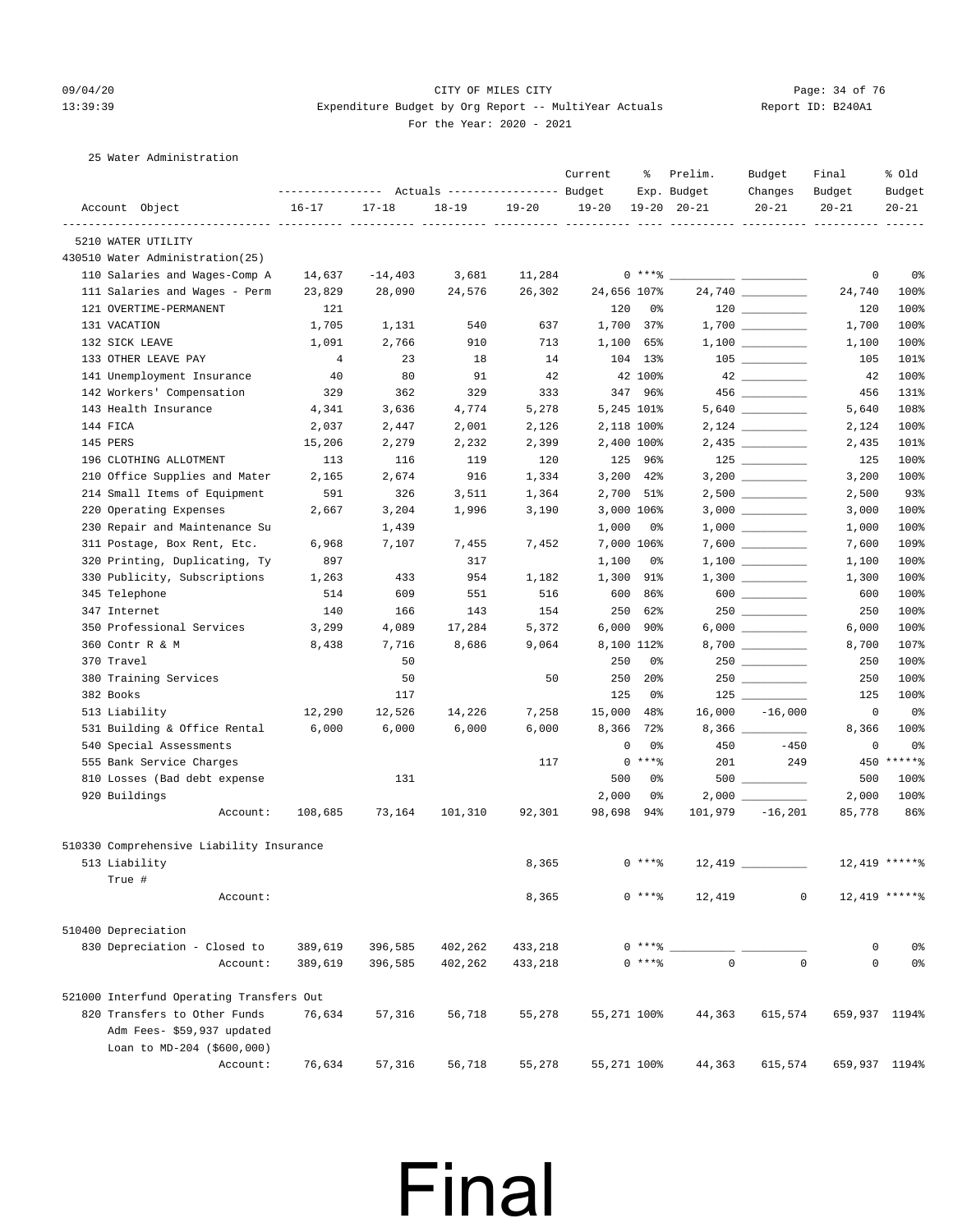#### 09/04/20 Page: 35 of 76 CITY OF MILES CITY CONTROL PAGE: 35 of 76 13:39:39 Expenditure Budget by Org Report -- MultiYear Actuals Report ID: B240A1 For the Year: 2020 - 2021

|                | 25 Water Administration |           |           |           |               |              |   |                     |           |           |           |
|----------------|-------------------------|-----------|-----------|-----------|---------------|--------------|---|---------------------|-----------|-----------|-----------|
|                |                         |           |           |           |               | Current      | ိ | Prelim.             | Budget    | Final     | % old     |
|                |                         |           | Actuals   |           | ------------- | Budget       |   | Exp. Budget         | Changes   | Budget    | Budget    |
| Account Object |                         | $16 - 17$ | $17 - 18$ | $18 - 19$ | $19 - 20$     | $19 - 20$    |   | $19 - 20$ $20 - 21$ | $20 - 21$ | $20 - 21$ | $20 - 21$ |
|                |                         |           |           |           |               |              |   |                     |           |           |           |
|                |                         |           |           |           |               |              |   |                     |           |           |           |
|                | Fund:                   | 574,938   | 527,065   | 560,290   | 589,162       | 153,969 383% |   | 158,761             | 599,373   | 758,134   | 492%      |
|                |                         |           |           |           |               |              |   |                     |           |           |           |
|                | Orgn:                   | 574,938   | 527,065   | 560,290   | 589,162       | 153,969 383% |   | 158,761             | 599,373   | 758,134   | 492%      |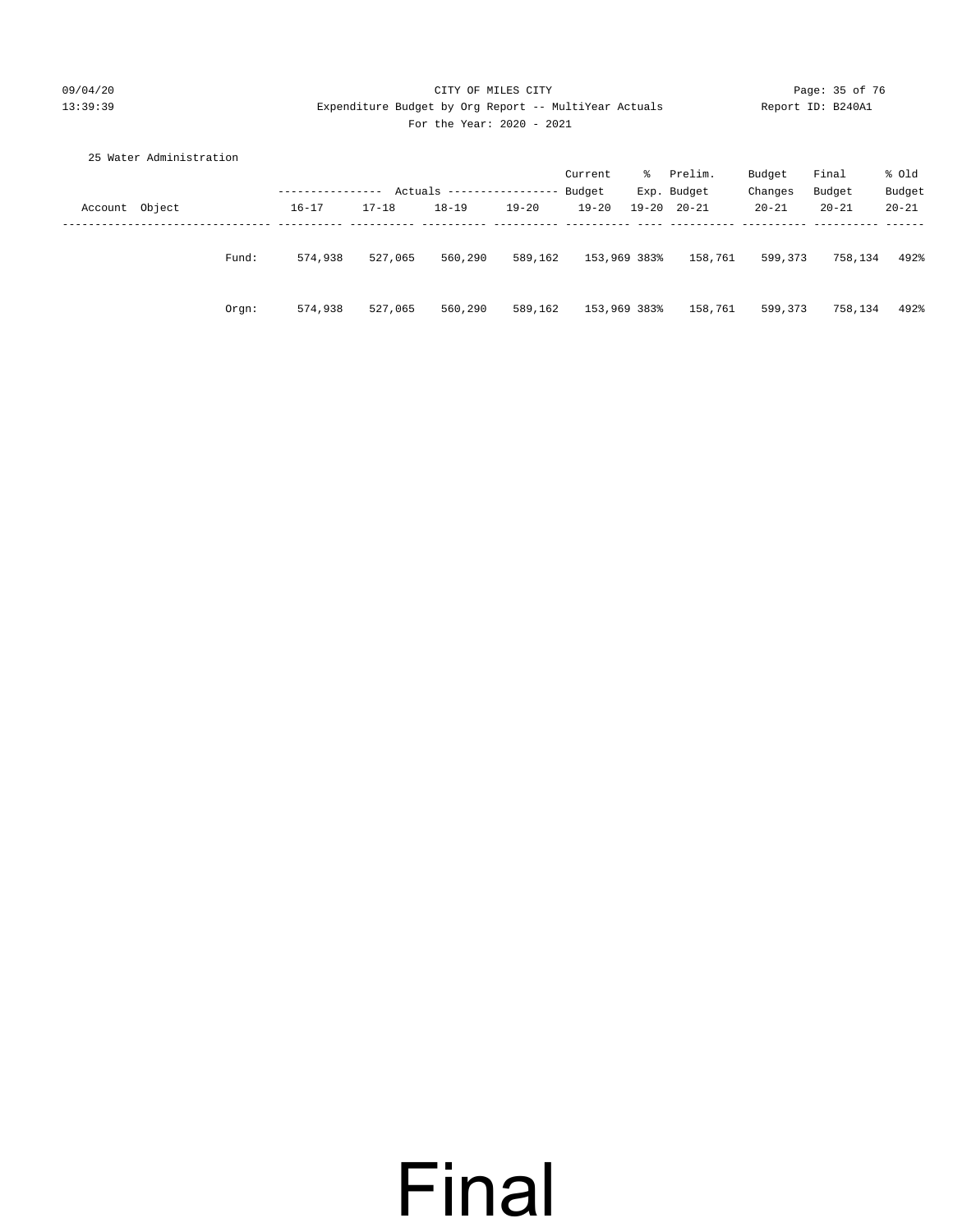29 Sewer Administration

#### 09/04/20 Page: 36 of 76 CITY OF MILES CITY CONTROL PAGE: 36 of 76 13:39:39 Expenditure Budget by Org Report -- MultiYear Actuals Report ID: B240A1 For the Year: 2020 - 2021

| Account Object<br>$16 - 17$<br>$17 - 18$<br>$18 - 19$<br>$19 - 20$<br>$19 - 20$<br>$19 - 20$ $20 - 21$<br>$20 - 21$<br>$20 - 21$<br>$20 - 21$<br>----------- ----------<br>5310 SEWER UTILITY<br>430610 Sewer Administration(29)<br>$0***8$<br>110 Salaries and Wages-Comp A<br>$\mathbf 0$<br>0 <sup>°</sup><br>11,097<br>$-14,327$<br>3,551<br>8,534<br>111 Salaries and Wages - Perm<br>28,087<br>24,574<br>26,299<br>24,668 107%<br>100%<br>23,826<br>24,764<br>121 OVERTIME-PERMANENT<br>121<br>120<br>120<br>100%<br>0%<br>131 VACATION<br>1,704<br>1,130<br>539<br>636<br>1,700 37%<br>1,700<br>100%<br>132 SICK LEAVE<br>1,100<br>1,090<br>2,765<br>910<br>713<br>65%<br>100%<br>1,100<br>133 OTHER LEAVE PAY<br>4<br>23<br>18<br>14<br>105 13%<br>106<br>141 Unemployment Insurance<br>40<br>80<br>92<br>42<br>42 100%<br>42<br>100%<br>142 Workers' Compensation<br>329<br>362<br>329<br>333<br>347 96%<br>456<br>131%<br>143 Health Insurance<br>4,340<br>8,623<br>47,530<br>25,470<br>5,245 486%<br>5,640<br>108%<br>144 FICA<br>2,037<br>2,001<br>2,126<br>2,119 100%<br>100%<br>2,447<br>2,126<br>$2,401$ ****<br>145 PERS<br>22,489<br>43,003<br>3,000<br>35,157<br>101%<br>2,437<br>196 CLOTHING ALLOTMENT<br>113<br>116<br>119<br>120<br>125 96%<br>125<br>100%<br>210 Office Supplies and Mater<br>1,832<br>2,674<br>855<br>1,334<br>3,200<br>42%<br>3,200 __________<br>3,200<br>100%<br>214 Small Items of Equipment<br>$2,500$ __________<br>93%<br>591<br>326<br>3,511<br>1,364<br>2,700 51%<br>2,500<br>220 Operating Expenses<br>86%<br>2,971<br>3,229<br>1,990<br>3,180<br>3,500<br>91%<br>3,000<br>230 Repair and Maintenance Su<br>1,000<br>1,000<br>100%<br>1,318<br>0%<br>311 Postage, Box Rent, Etc.<br>6,968<br>7,107<br>7,453<br>7,452<br>7,000 106%<br>7,600 - 10<br>$-100$<br>7,500<br>107%<br>320 Printing, Duplicating, Ty<br>1,100<br>100%<br>897<br>317<br>0%<br>1,100<br>330 Publicity, Subscriptions<br>1,214<br>433<br>954<br>1,182<br>1,300<br>91%<br>1,300<br>100%<br>600<br>$600$<br>345 Telephone<br>514<br>609<br>551<br>515<br>86%<br>600<br>100%<br>100%<br>347 Internet<br>215<br>254<br>234<br>216<br>250<br>250<br>86%<br>350 Professional Services<br>3,299<br>4,089<br>17,284<br>5,293<br>6,000<br>88%<br>100%<br>6,000<br>360 Contr R & M<br>8,374<br>7,326<br>8,686<br>9,064<br>8,100 112%<br>8,700 __________<br>8,700<br>107%<br>250<br>370 Travel<br>50<br>0%<br>250<br>100%<br>50<br>250<br>380 Training Services<br>50<br>20 <sub>8</sub><br>250<br>100%<br>382 Books<br>125<br>0%<br>125<br>117<br>531 Building & Office Rental<br>6,000 100%<br>4,000<br>4,000<br>4,000<br>6,000<br>8,366<br>139%<br>540 Special Assessments<br>3,750<br>0<br>0%<br>0<br>0%<br>$*****$<br>555 Bank Service Charges<br>$0$ ****<br>201<br>249<br>450<br>117<br>500 ******<br>810 Losses (Bad debt expense<br>131<br>0<br>0%<br>2,000<br>920 Buildings<br>2,000<br>100%<br>0%<br>Account:<br>101,815<br>104,022<br>128,498<br>135,211<br>81,347 166%<br>85,558<br>149<br>85,707<br>105%<br>490200 Revenue Bonds<br>69,000<br>608 Prpl-Wastewater Project P<br>0%<br>71,000<br>103%<br>True #<br>$268,000$ __________<br>619 Principal-WWTP Phase II<br>259,000<br>0%<br>268,000<br>103%<br>Needs updated<br>626 Interest-Wastewater Proje<br>35,880<br>33,915<br>31,890<br>31,890 100%<br>29,805<br>93%<br>37,785<br>True #<br>639 Interest-WWTP Phase II<br>829<br>62,874<br>93%<br>125,650<br>143,338 88%<br>133,513<br>Need updated |          |        |        | Actuals ----------------- Budget |         | Current | ႜ | Prelim.<br>Exp. Budget | Budget<br>Changes | Final<br>Budget | % old<br>Budget |
|------------------------------------------------------------------------------------------------------------------------------------------------------------------------------------------------------------------------------------------------------------------------------------------------------------------------------------------------------------------------------------------------------------------------------------------------------------------------------------------------------------------------------------------------------------------------------------------------------------------------------------------------------------------------------------------------------------------------------------------------------------------------------------------------------------------------------------------------------------------------------------------------------------------------------------------------------------------------------------------------------------------------------------------------------------------------------------------------------------------------------------------------------------------------------------------------------------------------------------------------------------------------------------------------------------------------------------------------------------------------------------------------------------------------------------------------------------------------------------------------------------------------------------------------------------------------------------------------------------------------------------------------------------------------------------------------------------------------------------------------------------------------------------------------------------------------------------------------------------------------------------------------------------------------------------------------------------------------------------------------------------------------------------------------------------------------------------------------------------------------------------------------------------------------------------------------------------------------------------------------------------------------------------------------------------------------------------------------------------------------------------------------------------------------------------------------------------------------------------------------------------------------------------------------------------------------------------------------------------------------------------------------------------------------------------------------------------------------------------------------------------------------------------------------------------------------------------------------------------------------------------------------------------------------------------------------------------------------------------------------------------------------------------------------------------------------------------------------------------------------------------------------------------------------------------------------------------------------------------------------------------------------------------------------------------------------------------------------------------------------------------------------------------------------------------------------------------------------------------|----------|--------|--------|----------------------------------|---------|---------|---|------------------------|-------------------|-----------------|-----------------|
|                                                                                                                                                                                                                                                                                                                                                                                                                                                                                                                                                                                                                                                                                                                                                                                                                                                                                                                                                                                                                                                                                                                                                                                                                                                                                                                                                                                                                                                                                                                                                                                                                                                                                                                                                                                                                                                                                                                                                                                                                                                                                                                                                                                                                                                                                                                                                                                                                                                                                                                                                                                                                                                                                                                                                                                                                                                                                                                                                                                                                                                                                                                                                                                                                                                                                                                                                                                                                                                                                    |          |        |        |                                  |         |         |   |                        |                   |                 |                 |
|                                                                                                                                                                                                                                                                                                                                                                                                                                                                                                                                                                                                                                                                                                                                                                                                                                                                                                                                                                                                                                                                                                                                                                                                                                                                                                                                                                                                                                                                                                                                                                                                                                                                                                                                                                                                                                                                                                                                                                                                                                                                                                                                                                                                                                                                                                                                                                                                                                                                                                                                                                                                                                                                                                                                                                                                                                                                                                                                                                                                                                                                                                                                                                                                                                                                                                                                                                                                                                                                                    |          |        |        |                                  |         |         |   |                        |                   |                 |                 |
|                                                                                                                                                                                                                                                                                                                                                                                                                                                                                                                                                                                                                                                                                                                                                                                                                                                                                                                                                                                                                                                                                                                                                                                                                                                                                                                                                                                                                                                                                                                                                                                                                                                                                                                                                                                                                                                                                                                                                                                                                                                                                                                                                                                                                                                                                                                                                                                                                                                                                                                                                                                                                                                                                                                                                                                                                                                                                                                                                                                                                                                                                                                                                                                                                                                                                                                                                                                                                                                                                    |          |        |        |                                  |         |         |   |                        |                   |                 |                 |
|                                                                                                                                                                                                                                                                                                                                                                                                                                                                                                                                                                                                                                                                                                                                                                                                                                                                                                                                                                                                                                                                                                                                                                                                                                                                                                                                                                                                                                                                                                                                                                                                                                                                                                                                                                                                                                                                                                                                                                                                                                                                                                                                                                                                                                                                                                                                                                                                                                                                                                                                                                                                                                                                                                                                                                                                                                                                                                                                                                                                                                                                                                                                                                                                                                                                                                                                                                                                                                                                                    |          |        |        |                                  |         |         |   |                        |                   |                 |                 |
|                                                                                                                                                                                                                                                                                                                                                                                                                                                                                                                                                                                                                                                                                                                                                                                                                                                                                                                                                                                                                                                                                                                                                                                                                                                                                                                                                                                                                                                                                                                                                                                                                                                                                                                                                                                                                                                                                                                                                                                                                                                                                                                                                                                                                                                                                                                                                                                                                                                                                                                                                                                                                                                                                                                                                                                                                                                                                                                                                                                                                                                                                                                                                                                                                                                                                                                                                                                                                                                                                    |          |        |        |                                  |         |         |   |                        |                   |                 |                 |
| 101%                                                                                                                                                                                                                                                                                                                                                                                                                                                                                                                                                                                                                                                                                                                                                                                                                                                                                                                                                                                                                                                                                                                                                                                                                                                                                                                                                                                                                                                                                                                                                                                                                                                                                                                                                                                                                                                                                                                                                                                                                                                                                                                                                                                                                                                                                                                                                                                                                                                                                                                                                                                                                                                                                                                                                                                                                                                                                                                                                                                                                                                                                                                                                                                                                                                                                                                                                                                                                                                                               |          |        |        |                                  |         |         |   |                        |                   |                 |                 |
|                                                                                                                                                                                                                                                                                                                                                                                                                                                                                                                                                                                                                                                                                                                                                                                                                                                                                                                                                                                                                                                                                                                                                                                                                                                                                                                                                                                                                                                                                                                                                                                                                                                                                                                                                                                                                                                                                                                                                                                                                                                                                                                                                                                                                                                                                                                                                                                                                                                                                                                                                                                                                                                                                                                                                                                                                                                                                                                                                                                                                                                                                                                                                                                                                                                                                                                                                                                                                                                                                    |          |        |        |                                  |         |         |   |                        |                   |                 |                 |
|                                                                                                                                                                                                                                                                                                                                                                                                                                                                                                                                                                                                                                                                                                                                                                                                                                                                                                                                                                                                                                                                                                                                                                                                                                                                                                                                                                                                                                                                                                                                                                                                                                                                                                                                                                                                                                                                                                                                                                                                                                                                                                                                                                                                                                                                                                                                                                                                                                                                                                                                                                                                                                                                                                                                                                                                                                                                                                                                                                                                                                                                                                                                                                                                                                                                                                                                                                                                                                                                                    |          |        |        |                                  |         |         |   |                        |                   |                 |                 |
|                                                                                                                                                                                                                                                                                                                                                                                                                                                                                                                                                                                                                                                                                                                                                                                                                                                                                                                                                                                                                                                                                                                                                                                                                                                                                                                                                                                                                                                                                                                                                                                                                                                                                                                                                                                                                                                                                                                                                                                                                                                                                                                                                                                                                                                                                                                                                                                                                                                                                                                                                                                                                                                                                                                                                                                                                                                                                                                                                                                                                                                                                                                                                                                                                                                                                                                                                                                                                                                                                    |          |        |        |                                  |         |         |   |                        |                   |                 |                 |
|                                                                                                                                                                                                                                                                                                                                                                                                                                                                                                                                                                                                                                                                                                                                                                                                                                                                                                                                                                                                                                                                                                                                                                                                                                                                                                                                                                                                                                                                                                                                                                                                                                                                                                                                                                                                                                                                                                                                                                                                                                                                                                                                                                                                                                                                                                                                                                                                                                                                                                                                                                                                                                                                                                                                                                                                                                                                                                                                                                                                                                                                                                                                                                                                                                                                                                                                                                                                                                                                                    |          |        |        |                                  |         |         |   |                        |                   |                 |                 |
|                                                                                                                                                                                                                                                                                                                                                                                                                                                                                                                                                                                                                                                                                                                                                                                                                                                                                                                                                                                                                                                                                                                                                                                                                                                                                                                                                                                                                                                                                                                                                                                                                                                                                                                                                                                                                                                                                                                                                                                                                                                                                                                                                                                                                                                                                                                                                                                                                                                                                                                                                                                                                                                                                                                                                                                                                                                                                                                                                                                                                                                                                                                                                                                                                                                                                                                                                                                                                                                                                    |          |        |        |                                  |         |         |   |                        |                   |                 |                 |
|                                                                                                                                                                                                                                                                                                                                                                                                                                                                                                                                                                                                                                                                                                                                                                                                                                                                                                                                                                                                                                                                                                                                                                                                                                                                                                                                                                                                                                                                                                                                                                                                                                                                                                                                                                                                                                                                                                                                                                                                                                                                                                                                                                                                                                                                                                                                                                                                                                                                                                                                                                                                                                                                                                                                                                                                                                                                                                                                                                                                                                                                                                                                                                                                                                                                                                                                                                                                                                                                                    |          |        |        |                                  |         |         |   |                        |                   |                 |                 |
|                                                                                                                                                                                                                                                                                                                                                                                                                                                                                                                                                                                                                                                                                                                                                                                                                                                                                                                                                                                                                                                                                                                                                                                                                                                                                                                                                                                                                                                                                                                                                                                                                                                                                                                                                                                                                                                                                                                                                                                                                                                                                                                                                                                                                                                                                                                                                                                                                                                                                                                                                                                                                                                                                                                                                                                                                                                                                                                                                                                                                                                                                                                                                                                                                                                                                                                                                                                                                                                                                    |          |        |        |                                  |         |         |   |                        |                   |                 |                 |
|                                                                                                                                                                                                                                                                                                                                                                                                                                                                                                                                                                                                                                                                                                                                                                                                                                                                                                                                                                                                                                                                                                                                                                                                                                                                                                                                                                                                                                                                                                                                                                                                                                                                                                                                                                                                                                                                                                                                                                                                                                                                                                                                                                                                                                                                                                                                                                                                                                                                                                                                                                                                                                                                                                                                                                                                                                                                                                                                                                                                                                                                                                                                                                                                                                                                                                                                                                                                                                                                                    |          |        |        |                                  |         |         |   |                        |                   |                 |                 |
|                                                                                                                                                                                                                                                                                                                                                                                                                                                                                                                                                                                                                                                                                                                                                                                                                                                                                                                                                                                                                                                                                                                                                                                                                                                                                                                                                                                                                                                                                                                                                                                                                                                                                                                                                                                                                                                                                                                                                                                                                                                                                                                                                                                                                                                                                                                                                                                                                                                                                                                                                                                                                                                                                                                                                                                                                                                                                                                                                                                                                                                                                                                                                                                                                                                                                                                                                                                                                                                                                    |          |        |        |                                  |         |         |   |                        |                   |                 |                 |
|                                                                                                                                                                                                                                                                                                                                                                                                                                                                                                                                                                                                                                                                                                                                                                                                                                                                                                                                                                                                                                                                                                                                                                                                                                                                                                                                                                                                                                                                                                                                                                                                                                                                                                                                                                                                                                                                                                                                                                                                                                                                                                                                                                                                                                                                                                                                                                                                                                                                                                                                                                                                                                                                                                                                                                                                                                                                                                                                                                                                                                                                                                                                                                                                                                                                                                                                                                                                                                                                                    |          |        |        |                                  |         |         |   |                        |                   |                 |                 |
|                                                                                                                                                                                                                                                                                                                                                                                                                                                                                                                                                                                                                                                                                                                                                                                                                                                                                                                                                                                                                                                                                                                                                                                                                                                                                                                                                                                                                                                                                                                                                                                                                                                                                                                                                                                                                                                                                                                                                                                                                                                                                                                                                                                                                                                                                                                                                                                                                                                                                                                                                                                                                                                                                                                                                                                                                                                                                                                                                                                                                                                                                                                                                                                                                                                                                                                                                                                                                                                                                    |          |        |        |                                  |         |         |   |                        |                   |                 |                 |
| 100%                                                                                                                                                                                                                                                                                                                                                                                                                                                                                                                                                                                                                                                                                                                                                                                                                                                                                                                                                                                                                                                                                                                                                                                                                                                                                                                                                                                                                                                                                                                                                                                                                                                                                                                                                                                                                                                                                                                                                                                                                                                                                                                                                                                                                                                                                                                                                                                                                                                                                                                                                                                                                                                                                                                                                                                                                                                                                                                                                                                                                                                                                                                                                                                                                                                                                                                                                                                                                                                                               |          |        |        |                                  |         |         |   |                        |                   |                 |                 |
|                                                                                                                                                                                                                                                                                                                                                                                                                                                                                                                                                                                                                                                                                                                                                                                                                                                                                                                                                                                                                                                                                                                                                                                                                                                                                                                                                                                                                                                                                                                                                                                                                                                                                                                                                                                                                                                                                                                                                                                                                                                                                                                                                                                                                                                                                                                                                                                                                                                                                                                                                                                                                                                                                                                                                                                                                                                                                                                                                                                                                                                                                                                                                                                                                                                                                                                                                                                                                                                                                    |          |        |        |                                  |         |         |   |                        |                   |                 |                 |
|                                                                                                                                                                                                                                                                                                                                                                                                                                                                                                                                                                                                                                                                                                                                                                                                                                                                                                                                                                                                                                                                                                                                                                                                                                                                                                                                                                                                                                                                                                                                                                                                                                                                                                                                                                                                                                                                                                                                                                                                                                                                                                                                                                                                                                                                                                                                                                                                                                                                                                                                                                                                                                                                                                                                                                                                                                                                                                                                                                                                                                                                                                                                                                                                                                                                                                                                                                                                                                                                                    |          |        |        |                                  |         |         |   |                        |                   |                 |                 |
|                                                                                                                                                                                                                                                                                                                                                                                                                                                                                                                                                                                                                                                                                                                                                                                                                                                                                                                                                                                                                                                                                                                                                                                                                                                                                                                                                                                                                                                                                                                                                                                                                                                                                                                                                                                                                                                                                                                                                                                                                                                                                                                                                                                                                                                                                                                                                                                                                                                                                                                                                                                                                                                                                                                                                                                                                                                                                                                                                                                                                                                                                                                                                                                                                                                                                                                                                                                                                                                                                    |          |        |        |                                  |         |         |   |                        |                   |                 |                 |
|                                                                                                                                                                                                                                                                                                                                                                                                                                                                                                                                                                                                                                                                                                                                                                                                                                                                                                                                                                                                                                                                                                                                                                                                                                                                                                                                                                                                                                                                                                                                                                                                                                                                                                                                                                                                                                                                                                                                                                                                                                                                                                                                                                                                                                                                                                                                                                                                                                                                                                                                                                                                                                                                                                                                                                                                                                                                                                                                                                                                                                                                                                                                                                                                                                                                                                                                                                                                                                                                                    |          |        |        |                                  |         |         |   |                        |                   |                 |                 |
|                                                                                                                                                                                                                                                                                                                                                                                                                                                                                                                                                                                                                                                                                                                                                                                                                                                                                                                                                                                                                                                                                                                                                                                                                                                                                                                                                                                                                                                                                                                                                                                                                                                                                                                                                                                                                                                                                                                                                                                                                                                                                                                                                                                                                                                                                                                                                                                                                                                                                                                                                                                                                                                                                                                                                                                                                                                                                                                                                                                                                                                                                                                                                                                                                                                                                                                                                                                                                                                                                    |          |        |        |                                  |         |         |   |                        |                   |                 |                 |
|                                                                                                                                                                                                                                                                                                                                                                                                                                                                                                                                                                                                                                                                                                                                                                                                                                                                                                                                                                                                                                                                                                                                                                                                                                                                                                                                                                                                                                                                                                                                                                                                                                                                                                                                                                                                                                                                                                                                                                                                                                                                                                                                                                                                                                                                                                                                                                                                                                                                                                                                                                                                                                                                                                                                                                                                                                                                                                                                                                                                                                                                                                                                                                                                                                                                                                                                                                                                                                                                                    |          |        |        |                                  |         |         |   |                        |                   |                 |                 |
|                                                                                                                                                                                                                                                                                                                                                                                                                                                                                                                                                                                                                                                                                                                                                                                                                                                                                                                                                                                                                                                                                                                                                                                                                                                                                                                                                                                                                                                                                                                                                                                                                                                                                                                                                                                                                                                                                                                                                                                                                                                                                                                                                                                                                                                                                                                                                                                                                                                                                                                                                                                                                                                                                                                                                                                                                                                                                                                                                                                                                                                                                                                                                                                                                                                                                                                                                                                                                                                                                    |          |        |        |                                  |         |         |   |                        |                   |                 |                 |
|                                                                                                                                                                                                                                                                                                                                                                                                                                                                                                                                                                                                                                                                                                                                                                                                                                                                                                                                                                                                                                                                                                                                                                                                                                                                                                                                                                                                                                                                                                                                                                                                                                                                                                                                                                                                                                                                                                                                                                                                                                                                                                                                                                                                                                                                                                                                                                                                                                                                                                                                                                                                                                                                                                                                                                                                                                                                                                                                                                                                                                                                                                                                                                                                                                                                                                                                                                                                                                                                                    |          |        |        |                                  |         |         |   |                        |                   |                 |                 |
|                                                                                                                                                                                                                                                                                                                                                                                                                                                                                                                                                                                                                                                                                                                                                                                                                                                                                                                                                                                                                                                                                                                                                                                                                                                                                                                                                                                                                                                                                                                                                                                                                                                                                                                                                                                                                                                                                                                                                                                                                                                                                                                                                                                                                                                                                                                                                                                                                                                                                                                                                                                                                                                                                                                                                                                                                                                                                                                                                                                                                                                                                                                                                                                                                                                                                                                                                                                                                                                                                    |          |        |        |                                  |         |         |   |                        |                   |                 |                 |
|                                                                                                                                                                                                                                                                                                                                                                                                                                                                                                                                                                                                                                                                                                                                                                                                                                                                                                                                                                                                                                                                                                                                                                                                                                                                                                                                                                                                                                                                                                                                                                                                                                                                                                                                                                                                                                                                                                                                                                                                                                                                                                                                                                                                                                                                                                                                                                                                                                                                                                                                                                                                                                                                                                                                                                                                                                                                                                                                                                                                                                                                                                                                                                                                                                                                                                                                                                                                                                                                                    |          |        |        |                                  |         |         |   |                        |                   |                 |                 |
|                                                                                                                                                                                                                                                                                                                                                                                                                                                                                                                                                                                                                                                                                                                                                                                                                                                                                                                                                                                                                                                                                                                                                                                                                                                                                                                                                                                                                                                                                                                                                                                                                                                                                                                                                                                                                                                                                                                                                                                                                                                                                                                                                                                                                                                                                                                                                                                                                                                                                                                                                                                                                                                                                                                                                                                                                                                                                                                                                                                                                                                                                                                                                                                                                                                                                                                                                                                                                                                                                    |          |        |        |                                  |         |         |   |                        |                   |                 |                 |
|                                                                                                                                                                                                                                                                                                                                                                                                                                                                                                                                                                                                                                                                                                                                                                                                                                                                                                                                                                                                                                                                                                                                                                                                                                                                                                                                                                                                                                                                                                                                                                                                                                                                                                                                                                                                                                                                                                                                                                                                                                                                                                                                                                                                                                                                                                                                                                                                                                                                                                                                                                                                                                                                                                                                                                                                                                                                                                                                                                                                                                                                                                                                                                                                                                                                                                                                                                                                                                                                                    |          |        |        |                                  |         |         |   |                        |                   |                 |                 |
|                                                                                                                                                                                                                                                                                                                                                                                                                                                                                                                                                                                                                                                                                                                                                                                                                                                                                                                                                                                                                                                                                                                                                                                                                                                                                                                                                                                                                                                                                                                                                                                                                                                                                                                                                                                                                                                                                                                                                                                                                                                                                                                                                                                                                                                                                                                                                                                                                                                                                                                                                                                                                                                                                                                                                                                                                                                                                                                                                                                                                                                                                                                                                                                                                                                                                                                                                                                                                                                                                    |          |        |        |                                  |         |         |   |                        |                   |                 |                 |
|                                                                                                                                                                                                                                                                                                                                                                                                                                                                                                                                                                                                                                                                                                                                                                                                                                                                                                                                                                                                                                                                                                                                                                                                                                                                                                                                                                                                                                                                                                                                                                                                                                                                                                                                                                                                                                                                                                                                                                                                                                                                                                                                                                                                                                                                                                                                                                                                                                                                                                                                                                                                                                                                                                                                                                                                                                                                                                                                                                                                                                                                                                                                                                                                                                                                                                                                                                                                                                                                                    |          |        |        |                                  |         |         |   |                        |                   |                 |                 |
|                                                                                                                                                                                                                                                                                                                                                                                                                                                                                                                                                                                                                                                                                                                                                                                                                                                                                                                                                                                                                                                                                                                                                                                                                                                                                                                                                                                                                                                                                                                                                                                                                                                                                                                                                                                                                                                                                                                                                                                                                                                                                                                                                                                                                                                                                                                                                                                                                                                                                                                                                                                                                                                                                                                                                                                                                                                                                                                                                                                                                                                                                                                                                                                                                                                                                                                                                                                                                                                                                    |          |        |        |                                  |         |         |   |                        |                   |                 |                 |
|                                                                                                                                                                                                                                                                                                                                                                                                                                                                                                                                                                                                                                                                                                                                                                                                                                                                                                                                                                                                                                                                                                                                                                                                                                                                                                                                                                                                                                                                                                                                                                                                                                                                                                                                                                                                                                                                                                                                                                                                                                                                                                                                                                                                                                                                                                                                                                                                                                                                                                                                                                                                                                                                                                                                                                                                                                                                                                                                                                                                                                                                                                                                                                                                                                                                                                                                                                                                                                                                                    |          |        |        |                                  |         |         |   |                        |                   |                 |                 |
|                                                                                                                                                                                                                                                                                                                                                                                                                                                                                                                                                                                                                                                                                                                                                                                                                                                                                                                                                                                                                                                                                                                                                                                                                                                                                                                                                                                                                                                                                                                                                                                                                                                                                                                                                                                                                                                                                                                                                                                                                                                                                                                                                                                                                                                                                                                                                                                                                                                                                                                                                                                                                                                                                                                                                                                                                                                                                                                                                                                                                                                                                                                                                                                                                                                                                                                                                                                                                                                                                    |          |        |        |                                  |         |         |   |                        |                   |                 |                 |
|                                                                                                                                                                                                                                                                                                                                                                                                                                                                                                                                                                                                                                                                                                                                                                                                                                                                                                                                                                                                                                                                                                                                                                                                                                                                                                                                                                                                                                                                                                                                                                                                                                                                                                                                                                                                                                                                                                                                                                                                                                                                                                                                                                                                                                                                                                                                                                                                                                                                                                                                                                                                                                                                                                                                                                                                                                                                                                                                                                                                                                                                                                                                                                                                                                                                                                                                                                                                                                                                                    |          |        |        |                                  |         |         |   |                        |                   |                 |                 |
|                                                                                                                                                                                                                                                                                                                                                                                                                                                                                                                                                                                                                                                                                                                                                                                                                                                                                                                                                                                                                                                                                                                                                                                                                                                                                                                                                                                                                                                                                                                                                                                                                                                                                                                                                                                                                                                                                                                                                                                                                                                                                                                                                                                                                                                                                                                                                                                                                                                                                                                                                                                                                                                                                                                                                                                                                                                                                                                                                                                                                                                                                                                                                                                                                                                                                                                                                                                                                                                                                    |          |        |        |                                  |         |         |   |                        |                   |                 |                 |
|                                                                                                                                                                                                                                                                                                                                                                                                                                                                                                                                                                                                                                                                                                                                                                                                                                                                                                                                                                                                                                                                                                                                                                                                                                                                                                                                                                                                                                                                                                                                                                                                                                                                                                                                                                                                                                                                                                                                                                                                                                                                                                                                                                                                                                                                                                                                                                                                                                                                                                                                                                                                                                                                                                                                                                                                                                                                                                                                                                                                                                                                                                                                                                                                                                                                                                                                                                                                                                                                                    |          |        |        |                                  |         |         |   |                        |                   |                 |                 |
|                                                                                                                                                                                                                                                                                                                                                                                                                                                                                                                                                                                                                                                                                                                                                                                                                                                                                                                                                                                                                                                                                                                                                                                                                                                                                                                                                                                                                                                                                                                                                                                                                                                                                                                                                                                                                                                                                                                                                                                                                                                                                                                                                                                                                                                                                                                                                                                                                                                                                                                                                                                                                                                                                                                                                                                                                                                                                                                                                                                                                                                                                                                                                                                                                                                                                                                                                                                                                                                                                    |          |        |        |                                  |         |         |   |                        |                   |                 |                 |
|                                                                                                                                                                                                                                                                                                                                                                                                                                                                                                                                                                                                                                                                                                                                                                                                                                                                                                                                                                                                                                                                                                                                                                                                                                                                                                                                                                                                                                                                                                                                                                                                                                                                                                                                                                                                                                                                                                                                                                                                                                                                                                                                                                                                                                                                                                                                                                                                                                                                                                                                                                                                                                                                                                                                                                                                                                                                                                                                                                                                                                                                                                                                                                                                                                                                                                                                                                                                                                                                                    |          |        |        |                                  |         |         |   |                        |                   |                 |                 |
|                                                                                                                                                                                                                                                                                                                                                                                                                                                                                                                                                                                                                                                                                                                                                                                                                                                                                                                                                                                                                                                                                                                                                                                                                                                                                                                                                                                                                                                                                                                                                                                                                                                                                                                                                                                                                                                                                                                                                                                                                                                                                                                                                                                                                                                                                                                                                                                                                                                                                                                                                                                                                                                                                                                                                                                                                                                                                                                                                                                                                                                                                                                                                                                                                                                                                                                                                                                                                                                                                    |          |        |        |                                  |         |         |   |                        |                   |                 |                 |
|                                                                                                                                                                                                                                                                                                                                                                                                                                                                                                                                                                                                                                                                                                                                                                                                                                                                                                                                                                                                                                                                                                                                                                                                                                                                                                                                                                                                                                                                                                                                                                                                                                                                                                                                                                                                                                                                                                                                                                                                                                                                                                                                                                                                                                                                                                                                                                                                                                                                                                                                                                                                                                                                                                                                                                                                                                                                                                                                                                                                                                                                                                                                                                                                                                                                                                                                                                                                                                                                                    |          |        |        |                                  |         |         |   |                        |                   |                 |                 |
|                                                                                                                                                                                                                                                                                                                                                                                                                                                                                                                                                                                                                                                                                                                                                                                                                                                                                                                                                                                                                                                                                                                                                                                                                                                                                                                                                                                                                                                                                                                                                                                                                                                                                                                                                                                                                                                                                                                                                                                                                                                                                                                                                                                                                                                                                                                                                                                                                                                                                                                                                                                                                                                                                                                                                                                                                                                                                                                                                                                                                                                                                                                                                                                                                                                                                                                                                                                                                                                                                    |          |        |        |                                  |         |         |   |                        |                   |                 |                 |
| 503,228 31%<br>0                                                                                                                                                                                                                                                                                                                                                                                                                                                                                                                                                                                                                                                                                                                                                                                                                                                                                                                                                                                                                                                                                                                                                                                                                                                                                                                                                                                                                                                                                                                                                                                                                                                                                                                                                                                                                                                                                                                                                                                                                                                                                                                                                                                                                                                                                                                                                                                                                                                                                                                                                                                                                                                                                                                                                                                                                                                                                                                                                                                                                                                                                                                                                                                                                                                                                                                                                                                                                                                                   | Account: | 38,614 | 35,880 | 96,789                           | 157,540 |         |   | 502,318                |                   | 502,318         | 99%             |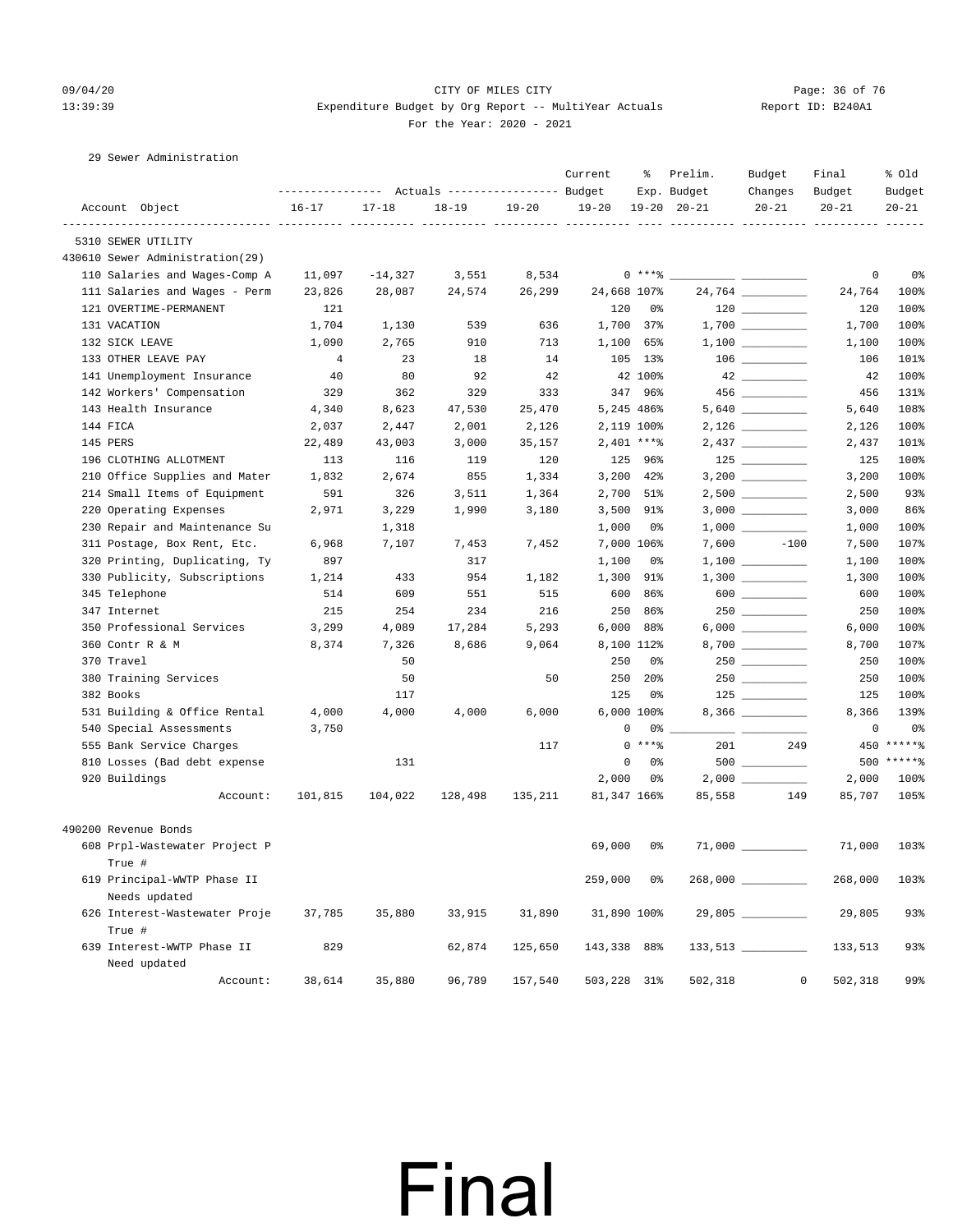#### 09/04/20 Page: 37 of 76 CITY OF MILES CITY  $13:39:39$  Expenditure Budget by Org Report -- MultiYear Actuals For the Year: 2020 - 2021

|                     |                                          |                                                 |           |           |           | Current              | ႜႜႜ          | Prelim.                                              | Budget    | Final       | % old     |
|---------------------|------------------------------------------|-------------------------------------------------|-----------|-----------|-----------|----------------------|--------------|------------------------------------------------------|-----------|-------------|-----------|
|                     |                                          | --------------- Actuals ---------------- Budget |           |           |           |                      |              | Exp. Budget                                          | Changes   | Budget      | Budget    |
|                     | Account Object                           | $16 - 17$                                       | $17 - 18$ | $18 - 19$ | $19 - 20$ | $19 - 20$            |              | $19 - 20$ $20 - 21$                                  | $20 - 21$ | $20 - 21$   | $20 - 21$ |
|                     | 510330 Comprehensive Liability Insurance |                                                 |           |           |           |                      |              |                                                      |           |             |           |
|                     | 513 Liability                            | 20,710                                          | 5,792     | 8,431     | 10,097    |                      |              | $10,097$ $100$ <sup>2</sup> $12,773$ 10.097 $12,773$ |           |             | 127%      |
|                     | True #                                   |                                                 |           |           |           |                      |              |                                                      |           |             |           |
|                     | Account:                                 | 20,710                                          | 5,792     | 8,431     | 10,097    |                      |              | 10,097 100% 12,773                                   | $\circ$   | 12,773      | 126%      |
| 510400 Depreciation |                                          |                                                 |           |           |           |                      |              |                                                      |           |             |           |
|                     | 830 Depreciation - Closed to             | 203,819                                         | 258,552   | 301,604   | 325,643   |                      |              |                                                      |           | 0           | $0\,$     |
|                     | Account:                                 | 203,819                                         | 258,552   | 301,604   | 325,643   |                      | $0 \; * * *$ | $\Omega$                                             | $\Omega$  | $\mathbf 0$ | $0\,$     |
|                     | 521000 Interfund Operating Transfers Out |                                                 |           |           |           |                      |              |                                                      |           |             |           |
|                     | 820 Transfers to Other Funds             | 60,746                                          | 43,653    | 44,295    | 42,810    |                      | 42,805 100%  | 39,339                                               | 2,502     | 41,841      | 98%       |
|                     | Admin Fees- updated                      |                                                 |           |           |           |                      |              |                                                      |           |             |           |
|                     | Account:                                 | 60,746                                          | 43,653    | 44,295    | 42,810    |                      | 42,805 100%  | 39,339                                               | 2,502     | 41,841      | 97%       |
|                     |                                          |                                                 |           |           |           |                      |              |                                                      |           |             |           |
|                     | Fund:                                    | 425,704                                         | 447.899   | 579,617   |           | 671,301 637,477 105% |              | 639,988                                              | 2,651     | 642,639     | 100%      |
|                     |                                          |                                                 |           |           |           |                      |              |                                                      |           |             |           |
|                     | Orgn:                                    | 425,704                                         | 447,899   | 579,617   | 671,301   |                      | 637,477 105% | 639,988                                              | 2,651     | 642,639     | 100%      |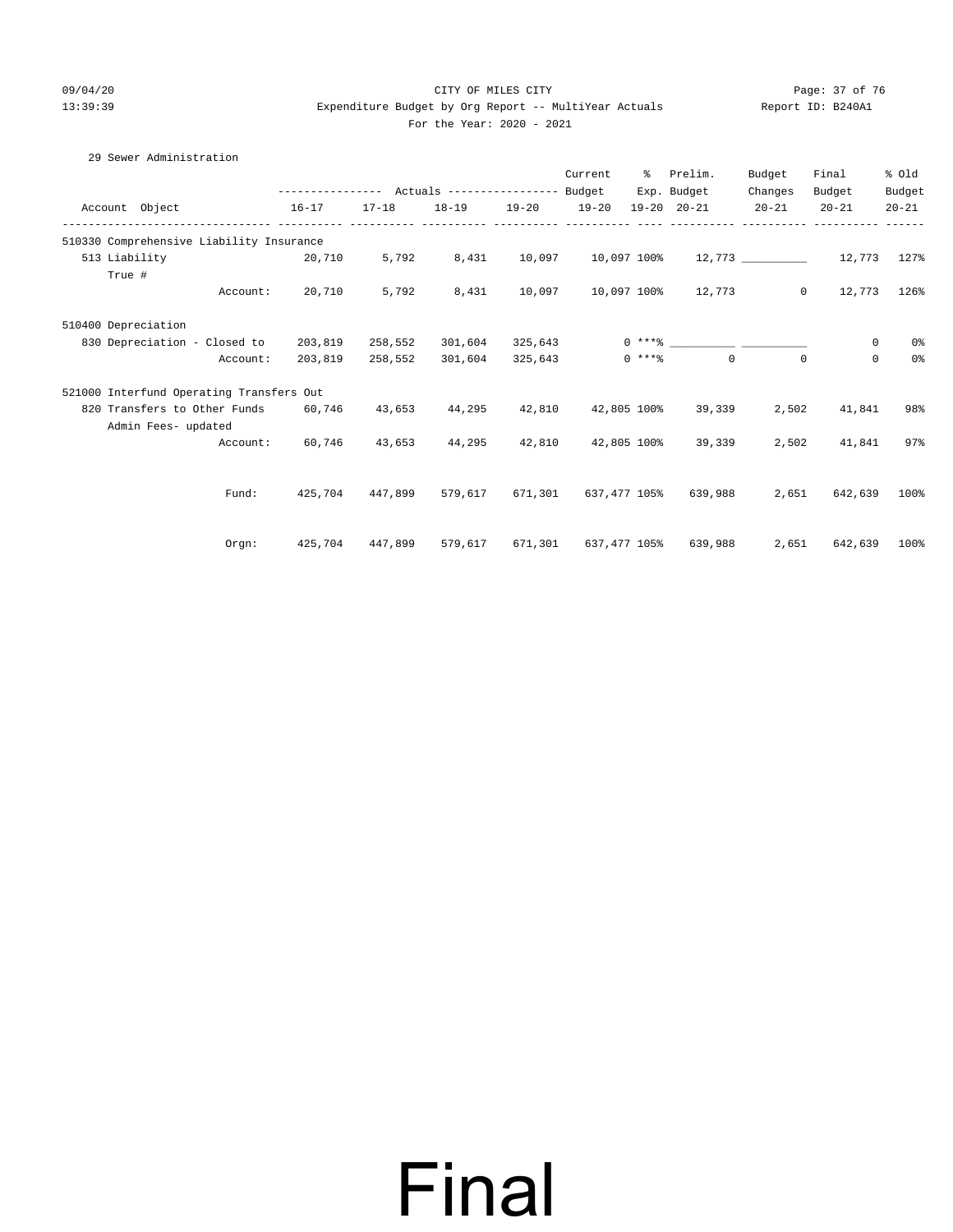#### 09/04/20 Page: 38 of 76 CITY OF MILES CITY CONTROL PAGE: 38 of 76 13:39:39 Expenditure Budget by Org Report -- MultiYear Actuals Report ID: B240A1

| For the Year: 2020 - 2021 |  |  |  |  |  |  |  |
|---------------------------|--|--|--|--|--|--|--|
|---------------------------|--|--|--|--|--|--|--|

| 31 Sewer Lines |  |
|----------------|--|
|                |  |

|                                                                    | --------------- Actuals ---------------- Budget |                  |                  |                  | Current     | ႜ          | Prelim.<br>Exp. Budget   | Budget<br>Changes                                                                                                         | Final<br>Budget  | % Old<br>Budget |
|--------------------------------------------------------------------|-------------------------------------------------|------------------|------------------|------------------|-------------|------------|--------------------------|---------------------------------------------------------------------------------------------------------------------------|------------------|-----------------|
| Account Object                                                     | $16 - 17$                                       | $17 - 18$        | $18 - 19$        | $19 - 20$        | $19 - 20$   |            | $19 - 20$ $20 - 21$      | $20 - 21$                                                                                                                 | $20 - 21$        | $20 - 21$       |
| 5210 WATER UTILITY<br>430630 Sewer Collection and Transmission(31) |                                                 |                  |                  |                  |             |            |                          |                                                                                                                           |                  |                 |
| 230 Repair and Maintenance Su                                      |                                                 |                  | 699              |                  | 0           |            |                          |                                                                                                                           | 0                | 0%              |
|                                                                    | Account:                                        |                  | 699              |                  |             | $0$ ****   | $\Omega$                 | $\mathbf 0$                                                                                                               | 0                | 0%              |
|                                                                    |                                                 |                  |                  |                  |             |            |                          |                                                                                                                           |                  |                 |
|                                                                    | Fund:                                           |                  | 699              |                  | 0           | 0%         | $\mathbf{0}$             | $\mathbf 0$                                                                                                               | 0                | 0%              |
| 5310 SEWER UTILITY                                                 |                                                 |                  |                  |                  |             |            |                          |                                                                                                                           |                  |                 |
| 430630 Sewer Collection and Transmission(31)                       |                                                 |                  |                  |                  |             |            |                          |                                                                                                                           |                  |                 |
| 111 Salaries and Wages - Perm                                      | 137,480                                         | 127,266          | 127,773          | 127,847          | 139,268     | 92%        |                          | 145,580                                                                                                                   | 145,580          | 105%            |
| 121 OVERTIME-PERMANENT                                             | 10,183                                          | 10,619           | 8,691            | 7,099            | 10,200 70%  |            |                          | $10,200$ __________                                                                                                       | 10,200           | 100%            |
| 131 VACATION                                                       | 7,291                                           | 10,567           | 7,810            | 9,398            | 7,300 129%  |            |                          |                                                                                                                           | 7,300            | 100%            |
| 132 SICK LEAVE                                                     | 4,742                                           | 7,710            | 5,262            | 4,355            | 4,800 91%   |            |                          |                                                                                                                           | 4,800            | 100%            |
| 133 OTHER LEAVE PAY                                                | 697                                             | 402              | 304              | 1,635            | 1,234 132%  |            |                          |                                                                                                                           | 1,236            | 100%            |
| 134 HOLIDAY PAY                                                    | 2,127                                           | 2,930            | 2,226            | 873              | 2,100       | 42%        |                          | $2,100$                                                                                                                   | 2,100            | 100%            |
| 141 Unemployment Insurance                                         | 245                                             | 408              | 535              | 228              |             | 247 92%    |                          | $257$ _________                                                                                                           | 257              | 104%            |
| 142 Workers' Compensation<br>143 Health Insurance                  | 8,866                                           | 8,122            | 8,549            | 8,520            | 28,800 106% | 7,785 109% | $\overline{\phantom{a}}$ | 7,486                                                                                                                     | 7,486            | 96%<br>108%     |
| 144 FICA                                                           | 28,546<br>12,400                                | 27,884<br>12,320 | 29,740<br>11,375 | 30,521<br>11,149 | 12,615 88%  |            |                          |                                                                                                                           | 30,967<br>13,098 | 104%            |
| 145 PERS                                                           | 13,548                                          | 13,760           | 13,018           | 12,979           | 14,297 91%  |            |                          | $15,016$ __________                                                                                                       | 15,016           | 105%            |
| 196 CLOTHING ALLOTMENT                                             | 570                                             | 497              | 584              | 478              | 600         | 80%        |                          | 600                                                                                                                       | 600              | 100%            |
| 210 Office Supplies and Mater                                      | 230                                             | 682              | 126              | 243              | 400         | 61%        |                          |                                                                                                                           | 400              | 100%            |
| 214 Small Items of Equipment                                       | 4,864                                           | 1,028            | 1,049            | 7,663            | 20,000      | 38%        |                          |                                                                                                                           | 25,000           | 125%            |
| 220 Operating Expenses                                             | 2,358                                           | 1,309            | 3,405            | 8,906            | 15,000      | 59%        |                          | $15,000$ _________                                                                                                        | 15,000           | 100%            |
| 222 Chemicals, Lab & Med Suppl                                     | 1,490                                           | 212              |                  | 57               | 1,000       | 6%         |                          |                                                                                                                           | 1,000            | 100%            |
| 226 Clothing and Uniforms                                          | 497                                             | 547              | 729              | 717              | 1,000       | 72%        |                          | $750$ ________                                                                                                            | 750              | 75%             |
| 230 Repair and Maintenance Su                                      | 4,199                                           | 8,905            | 10,365           | 6,293            | 10,000      | 63%        |                          | $10,000$ __________                                                                                                       | 10,000           | 100%            |
| 231 Gas, Oil, Diesel Fuel, Gr                                      | 10,656                                          | 10,388           | 11,590           | 8,092            | 15,000      | 54%        |                          |                                                                                                                           | 15,000           | 100%            |
| 233 Water/Sewer Main Replacem                                      | 883                                             | 1,314            | 503              | 304              | 5,000       | 6%         |                          |                                                                                                                           | 5,000            | 100%            |
| 234 Hydrant/Manhole Replaceme                                      | 170                                             | 7,374            | 3,529            | 3,928            | 8,000       | 49%        |                          | $15,000$ _________                                                                                                        | 15,000           | 188%            |
| 241 Consumable Tools                                               | 32                                              | 252              |                  |                  | 500         | 0%         |                          | $1,000$ _________                                                                                                         | 1,000            | 200%            |
| 311 Postage, Box Rent, Etc.                                        | 42                                              | 80               |                  |                  | 100         | 0%         |                          | $\begin{tabular}{c} 100 \end{tabular} \begin{tabular}{c} \includegraphics[width=0.35\textwidth]{figs/100}} \end{tabular}$ | 100              | 100%            |
| 320 Printing, Duplicating, Ty                                      | 79                                              |                  |                  |                  | 100         | 0%         |                          |                                                                                                                           | 100              | 100%            |
| 330 Publicity, Subscriptions                                       |                                                 |                  | 222              |                  | 300         | 0%         |                          | 300                                                                                                                       | 300              | 100%            |
| 331 Publication of Formal & L                                      |                                                 |                  | 123              | 99               | 250         | 40%        |                          |                                                                                                                           | 250              | 100%            |
| 334 Memberships, Registration                                      | 440                                             | 3,223            |                  | 160              | 750         | 21%        |                          |                                                                                                                           | 750              | 100%            |
| 341 Electric Utility Services                                      | 1,948                                           | 318              | 235              | 225              | 1,000       | 23%        |                          |                                                                                                                           | 1,000            | 100%            |
| 344 Gas Utility Service                                            | 185                                             | 523              | 336              | 288              | 500         | 58%        |                          | 500                                                                                                                       | 500              | 100%            |
| 345 Telephone                                                      | 528                                             | 646              | 692              | 643              | 1,000       | 64%        |                          | $750$                                                                                                                     | 750              | 75%             |
| 347 Internet                                                       | 125                                             | 148              | 137              | 146              | 170         | 86%        |                          | $170$ _________                                                                                                           | 170              | 100%            |
| 350 Professional Services                                          | 1,685                                           | 1,450            | 1,998            | 15,408           | 20,000      | 77%        |                          | $30,000$ __________                                                                                                       | 30,000           | 150%            |
| 357 Architectual, Engineering                                      |                                                 |                  |                  |                  | 10,000      | 0%         |                          |                                                                                                                           | 40,000           | 400%            |
| 360 Contr R & M                                                    | 7,853                                           | 3,312            | 1,598            | 4,352            |             | 5,000 87%  |                          | 5,000                                                                                                                     | 5,000            | 100%            |
| 363 R&M Vehicles/Equip/Labor-                                      | 43,116                                          | 32,011           | 45,472           | 44,851           | 40,000 112% |            |                          |                                                                                                                           | 40,000           | 100%            |
| 369 Other Repair and Maintena                                      |                                                 | 562              |                  |                  | 1,000       | 0%         |                          |                                                                                                                           | 1,000            | 100%            |
| 370 Travel                                                         | 179                                             | 897              | 170              | 109              | 1,200       | 9%         |                          |                                                                                                                           | 1,200            | 100%            |
| 380 Training Services                                              | 564                                             | 670              | 235              |                  | 750         | 0%         |                          | $750$ ________                                                                                                            | 750              | 100%            |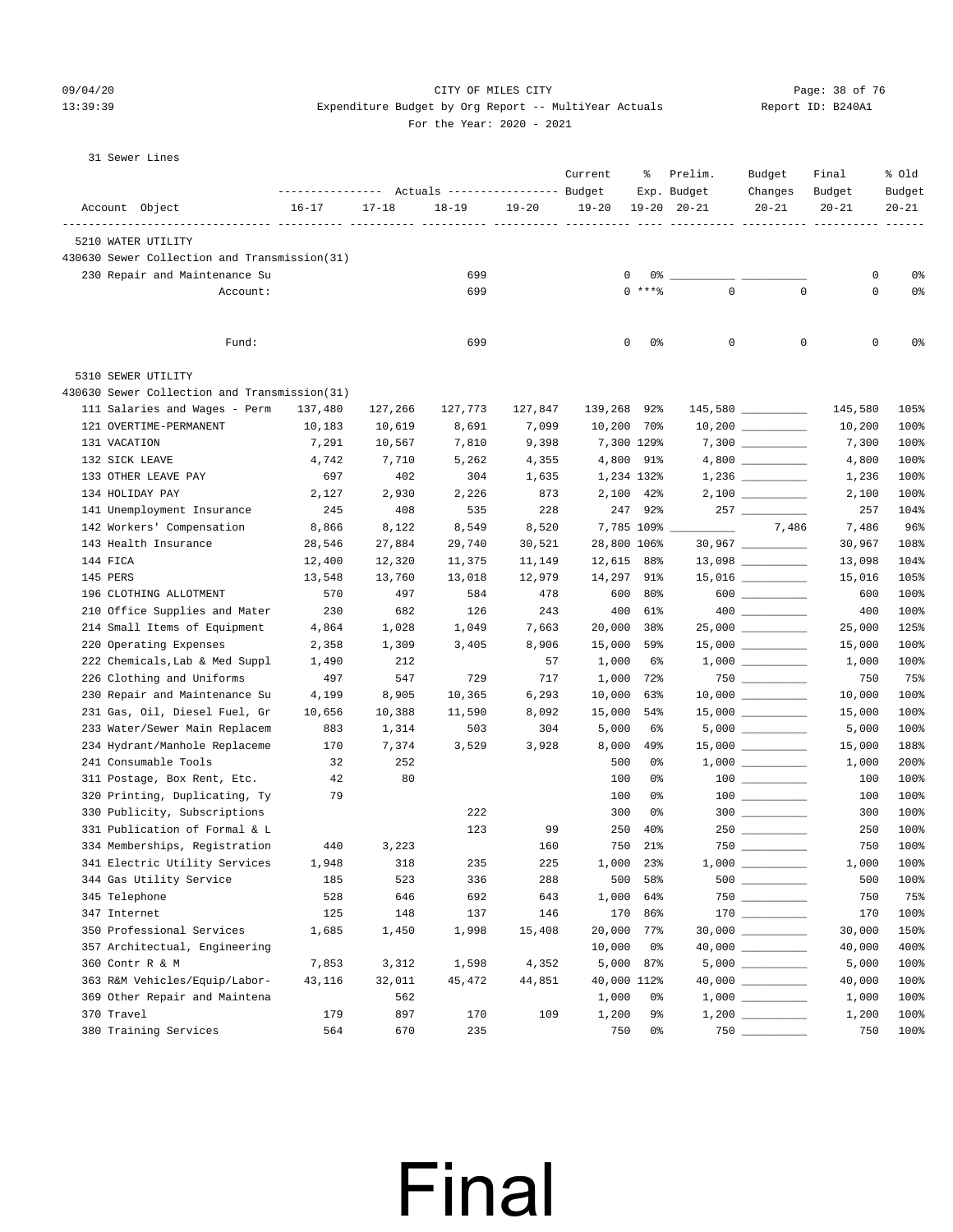#### 09/04/20 Page: 39 of 76 CITY OF MILES CITY CONTROL PAGE: 39 of 76 13:39:39 Expenditure Budget by Org Report -- MultiYear Actuals Report ID: B240A1 For the Year: 2020 - 2021

#### 31 Sewer Lines

|                 |                                                                                 |                                                                                                                                                                                                                                                                                |     |                         | Current           | ႜၟ | Prelim.                                                     | Budget                | Final                       | % old     |
|-----------------|---------------------------------------------------------------------------------|--------------------------------------------------------------------------------------------------------------------------------------------------------------------------------------------------------------------------------------------------------------------------------|-----|-------------------------|-------------------|----|-------------------------------------------------------------|-----------------------|-----------------------------|-----------|
|                 |                                                                                 | --------------- Actuals ---------------- Budget                                                                                                                                                                                                                                |     |                         |                   |    | Exp. Budget                                                 | Changes               | Budget                      | Budget    |
| Account Object  |                                                                                 | $16-17$                                                                                                                                                                                                                                                                        |     |                         | _________________ |    | $17-18$ $18-19$ $19-20$ $19-20$ $19-20$ $20-21$ $20-21$     |                       | $20 - 21$                   | $20 - 21$ |
| 382 Books       |                                                                                 |                                                                                                                                                                                                                                                                                |     |                         |                   |    | 150 0% 150                                                  |                       |                             | 150 100%  |
|                 | 400 BUILDING MATERIALS                                                          | $\sim$ 0.3 $\sim$ 0.3 $\sim$ 0.3 $\sim$ 0.3 $\sim$ 0.3 $\sim$ 0.3 $\sim$ 0.4 $\sim$ 0.4 $\sim$ 0.4 $\sim$ 0.4 $\sim$ 0.4 $\sim$ 0.4 $\sim$ 0.4 $\sim$ 0.4 $\sim$ 0.4 $\sim$ 0.4 $\sim$ 0.4 $\sim$ 0.4 $\sim$ 0.4 $\sim$ 0.4 $\sim$ 0.4 $\sim$ 0.4 $\sim$ 0.4 $\sim$ 0.4 $\sim$ |     |                         |                   |    |                                                             |                       | 750                         | 100%      |
| $\mathbf T$     | 512 Insurance on Vehicles & E 1,528 1,340 1,617 1,625 1,625 100% 2,181 ________ |                                                                                                                                                                                                                                                                                |     |                         |                   |    |                                                             |                       | 2,181                       | 134%      |
| 513 Liability   |                                                                                 | 69                                                                                                                                                                                                                                                                             |     |                         | 5,000             |    | $0$ 왕                                                       |                       | $^{\circ}$                  | 0%        |
| 532 Land Rental |                                                                                 | 740                                                                                                                                                                                                                                                                            | 924 | 811                     | 850 1,200         |    | 71% 1,200                                                   |                       | 1,200                       | 100%      |
|                 | 940 Machinery & Equipment                                                       |                                                                                                                                                                                                                                                                                |     |                         | 510,000 0%        |    |                                                             | $375,750$ ___________ | 375,750                     | 74%       |
|                 | Account:                                                                        | 311,248                                                                                                                                                                                                                                                                        |     | 300,607 301,136 320,523 |                   |    | 905,991 35% 821,205 7,486                                   |                       | 828,691                     | 91%       |
|                 | 521000 Interfund Operating Transfers Out                                        |                                                                                                                                                                                                                                                                                |     |                         |                   |    |                                                             |                       |                             |           |
|                 | 820 Transfers to Other Funds                                                    |                                                                                                                                                                                                                                                                                |     |                         |                   |    | $12,000$ $12,000$ $12,000$ $100$ $12,000$ $12,000$ $12,000$ |                       |                             | 100%      |
|                 | Garage Rent-\$12,000                                                            |                                                                                                                                                                                                                                                                                |     |                         |                   |    |                                                             |                       |                             |           |
|                 | Account:                                                                        |                                                                                                                                                                                                                                                                                |     | 12,000                  |                   |    | $12,000$ $12,000$ $100$ % $12,000$                          |                       | $0 \qquad \qquad$<br>12,000 | 100%      |
|                 |                                                                                 |                                                                                                                                                                                                                                                                                |     |                         |                   |    |                                                             |                       |                             |           |
|                 | Fund:                                                                           | 311,248                                                                                                                                                                                                                                                                        |     |                         |                   |    | 300,607 313,136 332,523 917,991 36% 833,205                 |                       | 7,486 840,691               | 91%       |
|                 |                                                                                 |                                                                                                                                                                                                                                                                                |     |                         |                   |    |                                                             |                       |                             |           |
|                 | Orgn:                                                                           | 311,248                                                                                                                                                                                                                                                                        |     |                         |                   |    | 300,607 313,835 332,523 917,991 36% 833,205                 | 7,486                 | 840,691                     | 91%       |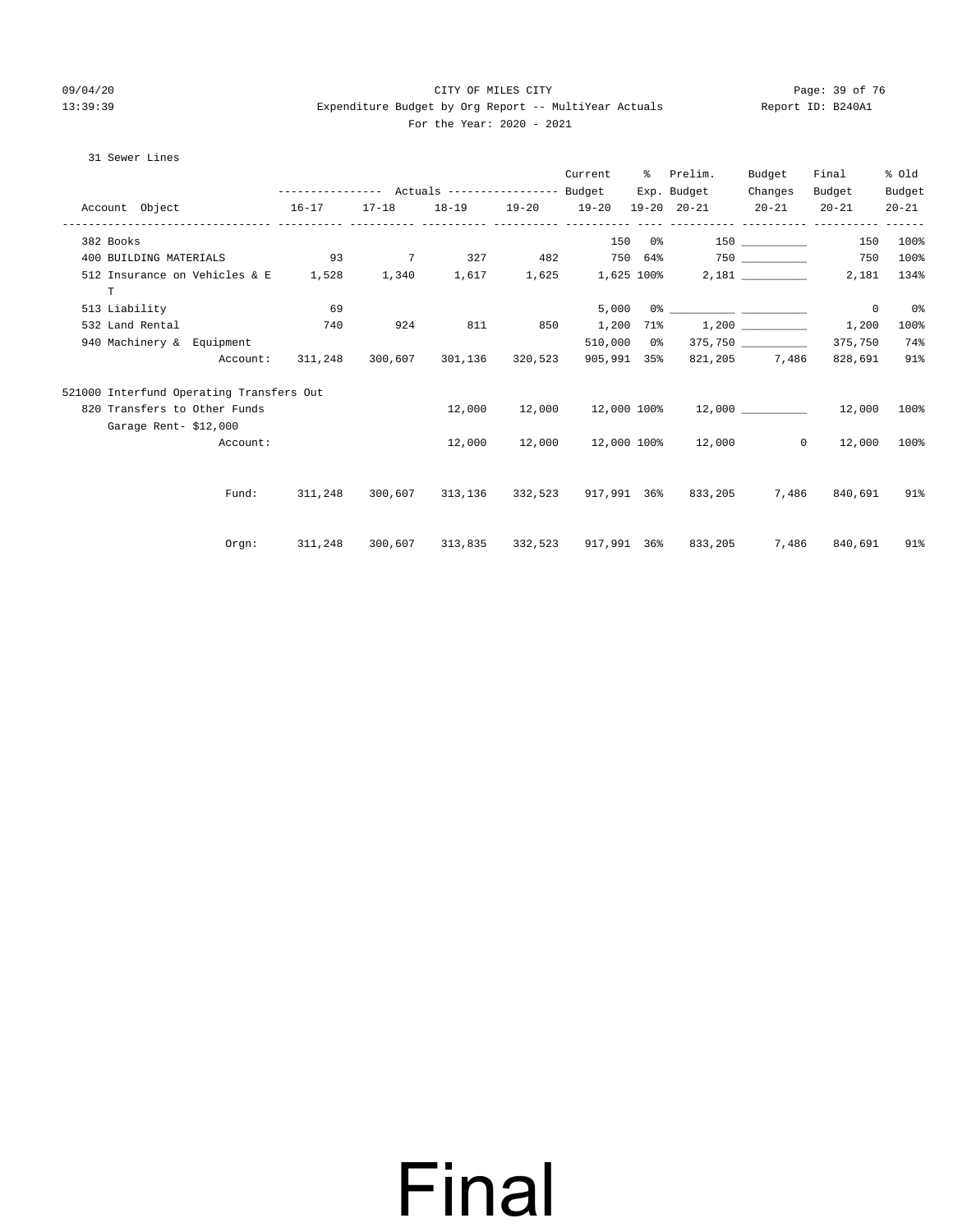#### 09/04/20 Page: 40 of 76 CITY OF MILES CITY CONTROL PAGE: 40 of 76 13:39:39 Expenditure Budget by Org Report -- MultiYear Actuals Report ID: B240A1 For the Year: 2020 - 2021

#### 32 Sewer Lifts

|                                |           |           | Actuals ----------------- Budget |           | Current     | နွ             | Prelim.<br>Exp. Budget | Budget<br>Changes   | Final<br>Budget         | % old<br>Budget |
|--------------------------------|-----------|-----------|----------------------------------|-----------|-------------|----------------|------------------------|---------------------|-------------------------|-----------------|
| Account Object                 | $16 - 17$ | $17 - 18$ | $18 - 19$                        | $19 - 20$ | $19 - 20$   |                | $19 - 20$ $20 - 21$    | $20 - 21$           | $20 - 21$               | $20 - 21$       |
| 5310 SEWER UTILITY             |           |           |                                  |           |             |                |                        |                     |                         | $- - - - -$     |
| 430690 Sewer Lift Stations(32) |           |           |                                  |           |             |                |                        |                     |                         |                 |
| 111 Salaries and Wages - Perm  | 64,076    | 66,111    | 64,285                           | 66,117    | 66,424 100% |                |                        | 65,548 __________   | 65,548                  | 99%             |
| 121 OVERTIME-PERMANENT         | 2,733     | 2,750     | 2,657                            | 2,235     |             | 2,700 83%      |                        |                     | 2,700                   | 100%            |
| 131 VACATION                   | 5,306     | 6,085     | 5,036                            | 4,599     |             | 5,300 87%      |                        |                     | 5,300                   | 100%            |
| 132 SICK LEAVE                 | 1,513     | 3,548     | 2,004                            | 1,330     | 1,500       | 89%            |                        |                     | 1,500                   | 100%            |
| 133 OTHER LEAVE PAY            | 887       | 1,476     | 1,462                            | 623       |             | 794 78%        |                        |                     | 795                     | 100%            |
| 134 HOLIDAY PAY                | 1,429     | 1,416     | 1,534                            | 1,249     | 1,400       | 89%            |                        |                     | 1,400                   | 100%            |
| 141 Unemployment Insurance     | 114       | 204       | 270                              | 114       |             | 117 97%        |                        |                     | 116                     | 99%             |
| 142 Workers' Compensation      | 4,690     | 4,636     | 4,923                            | 4,470     |             | 4,478 100%     |                        |                     | 4,009                   | $90\%$          |
| 143 Health Insurance           | 12,863    | 13,138    | 12,766                           | 14,425    | 14,400 100% |                |                        |                     | 15,484                  | 108%            |
| 144 FICA                       | 5,474     | 5,936     | 5,641                            | 5,557     |             | 5,976 93%      |                        | $5,909$ __________  | 5,909                   | 99%             |
| 145 PERS                       | 6,248     | 6,736     | 6,406                            | 6,559     |             | 6,773 97%      |                        |                     | 6,774                   | 100%            |
| 196 CLOTHING ALLOTMENT         | 227       | 263       | 251                              | 227       | 600         | 38%            |                        |                     | 600                     | 100%            |
| 210 Office Supplies and Mater  | 80        | 97        | 121                              | 183       | 400         | 46%            |                        |                     | 400                     | 100%            |
| 214 Small Items of Equipment   |           | 2,317     | 350                              | 7,678     | 12,000      | 64%            |                        |                     | 20,000                  | 167%            |
| 220 Operating Expenses         | 369       | 272       | 652                              | 543       | 2,000       | 27%            |                        |                     | 2,000                   | 100%            |
| 222 Chemicals, Lab & Med Suppl | 212       | 1,203     | 429                              |           | 1,000       | 0%             |                        |                     | 1,000                   | 100%            |
| 226 Clothing and Uniforms      | 67        | 146       | 189                              | 197       | 500         | 39%            |                        |                     | 500                     | 100%            |
| 230 Repair and Maintenance Su  | 1,502     | 2,043     | 6,588                            | 12,443    | 18,000      | 69%            |                        | $26,000$ _________  | 26,000                  | 144%            |
| 231 Gas, Oil, Diesel Fuel, Gr  | 1,358     | 1,627     | 1,704                            | 1,421     | 2,500       | 57%            |                        |                     | 2,000                   | 80%             |
| 241 Consumable Tools           | 49        |           |                                  | 22        | 100         | 22%            |                        |                     | 100                     | 100%            |
| 311 Postage, Box Rent, Etc.    |           |           |                                  |           | 50          | 0%             |                        |                     | $\mathbf 0$             | 0%              |
| 341 Electric Utility Services  | 11,515    | 16,015    | 17,437                           | 21,656    | 20,000 108% |                |                        | $25,000$ __________ | 25,000                  | 125%            |
| 344 Gas Utility Service        | 814       | 904       | 1,483                            | 947       | 2,000       | 47%            |                        |                     | 2,000                   | 100%            |
| 346 Garbage Service            | 306       |           |                                  |           | $\mathbf 0$ | 0 %            |                        |                     | $\mathbf 0$             | 0%              |
| 352 Wtr/Swr Lab Testing        |           |           |                                  |           | 250         | 0%             |                        |                     | 250                     | 100%            |
| 360 Contr R & M                | 1,880     | 2,184     | 871                              | 1,654     | 2,000       | 83%            |                        |                     | 2,000                   | 100%            |
| 369 Other Repair and Maintena  |           |           |                                  | 1,000     |             | 1,000 100%     |                        |                     | 1,000                   | 100%            |
| 370 Travel                     | 298       | 315       | 446                              | 292       | 600         | 49%            |                        | 600                 | 600                     | 100%            |
| 380 Training Services          | 242       | 250       | 280                              | 132       | 600         | 22%            |                        |                     | 600                     | 100%            |
| 400 BUILDING MATERIALS         |           |           |                                  |           | 200         | 0 <sup>°</sup> |                        |                     | 200                     | 100%            |
| 511 Insurance on Buildings     | 3,156     | 1,566     | 1,549                            | 1,687     |             | 1,687 100%     |                        |                     | 2,032                   | 120%            |
| T                              |           |           |                                  |           |             |                |                        |                     |                         |                 |
| 533 Machinery and Equipment R  |           |           |                                  |           | 200         | 0%             |                        |                     | 200                     | 100%            |
| Account:                       | 127,408   | 141,238   | 139,334                          | 157,360   | 175,549     | 90%            | 196,017                |                     | 0<br>196,017            | 111%            |
| Fund:                          | 127,408   | 141,238   | 139,334                          | 157,360   | 175,549 90% |                | 196,017                |                     | $\mathsf{O}$<br>196,017 | 111%            |
| Orem:                          | 127,408   | 141,238   | 139,334                          | 157,360   | 175,549 90% |                | 196,017                |                     | $\mathbf 0$<br>196,017  | 111%            |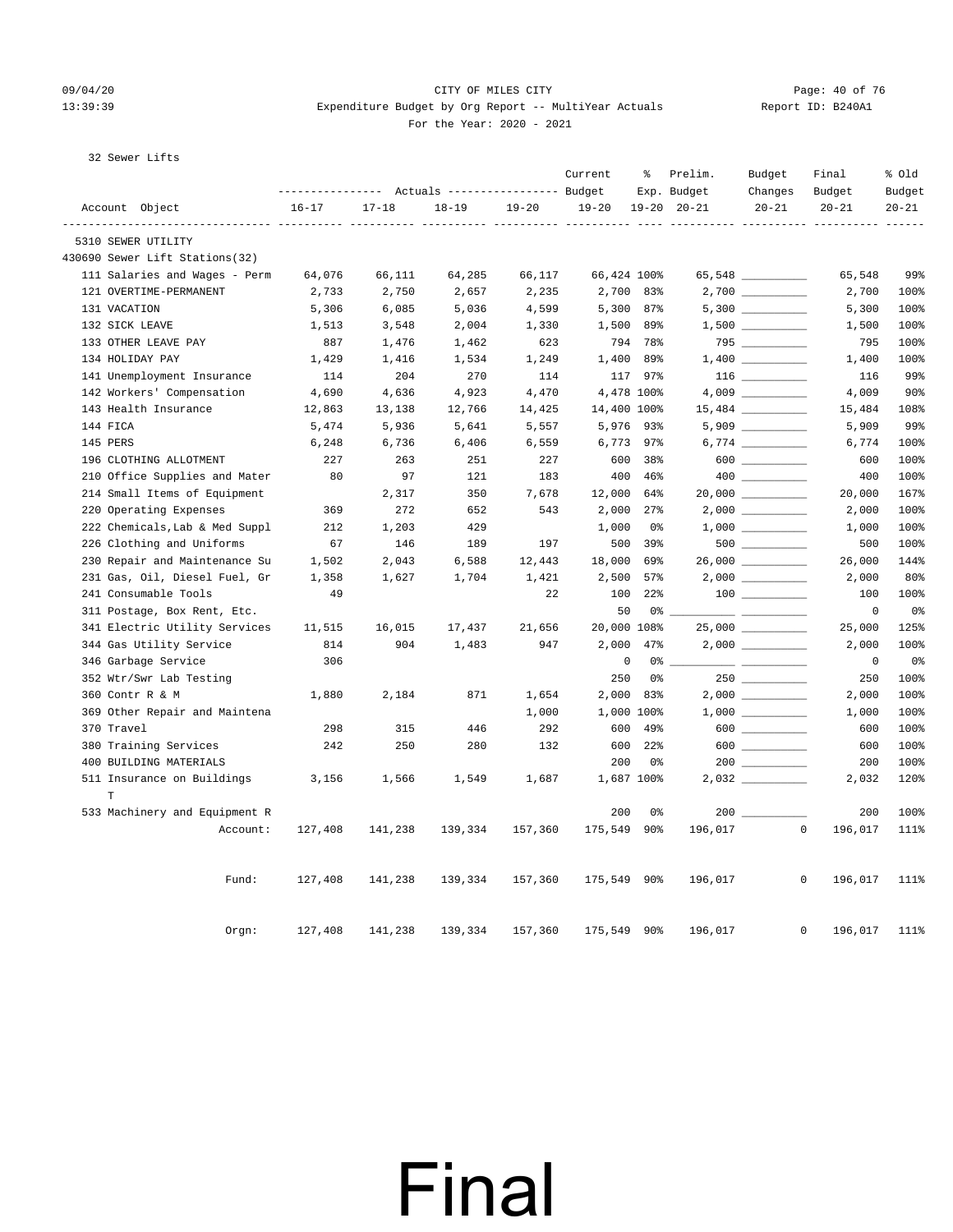#### $09/04/20$  Page: 41 of 76 13:39:39 Expenditure Budget by Org Report -- MultiYear Actuals Report ID: B240A1  $2020 - 2021$

|  | 33 Sewer Plant |  |  |
|--|----------------|--|--|
|--|----------------|--|--|

|                                                               | ---------------- |                | Actuals ----------------- Budget |           | Current      | ႜ              | Prelim.<br>Exp. Budget | Budget<br>Changes                                                                           | Final<br>Budget                                                                                                                                                                                                                                                                                                                          | % old<br>Budget |
|---------------------------------------------------------------|------------------|----------------|----------------------------------|-----------|--------------|----------------|------------------------|---------------------------------------------------------------------------------------------|------------------------------------------------------------------------------------------------------------------------------------------------------------------------------------------------------------------------------------------------------------------------------------------------------------------------------------------|-----------------|
| Account Object                                                | $16 - 17$        | $17 - 18$      | $18 - 19$<br>----- ----          | $19 - 20$ | $19 - 20$    |                | $19 - 20$ $20 - 21$    | $20 - 21$                                                                                   | $20 - 21$<br>0<br>0<br>0<br>111,832<br>4,100<br>8,400<br>2,600<br>1,912<br>2,100<br>196<br>6,136<br>25,840<br>10,017<br>11,484<br>500<br>250<br>15,000<br>15,000<br>25,000<br>600<br>15,000<br>5,000<br>200<br>100<br>100<br>100<br>400<br>130,000<br>1,500<br>800<br>2,000<br>650<br>5,000<br>8,000<br>5,000<br>5,000<br>7,500<br>1,000 | $20 - 21$       |
| 5210 WATER UTILITY                                            |                  | $- - - - - -$  |                                  |           |              |                |                        |                                                                                             |                                                                                                                                                                                                                                                                                                                                          |                 |
| 430640 Sewer Treatment and Disposal(33)                       |                  |                |                                  |           |              |                |                        |                                                                                             |                                                                                                                                                                                                                                                                                                                                          |                 |
| 360 Contr R & M                                               | $-141$           |                |                                  |           | 0            | $0\degree$ $-$ |                        |                                                                                             |                                                                                                                                                                                                                                                                                                                                          | 0%              |
| Account:                                                      | $-141$           |                |                                  |           |              | $0$ ****       | $\mathbf 0$            | $\mathbf 0$                                                                                 |                                                                                                                                                                                                                                                                                                                                          | 0%              |
| Fund:                                                         | $-141$           |                |                                  |           | 0            | 0%             | 0                      | 0                                                                                           |                                                                                                                                                                                                                                                                                                                                          | 0%              |
| 5310 SEWER UTILITY                                            |                  |                |                                  |           |              |                |                        |                                                                                             |                                                                                                                                                                                                                                                                                                                                          |                 |
| 430640 Sewer Treatment and Disposal(33)                       |                  |                |                                  |           |              |                |                        |                                                                                             |                                                                                                                                                                                                                                                                                                                                          |                 |
| 111 Salaries and Wages - Perm                                 | 100,760          | 104,021        | 101,569                          | 106,907   | 105,796 101% |                |                        | $111,832$ _________                                                                         |                                                                                                                                                                                                                                                                                                                                          | 106%            |
| 121 OVERTIME-PERMANENT                                        | 4,099            | 4,126          | 3,991                            | 3,362     | 4,100        | 82%            |                        |                                                                                             |                                                                                                                                                                                                                                                                                                                                          | 100%            |
| 131 VACATION                                                  | 8,398            | 10,783         | 7,893                            | 7,151     |              | 8,400 85%      |                        |                                                                                             |                                                                                                                                                                                                                                                                                                                                          | 100%            |
| 132 SICK LEAVE                                                | 2,562            | 6,612          | 3,006                            | 2,015     | 2,600        | 78%            |                        |                                                                                             |                                                                                                                                                                                                                                                                                                                                          | 100%            |
| 133 OTHER LEAVE PAY                                           | 1,482            | 2,308          | 2,218                            | 967       | 1,527        | 63%            |                        |                                                                                             |                                                                                                                                                                                                                                                                                                                                          | 125%            |
| 134 HOLIDAY PAY                                               | 2,143            | 2,124          | 2,301                            | 1,874     | 2,100        | 89%            |                        |                                                                                             |                                                                                                                                                                                                                                                                                                                                          | 100%            |
| 141 Unemployment Insurance                                    | 179              | 326            | 425                              | 184       | 187          | 98%            |                        | 196                                                                                         |                                                                                                                                                                                                                                                                                                                                          | 105%            |
| 142 Workers' Compensation                                     | 7,344            | 7,359          | 7,701                            | 6,891     | 7,200        | 96%            |                        |                                                                                             |                                                                                                                                                                                                                                                                                                                                          | 85%             |
| 143 Health Insurance                                          | 19,918           | 20,301         | 19,820                           | 22,358    | 23,078       | 97%            |                        | $25,840$ ________                                                                           |                                                                                                                                                                                                                                                                                                                                          | 112%            |
| 144 FICA                                                      | 8,631            | 9,488          | 8,845                            | 8,915     | 9,526        | 94%            |                        | $10,017$ ________                                                                           |                                                                                                                                                                                                                                                                                                                                          | 105%            |
| 145 PERS                                                      | 9,850            | 10,772         | 10,046                           | 10,279    | 10,796       | 95%            |                        |                                                                                             |                                                                                                                                                                                                                                                                                                                                          | 106%            |
| 196 CLOTHING ALLOTMENT                                        | 351              | 405<br>95      | 387                              | 426<br>85 | 500          | 85%<br>250 34% |                        | $500$ __________                                                                            |                                                                                                                                                                                                                                                                                                                                          | 100%<br>100%    |
| 210 Office Supplies and Mater<br>214 Small Items of Equipment | 247<br>445       |                | 121<br>596                       | 1,183     | 16,000       | 7%             |                        |                                                                                             |                                                                                                                                                                                                                                                                                                                                          | 94%             |
| 220 Operating Expenses                                        | 1,859            | 2,317<br>6,416 | 5,490                            | 5,057     | 20,000       | 25%            |                        |                                                                                             |                                                                                                                                                                                                                                                                                                                                          | 75%             |
| 222 Chemicals, Lab & Med Suppl                                | 7,303            | 6,338          | 14,121                           | 6,674     | 30,000       | 22%            |                        | $25,000$ ___________                                                                        |                                                                                                                                                                                                                                                                                                                                          | 83%             |
| 226 Clothing and Uniforms                                     | 243              | 463            | 250                              | 238       | 600          | 40%            |                        | $600$                                                                                       |                                                                                                                                                                                                                                                                                                                                          | 100%            |
| 230 Repair and Maintenance Su                                 | 6,423            | 10,330         | 11,296                           | 11,687    | 20,000       | 58%            |                        | $15,000$ _________                                                                          |                                                                                                                                                                                                                                                                                                                                          | 75%             |
| 231 Gas, Oil, Diesel Fuel, Gr                                 | 1,132            | 4,967          | 2,950                            | 3,194     | 6,000        | 53%            |                        | $5,000$ ___________                                                                         |                                                                                                                                                                                                                                                                                                                                          | 83%             |
| 241 Consumable Tools                                          | 41               |                | 68                               |           | 200          | 0%             |                        |                                                                                             |                                                                                                                                                                                                                                                                                                                                          | 100%            |
| 311 Postage, Box Rent, Etc.                                   | 123              | 57             | 22                               | 36        | 100          | 36%            |                        |                                                                                             |                                                                                                                                                                                                                                                                                                                                          | 100%            |
| 320 Printing, Duplicating, Ty                                 |                  |                |                                  |           | 100          | 0%             |                        |                                                                                             |                                                                                                                                                                                                                                                                                                                                          | 100%            |
| 330 Publicity, Subscriptions                                  |                  |                |                                  |           | 100          | 0%             |                        |                                                                                             |                                                                                                                                                                                                                                                                                                                                          | 100%            |
| 334 Memberships, Registration                                 | 329              | 715            | 592                              | 563       |              | 400 141%       |                        |                                                                                             |                                                                                                                                                                                                                                                                                                                                          | 100%            |
| 341 Electric Utility Services                                 | 54,973           | 94,835         | 83,726                           | 96,742    | 130,000      | 74%            |                        |                                                                                             |                                                                                                                                                                                                                                                                                                                                          | 100%            |
| 342 Water Utility Services                                    | 888              | 1,318          | 1,269                            | 686       | 1,500        | 46%            |                        | $1,500$ _________                                                                           |                                                                                                                                                                                                                                                                                                                                          | 100%            |
| 343 Sewer Utility Services                                    | 967              | 745            |                                  |           | 0            | 0%             |                        |                                                                                             |                                                                                                                                                                                                                                                                                                                                          | 750 ******      |
| 345 Telephone                                                 | 381              | 451            | 406                              | 355       |              | 800 44%        |                        | $800$                                                                                       |                                                                                                                                                                                                                                                                                                                                          | 100%            |
| 346 Garbage Service                                           | 757              | 1,056          | 883                              | 1,410     |              | 1,400 101%     |                        |                                                                                             |                                                                                                                                                                                                                                                                                                                                          | 143%            |
| 347 Internet                                                  | 502              | 593            | 547                              | 547       |              | 650 84%        |                        | 650                                                                                         |                                                                                                                                                                                                                                                                                                                                          | 100%            |
| 350 Professional Services                                     | 544              | 319            | 360                              | 527       |              | 5,000 11%      |                        | 5,000 ___________                                                                           |                                                                                                                                                                                                                                                                                                                                          | 100%            |
| 352 Wtr/Swr Lab Testing                                       | 5,977            | 6,934          | 7,334                            | 2,204     |              | 9,000 24%      |                        |                                                                                             |                                                                                                                                                                                                                                                                                                                                          | 89%             |
| 357 Architectual, Engineering                                 |                  |                |                                  |           | 5,000        | 0%             |                        |                                                                                             |                                                                                                                                                                                                                                                                                                                                          | 100%            |
| 360 Contr R & M                                               | 3,963            | 3,528          | 2,815                            | 1,888     | 8,000        | 24%            |                        | $5,000$ ___________                                                                         |                                                                                                                                                                                                                                                                                                                                          | 63%             |
| 363 R&M Vehicles/Equip/Labor-                                 | 1,358            | 425            | 3,397                            | 4,907     | 5,000        | 98%            |                        |                                                                                             |                                                                                                                                                                                                                                                                                                                                          | 150%            |
| 370 Travel                                                    | 623              | 780            | 570                              | 508       | 1,000        | 51%            |                        |                                                                                             |                                                                                                                                                                                                                                                                                                                                          | 100%            |
| 380 Training Services                                         | 370              | 45             | 555                              | 221       | 1,000        | 22%            |                        | $1\, , \, 0\, 0\, 0 \quad \underline{\hspace{1cm}} \rule{2.5cm}{0.4cm} \rule{2.5cm}{0.4cm}$ | 1,000                                                                                                                                                                                                                                                                                                                                    | 100%            |
| 382 Books                                                     |                  | 164            | 141                              |           | 200          | 0%             |                        |                                                                                             | 200                                                                                                                                                                                                                                                                                                                                      | 100%            |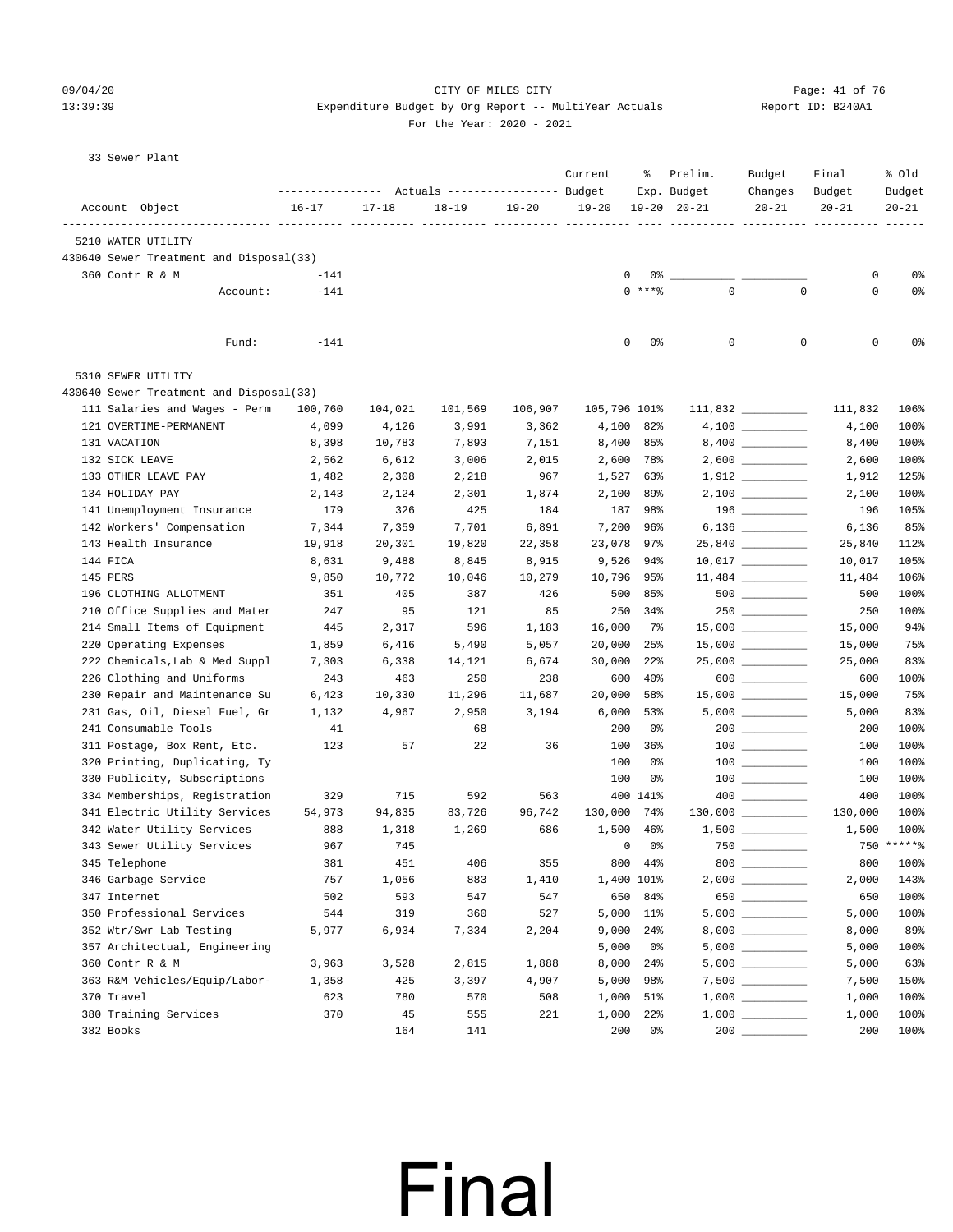#### 09/04/20 Page: 42 of 76 CITY OF MILES CITY CONTROL PAGE: 42 of 76 13:39:39 Expenditure Budget by Org Report -- MultiYear Actuals Report ID: B240A1 For the Year: 2020 - 2021

#### 33 Sewer Plant

|                                                 |                                                 |           |                                       |           | Current                          |        | % Prelim.                                            | Budget                    | Final     | % old     |
|-------------------------------------------------|-------------------------------------------------|-----------|---------------------------------------|-----------|----------------------------------|--------|------------------------------------------------------|---------------------------|-----------|-----------|
|                                                 | --------------- Actuals ---------------- Budget |           |                                       |           |                                  |        | Exp. Budget                                          | Changes                   | Budget    | Budget    |
| Account Object                                  | $16 - 17$                                       | $17 - 18$ | $18 - 19$                             | $19 - 20$ | $19 - 20$<br>___________ _______ |        | $19 - 20$ $20 - 21$                                  | $20 - 21$                 | $20 - 21$ | $20 - 21$ |
| 400 BUILDING MATERIALS                          | 15                                              |           |                                       | 139       |                                  |        | 500 28%                                              | 500 000                   | 500       | 100%      |
| 511 Insurance on Buildings 2,322<br>$\mathbf T$ |                                                 | 6,752     |                                       |           |                                  |        | $10,013$ $10,903$ $10,903$ $100\%$ $12,461$ $12,461$ |                           |           | 114%      |
| 512 Insurance on Vehicles & E<br>$\mathbf T$    | 128                                             | 77        | 79                                    | 76        |                                  | 77 99% |                                                      |                           | 149 149   | 194%      |
| 533 Machinery and Equipment R                   |                                                 |           |                                       |           | 2,000                            |        | $0\%$ 1,000                                          |                           | 1,000     | 50%       |
| 940 Machinery & Equipment                       |                                                 |           |                                       |           | 610,000 0%                       |        |                                                      | 150,000                   | 150,000   | 25%       |
| Account:                                        | 257,630                                         |           | 328,345 315,803 321,159 1,061,590 30% |           |                                  |        |                                                      | 594,377<br>$\overline{0}$ | 594,377   | 55%       |
| Fund:                                           | 257,630                                         |           |                                       |           |                                  |        |                                                      | $\overline{0}$            | 594,377   | 55%       |
| $0$ rqn:                                        | 257,489                                         | 328,345   |                                       |           |                                  |        | 315,803 321,159 1,061,590 30% 594,377                | $\circ$                   | 594,377   | 55%       |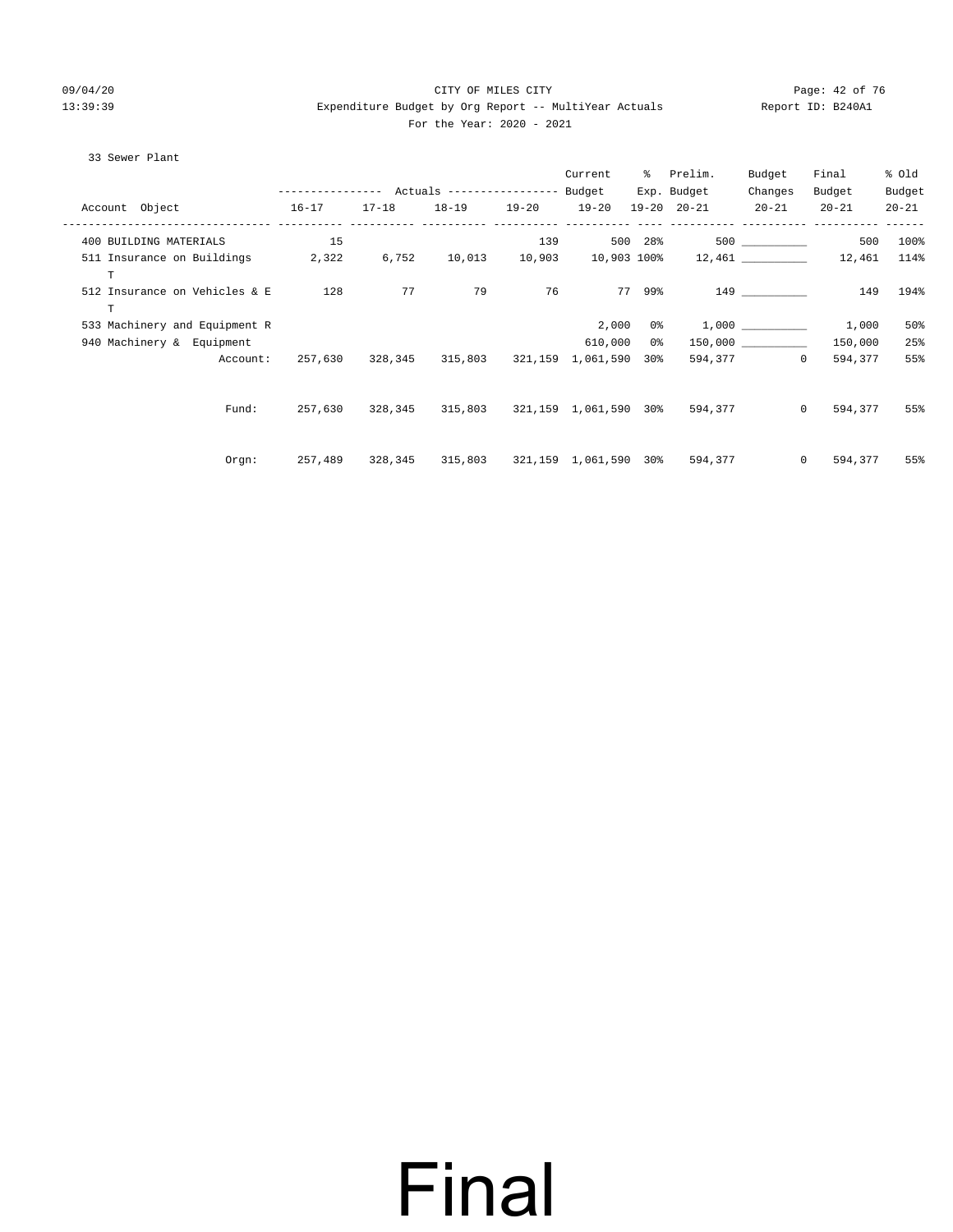#### 09/04/20 Page: 43 of 76 CITY OF MILES CITY CONTROL PAGE: 43 of 76 13:39:39 Expenditure Budget by Org Report -- MultiYear Actuals Report ID: B240A1 For the Year: 2020 - 2021

#### 34 Gas Tax

|                                          |           |           | --------------- Actuals ---------------- Budget |         | Current      | ៖          | Prelim.<br>Exp. Budget       | Budget<br>Changes | Final<br>Budget | % old<br>Budget |
|------------------------------------------|-----------|-----------|-------------------------------------------------|---------|--------------|------------|------------------------------|-------------------|-----------------|-----------------|
| Account Object                           | $16 - 17$ | $17 - 18$ | $18 - 19$                                       |         | 19-20 19-20  |            | $19 - 20$ $20 - 21$          | $20 - 21$         | $20 - 21$       | $20 - 21$       |
|                                          |           |           |                                                 |         |              |            |                              |                   |                 |                 |
| 2820 GAS TAX                             |           |           |                                                 |         |              |            |                              |                   |                 |                 |
| 430236 Darling Addition Project          |           |           |                                                 |         |              |            |                              |                   |                 |                 |
| 940 Machinery & Equipment                |           |           |                                                 | 84,491  |              |            | $0***8$                      |                   | 0               | 0%              |
| Account:                                 |           |           |                                                 | 84,491  |              | $0$ ****   | $\Omega$                     | $\Omega$          | $\mathbf 0$     | 0 <sup>°</sup>  |
| 521000 Interfund Operating Transfers Out |           |           |                                                 |         |              |            |                              |                   |                 |                 |
| 820 Transfers to Other Funds             | 6,684     | 4,038     | 3,850                                           | 3,852   |              | 3,850 100% | 3,850                        | $-1,398$          | 2,452           | 64%             |
| Adm Fees updated                         |           |           |                                                 |         |              |            |                              |                   |                 |                 |
| Account:                                 | 6,684     | 4,038     | 3,850                                           | 3,852   |              | 3,850 100% | 3,850                        | $-1,398$          | 2,452           | 63%             |
| 521204 TRANSFER: SID 204                 |           |           |                                                 |         |              |            |                              |                   |                 |                 |
| 820 Transfers to Other Funds             | 86,220    | 112,344   | 85,394                                          | 42,086  |              | 84,332 50% | 83,179                       | 699               | 83,878          | 99%             |
| 204- 50% of Gas Tax-                     |           |           |                                                 |         |              |            |                              |                   |                 |                 |
| Account:                                 | 86,220    | 112,344   | 85,394                                          | 42,086  |              | 84,332 50% | 83,179                       | 699               | 83,878          | 99%             |
| 521205 TRANSFER:<br>SID 205              |           |           |                                                 |         |              |            |                              |                   |                 |                 |
| 820 Transfers to Other Funds             | 86,221    | 60,495    | 85,394                                          | 42,086  |              | 84,332 50% | 83,179                       | 699               | 83,878          | 99%             |
| 205- 50% of Gas Tax-                     |           |           |                                                 |         |              |            |                              |                   |                 |                 |
| Account:                                 | 86,221    | 60,495    | 85,394                                          | 42,086  |              | 84,332 50% | 83,179                       | 699               | 83,878          | 99%             |
|                                          |           |           |                                                 |         |              |            |                              |                   |                 |                 |
| Fund:                                    | 179,125   | 176,877   | 174,638                                         | 172,515 | 172,514 100% |            | 170,208                      | $\mathbf 0$       | 170,208         | 98%             |
|                                          |           |           |                                                 |         |              |            |                              |                   |                 |                 |
| Orgn:                                    | 179,125   | 176,877   | 174,638                                         |         |              |            | 172,515 172,514 100% 170,208 | $\circ$           | 170,208         | 98%             |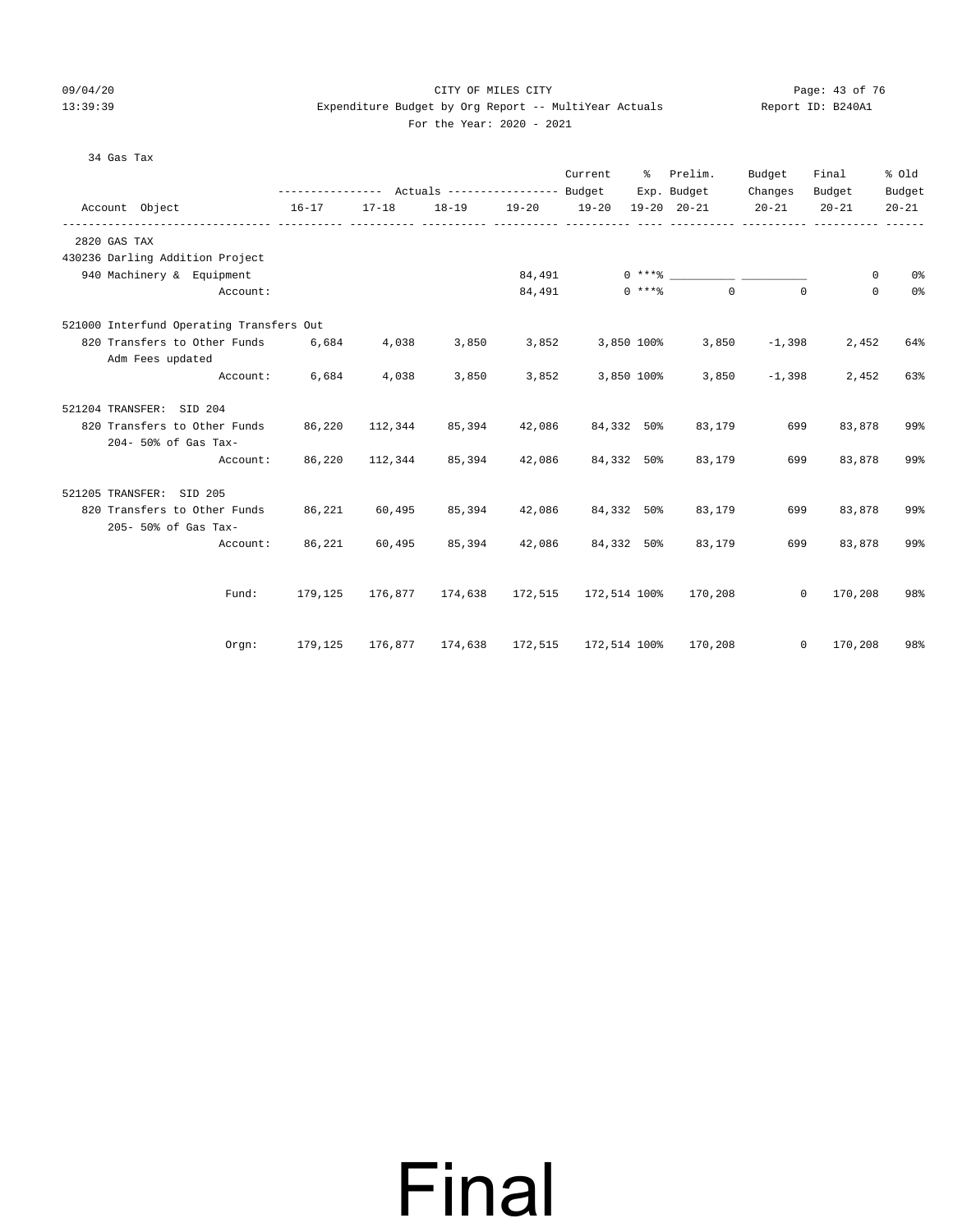### 09/04/20 Page: 44 of 76 13:39:39 Expenditure Budget by Org Report -- MultiYear Actuals Report ID: B240A1

For the Year: 2020 - 2021

#### 36 Planning & Community Services

|                                      | ---------------- |           | Actuals ----------------- Budget |           | Current     | ႜ               | Prelim.<br>Exp. Budget | Budget<br>Changes                                                                                                                                                                                                                                                                                                                                   | Final<br>Budget               | % old<br>Budget |
|--------------------------------------|------------------|-----------|----------------------------------|-----------|-------------|-----------------|------------------------|-----------------------------------------------------------------------------------------------------------------------------------------------------------------------------------------------------------------------------------------------------------------------------------------------------------------------------------------------------|-------------------------------|-----------------|
| Account Object                       | $16 - 17$        | $17 - 18$ | $18 - 19$                        | $19 - 20$ | $19 - 20$   |                 | $19 - 20$ $20 - 21$    | $20 - 21$                                                                                                                                                                                                                                                                                                                                           | $20 - 21$                     | $20 - 21$       |
| 1000 GENERAL                         |                  |           |                                  |           |             |                 |                        |                                                                                                                                                                                                                                                                                                                                                     |                               |                 |
| 411020 Community Services & Planning |                  |           |                                  |           |             |                 |                        |                                                                                                                                                                                                                                                                                                                                                     |                               |                 |
| 111 Salaries and Wages - Perm        | 38,851           | 40,274    | 32,461                           | 35,803    | 36,472 98%  |                 |                        |                                                                                                                                                                                                                                                                                                                                                     | 7,228                         | 20 <sub>8</sub> |
| 121 OVERTIME-PERMANENT               | 116              | 57        | 68                               | 46        | 200         | 23%             |                        |                                                                                                                                                                                                                                                                                                                                                     | 200                           | 100%            |
| 131 VACATION                         | 2,764            | 2,680     | 3,383                            | 2,757     |             | 2,800 98%       |                        |                                                                                                                                                                                                                                                                                                                                                     | 2,800                         | 100%            |
| 132 SICK LEAVE                       | 1,203            | 1,498     | 3,122                            | 1,652     |             | 1,300 127%      |                        |                                                                                                                                                                                                                                                                                                                                                     | 1,300                         | 100%            |
| 133 OTHER LEAVE PAY                  | 2,154            | 884       | 2,050                            | 1,717     | 2,112       | 81%             |                        | $424 \ \ \underline{\hspace{1cm}}$                                                                                                                                                                                                                                                                                                                  | 424                           | 20%             |
| 141 Unemployment Insurance           | 68               | 114       | 144                              | 63        | 64          | 98%             |                        |                                                                                                                                                                                                                                                                                                                                                     | 18                            | 28%             |
| 142 Workers' Compensation            | 220              | 203       | 399                              | 202       | 215         | 94%             |                        |                                                                                                                                                                                                                                                                                                                                                     | 95                            | 44%             |
| 143 Health Insurance                 | 9,045            | 9,394     | 7,923                            | 9,990     | 10,395 96%  |                 |                        | $2,769$ __________                                                                                                                                                                                                                                                                                                                                  | 2,769                         | 27%             |
| 144 FICA                             | 3,462            | 3,485     | 3,155                            | 3,223     |             | 3,281 98%       |                        |                                                                                                                                                                                                                                                                                                                                                     | 914                           | 28%             |
| 145 PERS                             | 3,725            | 3,793     | 3,521                            | 9,620     |             | 3,718 259%      |                        | $1\, , \, 0 \, 4 \, 8 \ \ \underline{\hspace{1cm}}$                                                                                                                                                                                                                                                                                                 | 1,048                         | 28%             |
| 196 CLOTHING ALLOTMENT               | 164              | 164       | 164                              | 164       |             | 164 100%        |                        |                                                                                                                                                                                                                                                                                                                                                     | 164                           | 100%            |
| 210 Office Supplies and Mater        | 246              | 693       | 200                              | 290       | 500         | 58%             |                        | $500$ ___________                                                                                                                                                                                                                                                                                                                                   | 500                           | 100%            |
| 214 Small Items of Equipment         | 119              | 398       | 70                               | 252       | 800         | 32%             |                        | $800$                                                                                                                                                                                                                                                                                                                                               | 800                           | 100%            |
| 220 Operating Expenses               | 95               |           | 141                              |           | 300         | 0%              |                        | $300$                                                                                                                                                                                                                                                                                                                                               | 300                           | 100%            |
| 231 Gas, Oil, Diesel Fuel, Gr        |                  |           |                                  |           | 0           | 0%              |                        | $\begin{picture}(20,20) \put(0,0){\line(1,0){10}} \put(15,0){\line(1,0){10}} \put(15,0){\line(1,0){10}} \put(15,0){\line(1,0){10}} \put(15,0){\line(1,0){10}} \put(15,0){\line(1,0){10}} \put(15,0){\line(1,0){10}} \put(15,0){\line(1,0){10}} \put(15,0){\line(1,0){10}} \put(15,0){\line(1,0){10}} \put(15,0){\line(1,0){10}} \put(15,0){\line(1$ |                               | 400 ******      |
| 311 Postage, Box Rent, Etc.          | 186              | 71        | 232                              | 74        | 3,000       | $2\frac{6}{9}$  |                        |                                                                                                                                                                                                                                                                                                                                                     | 3,000                         | 100%            |
| 320 Printing, Duplicating, Ty        | 12               | 69        |                                  | 98        | 1,000       | $10\%$          |                        | $1,000$ _________                                                                                                                                                                                                                                                                                                                                   | 1,000                         | 100%            |
| 327 Map Printing                     |                  |           | 61                               | 10        | 200         | 5%              |                        |                                                                                                                                                                                                                                                                                                                                                     | 200                           | 100%            |
| 330 Publicity, Subscriptions         | 402              | 30        |                                  | 350       | 500         | 70%             |                        |                                                                                                                                                                                                                                                                                                                                                     | 1,000                         | 200%            |
| 331 Publication of Formal & L        | 193              |           | 270                              | 117       | 1,000       | $12$ %          |                        |                                                                                                                                                                                                                                                                                                                                                     | 1,000                         | 100%            |
| 334 Memberships, Registration        | 65               | 144       | 130                              | 135       | 1,200       | $11\%$          |                        |                                                                                                                                                                                                                                                                                                                                                     | 500                           | 42%             |
| 345 Telephone                        | 849              | 1,005     | 916                              | 746       | 900         | 83%             |                        | $900$ _________                                                                                                                                                                                                                                                                                                                                     | 900                           | 100%            |
| 347 Internet                         |                  |           |                                  |           | 170         | 0%              |                        |                                                                                                                                                                                                                                                                                                                                                     | 170                           | 100%            |
| 350 Professional Services            | 34,848           | 31,042    | 30,478                           | 11,841    | 36,000      | 33%             |                        |                                                                                                                                                                                                                                                                                                                                                     | 30,000                        | 83%             |
| 360 Contr R & M                      | 1,450            | 1,879     | 5,001                            | 2,802     | 10,000      | 28 <sup>8</sup> |                        |                                                                                                                                                                                                                                                                                                                                                     | 5,000                         | 50%             |
| 370 Travel                           | 799              | 1,793     | 429                              | 2,275     | 1,500 152%  |                 |                        |                                                                                                                                                                                                                                                                                                                                                     | 2,000                         | 133%            |
| 380 Training Services                | 74               | 914       | 1,059                            | 673       | 2,000       | 34%             |                        |                                                                                                                                                                                                                                                                                                                                                     | 3,000                         | 150%            |
| 382 Books                            | 120              | 132       |                                  |           | 200         | 0%              |                        |                                                                                                                                                                                                                                                                                                                                                     | 200                           | 100%            |
| 532 Land Rental                      |                  | 150       |                                  |           | 0           | 0%              |                        |                                                                                                                                                                                                                                                                                                                                                     | 0                             | 0 <sup>8</sup>  |
| 940 Machinery & Equipment            | 5,000            |           |                                  |           | 0           | 0%              |                        |                                                                                                                                                                                                                                                                                                                                                     | 0                             | 0 <sup>8</sup>  |
| Account:                             | 106,230          | 100,866   | 95,377                           | 84,900    | 119,991     | 71%             | 66,930                 |                                                                                                                                                                                                                                                                                                                                                     | $\mathbf 0$<br>66,930         | 55%             |
| Fund:                                | 106,230          | 100,866   | 95,377                           | 84,900    | 119,991 71% |                 | 66,930                 |                                                                                                                                                                                                                                                                                                                                                     | 0<br>66,930                   | 55%             |
| 3301 Judgement Settlement/Southgate  |                  |           |                                  |           |             |                 |                        |                                                                                                                                                                                                                                                                                                                                                     |                               |                 |
| 510200 Judgements and Losses         |                  |           |                                  |           |             |                 |                        |                                                                                                                                                                                                                                                                                                                                                     |                               |                 |
| 801 Southgate Lawsuit                |                  |           |                                  |           | 0           | 0%              |                        |                                                                                                                                                                                                                                                                                                                                                     | 201,700 ******                |                 |
| Account:                             |                  |           |                                  |           |             | $0***8$         | 201,700                |                                                                                                                                                                                                                                                                                                                                                     | $\mathbf 0$<br>201,700 ****** |                 |
| Fund:                                |                  |           |                                  |           | 0           | 0%              | 201,700                |                                                                                                                                                                                                                                                                                                                                                     | 0<br>201,700 ******           |                 |
| Orgn:                                | 106,230          | 100,866   | 95,377                           | 84,900    | 119,991 71% |                 | 268,630                |                                                                                                                                                                                                                                                                                                                                                     | 0<br>268,630                  | 223%            |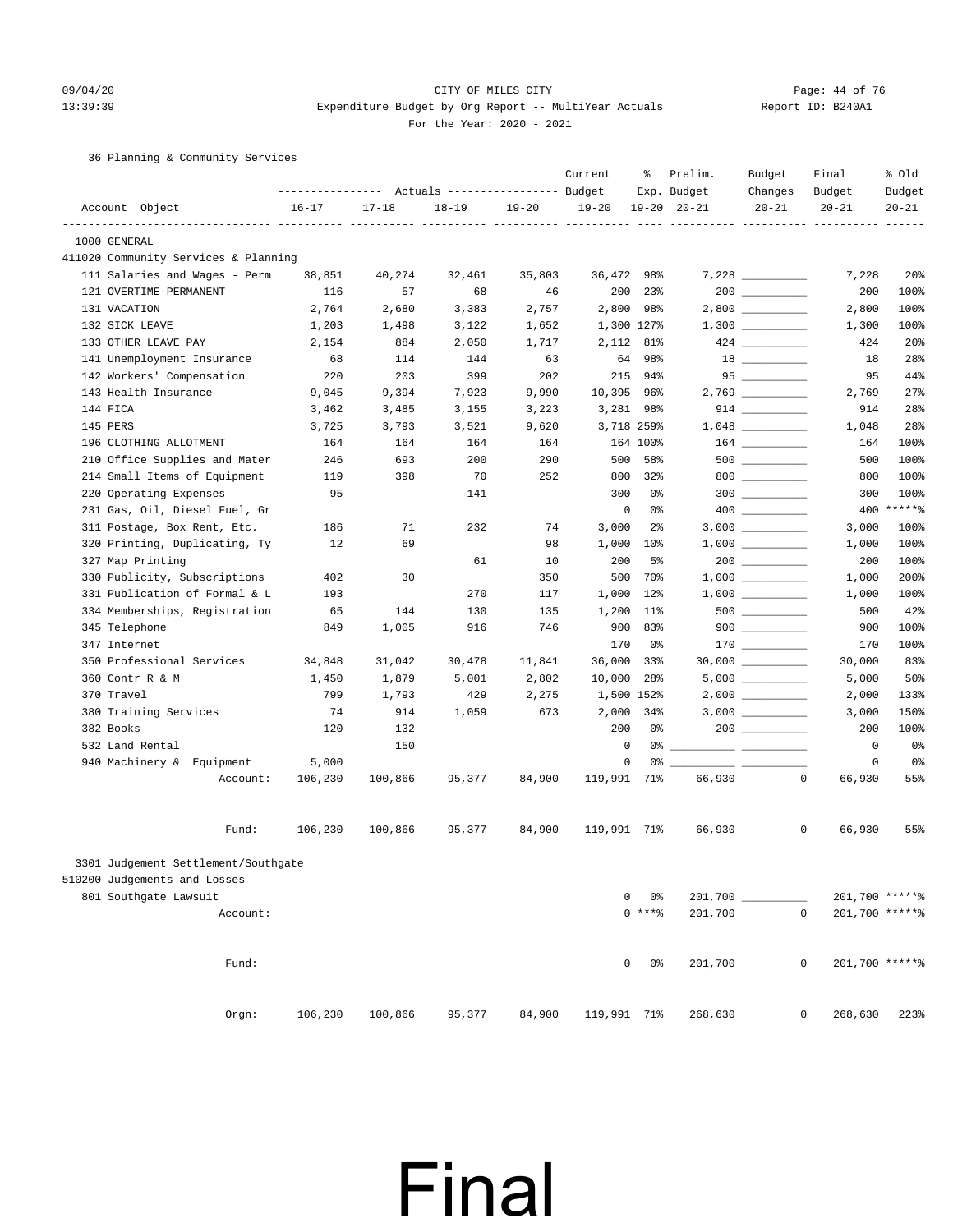#### 09/04/20 Page: 45 of 76 CITY OF MILES CITY  $13:39:39$  Expenditure Budget by Org Report -- MultiYear Actuals For the Year: 2020 - 2021

| Report ID: B240A1 |  |
|-------------------|--|
|-------------------|--|

|  | 37 CITY HEALTH |  |
|--|----------------|--|
|  |                |  |

|                                          |          |                                                           |        |                         |        | Current | ိ              | Prelim.                                     | Budget  | Final                                                    | % Old               |
|------------------------------------------|----------|-----------------------------------------------------------|--------|-------------------------|--------|---------|----------------|---------------------------------------------|---------|----------------------------------------------------------|---------------------|
| Account Object                           |          | $16 - 17$                                                 |        | 17-18 18-19 19-20 19-20 |        |         |                | Exp. Budget<br>19-20 20-21 20-21            | Changes | Budget<br>$20 - 21$                                      | Budget<br>$20 - 21$ |
| 1000 GENERAL                             |          |                                                           |        |                         |        |         |                |                                             |         |                                                          |                     |
| 521000 Interfund Operating Transfers Out |          |                                                           |        |                         |        |         |                |                                             |         |                                                          |                     |
| 820 Transfers to Other Funds             |          | 6,500                                                     | 7,500  |                         |        |         |                |                                             |         | $13,700$ $11,500$ $11,500$ $100$ $13,000$ $13,000$ $113$ |                     |
| True #                                   | Account: | 6,500                                                     | 7,500  |                         |        |         |                | $13,700$ $11,500$ $11,500$ $100\%$ $13,000$ |         | $\circ$<br>13,000                                        | 113%                |
|                                          | Fund:    | 6,500                                                     |        |                         |        |         |                | 7,500 13,700 11,500 11,500 100% 13,000      |         | $\overline{0}$<br>13,000 113%                            |                     |
| 2270 Health                              |          |                                                           |        |                         |        |         |                |                                             |         |                                                          |                     |
| 440140 Registration and Inspection       |          |                                                           |        |                         |        |         |                |                                             |         |                                                          |                     |
| 311 Postage, Box Rent, Etc. 1            |          |                                                           |        |                         |        |         | $\overline{0}$ |                                             |         | 0                                                        | 0%                  |
| 350 Professional Services 15,738         |          |                                                           | 16,488 |                         |        |         |                | $14,599$ $13,595$ $16,500$ $82\%$ $14,500$  |         | 14,500                                                   | 88%                 |
|                                          | Account: | 15,739                                                    | 16,488 | 14,599                  | 13,595 |         |                | 16,500 82% 14,500                           |         | $\circ$<br>14,500                                        | 87%                 |
|                                          |          |                                                           |        |                         |        |         |                |                                             |         |                                                          |                     |
|                                          | Fund:    | 15,739   16,488   14,599   13,595   16,500   82%   14,500 |        |                         |        |         |                |                                             |         | $\mathbf{0}$<br>14,500                                   | 87%                 |
|                                          | Orgn:    | 22,239                                                    | 23,988 | 28,299                  |        |         |                | 25,095 28,000 90% 27,500                    |         | 27,500<br>$\circ$                                        | 98%                 |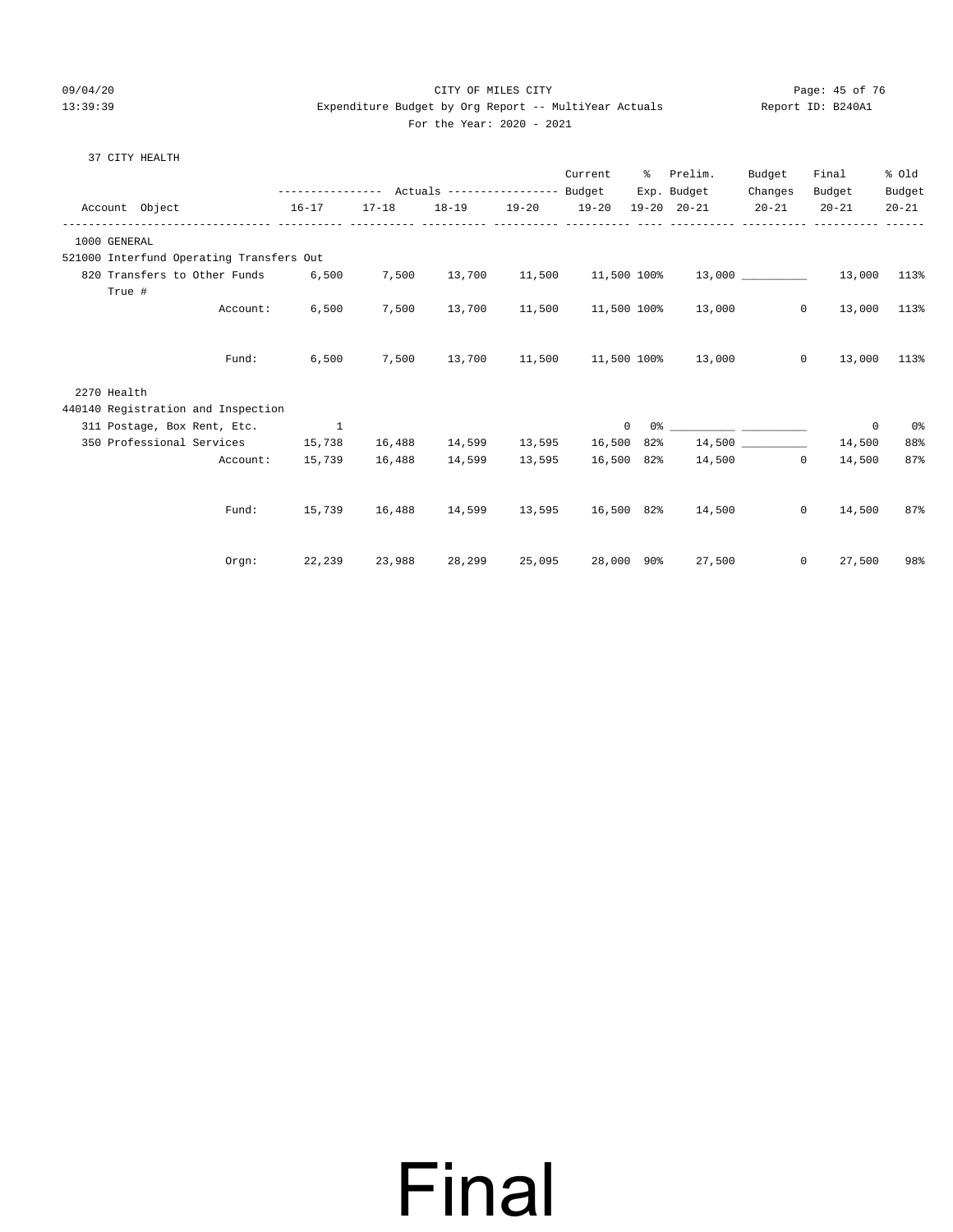#### 09/04/20 Page: 46 of 76 CITY OF MILES CITY CONTROL PAGE: 46 of 76 13:39:39 Expenditure Budget by Org Report -- MultiYear Actuals Report ID: B240A1 For the Year: 2020 - 2021

38 Housing & Com. Development

|                            |           |           |                           |           | Current   | ႜႜ                | Prelim.             | Budget    | Final     | % Old       |                |
|----------------------------|-----------|-----------|---------------------------|-----------|-----------|-------------------|---------------------|-----------|-----------|-------------|----------------|
|                            |           |           | Actuals ----------------- |           | Budget    |                   | Exp. Budget         | Changes   | Budget    | Budget      |                |
| Account Object             | $16 - 17$ | $17 - 18$ | $18 - 19$                 | $19 - 20$ | $19 - 20$ |                   | $19 - 20$ $20 - 21$ | $20 - 21$ | $20 - 21$ | $20 - 21$   |                |
| 2940 HOUSING AUTHORITY     |           |           |                           |           |           |                   |                     |           |           |             |                |
| 470500 HOME Grant -TBRA    |           |           |                           |           |           |                   |                     |           |           |             |                |
| 740 Awards and Indemnities |           | 5,000     |                           |           |           | 0<br>0%           |                     |           |           | 0           | 0%             |
| Account:                   |           | 5,000     |                           |           |           | $0$ ****          | $\mathbf 0$         | 0         |           | 0           | 0 <sub>8</sub> |
| Fund:                      |           | 5,000     |                           |           |           | $\mathbf 0$<br>0% | $\mathbf 0$         | 0         |           | $\mathbf 0$ | 0%             |
|                            |           |           |                           |           |           |                   |                     |           |           |             |                |
| Orgn:                      |           | 5,000     |                           |           |           | 0<br>0%           | 0                   | 0         |           | 0           | 0%             |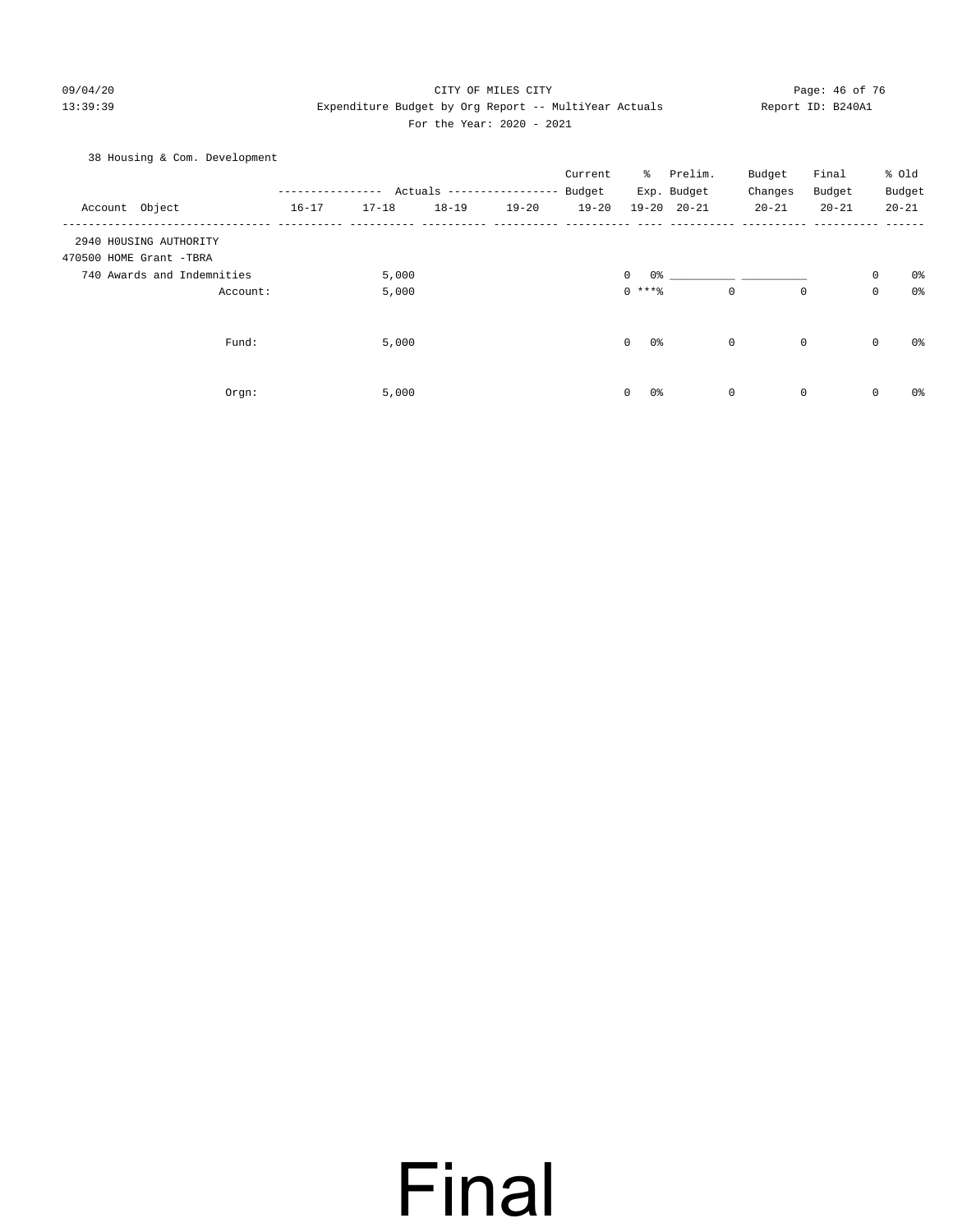#### 09/04/20 Page: 47 of 76 Page: 47 of 76 Page: 47 of 76 Page: 47 of 76 Page: 47 of 76 Page: 47 of 76 Page: 47 of 76 Page: 47 of 76 Page: 47 of 76 Page: 47 of 76 Page: 47 of 76 Page: 47 of 76 Page: 47 of 76 Page: 47 of 76 Pag 13:39:39 Expenditure Budget by Org Report -- MultiYear Actuals Report ID: B240A1 For the Year: 2020 - 2021

|           | 39 Partners Program         |                  |           |                           |           |           |           |                     |              |           |           |
|-----------|-----------------------------|------------------|-----------|---------------------------|-----------|-----------|-----------|---------------------|--------------|-----------|-----------|
|           |                             |                  |           |                           |           | Current   | ႜႜႜ       | Prelim.             | Budget       | Final     | % old     |
|           |                             | ---------------- |           | Actuals ----------------- |           | Budget    |           | Exp. Budget         | Changes      | Budget    | Budget    |
|           | Account Object              | $16 - 17$        | $17 - 18$ | $18 - 19$                 | $19 - 20$ | $19 - 20$ |           | $19 - 20$ $20 - 21$ | $20 - 21$    | $20 - 21$ | $20 - 21$ |
|           | 2880 LIBRARY GRANTS         |                  |           |                           |           |           |           |                     |              |           |           |
|           | 460100 Library Services(16) |                  |           |                           |           |           |           |                     |              |           |           |
|           | 311 Postage, Box Rent, Etc. | 3,539            | 2,212     | 2,933                     | 2,268     | 4,900     | 46%       |                     | 4,900        | 4,900     | 100%      |
| 382 Books |                             |                  |           |                           |           | 100       | 0%        | 100                 |              | 100       | 100%      |
|           | Account:                    | 3,539            | 2,212     | 2,933                     | 2,268     | 5,000     | 45%       | 5,000               | $\mathbf{0}$ | 5,000     | 100%      |
|           |                             |                  |           |                           |           |           |           |                     |              |           |           |
|           | Fund:                       | 3,539            | 2,212     | 2,933                     | 2,268     |           | 5,000 45% | 5,000               | $\circ$      | 5,000     | 100%      |
|           | $0$ rgn:                    | 3,539            | 2,212     | 2,933                     | 2,268     | 5,000     | $45\%$    | 5,000               | $\mathbf 0$  | 5,000     | 100%      |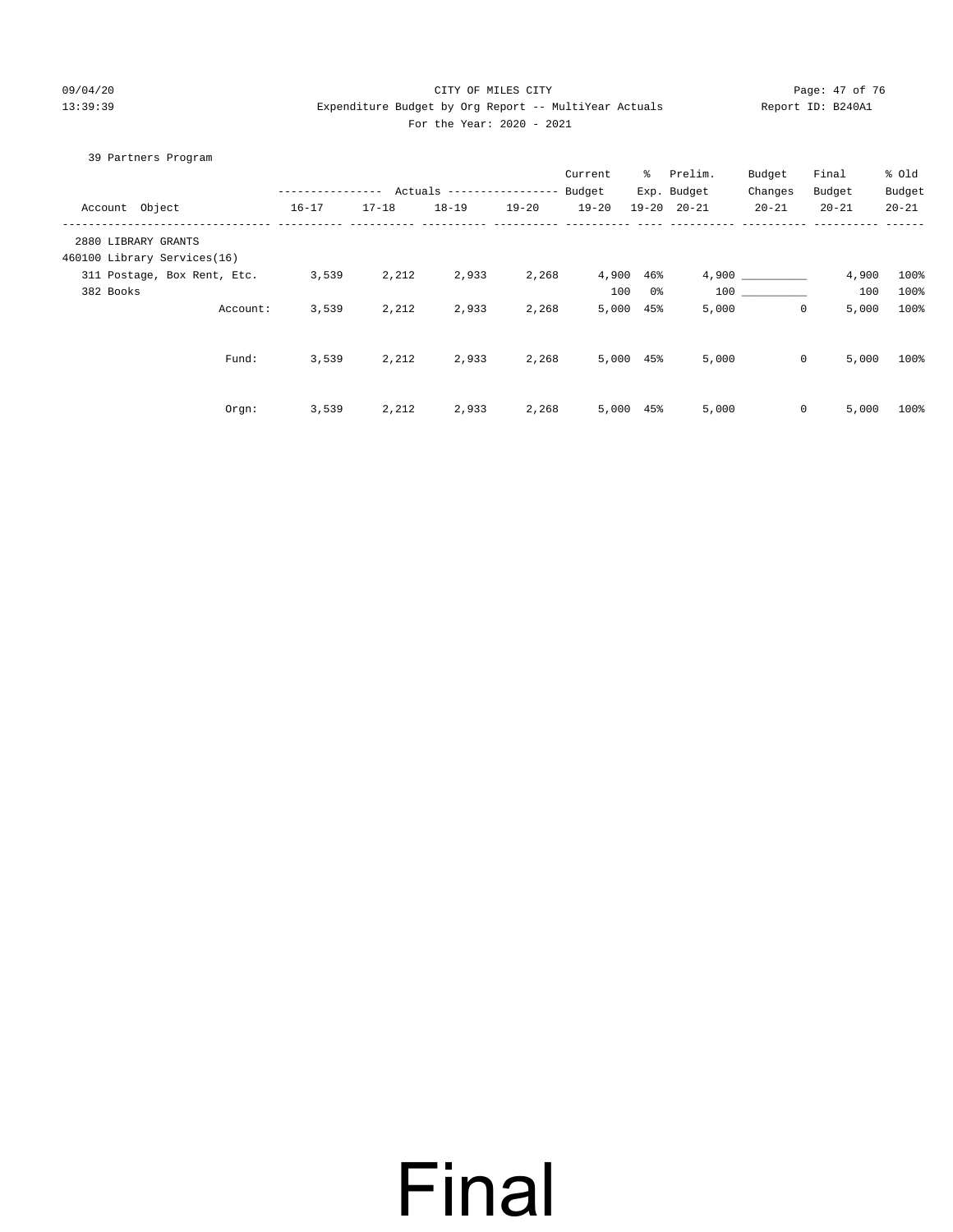#### 09/04/20 Page: 48 of 76 13:39:39 Expenditure Budget by Org Report -- MultiYear Actuals Report ID: B240A1 For the Year: 2020 - 2021

41 Sagebrush Fed/Coal Sev Tax

|                                                     |           |           |       |                   | Current    | ႜ          | Prelim.             | Budget              | Final                  | % Old     |
|-----------------------------------------------------|-----------|-----------|-------|-------------------|------------|------------|---------------------|---------------------|------------------------|-----------|
|                                                     |           |           |       |                   |            |            | Exp. Budget         | Changes             | Budget                 | Budget    |
| Account Object<br>------------------------ -------- | $16 - 17$ | $17 - 18$ |       | 18-19 19-20 19-20 |            |            | $19 - 20$ $20 - 21$ | $20 - 21$           | $20 - 21$              | $20 - 21$ |
| 2880 LIBRARY GRANTS                                 |           |           |       |                   |            |            |                     |                     |                        |           |
| 460100 Library Services(16)                         |           |           |       |                   |            |            |                     |                     |                        |           |
| 210 Office Supplies and Mater                       | 207       |           | 85    | 91                | 500        | 18%        |                     | $1,056$ ___________ | 1,056                  | 211%      |
| 214 Small Items of Equipment                        |           |           |       |                   | 2,500      | 0 %        |                     |                     | 2,500                  | 100%      |
| 350 Professional Services                           | 1,654     | 1,744     | 4,851 | 1,932             | 5,000      | 39%        |                     |                     | 8,900                  | 178%      |
| 370 Travel                                          | 547       |           |       | 539               | 5,000      | 11%        |                     |                     | 5,600                  | 112%      |
| 380 Training Services                               | 341       | 94        |       | 150               |            | $2,000$ 8% |                     |                     | 2,700                  | 135%      |
| Account:                                            | 2,749     | 1,838     | 4,936 | 2,712             | 15,000 18% |            |                     | 20,756              | $\mathbf 0$<br>20,756  | 138%      |
| Fund:                                               | 2,749     | 1,838     | 4,936 | 2,712             | 15,000 18% |            | 20,756              |                     | $\mathbf{0}$<br>20,756 | 138%      |
| Orgn:                                               | 2,749     | 1,838     | 4,936 | 2,712             | 15,000 18% |            | 20,756              |                     | $\mathbf{0}$<br>20,756 | 138%      |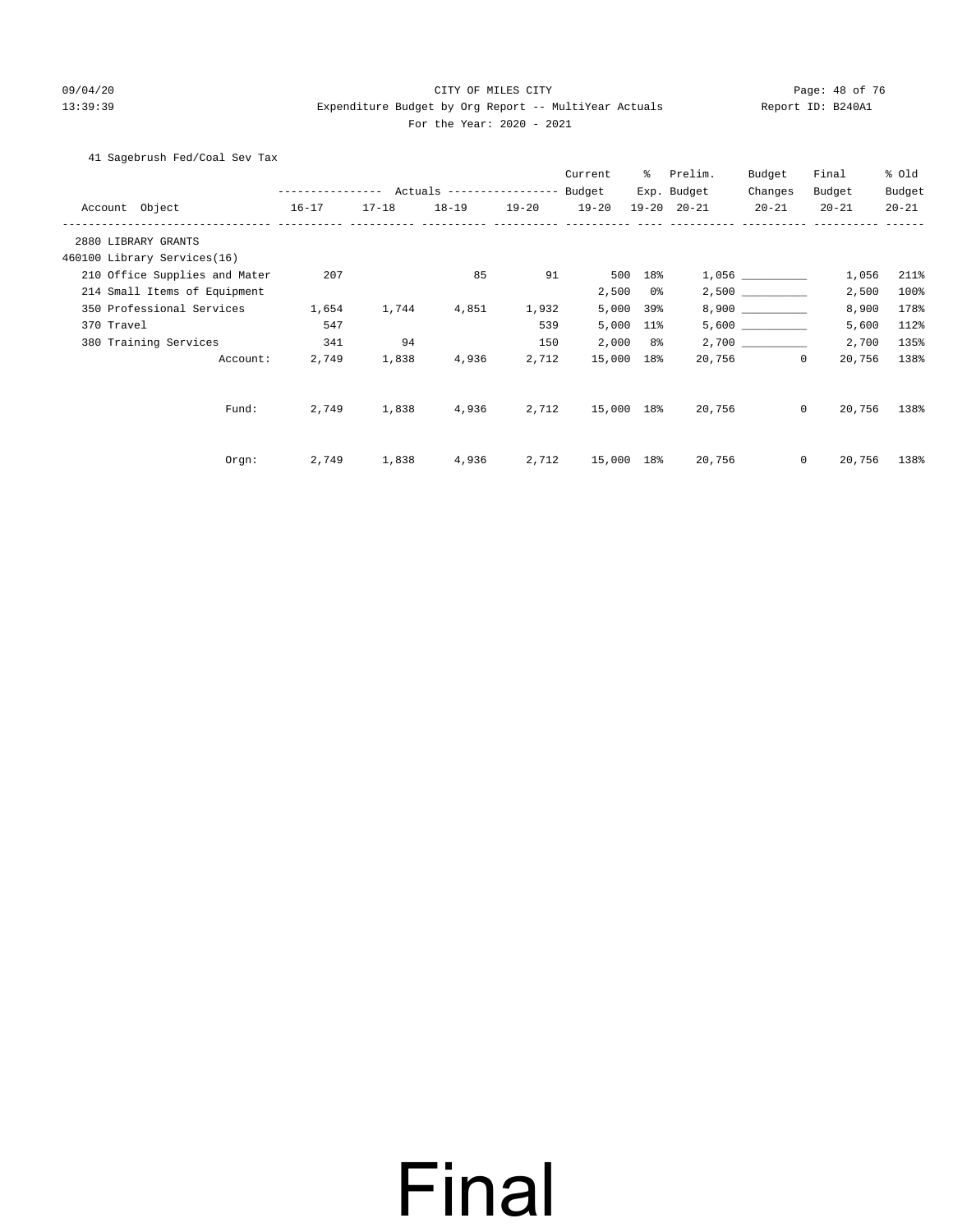#### 09/04/20 Page: 49 of 76 CITY OF MILES CITY CONTROL PAGE: 49 of 76

### 13:39:39 Expenditure Budget by Org Report -- MultiYear Actuals Report ID: B240A1 For the Year: 2020 - 2021

43 State Aid Per Capita-Tech Serv

|                               |                  |           |           |                           | Current   | ွေ             | Prelim.             | Budget    | Final             | % old        |
|-------------------------------|------------------|-----------|-----------|---------------------------|-----------|----------------|---------------------|-----------|-------------------|--------------|
|                               | ---------------- |           |           | Actuals ----------------- | Budget    |                | Exp. Budget         | Changes   | Budget            | Budget       |
| Account Object                | $16 - 17$        | $17 - 18$ | $18 - 19$ | $19 - 20$                 | $19 - 20$ |                | $19 - 20$ $20 - 21$ | $20 - 21$ | $20 - 21$         | $20 - 21$    |
| 2880 LIBRARY GRANTS           |                  |           |           |                           |           |                |                     |           |                   |              |
| 460100 Library Services(16)   |                  |           |           |                           |           |                |                     |           |                   |              |
| 210 Office Supplies and Mater |                  |           |           |                           | 1,000     | 0 %            |                     |           | 1,000             | 100%         |
| 214 Small Items of Equipment  |                  |           |           |                           |           | $\Omega$<br>0% |                     | 5,399     |                   | 5,399 ****** |
| 350 Professional Services     | 777              | 450       |           | 550                       | 15,284    | $4\%$          |                     |           | 15,284            | 100%         |
| 370 Travel                    |                  |           |           |                           | 5,000     | 0%             |                     | 5,000     | 5,000             | 100%         |
| Account:                      | 777              | 450       |           | 550                       | 21,284    | $3\,$          | 26,683              |           | $\circ$<br>26,683 | 125%         |
| Fund:                         | 777              | 450       |           | 550                       | 21,284    | $3\%$          | 26,683              |           | $\circ$<br>26,683 | 125%         |
| Orgn:                         | 777              | 450       |           | 550                       | 21,284    | 3%             | 26,683              |           | $\circ$<br>26,683 | 125%         |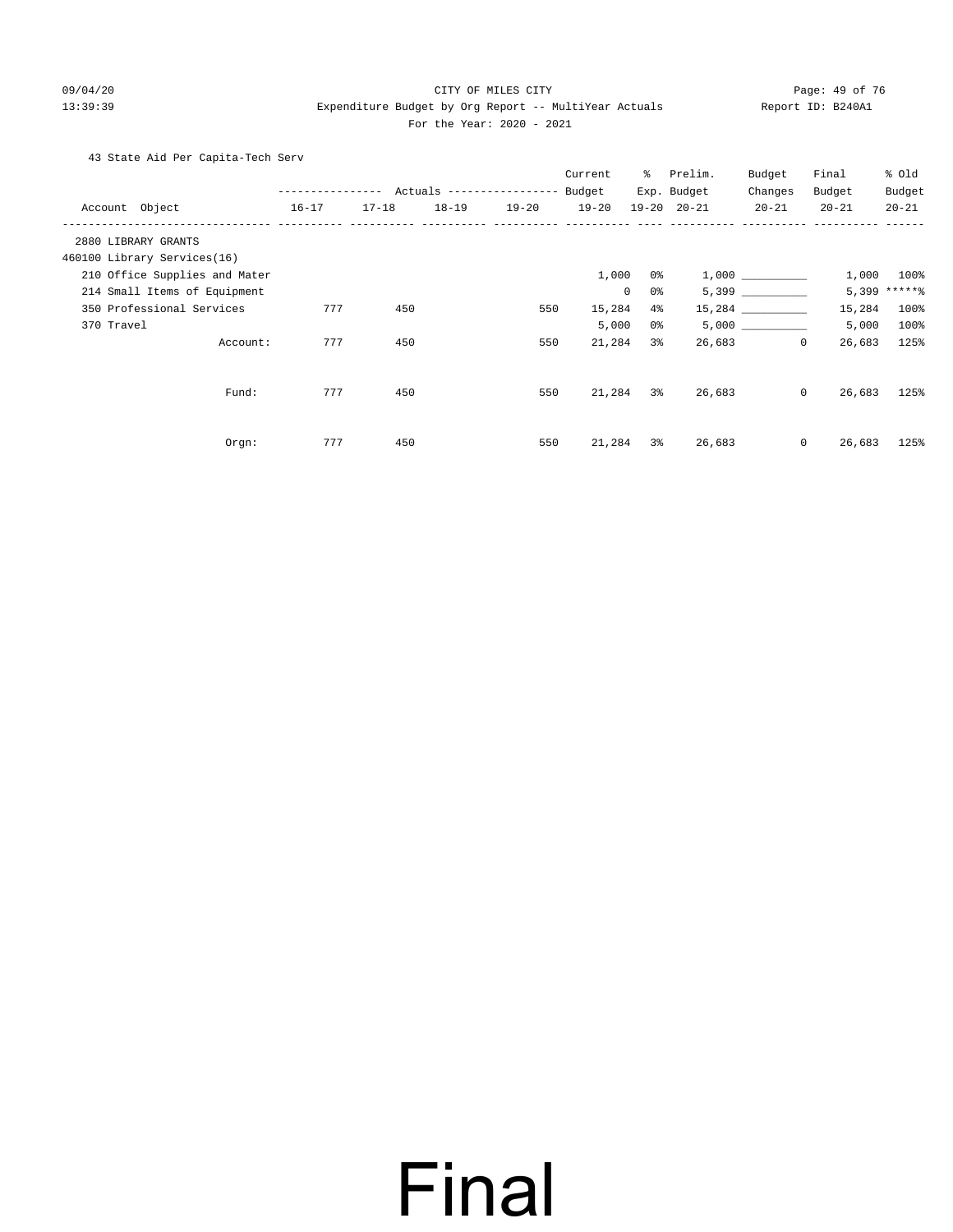#### 09/04/20 Page: 50 of 76 CITY OF MILES CITY CONTROL CONTROL PAGE: 50 of 76 13:39:39 Expenditure Budget by Org Report -- MultiYear Actuals Report ID: B240A1 For the Year: 2020 - 2021

#### 46 SID #165

|                                          |                                                |           |           |           | Current             | % Prelim.           | Budget              | Final     | % old     |
|------------------------------------------|------------------------------------------------|-----------|-----------|-----------|---------------------|---------------------|---------------------|-----------|-----------|
|                                          | --------------- Actuals --------------- Budget |           |           |           |                     | Exp. Budget         | Changes             | Budget    | Budget    |
| Account Object<br>$16 - 17$              |                                                | $17 - 18$ | $18 - 19$ | $19 - 20$ | $19 - 20$           | $19 - 20$ $20 - 21$ | $20 - 21$           | $20 - 21$ | $20 - 21$ |
|                                          |                                                |           |           |           |                     |                     |                     |           |           |
| 2400 LTG M D#165-(Gen City)              |                                                |           |           |           |                     |                     |                     |           |           |
| 430263 STREET LIGHTING                   |                                                |           |           |           |                     |                     |                     |           |           |
| 341 Electric Utility Services            | 119,646                                        | 113,366   | 44,523    | 49,804    | 50,000 100%         |                     |                     | 50,000    | 100%      |
| 533 Machinery and Equipment R            | 61,090                                         | 80,055    | 144,112   | 114,626   | 120,000 96%         |                     | 120,000             | 120,000   | 100%      |
| Account:                                 | 180,736                                        | 193,421   | 188,635   | 164,430   | 170,000 97%         |                     | 170,000<br>$\Omega$ | 170,000   | 100%      |
| 521000 Interfund Operating Transfers Out |                                                |           |           |           |                     |                     |                     |           |           |
| 820 Transfers to Other Funds 1,000       |                                                | 1,000     | 1,000     | 1,000     | 1,000 100%          |                     |                     | 1,000     | 100%      |
| Account:                                 | 1,000                                          | 1,000     | 1,000     | 1,000     | 1,000 100%          | 1,000               | $\Omega$            | 1,000     | 100%      |
|                                          |                                                |           |           |           |                     |                     |                     |           |           |
| Fund:                                    | 181,736                                        | 194,421   | 189,635   |           | 165,430 171,000 97% | 171,000             | $\Omega$            | 171,000   | 100%      |
|                                          |                                                |           |           |           |                     |                     |                     |           |           |
| Orgn:                                    | 181,736                                        | 194,421   | 189,635   |           | 165,430 171,000 97% | 171,000             | $\circ$             | 171,000   | $100\%$   |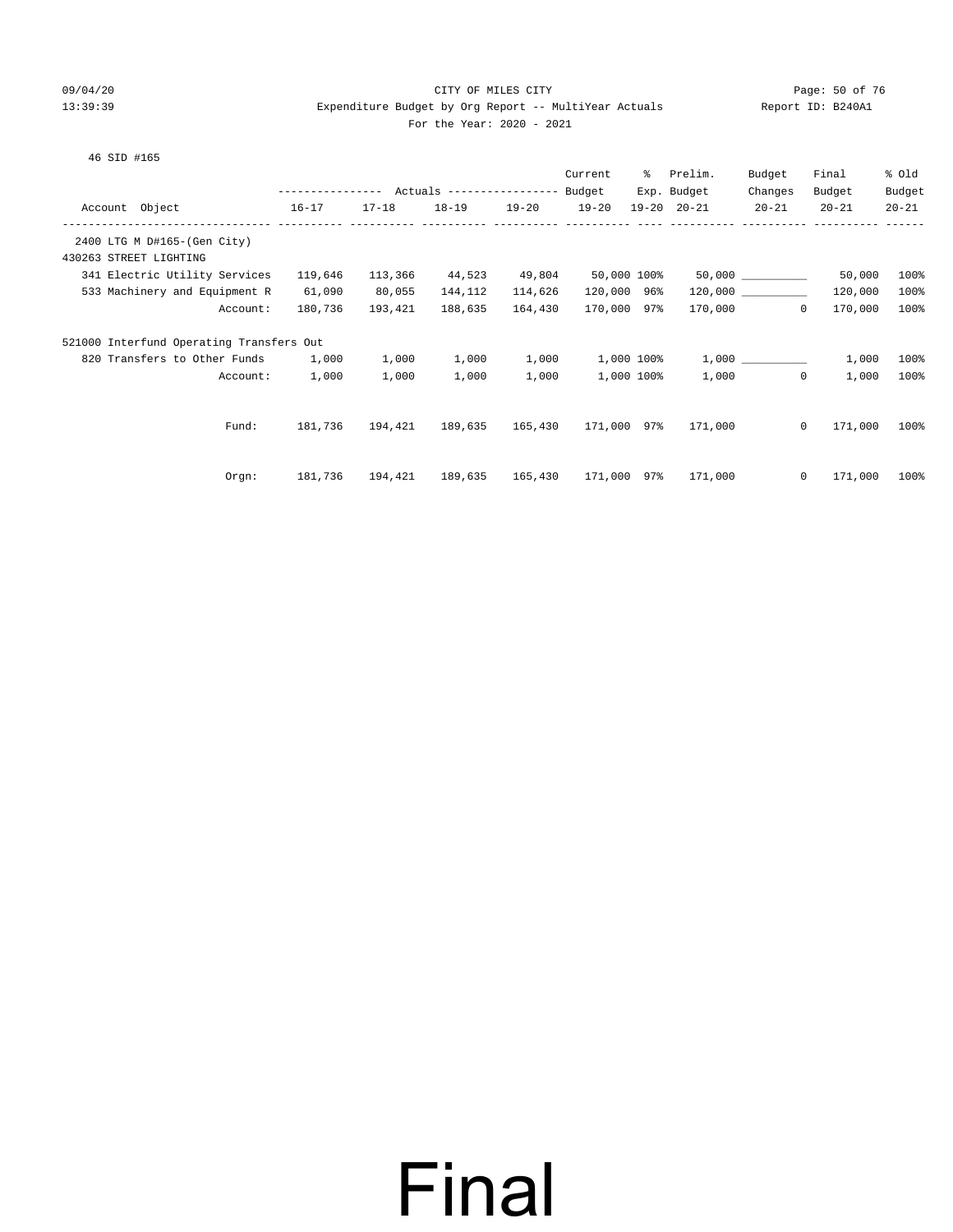#### 09/04/20 Page: 51 of 76 CITY OF MILES CITY CONTROL PAGE: 51 of 76 13:39:39 Expenditure Budget by Org Report -- MultiYear Actuals Report ID: B240A1 For the Year: 2020 - 2021

#### 47 SID #173(Ltg-Milestown)

|                                          | --------------- Actuals ---------------- Budget |             |                            |                        | Current          | ႜႜႜၟ       | Prelim.<br>Exp. Budget | Budget<br>Changes | Final<br>Budget         | % Old<br>Budget |
|------------------------------------------|-------------------------------------------------|-------------|----------------------------|------------------------|------------------|------------|------------------------|-------------------|-------------------------|-----------------|
| Account Object<br>$16 - 17$              |                                                 |             | 17-18  18-19  19-20  19-20 |                        |                  |            | 19-20 20-21 20-21      |                   | $20 - 21$               | $20 - 21$       |
| 2480 LTG M M#173-(Milestown Estates)     |                                                 |             |                            |                        |                  |            |                        |                   |                         |                 |
| 430263 STREET LIGHTING                   |                                                 |             |                            |                        |                  |            |                        |                   |                         |                 |
| 230 Repair and Maintenance Su            | 84                                              | 104         | 720                        | 720                    |                  | 900 80%    |                        |                   | 1,000                   | 111%            |
| 341 Electric Utility Services            | 1,282                                           | 1,400       | 1,404                      | 1,680                  |                  | 1,600 105% |                        | 1,600             | 1,600                   | 100%            |
| 360 Contr R & M                          | 129                                             |             | 150                        | 306                    |                  |            | 210 146%               |                   | 350                     | 167%            |
| Account:                                 | 1,495                                           | 1,504       | 2,274                      |                        | 2,706 2,710 100% |            |                        | 2,950             | $\overline{0}$<br>2,950 | 108%            |
| 521000 Interfund Operating Transfers Out |                                                 |             |                            |                        |                  |            |                        |                   |                         |                 |
| 820 Transfers to Other Funds             | 250                                             | 250         | 250                        | 250                    |                  | 250 100%   |                        |                   | 250                     | 100%            |
| Account:                                 | 250                                             | 250         | 250                        | 250                    |                  | 250 100%   | 250                    |                   | $\mathbf 0$<br>250      | 100%            |
| Fund:                                    | 1,745                                           | 1,754       |                            | 2,524 2,956 2,960 100% |                  |            | 3,200                  |                   | 3,200<br>$\circ$        | 108%            |
|                                          |                                                 |             |                            |                        |                  |            |                        |                   |                         |                 |
| Orgn:                                    |                                                 | 1,745 1,754 |                            | 2,524 2,956 2,960 100% |                  |            | 3,200                  |                   | $\circ$<br>3,200        | 108%            |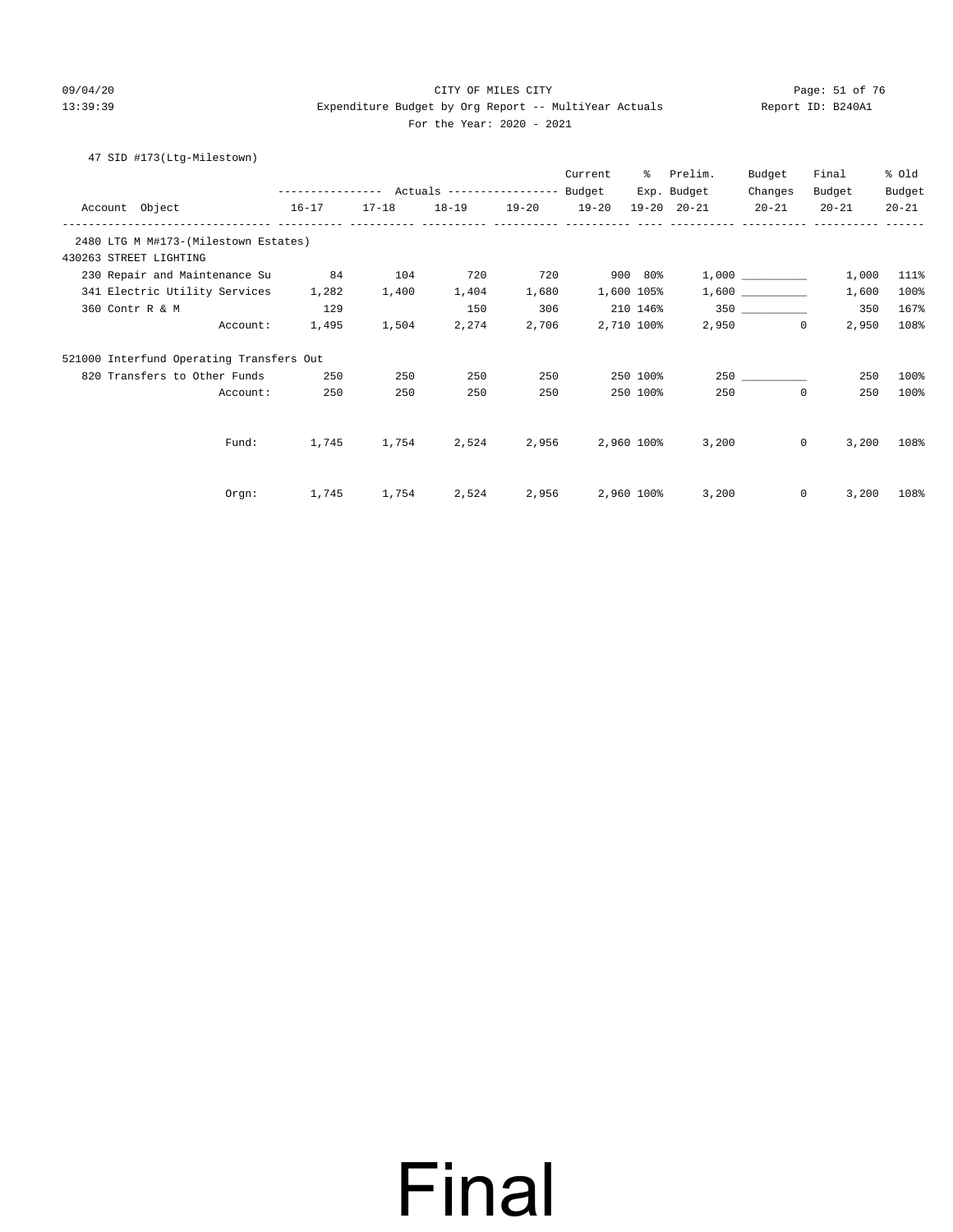#### 09/04/20 Page: 52 of 76 CITY OF MILES CITY CONTROL PAGE: 52 of 76 13:39:39 Expenditure Budget by Org Report -- MultiYear Actuals Report ID: B240A1 For the Year: 2020 - 2021

|  |  | 48 SID #167 |  |
|--|--|-------------|--|
|--|--|-------------|--|

|                                                            |        |           |                                                 |           | Current    | ႜႜၟ | Prelim.             | Budget            | Final     | % Old     |
|------------------------------------------------------------|--------|-----------|-------------------------------------------------|-----------|------------|-----|---------------------|-------------------|-----------|-----------|
|                                                            |        |           | --------------- Actuals ---------------- Budget |           |            |     | Exp. Budget         | Changes           | Budget    | Budget    |
| Account Object<br>$16 - 17$                                |        | $17 - 18$ | $18 - 19$                                       | $19 - 20$ | $19 - 20$  |     | $19 - 20$ $20 - 21$ | $20 - 21$         | $20 - 21$ | $20 - 21$ |
| 2420 LTG M D#167-(MilesAddn Etc)<br>430263 STREET LIGHTING |        |           |                                                 |           |            |     |                     |                   |           |           |
| 341 Electric Utility Services                              | 21,832 | 20,768    | 6,246                                           | 7,028     | 9,000 78%  |     |                     |                   | 8,000     | 89%       |
| 533 Machinery and Equipment R                              | 8,462  | 10,318    | 17,111                                          | 13,675    | 16,000 85% |     |                     |                   | 16,000    | 100%      |
| Account:                                                   | 30,294 | 31,086    | 23,357                                          | 20,703    | 25,000 83% |     |                     | 24,000<br>$\circ$ | 24,000    | 96%       |
| 521000 Interfund Operating Transfers Out                   |        |           |                                                 |           |            |     |                     |                   |           |           |
| 820 Transfers to Other Funds                               | 1,000  | 1,000     | 1,000                                           | 1,000     | 1,000 100% |     |                     | 1,000             | 1,000     | 100%      |
| Account:                                                   | 1,000  | 1,000     | 1,000                                           | 1,000     | 1,000 100% |     | 1,000               | $\mathbf{0}$      | 1,000     | 100%      |
| Fund:                                                      | 31,294 |           | 32,086 24,357                                   | 21,703    | 26,000 83% |     |                     | 25,000<br>$\circ$ | 25,000    | 96%       |
| Orgn:                                                      | 31,294 | 32,086    | 24,357                                          | 21,703    | 26,000 83% |     | 25,000              | $\mathbf{0}$      | 25,000    | 96%       |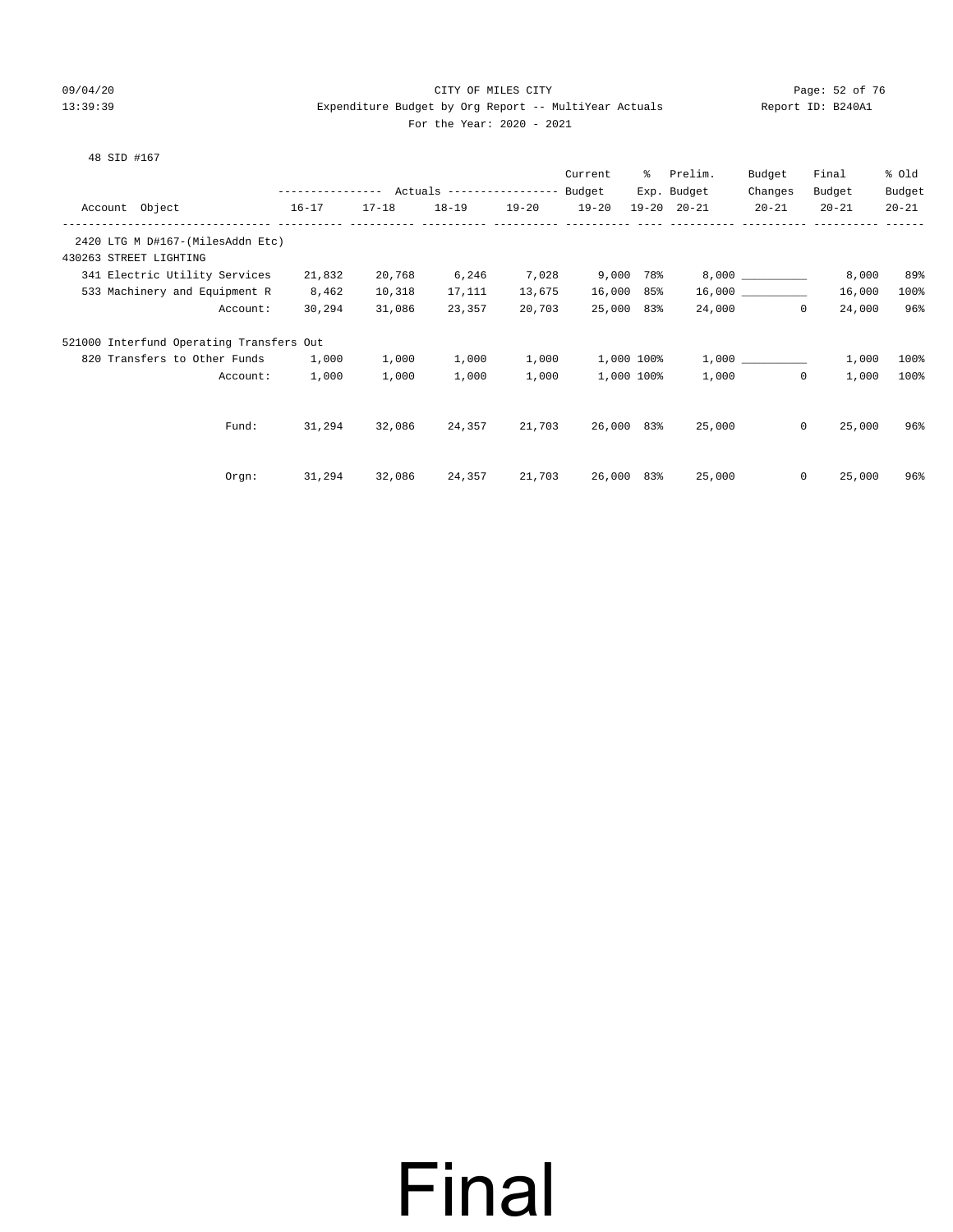#### 09/04/20 Page: 53 of 76 CITY OF MILES CITY CONTROL PAGE: 53 of 76 13:39:39 Expenditure Budget by Org Report -- MultiYear Actuals Report ID: B240A1 For the Year: 2020 - 2021

#### 49 SID #171

|                                          |                                                 |           |       |                   | Current    | ႜႜ         | Prelim.     | Budget    | Final                 | % Old     |
|------------------------------------------|-------------------------------------------------|-----------|-------|-------------------|------------|------------|-------------|-----------|-----------------------|-----------|
|                                          | --------------- Actuals ---------------- Budget |           |       |                   |            |            | Exp. Budget | Changes   | Budget                | Budget    |
| Account Object                           | $16 - 17$                                       | $17 - 18$ |       | 18-19 19-20 19-20 |            |            | 19-20 20-21 | $20 - 21$ | $20 - 21$             | $20 - 21$ |
| 2430 LTG M D#171-(Balsam Est)            |                                                 |           |       |                   |            |            |             |           |                       |           |
| 430263 STREET LIGHTING                   |                                                 |           |       |                   |            |            |             |           |                       |           |
| 230 Repair and Maintenance Su            | 435                                             | 1,523     | 853   | 750               |            | 1,600 47%  |             |           | 1,500                 | 94%       |
| 341 Electric Utility Services            | 1,566                                           | 1,690     | 1,697 | 2,040             |            | 1,950 105% |             |           | 2,000                 | 103%      |
| 360 Contr R & M                          | 1,694                                           | 415       | 1,188 | 750               |            | 1,200 63%  |             |           | 1,500                 | 125%      |
| Account:                                 | 3,695                                           | 3,628     | 3,738 | 3,540             |            | 4,750 75%  |             | 5,000     | 5,000<br>$\mathbf{0}$ | 105%      |
| 521000 Interfund Operating Transfers Out |                                                 |           |       |                   |            |            |             |           |                       |           |
| 820 Transfers to Other Funds             | 1,000                                           | 1,000     | 1,000 | 1,000             | 1,000 100% |            |             | 1,000     | 1,000                 | 100%      |
| Account:                                 | 1,000                                           | 1,000     | 1,000 | 1,000             |            | 1,000 100% |             | 1,000     | $\circ$<br>1,000      | 100%      |
|                                          |                                                 |           |       |                   |            |            |             |           |                       |           |
| Fund:                                    | 4,695                                           | 4,628     | 4,738 | 4,540             |            | 5,750 79%  | 6,000       |           | 6,000<br>$\mathbf{0}$ | 104%      |
|                                          |                                                 |           |       |                   |            |            |             |           |                       |           |
| $0$ rgn:                                 | 4,695                                           | 4,628     | 4,738 | 4,540             |            | 5,750 79%  | 6,000       |           | $\mathbf{0}$<br>6.000 | 104%      |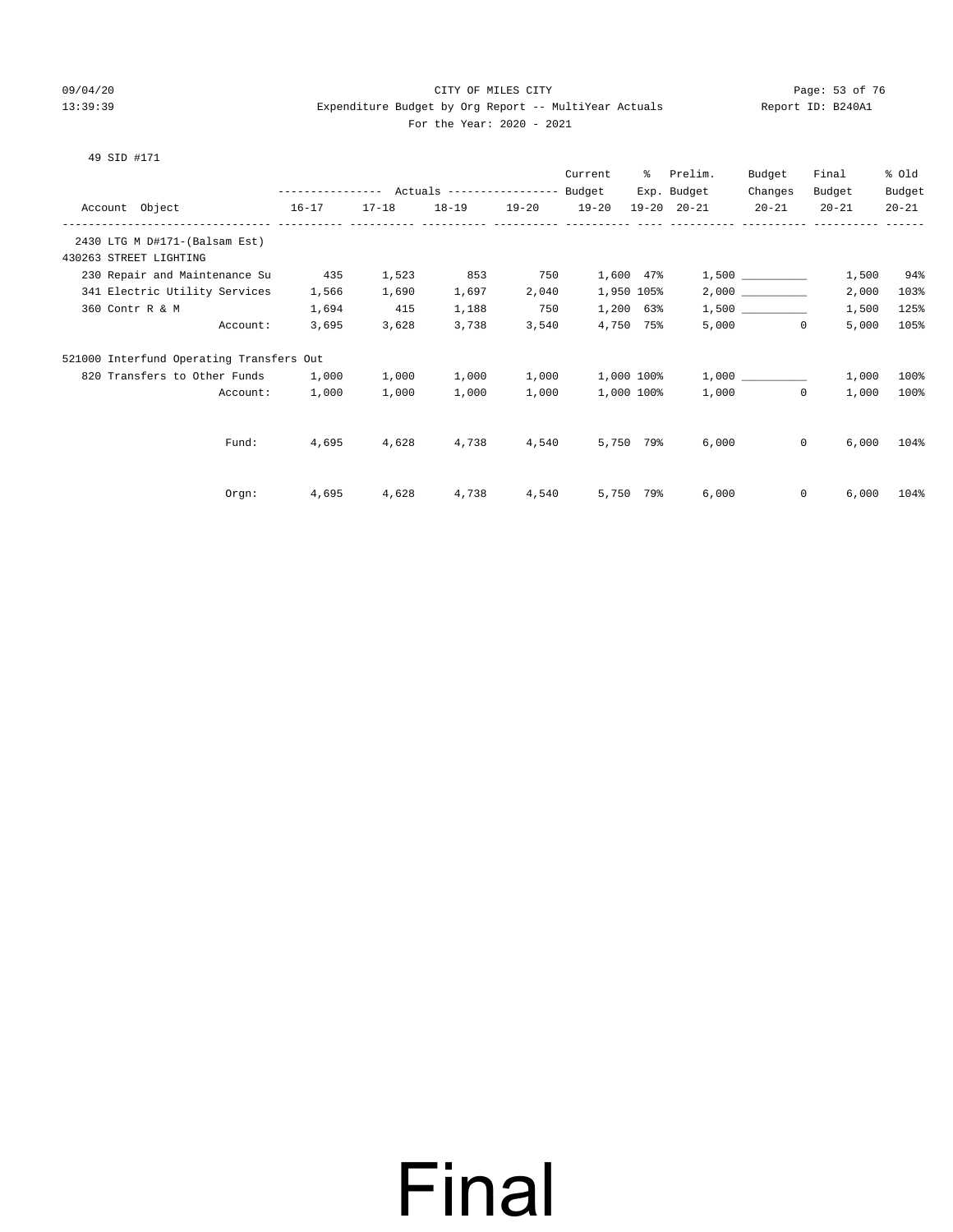#### 09/04/20 Page: 54 of 76 CITY OF MILES CITY CONTROL PAGE: 54 of 76 13:39:39 Expenditure Budget by Org Report -- MultiYear Actuals Report ID: B240A1 For the Year: 2020 - 2021

#### 50 SID #172

|                                          |                                                |           |               |                   | Current           | ႜႜ         | Prelim.                 | Budget               | Final                  | % old     |
|------------------------------------------|------------------------------------------------|-----------|---------------|-------------------|-------------------|------------|-------------------------|----------------------|------------------------|-----------|
|                                          | --------------- Actuals --------------- Budget |           |               |                   |                   |            | Exp. Budget             | Changes              | Budget                 | Budget    |
| Account Object<br>$16 - 17$              | --------- ---------- ----------                | $17 - 18$ |               | 18-19 19-20 19-20 |                   |            | 19-20 20-21             | $20 - 21$            | $20 - 21$              | $20 - 21$ |
| 2440 LTG M D#172-(Main Str)              |                                                |           |               |                   |                   |            |                         |                      |                        |           |
| 430263 STREET LIGHTING                   |                                                |           |               |                   |                   |            |                         |                      |                        |           |
| 230 Repair and Maintenance Su            | 3,196                                          | 985       | 4,034         | 5,733             | 4,000 143%        |            |                         |                      | 6,000                  | 150%      |
| 341 Electric Utility Services            | 14,334                                         | 15,902    | 15,748        | 18,819            | 24,000 78%        |            |                         | 20,000               | 20,000                 | 83%       |
| 360 Contr R & M                          | 1,886                                          | 2,149     | 4,154         | 2,118             | 3,000 71%         |            |                         |                      | 3,000                  | 100%      |
| Account:                                 | 19,416                                         | 19,036    | 23,936        | 26,670            | 31,000 86%        |            |                         | 29,000<br>$\Omega$   | 29,000                 | 93%       |
| 521000 Interfund Operating Transfers Out |                                                |           |               |                   |                   |            |                         |                      |                        |           |
| 820 Transfers to Other Funds             | 1,000                                          | 1,000     | 1,000         | 1,000             |                   |            | $1,000$ $100$ % $1,000$ |                      | 1,000                  | 100%      |
| Account:                                 | 1,000                                          | 1,000     | 1,000         | 1,000             |                   | 1,000 100% |                         | $\mathbf 0$<br>1,000 | 1,000                  | 100%      |
|                                          |                                                |           |               |                   |                   |            |                         |                      |                        |           |
| Fund:                                    | 20,416                                         | 20,036    | 24,936        | 27,670            | 32,000 86%        |            | 30,000                  |                      | $\mathbf{0}$<br>30,000 | 93%       |
|                                          |                                                |           |               |                   |                   |            |                         |                      |                        |           |
| Orgn:                                    | 20,416                                         |           | 20,036 24,936 |                   | 27,670 32,000 86% |            | 30,000                  |                      | $\mathbf{0}$<br>30,000 | 93%       |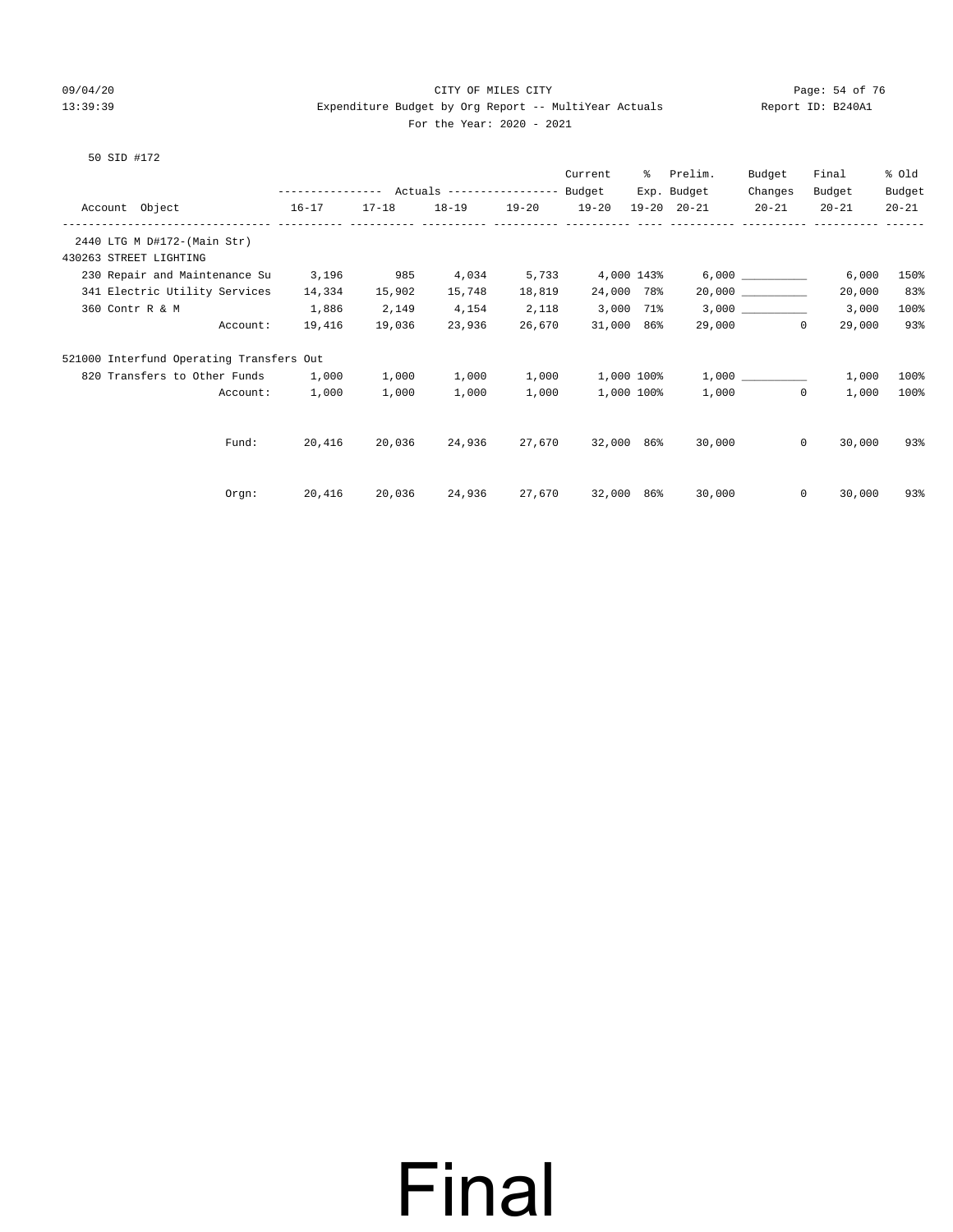#### 09/04/20 Page: 55 of 76 CITY OF MILES CITY CONTROL PAGE: 55 of 76 13:39:39 Expenditure Budget by Org Report -- MultiYear Actuals Report ID: B240A1 For the Year: 2020 - 2021

#### 51 SID #195

|                                                        |                                           |           |           |           | Current   | ႜႜ         | Prelim.             | Budget       | Final     | % Old     |
|--------------------------------------------------------|-------------------------------------------|-----------|-----------|-----------|-----------|------------|---------------------|--------------|-----------|-----------|
|                                                        | --------------- Actuals ----------------- |           |           |           | Budget    |            | Exp. Budget         | Changes      | Budget    | Budget    |
| Account Object                                         | $16 - 17$                                 | $17 - 18$ | $18 - 19$ | $19 - 20$ | $19 - 20$ |            | $19 - 20$ $20 - 21$ | $20 - 21$    | $20 - 21$ | $20 - 21$ |
| -----------------------<br>2450 LTG M D#195-(SG-Trico) |                                           |           |           |           |           |            |                     |              |           |           |
| 430263 STREET LIGHTING                                 |                                           |           |           |           |           |            |                     |              |           |           |
| 341 Electric Utility Services                          | 4,822                                     | 4,822     | 4,821     | 4,822     |           | 6,300 77%  |                     |              | 5,000     | 79%       |
| Account:                                               | 4,822                                     | 4,822     | 4,821     | 4,822     |           | 6,300 77%  | 5,000               | $\mathbf 0$  | 5,000     | 79%       |
| 521000 Interfund Operating Transfers Out               |                                           |           |           |           |           |            |                     |              |           |           |
| 820 Transfers to Other Funds                           | 1,000                                     | 1,000     | 1,000     | 1,000     |           | 1,000 100% |                     | 1,000        | 1,000     | 100%      |
| Account:                                               | 1,000                                     | 1,000     | 1,000     | 1,000     |           | 1,000 100% | 1,000               | $\mathbf{0}$ | 1,000     | 100%      |
|                                                        |                                           |           |           |           |           |            |                     |              |           |           |
| Fund:                                                  | 5,822                                     | 5,822     | 5,821     | 5,822     |           | 7,300 80%  | 6,000               | $\mathsf{O}$ | 6,000     | 82%       |
|                                                        |                                           |           |           |           |           |            |                     |              |           |           |
| Orgn:                                                  | 5,822                                     | 5,822     | 5,821     | 5,822     | 7,300     | 80%        | 6,000               | 0            | 6,000     | 82%       |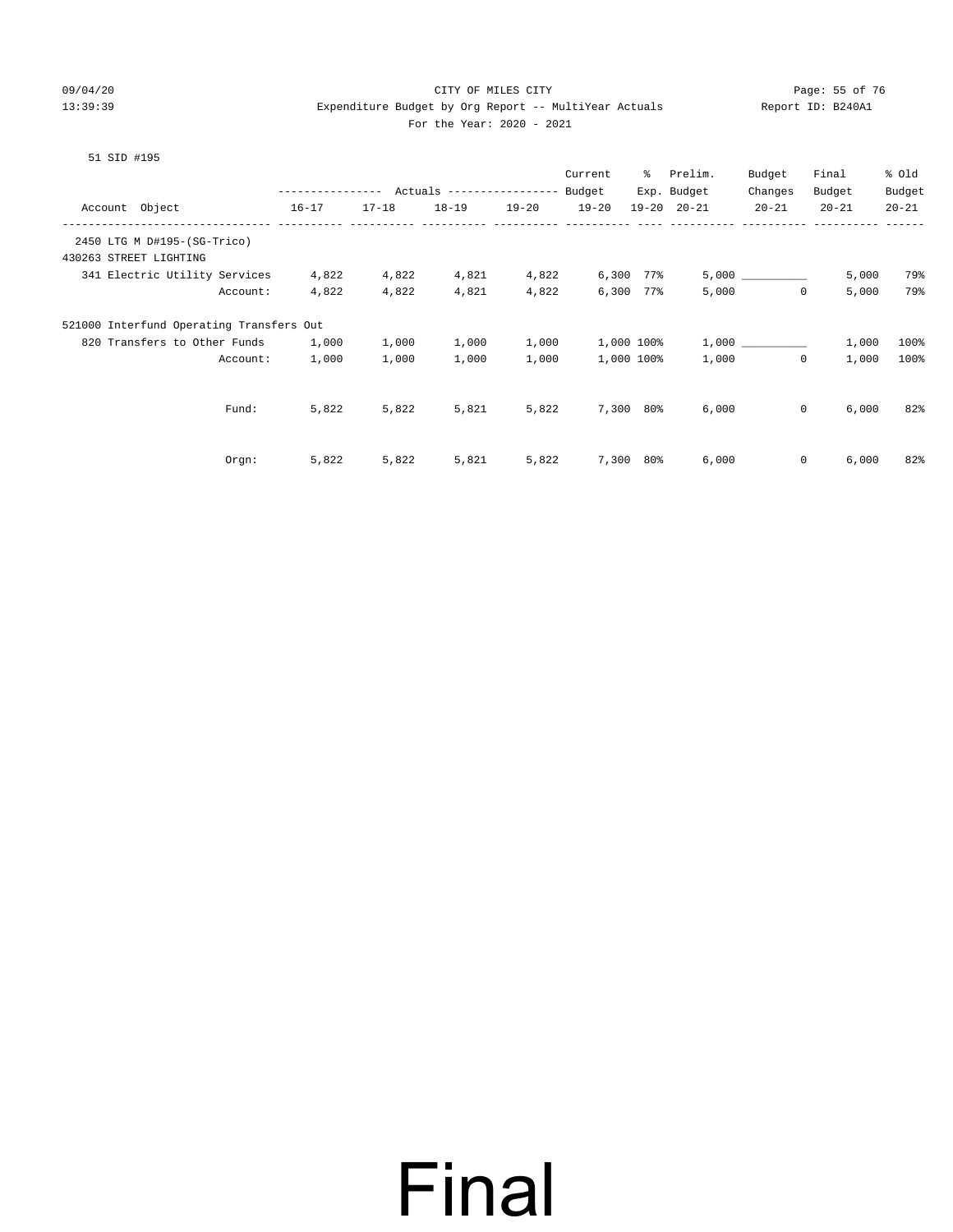#### 09/04/20 Page: 56 of 76 CITY OF MILES CITY CONTROL PAGE: 56 of 76 13:39:39 Expenditure Budget by Org Report -- MultiYear Actuals Report ID: B240A1 For the Year: 2020 - 2021

#### 72 SID #202

|                                          |                                                       |           |           |           | Current   | ႜႜၟ            | Prelim.             | Budget                | Final     | % Old     |
|------------------------------------------|-------------------------------------------------------|-----------|-----------|-----------|-----------|----------------|---------------------|-----------------------|-----------|-----------|
|                                          | ---------------    Actuals ----------------    Budget |           |           |           |           |                | Exp. Budget         | Changes               | Budget    | Budget    |
| Account Object                           | $16 - 17$                                             | $17 - 18$ | $18 - 19$ | $19 - 20$ | $19 - 20$ |                | $19 - 20$ $20 - 21$ | $20 - 21$             | $20 - 21$ | $20 - 21$ |
| ---------------------- --------          |                                                       |           |           |           |           |                |                     |                       |           |           |
| 2470 LTG M D#202-(SG-MDU&NV)             |                                                       |           |           |           |           |                |                     |                       |           |           |
| 430263 STREET LIGHTING                   |                                                       |           |           |           |           |                |                     |                       |           |           |
| 341 Electric Utility Services            | 4,556                                                 | 4,158     | 1,306     | 1,458     |           | 2,300 63%      |                     | 2,000                 | 2,000     | 87%       |
| 533 Machinery and Equipment R            | 2,436                                                 | 2,739     | 5,419     | 4,245     |           | 6,000 71%      |                     |                       | 5,000     | 83%       |
| Account:                                 | 6,992                                                 | 6,897     | 6,725     | 5,703     |           | 8,300 69%      |                     | 7,000<br>$\mathbf{0}$ | 7,000     | 84%       |
| 521000 Interfund Operating Transfers Out |                                                       |           |           |           |           |                |                     |                       |           |           |
| 820 Transfers to Other Funds             | 1,000                                                 | 1,000     | 1,000     | 1,000     |           | 1,000 100%     |                     |                       | 1,000     | 100%      |
| Account:                                 | 1,000                                                 | 1,000     | 1,000     | 1,000     |           | 1,000 100%     | 1,000               | $\Omega$              | 1,000     | 100%      |
|                                          |                                                       |           |           |           |           |                |                     |                       |           |           |
| Fund:                                    | 7,992                                                 | 7,897     | 7,725     | 6,703     |           | 9,300 72%      | 8,000               | $\mathbf{0}$          | 8,000     | 86%       |
|                                          |                                                       |           |           |           |           |                |                     |                       |           |           |
| Orgn:                                    | 7,992                                                 | 7,897     | 7,725     | 6,703     |           | $9,300$ $72\%$ | 8,000               | $\mathbf{0}$          | 8,000     | 86%       |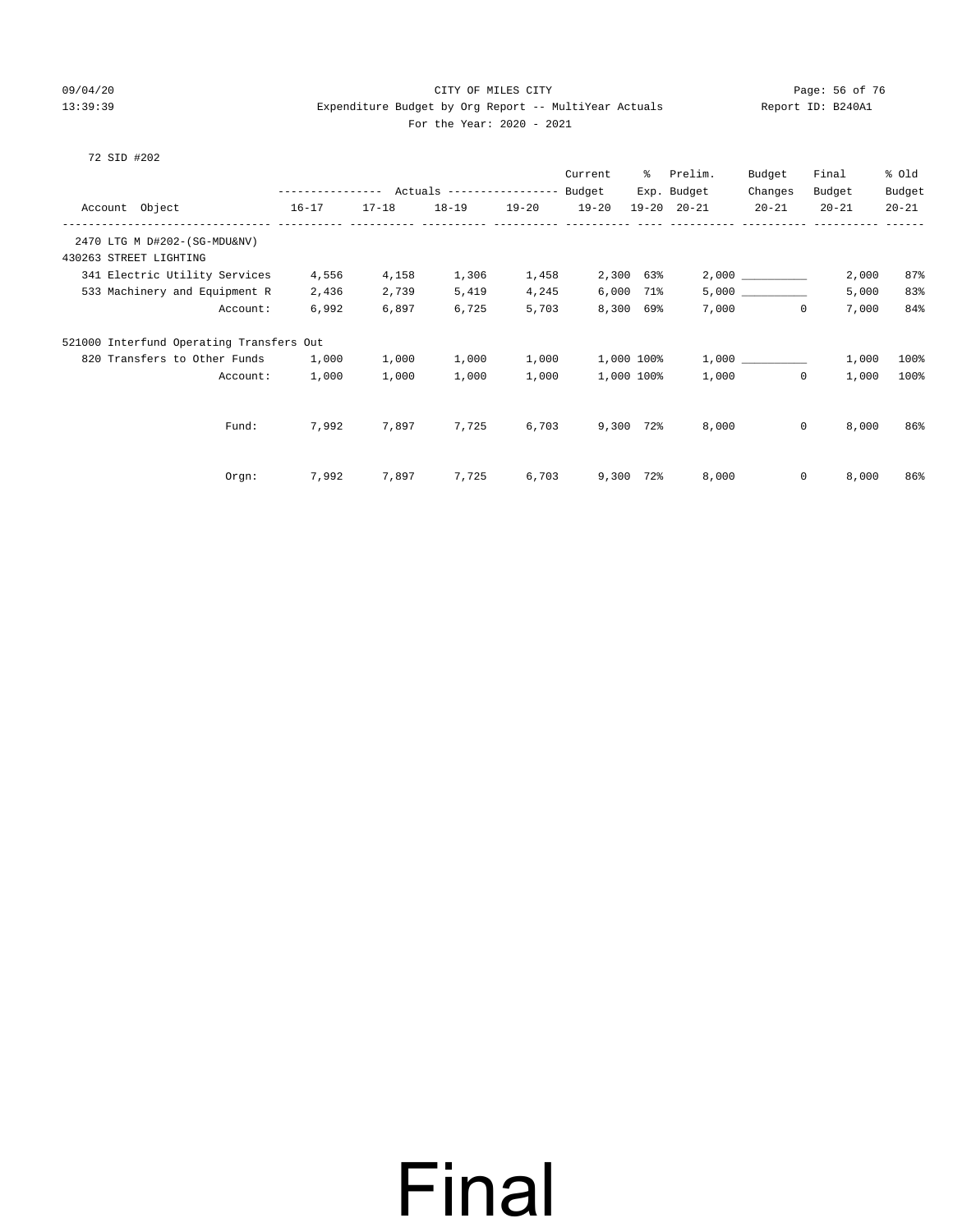#### 09/04/20 Page: 57 of 76 CITY OF MILES CITY CONTROL PAGE: 57 of 76 13:39:39 Expenditure Budget by Org Report -- MultiYear Actuals Report ID: B240A1 For the Year: 2020 - 2021

#### 80 Water Purification

|                         |                                         |           |                |           |        | Current        | ႜ             | Prelim.             | Budget             | Final                   | % Old          |
|-------------------------|-----------------------------------------|-----------|----------------|-----------|--------|----------------|---------------|---------------------|--------------------|-------------------------|----------------|
|                         |                                         |           |                |           |        |                |               | Exp. Budget         | Changes            | Budget                  | Budget         |
| Account Object          |                                         | $16 - 17$ | $17 - 18$      | $18 - 19$ |        | 19-20 19-20    |               | $19 - 20$ $20 - 21$ | $20 - 21$          | $20 - 21$               | $20 - 21$      |
| 5210 WATER UTILITY      |                                         |           |                |           |        |                |               |                     |                    |                         |                |
|                         | 430540 Water Purification and Treatment |           |                |           |        |                |               |                     |                    |                         |                |
|                         | 210 Office Supplies and Mater           | 157       | 454            | 219       | 284    |                | 400 71%       |                     |                    | 400                     | 100%           |
|                         | 214 Small Items of Equipment            | 6,571     | 687            | 410       |        | 3,000          | 0 %           |                     |                    | 3,000                   | 100%           |
|                         | 220 Operating Expenses                  | 2,386     | 2,610          | 1,456     | 2,534  | $3,000$ $84\%$ |               |                     |                    | 3,000                   | 100%           |
|                         | 222 Chemicals, Lab & Med Suppl          | 68,168    | 55,721         | 50,696    | 55,342 | 60,000 92%     |               |                     |                    | 60,000                  | 100%           |
|                         | 226 Clothing and Uniforms               | 199       | 384            | 316       | 343    |                | 500 69%       |                     | $500$ __________   | 500                     | 100%           |
|                         | 230 Repair and Maintenance Su           | 6,570     | 8,036          | 9,545     | 11,527 | 10,000 115%    |               |                     | $15,000$ _________ | 15,000                  | 150%           |
|                         | 231 Gas, Oil, Diesel Fuel, Gr           | 553       | 816            | 1,413     | 1,607  | $2,000$ 80%    |               |                     |                    | 2,000                   | 100%           |
| 241 Consumable Tools    |                                         | 94        | $\overline{3}$ |           | 32     |                | $0***$ $****$ |                     |                    | $\overline{0}$          | 0 <sub>8</sub> |
|                         | 311 Postage, Box Rent, Etc.             | 83        | 75             | 29        | 56     | 100            | 56%           |                     | 100 000            | 100                     | 100%           |
|                         | 320 Printing, Duplicating, Ty           |           |                |           |        | 100            | 0%            |                     |                    | 100                     | 100%           |
|                         | 330 Publicity, Subscriptions            |           |                |           | 691    | 750            | 92%           |                     | $750$ ________     | 750                     | 100%           |
|                         | 334 Memberships, Registration           | 68        | 445            | 208       | 376    |                | 300 125%      |                     | 300                | 300                     | 100%           |
| 352 Wtr/Swr Lab Testing |                                         | 6,053     | 7,338          | 7,843     | 6,771  | 10,000 68%     |               |                     |                    | 10,000                  | 100%           |
|                         | 357 Architectual, Engineering           |           |                |           |        | 8,000          | 0 %           |                     |                    | 8,000                   | 100%           |
| 360 Contr R & M         |                                         | 3,094     | 1,406          | 3,256     | 2,333  | 4,000          | 58%           |                     |                    | 4,000                   | 100%           |
|                         | 369 Other Repair and Maintena           |           |                |           |        | 1,500          | 0 %           |                     |                    | 1,500                   | 100%           |
| 370 Travel              |                                         | 771       | 560            | 1,111     | 655    | 1,500          | 44%           |                     |                    | 1,500                   | 100%           |
| 380 Training Services   |                                         | 368       | 286            | 678       | 366    | 1,500          | $24\%$        |                     |                    | 1,500                   | 100%           |
| 382 Books               |                                         |           | 164            |           | 148    |                | 200 74%       |                     |                    | 200                     | 100%           |
|                         | 533 Machinery and Equipment R           |           |                |           |        | 500            | 0%            |                     | $500$ ________     | 500                     | 100%           |
|                         | 940 Machinery & Equipment               |           |                |           |        | 5,000          | 0%            |                     | 5,000              | 5,000                   | 100%           |
|                         | Account:                                | 95,135    | 78,985         | 77,180    | 83,065 | 112,350 74%    |               |                     | 117,350            | $\circ$<br>117,350      | 104%           |
|                         | Fund:                                   | 95,135    | 78,985         | 77,180    | 83,065 | 112,350 74%    |               | 117,350             |                    | $\mathbf{0}$<br>117,350 | 104%           |
|                         | $0$ rgn:                                | 95,135    | 78,985         | 77,180    | 83,065 | 112,350 74%    |               | 117,350             |                    | 0<br>117,350            | 104%           |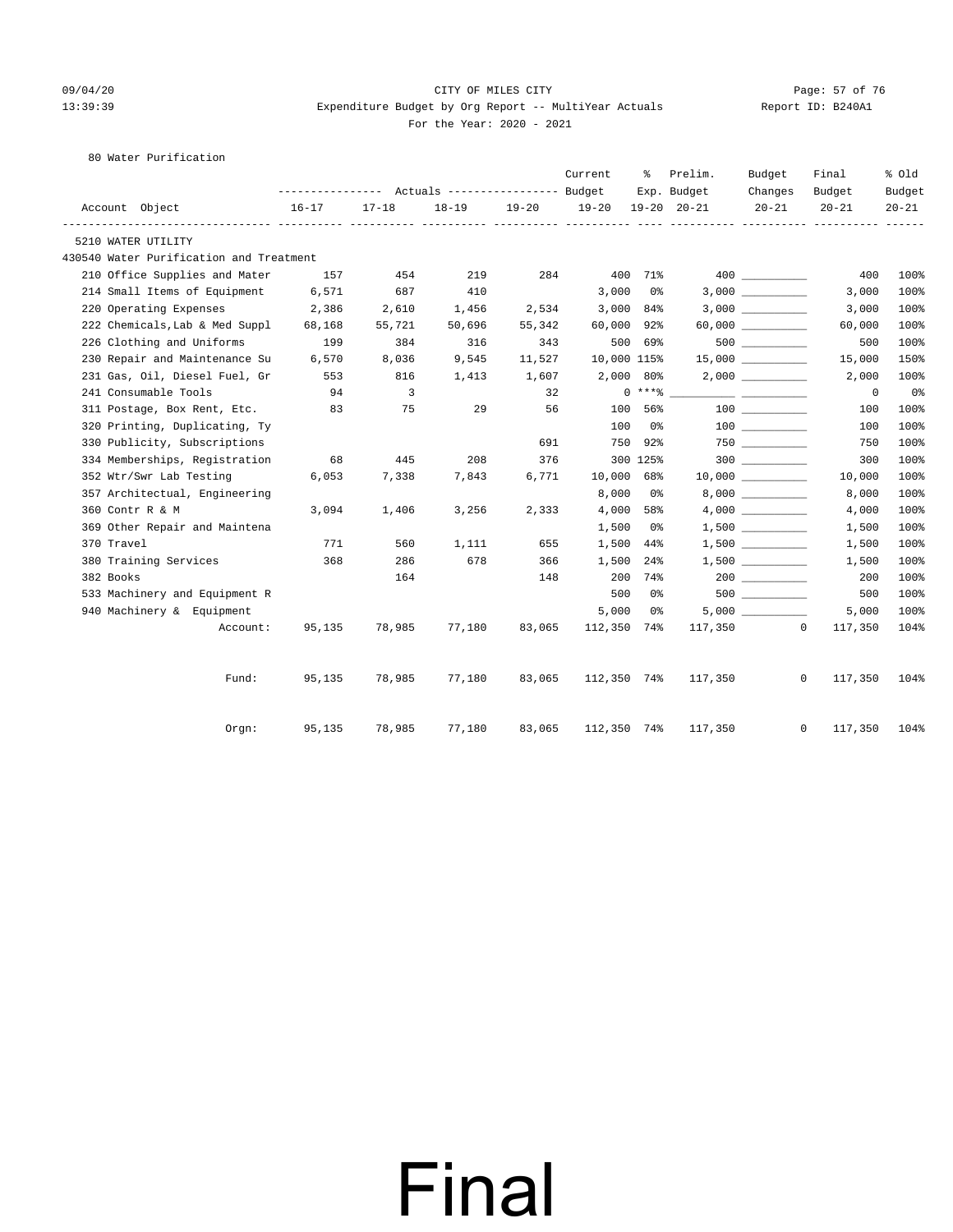#### 09/04/20 Page: 58 of 76 CITY OF MILES CITY CONTROL CONTROL PAGE: 58 of 76 13:39:39 Expenditure Budget by Org Report -- MultiYear Actuals Report ID: B240A1 For the Year: 2020 - 2021

#### 87 Airport

|                                              |          | ---------------- |           | Actuals ----------------- Budget |           | Current     | ႜ             | Prelim.<br>Exp. Budget | Budget<br>Changes   | Final<br>Budget | % old<br>Budget |
|----------------------------------------------|----------|------------------|-----------|----------------------------------|-----------|-------------|---------------|------------------------|---------------------|-----------------|-----------------|
| Account Object                               |          | $16 - 17$        | $17 - 18$ | $18 - 19$                        | $19 - 20$ | $19 - 20$   |               | $19 - 20$ $20 - 21$    | $20 - 21$           | $20 - 21$       | $20 - 21$       |
| 4056 Airport- Capital Improvement Plan       |          |                  |           |                                  |           |             |               |                        |                     |                 |                 |
| 430300 Airport (87)                          |          |                  |           |                                  |           |             |               |                        |                     |                 |                 |
| 360 Contr R & M                              |          | 30,500           |           |                                  |           | 0           | 0%            |                        |                     | 0               | 0 <sup>8</sup>  |
|                                              | Account: | 30,500           |           |                                  |           |             | $0$ ****      | $\mathbf 0$            | $\mathbf 0$         | $\mathbf 0$     | 0 <sup>°</sup>  |
|                                              | Fund:    | 30,500           |           |                                  |           | 0           | 0%            | 0                      | 0                   | 0               | 0%              |
| 5610 AIRPORT OPERATING                       |          |                  |           |                                  |           |             |               |                        |                     |                 |                 |
| 430300 Airport (87)                          |          |                  |           |                                  |           |             |               |                        |                     |                 |                 |
| 110 Salaries and Wages-Comp A                |          |                  |           |                                  | $-856$    |             | $0***8$       |                        |                     | 0               | 0 <sup>°</sup>  |
| 111 Salaries and Wages - Perm                |          | 99,546           | 93,090    | 82,708                           | 89,650    | 100,260 89% |               |                        |                     | 100,356         | 100%            |
| 121 OVERTIME-PERMANENT                       |          | 2,829            | 4,190     | 2,024                            | 1,575     |             | 2,800 56%     |                        |                     | 2,800           | 100%            |
| 131 VACATION                                 |          | 2,123            | 7,290     | 7,405                            | 6,067     |             | 2,100 289%    |                        |                     | 2,100           | 100%            |
| 132 SICK LEAVE                               |          | 1,755            | 1,263     | 528                              | 2,515     |             | 1,800 140%    |                        |                     | 1,800           | 100%            |
| 133 OTHER LEAVE PAY                          |          | 3,635            | 7,167     | 4,058                            | 4,947     |             | 3,203 154%    |                        |                     | 3,207           | 100%            |
| 134 HOLIDAY PAY                              |          | 1,557            | 920       | 71                               | 603       |             | 1,600 38%     |                        |                     | 1,600           | 100%            |
| 141 Unemployment Insurance                   |          | 168              | 286       | 340                              | 159       |             | 168 95%       |                        |                     | 168             | 100%            |
| 142 Workers' Compensation                    |          | 6,137            | 5,762     | 5,525                            | 5,729     |             | 6,154 93%     |                        | $5,577$ _________   | 5,577           | 91%             |
| 143 Health Insurance                         |          | 16,599           | 13,736    | 27,362                           | 23,676    | 19,073 124% |               |                        | $20,508$ __________ | 20,508          | 108%            |
| 144 FICA                                     |          | 8,456            | 8,744     | 7,428                            | 8,087     |             | 8,550 95%     |                        |                     | 8,558           | 100%            |
| 145 PERS                                     |          | 33,843           | 17,851    | $-2,545$                         | 24,084    |             | 9,690 249%    |                        |                     | 9,810           | 101%            |
| 196 CLOTHING ALLOTMENT                       |          | 375              | 375       | 300                              | 356       |             | 375 95%       |                        |                     | 375             | 100%            |
| 210 Office Supplies and Mater                |          | 781              | 617       | 823                              | 706       |             | 600 118%      |                        | 650                 | 650             | 108%            |
| 214 Small Items of Equipment                 |          | 4,229            |           | 4,150                            | 9,487     |             | $250$ *** $8$ |                        | $250$ _________     | 250             | 100%            |
| 220 Operating Expenses                       |          | 4,712            | 4,538     | 4,678                            | 3,336     |             | 4,000 83%     |                        |                     | 4,000           | 100%            |
| 230 Repair and Maintenance Su                |          | 12,294           | 11,381    | 8,104                            | 14,535    |             | 8,000 182%    |                        |                     | 10,000          | 125%            |
| 231 Gas, Oil, Diesel Fuel, Gr                |          | 1,945            | 5,001     | 3,755                            | 3,029     |             | 2,500 121%    |                        |                     | 3,000           | 120%            |
| 237 Aviation Fuel                            |          | 264,572          | 459,057   | 213,058                          | 252,322   | 300,000 84% |               |                        |                     | 300,000         | 100%            |
| 239 Tires, Tubes Etc.                        |          | 398              | 977       | 181                              |           | 2,500       | - 0%          |                        | $2,500$ _________   | 2,500           | 100%            |
| 250 Supplies for Resale                      |          | 326              | 1,921     | 860                              | 2,465     |             | 1,000 247%    |                        |                     | 2,000           | 200%            |
| 311 Postage, Box Rent, Etc.                  |          | 181              | 277       | 131                              | 233       |             | 200 117%      |                        | $200$               | 200             | 100%            |
| 319 Other Communication and T                |          | 723              | 1,712     | 1,157                            | 1,498     |             | 1,200 125%    |                        |                     | 1,300           | 108%            |
| 330 Publicity, Subscriptions                 |          | 592              | 1,184     | 1,307                            | 1,016     |             | 1,200 85%     |                        |                     | 1,200           | 100%            |
| 334 Memberships, Registration                |          | 490              | 490       | 490                              | 1,053     |             | 600 176%      |                        | 800                 | 800             | 133%            |
| 341 Electric Utility Services                |          | 10,090           | 10,137    | 9,745                            | 12,925    | 10,000 129% |               |                        |                     | 11,000          | 110%            |
| 344 Gas Utility Service                      |          | 5,027            | 6,333     | 5,798                            | 5,016     |             | 5,000 100%    |                        |                     | 5,000           | 100%            |
| 345 Telephone                                |          | 2,440            | 3,529     | 1,920                            | 2,045     |             | $3,000$ 68%   | $3,000$ $\_\_$         |                     | 3,000           | 100%            |
| 347 Internet                                 |          | 313              | 316       | 206                              | 137       |             | 400 34%       |                        |                     | 400             | 100%            |
| 350 Professional Services                    |          | 2,500            | 2,806     | $-86$                            | 2,167     |             | 1,000 217%    |                        |                     | 1,000           | 100%            |
| 360 Contr R & M                              |          |                  |           |                                  | 3,656     |             | $0***8$       |                        |                     |                 | $3,000$ *****%  |
| 363 R&M Vehicles/Equip/Labor-                |          | 6,660            | 10,781    | 8,652                            | 4,520     |             | 6,000 75%     |                        | $6,000$             | 6,000           | 100%            |
| 367 Plumbing, Heating, Electr                |          |                  |           |                                  |           | 1,000       | 0%            |                        |                     | 1,000           | 100%            |
| 370 Travel                                   |          |                  |           | 681                              |           | $\mathbf 0$ |               | $0\%$ __               |                     | 0               | 0%              |
| 380 Training Services                        |          |                  |           |                                  |           | 150         | 0%            |                        |                     | 250             | 167%            |
| 511 Insurance on Buildings<br>T              |          | 3,108            | 3,329     | 3,118                            | 3,440     |             | 3,440 100%    |                        |                     | 3,932           | 114%            |
| 512 Insurance on Vehicles & E<br>$\mathbb T$ |          | 2,544            | 2,440     | 2,610                            | 2,945     |             | 2,038 145%    |                        |                     | 2,098           | 103%            |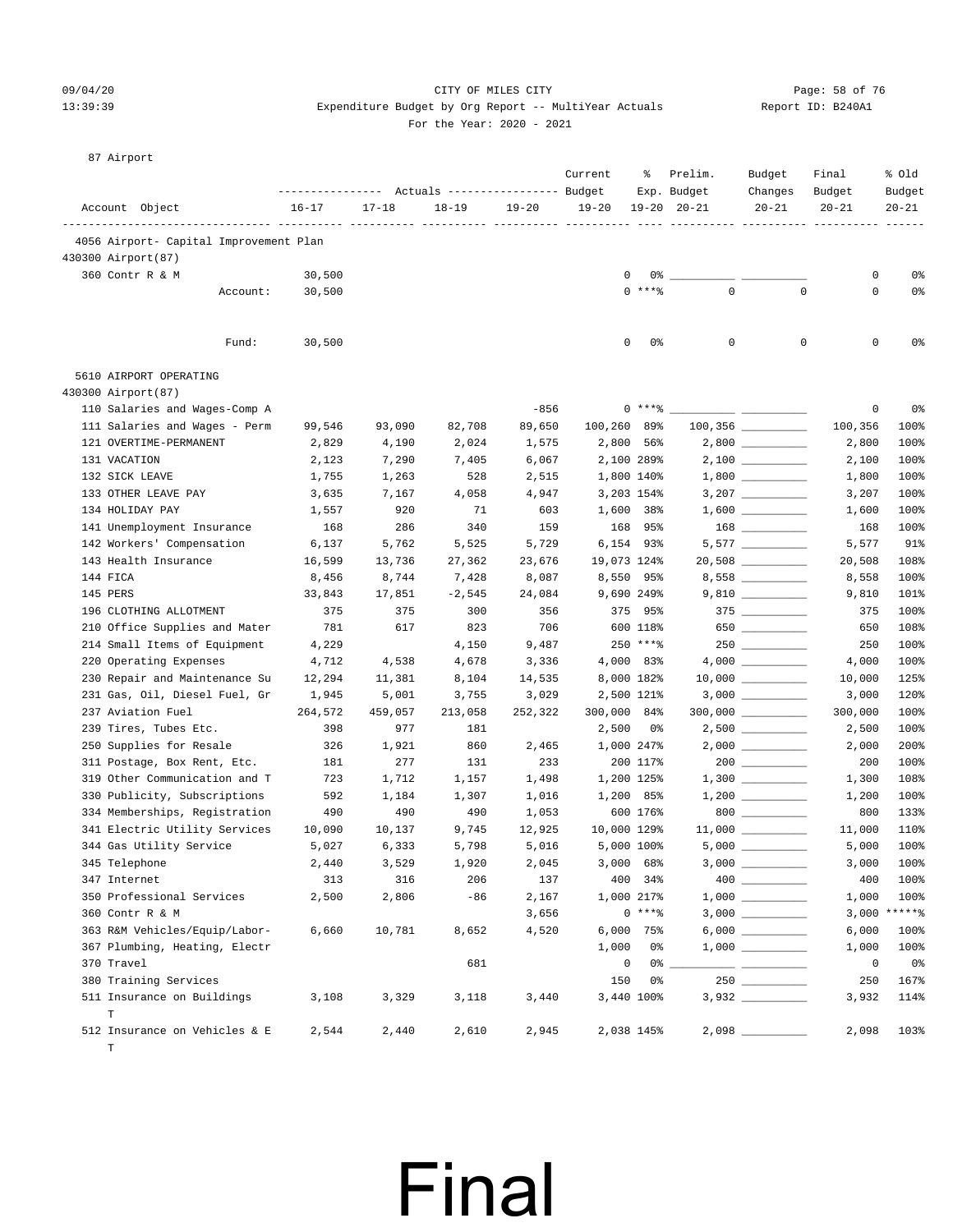#### 09/04/20 Page: 59 of 76 CITY OF MILES CITY CONTROL CONTROL PAGE: 59 of 76 13:39:39 Expenditure Budget by Org Report -- MultiYear Actuals Report ID: B240A1 For the Year: 2020 - 2021

#### 87 Airport

|                                          |           |           | --------------- Actuals ---------------- Budget |           | Current               | ి                  | Prelim.<br>Exp. Budget         | Budget<br>Changes | Final<br>Budget | % Old<br>Budget    |
|------------------------------------------|-----------|-----------|-------------------------------------------------|-----------|-----------------------|--------------------|--------------------------------|-------------------|-----------------|--------------------|
| Account Object                           | $16 - 17$ | $17 - 18$ | $18 - 19$                                       | $19 - 20$ | $19 - 20$             |                    | $19 - 20$ $20 - 21$            | $20 - 21$         | $20 - 21$       | $20 - 21$<br>----- |
| 513 Liability                            | 4,615     | 4,615     | 4,875                                           | 4,875     |                       | 4,800 102%         |                                |                   | 4,800           | 100%               |
| 925 Industrial Park Project-A            |           |           |                                                 |           | 180,000               |                    |                                |                   | 0               | 0%                 |
| 939 AIP-3-30-055-018-2019                |           |           |                                                 |           | 418,920               | 0%                 |                                |                   | 216,900         | 52%                |
| Account:                                 | 505,563   | 692,115   | 411,417                                         |           | 497,998 1,113,571 45% |                    | 741,139                        | $\circ$           | 741,139         | 66%                |
| 430320 Airport - Improvements            |           |           |                                                 |           |                       |                    |                                |                   |                 |                    |
| 360 Contr R & M                          |           |           | 28,825                                          | 53,118    |                       |                    |                                |                   | 0               | 0 <sup>8</sup>     |
| 940 Machinery & Equipment                |           |           |                                                 |           | 20,000                |                    |                                |                   | $\mathbf 0$     | 0 <sup>°</sup>     |
| Account:                                 |           |           | 28,825                                          | 53,118    | 33,510 159%           |                    | $\Omega$                       | $\Omega$          | $\mathbf 0$     | 0 <sup>8</sup>     |
| 430500 Water Operating                   |           |           |                                                 |           |                       |                    |                                |                   |                 |                    |
| 645 Equipment-Principle                  |           | 242       |                                                 |           | $\mathbf 0$           |                    |                                |                   | $\mathbf 0$     | 0 <sup>°</sup>     |
| Account:                                 |           | 242       |                                                 |           |                       | $0$ *** $%$        | $\Omega$                       | $\Omega$          | $\circ$         | 0 <sup>°</sup>     |
| 490500 Other Debt Service Payments       |           |           |                                                 |           |                       |                    |                                |                   |                 |                    |
| 635 Principle- Hanger 8 Door             |           |           |                                                 |           |                       | $\mathbf 0$<br>0 응 |                                |                   |                 | $1,500$ *****%     |
| 636 Interest-Hanger 8 Door Lo            |           |           |                                                 |           | $\mathbf 0$           | 0%                 |                                |                   |                 | 357 ******         |
| 642 Interest - Aeronautics Lo            | 357       | 178       |                                                 |           | $\mathbf 0$           |                    |                                |                   | 0               | 0 <sup>8</sup>     |
| 645 Equipment-Principle                  |           | $-242$    |                                                 |           | $\mathbf 0$           |                    |                                |                   | 0               | 0 <sup>8</sup>     |
| 646 Equipment-Interest                   | 266       | 29        |                                                 |           | $\mathbf 0$           |                    |                                |                   | 0               | 0 <sup>8</sup>     |
| 648 MT Aero Principle 06-2015            |           |           |                                                 | $-3,000$  | $16,953 - 18%$        |                    |                                |                   | 16,953          | 100%               |
| True #                                   |           |           |                                                 |           |                       |                    |                                |                   |                 |                    |
| 649 MT Aero Interest06-2015<br>True #    | 2,479     | 2,204     | 1,928                                           | 1,653     |                       |                    | $1,653$ 100% $1,378$ _________ |                   | 1,378           | 83%                |
| 651 Interest-Purchase Fuel Tr            | 1,308     | 282       |                                                 |           | $\mathsf 0$           | 0 %                |                                |                   | $\mathbf 0$     | 0 <sup>8</sup>     |
| Account:                                 | 4,410     | 2,451     | 1,928                                           | $-1,347$  | $18,606 -7%$          |                    | 20,188                         | $\overline{0}$    | 20,188          | 108%               |
| 510400 Depreciation                      |           |           |                                                 |           |                       |                    |                                |                   |                 |                    |
| 830 Depreciation - Closed to             |           |           |                                                 | 350,985   |                       |                    | $0***$                         |                   | 0               | 0 <sup>°</sup>     |
| Account:                                 |           |           |                                                 | 350,985   |                       | $0$ ****           | $\Omega$                       | $\Omega$          | $\Omega$        | 0 <sup>°</sup>     |
| 521000 Interfund Operating Transfers Out |           |           |                                                 |           |                       |                    |                                |                   |                 |                    |
| 820 Transfers to Other Funds             | 19,608    | 19,292    | 18,474                                          | 20,196    | 20,191 100%           |                    | 21,289                         | $-1,340$          | 19,949          | 99%                |
| Adm Fees- \$19949                        |           |           |                                                 |           |                       |                    |                                |                   |                 |                    |
| Account:                                 | 19,608    | 19,292    | 18,474                                          | 20,196    | 20,191 100%           |                    | 21,289                         | $-1,340$          | 19,949          | 98%                |
| Fund:                                    | 529,581   | 714,100   | 460,644                                         |           | 920,950 1,185,878 78% |                    | 782,616                        | $-1,340$          | 781,276         | 65%                |
| Orgn:                                    | 560,081   | 714,100   | 460,644                                         |           | 920,950 1,185,878 78% |                    | 782,616                        | $-1,340$          | 781,276         | 65%                |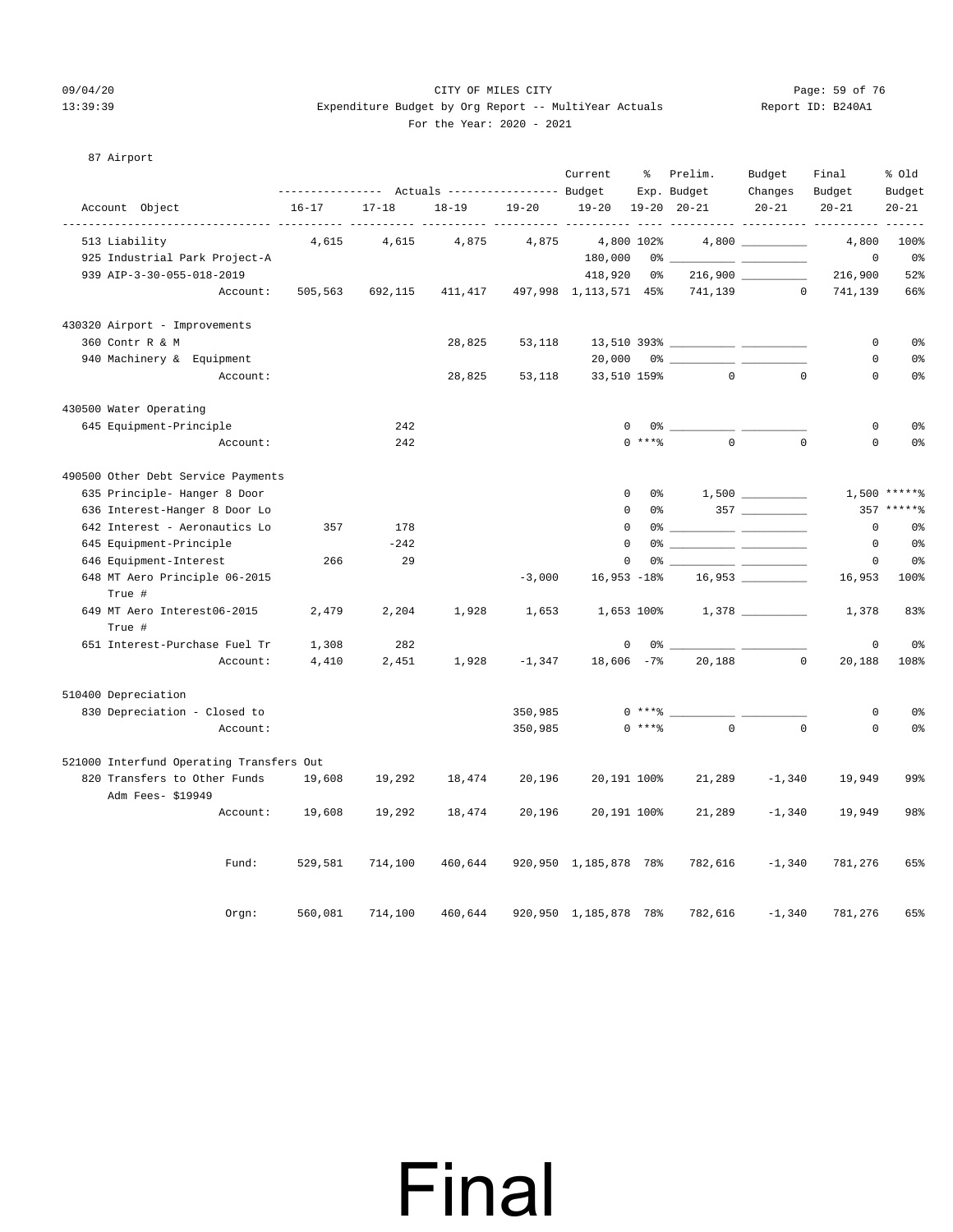95 HB473

#### 09/04/20 Page: 60 of 76 CITY OF MILES CITY CONTROL CONTROL PAGE: 60 of 76 13:39:39 Expenditure Budget by Org Report -- MultiYear Actuals Report ID: B240A1 For the Year: 2020 - 2021

Prelim. Budget Final % Old

|  |                                        | Current | - 옹         |
|--|----------------------------------------|---------|-------------|
|  | $P_{11}$ $\Delta \sim +$<br>$R$ atuala |         | <b>Darw</b> |

|         |                                          | ---------------- |           |           | Actuals ------------------ | Budget    |              | Exp. Budget                   | Changes      | Budget      | Budget            |
|---------|------------------------------------------|------------------|-----------|-----------|----------------------------|-----------|--------------|-------------------------------|--------------|-------------|-------------------|
| Account | Object                                   | $16 - 17$        | $17 - 18$ | $18 - 19$ | $19 - 20$                  | $19 - 20$ |              | $19 - 20$ $20 - 21$           | $20 - 21$    | $20 - 21$   | $20 - 21$         |
|         | 2821 HB473- Fuel Tax                     |                  |           |           |                            |           |              |                               |              |             |                   |
|         | 430233 Roadway/Re-surfacing              |                  |           |           |                            |           |              |                               |              |             |                   |
|         | 935 HB473 Tax Match Program              |                  | 65,816    |           | 266,057                    |           | 355,857 75%  |                               | 105,000      | 105,000     | 30 <sup>8</sup>   |
|         | Account:                                 |                  | 65,816    |           | 266,057                    |           | 355,857 75%  | 105,000                       | $\mathbf{0}$ | 105,000     | 29%               |
|         | 430235 Storm Drain & Culvert Maintenance |                  |           |           |                            |           |              |                               |              |             |                   |
|         | 935 HB473 Tax Match Program              |                  |           |           | 89,800                     |           |              | $0***$ $\qquad \qquad \qquad$ |              | $\mathbf 0$ | 0%                |
|         | Account:                                 |                  |           |           | 89,800                     |           | $0$ ****     | $\mathbf{0}$                  | $\mathbf{0}$ | 0           | 0%                |
|         |                                          |                  |           |           |                            |           |              |                               |              |             |                   |
|         | Fund:                                    |                  | 65,816    |           | 355,857                    |           | 355,857 100% | 105,000                       | $\mathbf{0}$ | 105,000     | $29$ <sup>2</sup> |
|         |                                          |                  |           |           |                            |           |              |                               |              |             |                   |
|         | Orgn:                                    |                  | 65,816    |           | 355,857                    |           | 355,857 100% | 105,000                       | $\mathbf{0}$ | 105,000     | 29%               |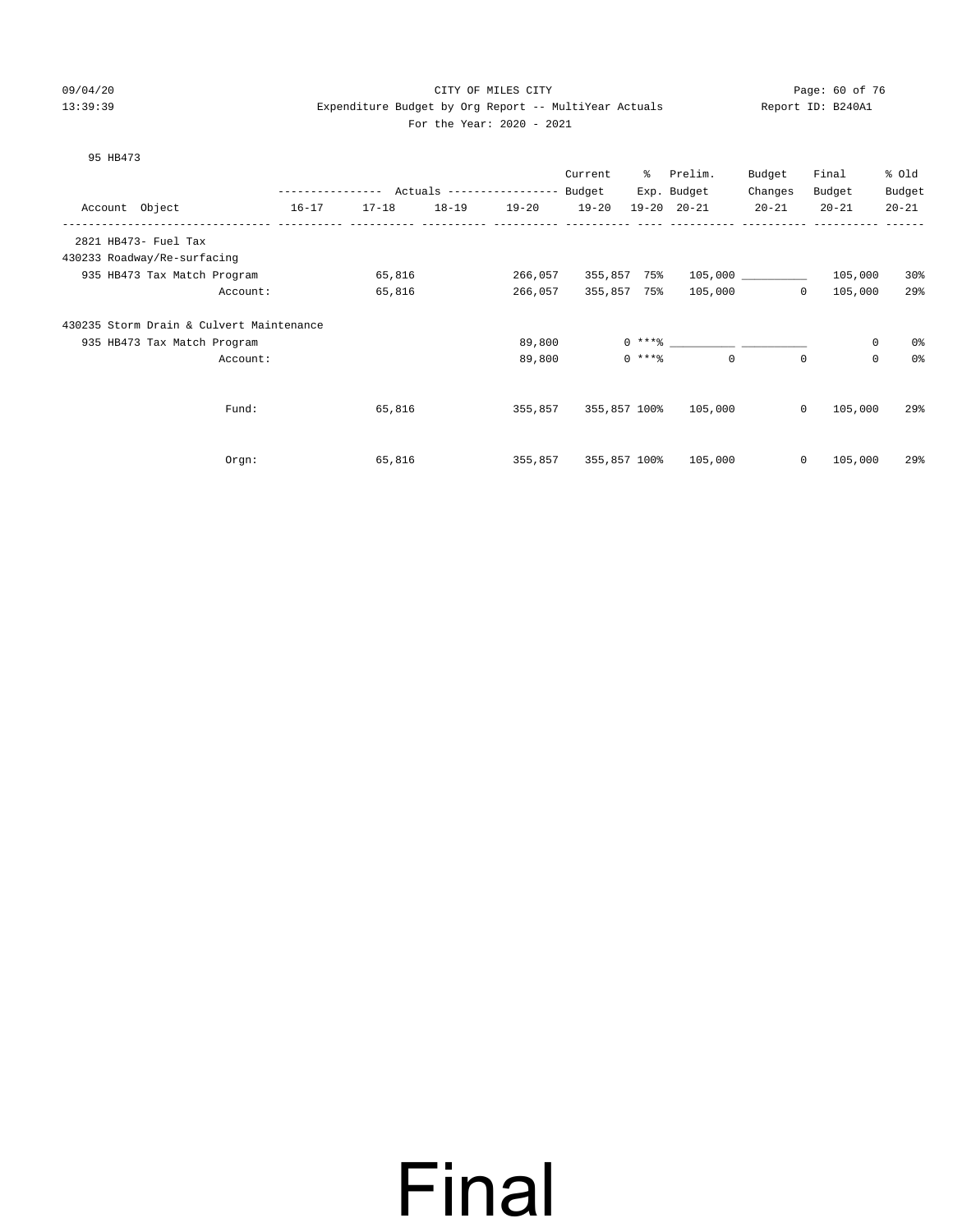#### 09/04/20 Page: 61 of 76<br>
Report 11:39:39 Report Sudget by Org Report -- MultiVear Actuals 13:39:39 Expenditure Budget by Org Report -- MultiYear Actuals Report ID: B240A1 For the Year: 2020 - 2021

|  | Report |
|--|--------|
|  |        |

105 Enhanced 911

|                                            |          |                                             |           |          |         | Current           | ႜ        | Prelim.     | Budget    | Final                   | % Old     |
|--------------------------------------------|----------|---------------------------------------------|-----------|----------|---------|-------------------|----------|-------------|-----------|-------------------------|-----------|
|                                            |          |                                             |           |          |         |                   |          | Exp. Budget | Changes   | Budget                  | Budget    |
| Account Object                             |          | $16 - 17$<br>------------ ---------- ------ | $17 - 18$ | ---- --- |         | 18-19 19-20 19-20 |          | 19-20 20-21 | $20 - 21$ | $20 - 21$               | $20 - 21$ |
| 2850 Southeastern Montana Dispatch-911     |          |                                             |           |          |         |                   |          |             |           |                         |           |
| 420140 Crime Control and Investigation(05) |          |                                             |           |          |         |                   |          |             |           |                         |           |
| 210 Office Supplies and Mater              |          | 129                                         |           |          | 686     | 1,000 69%         |          |             |           | 1,500                   | 150%      |
| 214 Small Items of Equipment               |          |                                             | 7,955     |          | 19,498  | 2,000 975%        |          |             |           | 2,000                   | 100%      |
| 220 Operating Expenses                     |          | 788                                         | 750       | 72       |         | 2,000             | 0%       |             |           | 2,000                   | 100%      |
| 311 Postage, Box Rent, Etc.                |          | 7                                           |           |          | 5       | 150               | 3%       |             |           | 150                     | 100%      |
| 320 Printing, Duplicating, Ty              |          |                                             |           |          |         | 100               | 0%       |             |           | 100                     | 100%      |
| 334 Memberships, Registration              |          |                                             |           |          |         | 400               | 0%       |             | 100 000   | 100                     | 25%       |
| 341 Electric Utility Services              |          | 538                                         | 583       | 596      | 597     |                   | 600 100% |             | 650       | 650                     | 108%      |
| 345 Telephone                              |          | 18,207                                      | 29,598    | 27,150   | 27,480  | 28,000 98%        |          |             |           | 30,000                  | 107%      |
| 350 Professional Services 65,461           |          |                                             | 67,828    | 61,117   | 67,862  | 70,000            | 97%      |             |           | 70,000                  | 100%      |
| 360 Contr R & M                            |          |                                             |           | 1,902    |         | $\circ$           |          |             |           | 0                       | 0%        |
| 370 Travel                                 |          |                                             |           |          | 1,245   | 1,500             | 83%      |             | 3,000     | 3,000                   | 200%      |
| 380 Training Services                      |          |                                             |           |          |         | 3,000             | 0 %      |             |           | 1,500                   | 50%       |
| 512 Insurance on Vehicles & E              |          | 153                                         | 139       | 126      | 245     |                   | 245 100% |             |           | 280                     | 114%      |
| $\mathbf T$                                |          |                                             |           |          |         |                   |          |             |           |                         |           |
| 940 Machinery & Equipment                  |          | 122,941                                     |           |          |         | 30,000 0%         |          |             |           | 30,000                  | 100%      |
| 941 911 Eq & Software (2/01)               |          |                                             |           |          | 284,222 | 401,790 71%       |          |             |           | 30,000                  | $7\%$     |
|                                            | Account: | 208,224                                     | 106,853   | 90,963   | 401,840 | 540,785 74%       |          |             | 171,280 0 | 171,280                 | 31%       |
| 521000 Interfund Operating Transfers Out   |          |                                             |           |          |         |                   |          |             |           |                         |           |
| 820 Transfers to Other Funds               |          | 56,000                                      | 59,692    | 59,692   | 59,693  | 59,693 100%       |          |             |           | 59,693                  | 100%      |
| Transfer to GF 1000-383000 for Dispatch    |          |                                             |           |          |         |                   |          |             |           |                         |           |
|                                            | Account: | 56,000                                      | 59,692    | 59,692   | 59,693  | 59,693 100%       |          | 59,693      |           | $\mathbf{0}$<br>59,693  | 100%      |
|                                            |          |                                             |           |          |         |                   |          |             |           |                         |           |
|                                            | Fund:    | 264,224                                     | 166,545   | 150,655  | 461,533 | 600,478 77%       |          | 230,973     |           | $\mathbf{0}$<br>230,973 | 38%       |
|                                            | Orgn:    | 264,224                                     | 166,545   | 150,655  | 461,533 | 600,478 77%       |          | 230,973     |           | $\mathbf{0}$<br>230,973 | 38%       |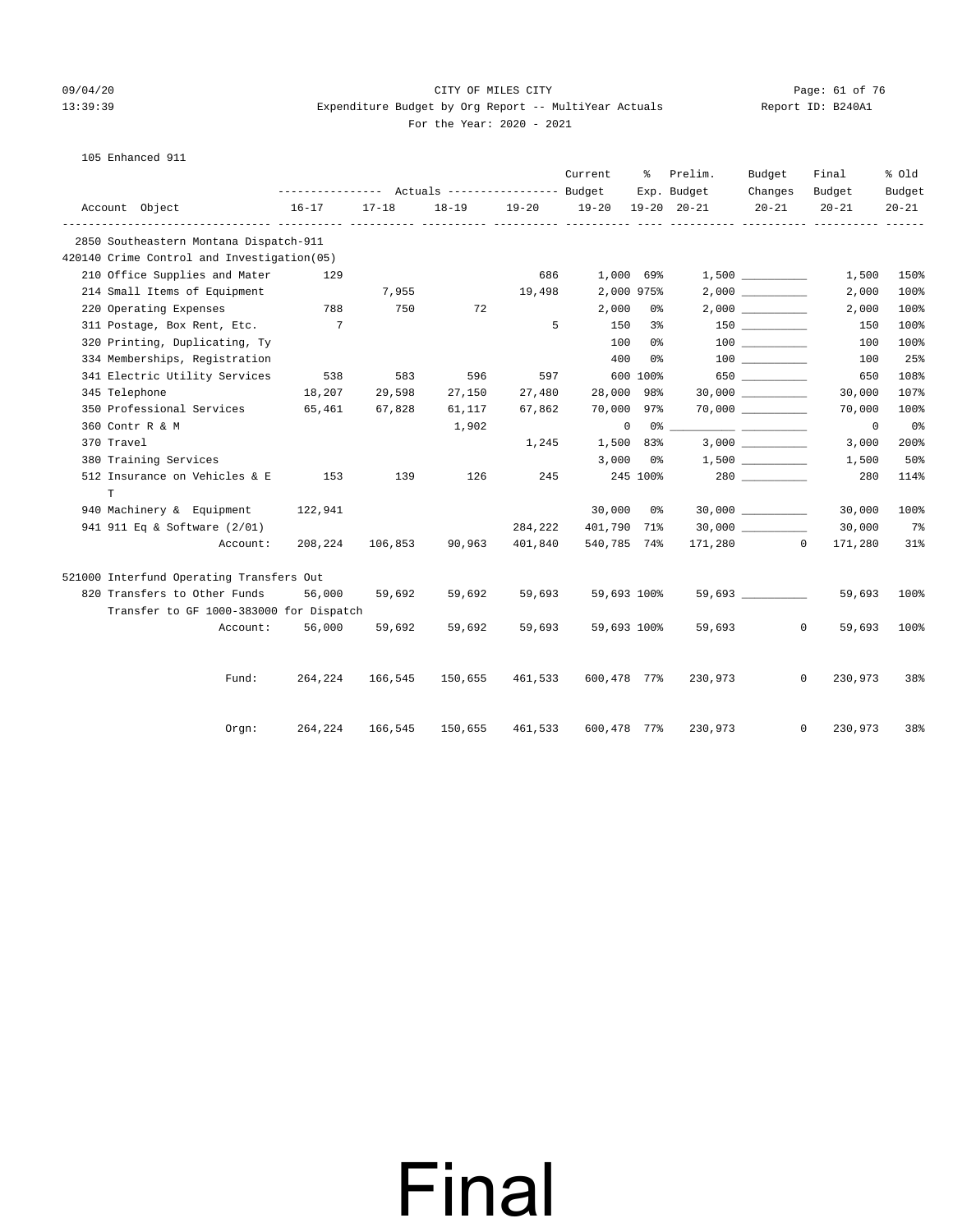#### 09/04/20 Page: 62 of 76 CITY OF MILES CITY CONTROL CONTROL PAGE: 62 of 76 13:39:39 Expenditure Budget by Org Report -- MultiYear Actuals Report ID: B240A1 For the Year: 2020 - 2021

107 Paved St. Maint. Dist.#204

|                                | ---------------- |           | Actuals ----------------- Budget |           | Current     | ႜ           | Prelim.<br>Exp. Budget | Budget<br>Changes                                                                                                                                                                                                                                                                                                                                                           | Final<br>Budget | % old<br>Budget |
|--------------------------------|------------------|-----------|----------------------------------|-----------|-------------|-------------|------------------------|-----------------------------------------------------------------------------------------------------------------------------------------------------------------------------------------------------------------------------------------------------------------------------------------------------------------------------------------------------------------------------|-----------------|-----------------|
| Account Object                 | $16 - 17$        | $17 - 18$ | $18 - 19$                        | $19 - 20$ | $19 - 20$   |             | $19 - 20$ $20 - 21$    | $20 - 21$                                                                                                                                                                                                                                                                                                                                                                   | $20 - 21$       | $20 - 21$       |
| 2510 STR MAINT DIST #204       |                  |           |                                  |           |             |             |                        |                                                                                                                                                                                                                                                                                                                                                                             |                 |                 |
| 430220 Operations              |                  |           |                                  |           |             |             |                        |                                                                                                                                                                                                                                                                                                                                                                             |                 |                 |
| 111 Salaries and Wages - Perm  | 223,825          | 238,792   | 229,310                          | 220,191   | 288,316 76% |             | 282,988                | 6,708                                                                                                                                                                                                                                                                                                                                                                       | 289,696         | 100%            |
| 121 OVERTIME-PERMANENT         | 9,179            | 21,927    | 7,848                            | 3,136     | 9,100       | 34%         |                        |                                                                                                                                                                                                                                                                                                                                                                             | 9,100           | 100%            |
| 131 VACATION                   | 19,624           | 24,518    | 30,186                           | 15,973    | 19,600      | 81%         |                        |                                                                                                                                                                                                                                                                                                                                                                             | 19,600          | 100%            |
| 132 SICK LEAVE                 | 13,058           | 18,923    | 11,673                           | 5,563     | 13,000      | 43%         |                        |                                                                                                                                                                                                                                                                                                                                                                             | 13,000          | 100%            |
| 133 OTHER LEAVE PAY            | 3,160            | 2,758     | 2,740                            | 1,589     | 4,735       | 34%         |                        | 4,921 _________                                                                                                                                                                                                                                                                                                                                                             | 4,921           | 104%            |
| 134 HOLIDAY PAY                | 3,002            | 2,041     | 4,550                            | 1,357     |             | $3,000$ 45% |                        |                                                                                                                                                                                                                                                                                                                                                                             | 3,000           | 100%            |
| 141 Unemployment Insurance     | 409              | 762       | 1,005                            | 373       | 507         | 74%         | 499                    | 10                                                                                                                                                                                                                                                                                                                                                                          | 509             | 100%            |
| 142 Workers' Compensation      | 15,245           | 15,985    | 17,293                           | 13,472    | 17,128      | 79%         | 14,854                 | 348                                                                                                                                                                                                                                                                                                                                                                         | 15,202          | 89%             |
| 143 Health Insurance           | 44,645           | 51,585    | 50,377                           | 58,525    | 66,278      | 88%         | 74,239                 | 2,051                                                                                                                                                                                                                                                                                                                                                                       | 76,290          | 115%            |
| 144 FICA                       | 20,208           | 22,721    | 20,883                           | 18,142    | 25,838      | 70%         | 25,445                 | 513                                                                                                                                                                                                                                                                                                                                                                         | 25,958          | 100%            |
| 145 PERS                       | 22,554           | 25,561    | 24,313                           | 21,337    | 29,283      | 73%         | 29,170                 | 588                                                                                                                                                                                                                                                                                                                                                                         | 29,758          | 102%            |
| 196 CLOTHING ALLOTMENT         | 776              | 833       | 951                              | 862       | 1,000       | 86%         |                        |                                                                                                                                                                                                                                                                                                                                                                             | 1,000           | 100%            |
| 210 Office Supplies and Mater  | 547              | 836       | 1,186                            | 1,802     | 3,000       | 60%         |                        |                                                                                                                                                                                                                                                                                                                                                                             | 3,000           | 100%            |
| 214 Small Items of Equipment   | 3,457            | 747       | 7,097                            | 6,428     | 25,000      | 26%         |                        |                                                                                                                                                                                                                                                                                                                                                                             | 10,000          | 40%             |
| 220 Operating Expenses         | 14,595           | 17,032    | 15,997                           | 17,372    | 20,000      | 87%         |                        | 20,000 __________                                                                                                                                                                                                                                                                                                                                                           | 20,000          | 100%            |
| 222 Chemicals, Lab & Med Suppl | 132              |           | 1,239                            | 1,182     | 1,500       | 79%         | 1,600                  | $-100$                                                                                                                                                                                                                                                                                                                                                                      | 1,500           | 100%            |
| 226 Clothing and Uniforms      | 287              | 518       | 857                              | 1,160     |             | 900 129%    |                        |                                                                                                                                                                                                                                                                                                                                                                             | 1,200           | 133%            |
| 230 Repair and Maintenance Su  | 9,009            | 8,241     | 4,048                            | 4,544     | 10,000      | 45%         |                        |                                                                                                                                                                                                                                                                                                                                                                             | 10,000          | 100%            |
| 231 Gas, Oil, Diesel Fuel, Gr  | 26,950           | 44,976    | 35,822                           | 24,436    | 40,000      | 61%         |                        |                                                                                                                                                                                                                                                                                                                                                                             | 40,000          | 100%            |
| 241 Consumable Tools           |                  |           |                                  |           | 50          |             |                        |                                                                                                                                                                                                                                                                                                                                                                             | 0               | 0%              |
| 242 Sign Parts and Supplies    | 8,934            | 4,713     | 4,541                            | 1,827     | 8,000       | 23%         |                        |                                                                                                                                                                                                                                                                                                                                                                             | 8,000           | 100%            |
| 311 Postage, Box Rent, Etc.    | 34               | 13        | 196                              | 50        | 200         | 25%         |                        |                                                                                                                                                                                                                                                                                                                                                                             | 100             | 50%             |
| 320 Printing, Duplicating, Ty  |                  |           |                                  |           | 100         | 0%          |                        |                                                                                                                                                                                                                                                                                                                                                                             | 100             | 100%            |
| 330 Publicity, Subscriptions   | 84               |           |                                  |           | 500         | 0%          |                        |                                                                                                                                                                                                                                                                                                                                                                             | 200             | 40%             |
| 331 Publication of Formal & L  | 201              |           | 610                              | 843       |             | 500 169%    |                        | $\begin{picture}(0,0) \put(0,0){\vector(0,0){100}} \put(1,0){\vector(0,0){100}} \put(1,0){\vector(0,0){100}} \put(1,0){\vector(0,0){100}} \put(1,0){\vector(0,0){100}} \put(1,0){\vector(0,0){100}} \put(1,0){\vector(0,0){100}} \put(1,0){\vector(0,0){100}} \put(1,0){\vector(0,0){100}} \put(1,0){\vector(0,0){100}} \put(1,0){\vector(0,0){100}} \put(1,0){\vector(0,0$ | 600             | 120%            |
| 334 Memberships, Registration  | 285              | 227       | 165                              | 170       | 350         | 49%         |                        | $300$                                                                                                                                                                                                                                                                                                                                                                       | 300             | 86%             |
| 341 Electric Utility Services  | 1,253            | 1,198     | 1,510                            | 1,785     |             | 1,210 148%  |                        |                                                                                                                                                                                                                                                                                                                                                                             | 1,500           | 124%            |
| 344 Gas Utility Service        | 590              | 266       | 569                              | 632       | 1,200       | 53%         |                        |                                                                                                                                                                                                                                                                                                                                                                             | 700             | 58%             |
| 345 Telephone                  | 1,271            | 1,454     | 1,086                            | 771       | 1,000       | 77%         |                        |                                                                                                                                                                                                                                                                                                                                                                             | 1,000           | 100%            |
| 346 Garbage Service            |                  |           |                                  |           | 175         | 0%          |                        | $175$                                                                                                                                                                                                                                                                                                                                                                       | 175             | 100%            |
| 347 Internet                   |                  |           |                                  |           | 200         | 0%          |                        |                                                                                                                                                                                                                                                                                                                                                                             | 200             | 100%            |
| 350 Professional Services      | 11,830           | 3,503     | 6,455                            | 66,904    | 50,000 134% |             |                        | $50,000$ __________                                                                                                                                                                                                                                                                                                                                                         | 50,000          | 100%            |
| 360 Contr R & M                | 6,831            | 5,240     | 1,440                            | 1,473     | 10,000      | 15%         |                        | $10,000$ _________                                                                                                                                                                                                                                                                                                                                                          | 10,000          | 100%            |
| 363 R&M Vehicles/Equip/Labor-  | 100,693          | 114,927   | 87,284                           | 84,379    | 100,000     | 84%         |                        | $100,000$ _________                                                                                                                                                                                                                                                                                                                                                         | 100,000         | 100%            |
| 370 Travel                     | 50               | 294       | 438                              | 606       |             | 1,000 61%   |                        |                                                                                                                                                                                                                                                                                                                                                                             | 1,000           | 100%            |
| 380 Training Services          | 810              | 344       | 228                              | 313       |             | 1,000 31%   |                        |                                                                                                                                                                                                                                                                                                                                                                             | 1,000           | 100%            |
| 382 Books                      | 112              |           |                                  |           |             | 100 0%      |                        |                                                                                                                                                                                                                                                                                                                                                                             | 100             | 100%            |
| 511 Insurance on Buildings     | 748              | 667       | 645                              | 703       |             | 703 100%    |                        |                                                                                                                                                                                                                                                                                                                                                                             | 804             | 114%            |
| $\mathbf T$                    |                  |           |                                  |           |             |             |                        |                                                                                                                                                                                                                                                                                                                                                                             |                 |                 |
| 512 Insurance on Vehicles & E  | 3,034            | 3,253     | 3,492                            | 3,468     |             | 3,469 100%  |                        |                                                                                                                                                                                                                                                                                                                                                                             | 3,372           | 97%             |
| $\mathbf T$                    |                  |           |                                  |           |             |             |                        |                                                                                                                                                                                                                                                                                                                                                                             |                 |                 |
| 513 Liability                  | 7,092            | 15,721    | 9,501                            | 12,722    | 12,722 100% |             |                        |                                                                                                                                                                                                                                                                                                                                                                             | 16,499          | 130%            |
| 531 Building & Office Rental   | 4,200            | 4,200     | 4,200                            | 4,200     |             | 4,200 100%  |                        |                                                                                                                                                                                                                                                                                                                                                                             | 4,200           | 100%            |
| 532 Land Rental                | 5,329            | 5,729     | 5,654                            | 10,310    |             | 8,100 127%  | 8,100                  | $-100$                                                                                                                                                                                                                                                                                                                                                                      | 8,000           | 99%             |
| Account:                       | 584,043          | 660,505   | 595,389                          | 608,600   | 782,964 78% |             | 771,566                | 10,018                                                                                                                                                                                                                                                                                                                                                                      | 781,584         | 99%             |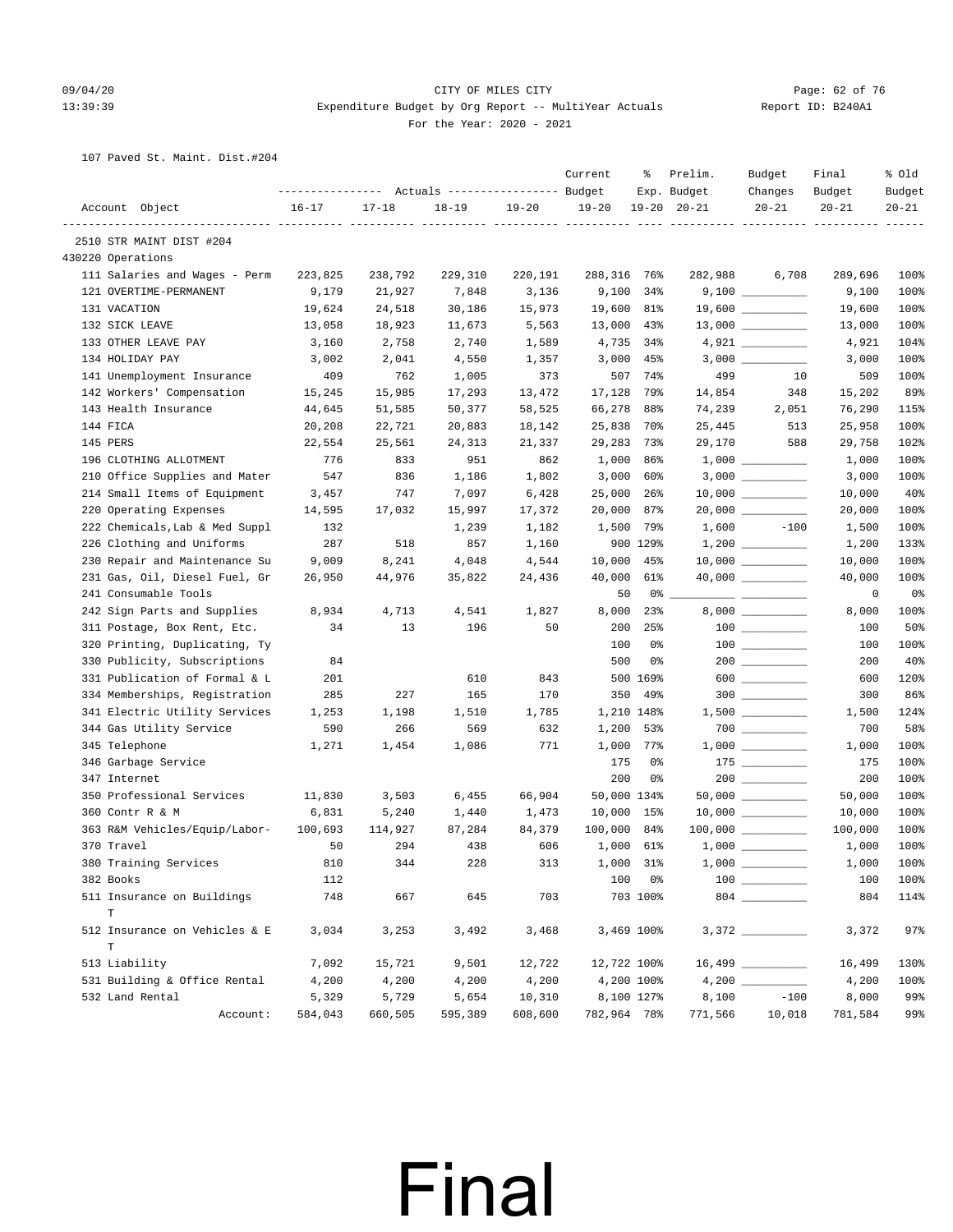#### 09/04/20 Page: 63 of 76 CITY OF MILES CITY CONTROL CONTROL PAGE: 63 of 76 13:39:39 Expenditure Budget by Org Report -- MultiYear Actuals Report ID: B240A1 For the Year: 2020 - 2021

107 Paved St. Maint. Dist.#204

|                                                |           |                                                     |           |           | Current            | ိစ                            | Prelim.<br>Exp. Budget                                                           | Budget<br>Changes    | Final<br>Budget      | % old<br>Budget |
|------------------------------------------------|-----------|-----------------------------------------------------|-----------|-----------|--------------------|-------------------------------|----------------------------------------------------------------------------------|----------------------|----------------------|-----------------|
| Account Object                                 | $16 - 17$ | $17 - 18$                                           | $18 - 19$ | $19 - 20$ | $19 - 20$          |                               | $19 - 20$ $20 - 21$                                                              | $20 - 21$            | $20 - 21$            | $20 - 21$       |
| 430233 Roadway/Re-surfacing                    |           |                                                     |           |           | $- - - - -$        |                               |                                                                                  |                      | ______ __________    | $- - - - -$     |
| 230 Repair and Maintenance Su                  |           |                                                     | 23,935    | 57,222    | 80,000             | 72%                           |                                                                                  | 80,000               | 80,000               | 100%            |
| 350 Professional Services                      | 50,510    | 244,570                                             |           |           | 5,000              | 0%                            |                                                                                  |                      | 5,000                | 100%            |
| Account:                                       | 50,510    | 244,570                                             | 23,935    | 57,222    | 85,000 67%         |                               | 85,000                                                                           | $\Omega$             | 85,000               | 100%            |
| 430234 CURB AND GUTTER                         |           |                                                     |           |           |                    |                               |                                                                                  |                      |                      |                 |
| 350 Professional Services                      | 59,459    | 90,166                                              | 43,393    | 41,433    | 40,000 104%        |                               |                                                                                  | $40,000$ __________  | 40,000               | 100%            |
| 940 Machinery & Equipment                      |           |                                                     | 647,584   |           |                    | 0<br>$0\degree$ $-$           |                                                                                  |                      | 0                    | 0 <sup>°</sup>  |
| Account:                                       | 59,459    | 90,166                                              | 690,977   | 41,433    |                    | 40,000 104%                   | 40,000                                                                           | $\circ$              | 40,000               | 100%            |
| 430235 Storm Drain & Culvert Maintenance       |           |                                                     |           |           |                    |                               |                                                                                  |                      |                      |                 |
| 220 Operating Expenses                         |           |                                                     |           |           |                    | 0<br>0%                       |                                                                                  | $35,000$ _________   |                      | 35,000 ******   |
| 230 Repair and Maintenance Su                  | 67,527    | 50,315                                              | 45,309    | 66,195    | $60,000$ 110% $\_$ |                               |                                                                                  | $ -$                 | 0                    | 0 <sup>8</sup>  |
| 350 Professional Services                      | 47,265    | 12,646                                              | 10,184    | 35,776    | 10,000 358%        |                               |                                                                                  | 25,000 __________    | 25,000               | 250%            |
| Account:                                       | 114,792   | 62,961                                              | 55,493    | 101,971   | 70,000 146%        |                               | 60,000                                                                           | $\Omega$             | 60,000               | 85%             |
| 430236 Darling Addition Project                |           |                                                     |           |           |                    |                               |                                                                                  |                      |                      |                 |
| 220 Operating Expenses                         |           |                                                     |           |           | 400,000            | 0%                            |                                                                                  |                      | 500,000              | 125%            |
| 230 Repair and Maintenance Su                  |           |                                                     |           |           | 500,000            | 0 %                           |                                                                                  |                      | 600,000              | 120%            |
| 350 Professional Services                      |           |                                                     |           |           | 200,000            | 0%                            |                                                                                  | $200,000$ __________ | 200,000              | 100%            |
| 940 Machinery & Equipment                      |           |                                                     |           | 1,230,113 |                    | $0***8$                       |                                                                                  |                      | 0                    | 0%              |
| Account:                                       |           |                                                     |           |           |                    |                               | 1,230,113 1,100,000 112% 1,300,000                                               |                      | $0 \quad 1,300,000$  | 118%            |
| 490500 Other Debt Service Payments             |           |                                                     |           |           |                    |                               |                                                                                  |                      |                      |                 |
| 656 Principle for #204 loan                    |           |                                                     |           |           |                    | 0<br>0%                       | 300,000                                                                          | $-300,000$           | 0                    | 0%              |
| Water Dept Loan Repayment 0% Interest          |           |                                                     |           |           |                    |                               |                                                                                  |                      |                      |                 |
| 657 Interest for #204 loan                     |           |                                                     |           |           |                    | $\mathbf 0$<br>0 <sup>°</sup> | 11,297                                                                           | $-11,297$            | $\mathbf 0$          | 0 <sup>°</sup>  |
| Water Dept Loan 0% Interest Rate.              |           |                                                     |           |           |                    |                               |                                                                                  |                      |                      |                 |
| Account:                                       |           |                                                     |           |           |                    | $0***8$                       | 311,297                                                                          | $-311,297$           | 0                    | 0%              |
| 521000 Interfund Operating Transfers Out       |           |                                                     |           |           |                    |                               |                                                                                  |                      |                      |                 |
| 820 Transfers to Other Funds                   | 105,688   | 163,644                                             | 321,530   | 102,449   | 102,449 100%       |                               | 140,668                                                                          | 94,629               | 235,297              | 230%            |
| Admin Fees- updated- \$50489                   |           |                                                     |           |           |                    |                               |                                                                                  |                      |                      |                 |
| HB473- 5% of the Revenue for Fund 2821- \$5000 |           |                                                     |           |           |                    |                               |                                                                                  |                      |                      |                 |
| Rent to 6040 \$1600x12= \$19,200               |           |                                                     |           |           |                    |                               |                                                                                  |                      |                      |                 |
| Purchase Machinery to 6040 \$ 60,608           |           |                                                     |           |           |                    |                               |                                                                                  |                      |                      |                 |
| Pay \$100,000 for loan in Dec                  |           |                                                     |           |           |                    |                               |                                                                                  |                      |                      |                 |
| Account:                                       | 105,688   | 163,644                                             | 321,530   | 102,449   | 102,449 100%       |                               | 140,668                                                                          | 94,629               | 235,297              | 229%            |
|                                                |           |                                                     |           |           |                    |                               |                                                                                  |                      |                      |                 |
| Fund:                                          |           |                                                     |           |           |                    |                               | 914,492 1,221,846 1,687,324 2,141,788 2,180,413 98% 2,708,531 -206,650 2,501,881 |                      |                      | 114%            |
|                                                |           |                                                     |           |           |                    |                               |                                                                                  |                      |                      |                 |
| Orgn:                                          |           | 914,492 1,221,846 1,687,324 2,141,788 2,180,413 98% |           |           |                    |                               | 2,708,531                                                                        |                      | $-206,650$ 2,501,881 | 114%            |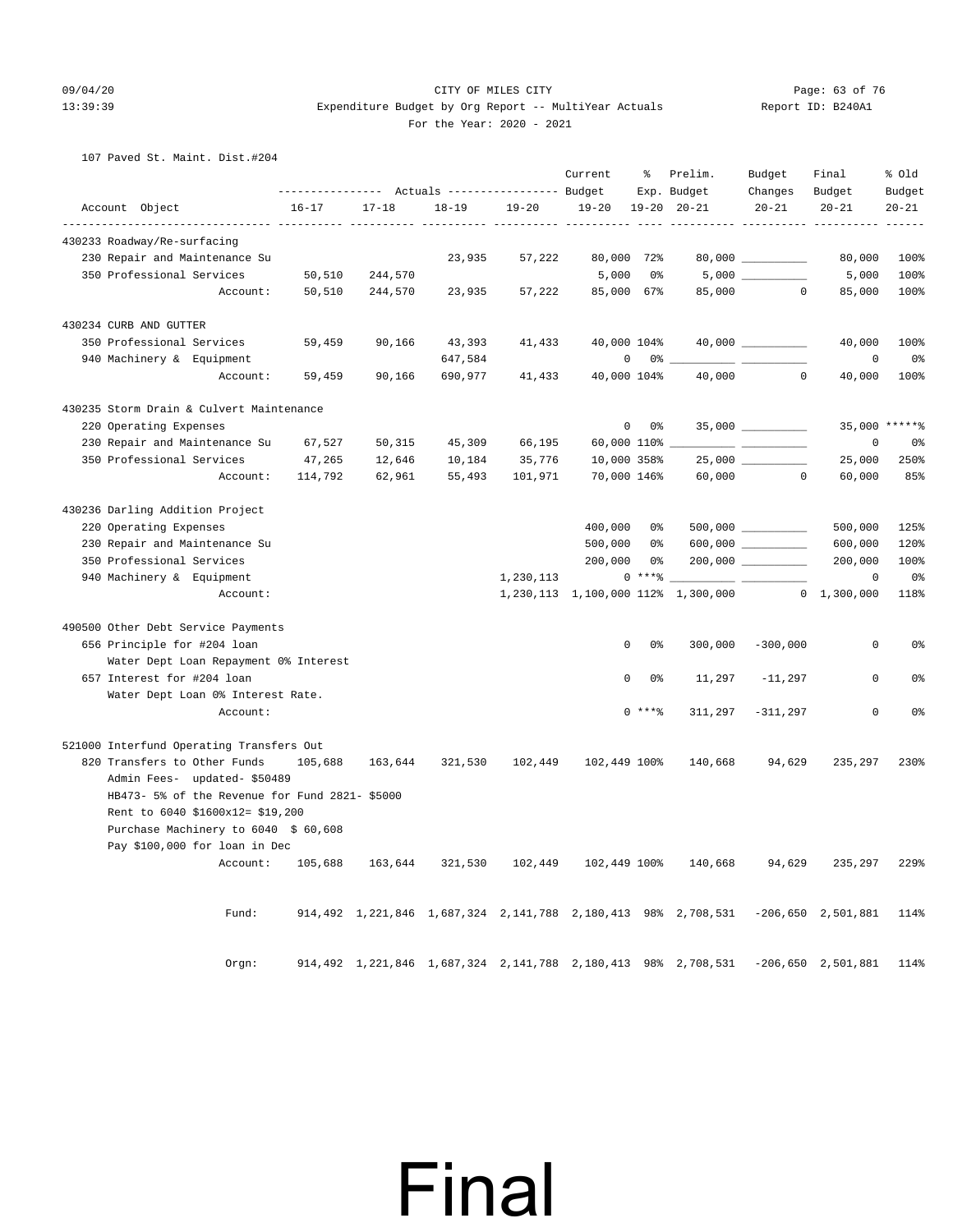#### 09/04/20 Page: 64 of 76 CITY OF MILES CITY CONTROL CONTROL PAGE: 64 of 76

### 13:39:39 Expenditure Budget by Org Report -- MultiYear Actuals Report ID: B240A1 For the Year: 2020 - 2021

108 Street Maintenance (North Side)

|                     |                                |           |           | Actuals ----------------- Budget |           | Current     | ႜ         | Prelim.<br>Exp. Budget | Budget<br>Changes                                                                                               | Final<br>Budget | % old<br>Budget |
|---------------------|--------------------------------|-----------|-----------|----------------------------------|-----------|-------------|-----------|------------------------|-----------------------------------------------------------------------------------------------------------------|-----------------|-----------------|
| Account Object      |                                | $16 - 17$ | $17 - 18$ | $18 - 19$                        | $19 - 20$ | $19 - 20$   |           | $19 - 20$ $20 - 21$    | $20 - 21$                                                                                                       | $20 - 21$       | $20 - 21$       |
|                     | 2510 STR MAINT DIST #204       |           |           |                                  |           |             |           |                        |                                                                                                                 |                 |                 |
| 430220 Operations   |                                |           |           |                                  |           |             |           |                        |                                                                                                                 |                 |                 |
|                     | 363 R&M Vehicles/Equip/Labor-  |           | 28        |                                  |           | 0           | 0%        |                        |                                                                                                                 | 0               | 0%              |
|                     | Account:                       |           | 28        |                                  |           |             | $0$ ****  | $\Omega$               | $\Omega$                                                                                                        | 0               | 0%              |
|                     | 430233 Roadway/Re-surfacing    |           |           |                                  |           |             |           |                        |                                                                                                                 |                 |                 |
|                     | 350 Professional Services      | 5,455     |           |                                  |           | 0           | 0%        |                        |                                                                                                                 | 0               | 0%              |
|                     | Account:                       | 5,455     |           |                                  |           |             | $0$ ****  | $\mathbf 0$            | $\mathbf 0$                                                                                                     | $\mathbf 0$     | 0%              |
|                     | Fund:                          | 5,455     | 28        |                                  |           | 0           | 0%        | 0                      | 0                                                                                                               | 0               | 0%              |
|                     | 2520 STR MAINT DIST #205       |           |           |                                  |           |             |           |                        |                                                                                                                 |                 |                 |
| 430220 Operations   |                                |           |           |                                  |           |             |           |                        |                                                                                                                 |                 |                 |
|                     | 111 Salaries and Wages - Perm  | 64,331    | 68,967    | 66,553                           | 64,164    | 76,636 84%  |           |                        | 97,876 __________                                                                                               | 97,876          | 128%            |
|                     | 121 OVERTIME-PERMANENT         | 2,450     | 5,580     | 2,079                            | 854       | 2,500       | 34%       |                        |                                                                                                                 | 2,500           | 100%            |
| 131 VACATION        |                                | 5,990     | 6,856     | 8,669                            | 5,242     | 6,000       | 87%       |                        |                                                                                                                 | 6,000           | 100%            |
| 132 SICK LEAVE      |                                | 3,825     | 5,304     | 3,479                            | 1,759     | 3,800       | 46%       |                        |                                                                                                                 | 3,800           | 100%            |
| 133 OTHER LEAVE PAY |                                | 1,139     | 1,018     | 920                              | 584       | 1,178       | 50%       |                        |                                                                                                                 | 1,717           | 146%            |
| 134 HOLIDAY PAY     |                                | 751       | 512       | 1,153                            | 343       | 800         | 43%       |                        | $800$                                                                                                           | 800             | 100%            |
|                     | 141 Unemployment Insurance     | 118       | 218       | 291                              | 110       | 136         | 81%       |                        |                                                                                                                 | 169             | 124%            |
|                     | 142 Workers' Compensation      | 4,154     | 4,342     | 4,728                            | 3,475     | 4,697       | 74%       |                        |                                                                                                                 | 5,288           | 113%            |
|                     | 143 Health Insurance           | 12,944    | 14,516    | 14,850                           | 15,481    | 17,547      | 88%       |                        | 25,738                                                                                                          | 25,738          | 147%            |
| 144 FICA            |                                | 5,840     | 6,529     | 6,080                            | 5,371     |             | 6,981 77% |                        | 8,977 _________                                                                                                 | 8,977           | 129%            |
| 145 PERS            |                                | 6,498     | 7,288     | 7,024                            | 6,272     | 7,882       | 80%       |                        | 9,883 ___________                                                                                               | 9,883           | 125%            |
|                     | 196 CLOTHING ALLOTMENT         | 228       | 239       | 269                              | 247       | 300         | 82%       |                        |                                                                                                                 | 300             | 100%            |
|                     | 210 Office Supplies and Mater  | 179       | 283       | 322                              | 445       | 1,000       | 45%       |                        |                                                                                                                 | 1,000           | 100%            |
|                     | 214 Small Items of Equipment   | 840       | 187       | 1,774                            | 1,607     | 2,000       | 80%       |                        | $2,000$ _________                                                                                               | 2,000           | 100%            |
|                     | 220 Operating Expenses         | 3,822     | 4,258     | 3,997                            | 4,388     | 4,500       | 98%       |                        |                                                                                                                 | 5,000           | 111%            |
|                     | 222 Chemicals, Lab & Med Suppl |           |           | 210                              | 296       | 500         | 59%       |                        | $500$ __________                                                                                                | 500             | 100%            |
|                     | 226 Clothing and Uniforms      | 29        | 119       | 202                              | 290       |             | 250 116%  |                        |                                                                                                                 | 300             | 120%            |
|                     | 230 Repair and Maintenance Su  | 2,059     | 1,607     | 1,389                            | 1,138     | 5,000       | 23%       |                        | $5,000$                                                                                                         | 5,000           | 100%            |
|                     | 231 Gas, Oil, Diesel Fuel, Gr  | 6,911     | 11,468    | 8,956                            | 7,650     | 10,000      | 77%       |                        |                                                                                                                 | 10,000          | 100%            |
|                     | 242 Sign Parts and Supplies    | 2,233     | 1,080     | 1,134                            | 457       | 2,500       | 18%       |                        |                                                                                                                 | 2,500           | 100%            |
|                     | 311 Postage, Box Rent, Etc.    | 9         | 331       | 60                               | 50        | 60          | 83%       |                        |                                                                                                                 | 60              | 100%            |
|                     | 320 Printing, Duplicating, Ty  |           | 52        |                                  |           | 0           | 0%        |                        | <u> Listo de la contenentación de la contenentación de la contenentación de la contenentación de la contene</u> | 0               | 0%              |
|                     | 330 Publicity, Subscriptions   | 13        |           |                                  |           | 100         | 0%        |                        |                                                                                                                 | 100             | 100%            |
|                     | 331 Publication of Formal & L  | 25        |           | 123                              | 68        |             | 0 ****    |                        |                                                                                                                 | 0               | 0 %             |
|                     | 334 Memberships, Registration  | 39        | 58        | 41                               | 42        | 50          | 84%       |                        | $\begin{array}{c} 100 \\ - \end{array}$                                                                         | 100             | 200%            |
|                     | 341 Electric Utility Services  | 56        | 78        | 82                               | 111       | 170         | 65%       |                        | $\begin{tabular}{c} 150 \end{tabular}$                                                                          | 150             | 88%             |
|                     | 344 Gas Utility Service        | 93        | 74        | 134                              | 158       | 270         | 59%       |                        | $300$                                                                                                           | 300             | 111%            |
| 345 Telephone       |                                | 490       | 568       | 452                              | 337       | 600         | 56%       |                        |                                                                                                                 | 400             | 67%             |
|                     | 350 Professional Services      | 179       | 201       | 414                              | 1,809     | 10,000      | 18%       |                        | $10,000$ _________                                                                                              | 10,000          | 100%            |
| 360 Contr R & M     |                                | 1,009     | 868       | 747                              | 788       |             | 1,500 53% |                        |                                                                                                                 | 1,500           | 100%            |
|                     | 363 R&M Vehicles/Equip/Labor-  | 31,233    | 34,727    | 38,932                           | 39,039    | 35,000 112% |           |                        | 35,000 _________                                                                                                | 35,000          | 100%            |
| 370 Travel          |                                | 72        | 74        | 110                              | 151       | 250         | 60%       |                        |                                                                                                                 | 250             | 100%            |
|                     | 380 Training Services          | 243       | 86        | 57                               | 78        | 200         | 39%       |                        |                                                                                                                 | 200             | 100%            |
| 382 Books           |                                |           |           |                                  |           | 100         | 0%        |                        |                                                                                                                 | 100             | 100%            |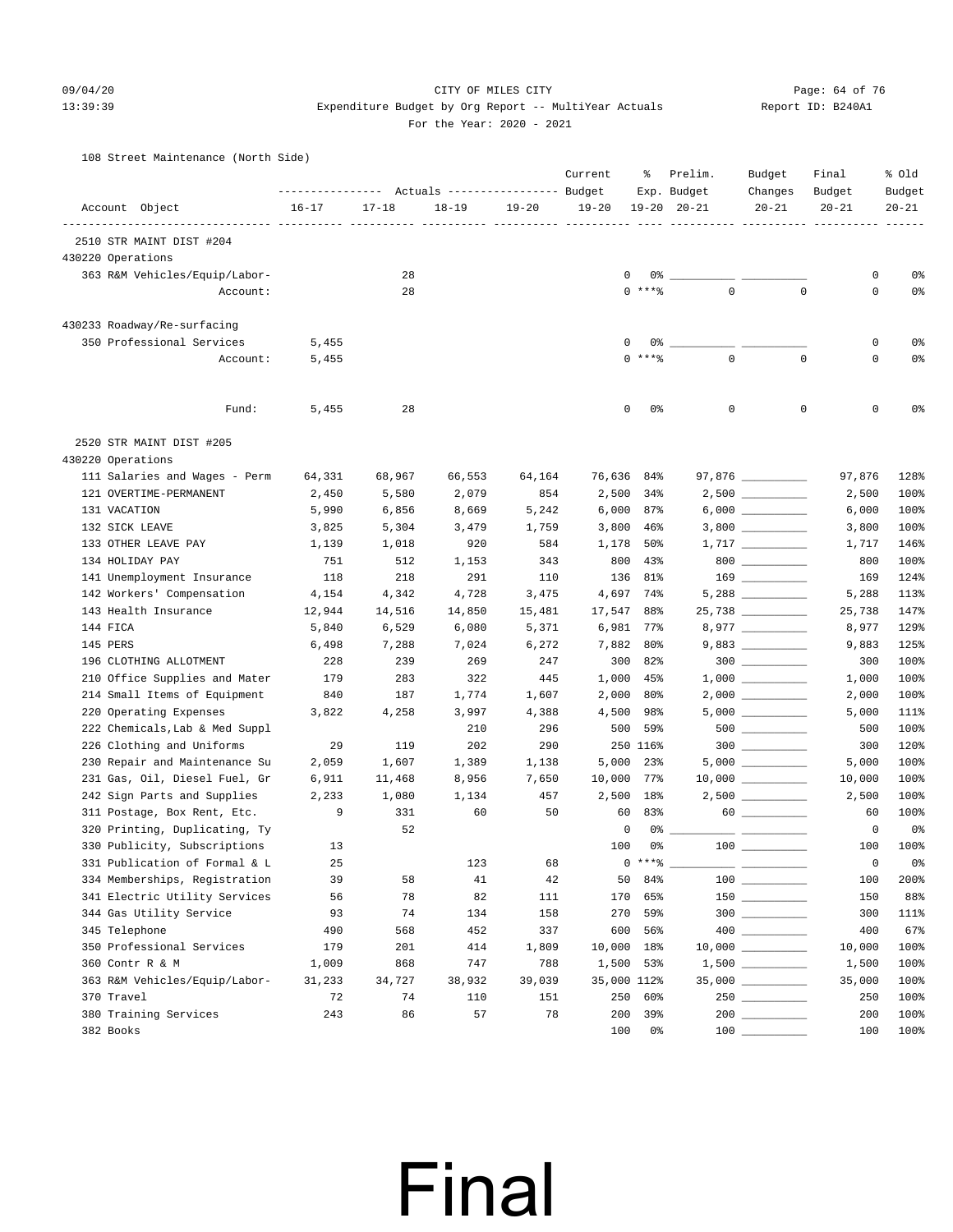#### 09/04/20 Page: 65 of 76 CITY OF MILES CITY CONTROL CONTROL PAGE: 65 of 76 13:39:39 Expenditure Budget by Org Report -- MultiYear Actuals Report ID: B240A1 For the Year: 2020 - 2021

#### 108 Street Maintenance (North Side)

|                                             |           |           |         |                 | Current                       | ိ        | Prelim.             | Budget                 | Final      | % Old           |
|---------------------------------------------|-----------|-----------|---------|-----------------|-------------------------------|----------|---------------------|------------------------|------------|-----------------|
|                                             |           |           |         |                 |                               |          | Exp. Budget         | Changes                | Budget     | Budget          |
| Account Object                              | $16 - 17$ | $17 - 18$ |         |                 | 18-19 19-20 19-20 19-20 20-21 |          |                     | $20 - 21$              | $20 - 21$  | $20 - 21$       |
| 511 Insurance on Buildings                  | 187       | 167       | 161     | 176             |                               | 176 100% |                     |                        | 201        | 114%            |
| True #                                      |           |           |         |                 |                               |          |                     |                        |            |                 |
| 512 Insurance on Vehicles & E               | 761       | 813       | 873     | 867             |                               | 868 100% |                     | 843                    | 843        | 97%             |
| True #                                      |           |           |         |                 |                               |          |                     |                        |            |                 |
| 513 Liability                               | 1,416     | 3,177     | 2,375   | 3,349           | 3,350 100%                    |          |                     | 4,322                  | 4,322      | 129%            |
| 531 Building & Office Rental 2,000          |           | 2,000     | 2,000   | 2,000           | 2,000 100%                    |          |                     |                        | 2,000      | 100%            |
| 532 Land Rental                             |           | 60        |         | 1,122           |                               |          |                     |                        | $^{\circ}$ | $0\,$ s         |
| Account:                                    | 162,166   | 183,705   | 180,640 | 170,318         |                               |          | 210,401 81% 244,874 | $\circ$                | 244,874    | 116%            |
| 430233 Roadway/Re-surfacing                 |           |           |         |                 |                               |          |                     |                        |            |                 |
| 230 Repair and Maintenance Su               |           |           | 261     | 541             |                               |          |                     |                        | $\circ$    | 0%              |
| 350 Professional Services                   | 13,838    | 136,620   | 11,313  | 29,460          | 125,000 24%                   |          |                     | $50,000$ __________    | 50,000     | 40%             |
| Account:                                    | 13,838    | 136,620   | 11,574  | 30,001          | 125,000 24%                   |          |                     | 50,000 0               | 50,000     | 40%             |
| 430235 Storm Drain & Culvert Maintenance    |           |           |         |                 |                               |          |                     |                        |            |                 |
| 230 Repair and Maintenance Su               | 1,924     |           |         |                 | 500                           | 0%       |                     | 5,000                  |            | 5,000 1000%     |
| 350 Professional Services                   |           |           |         | 8,002           | 10,000                        | $80\%$   |                     | 5,500                  | 5,500      | 55%             |
| Account:                                    | 1,924     |           |         | 8,002           | 10,500 76%                    |          |                     | 10,500<br>$\mathbf{0}$ | 10,500     | 100%            |
| 521000 Interfund Operating Transfers Out    |           |           |         |                 |                               |          |                     |                        |            |                 |
| 820 Transfers to Other Funds 34,214         |           | 47,248    | 85,647  | 30,150          | 30,149 100%                   |          | 40,915              | $-5,062$               | 35,853     | 119%            |
| Adm Fees- updated \$15,901                  |           |           |         |                 |                               |          |                     |                        |            |                 |
| Garage Rent \$400x 12= \$4,800              |           |           |         |                 |                               |          |                     |                        |            |                 |
| Purchase machinery from 6040- 20%= \$15,152 |           |           |         |                 |                               |          |                     |                        |            |                 |
| Account:                                    | 34,214    | 47,248    | 85,647  | 30,150          | 30,149 100%                   |          | 40,915              | $-5,062$               | 35,853     | 118%            |
|                                             |           |           |         |                 |                               |          |                     |                        |            |                 |
| Fund:                                       | 212,142   | 367,573   |         | 277,861 238,471 | 376,050 63%                   |          | 346,289             | $-5,062$               | 341,227    | $90\%$          |
| Orgn:                                       | 217,597   | 367,601   | 277,861 | 238,471         | 376,050 63%                   |          | 346,289             | $-5,062$               | 341,227    | 90 <sup>8</sup> |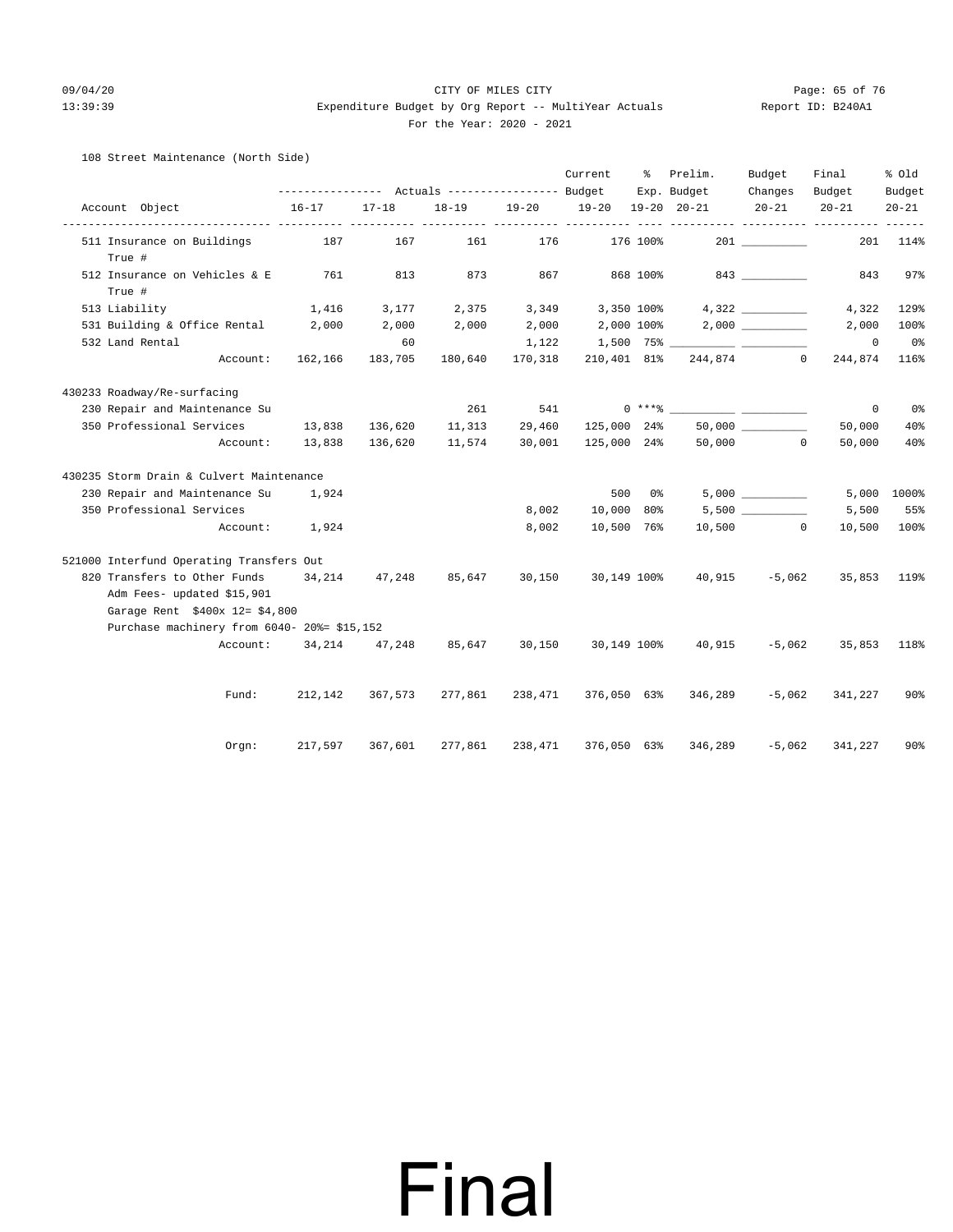### 09/04/20 Page: 66 of 76 CITY OF MILES CITY

13:39:39 Expenditure Budget by Org Report -- MultiYear Actuals Report ID: B240A1

### For the Year: 2020 - 2021

109 Milestown Estates Maintenance Dist.

|                                             |                   |           |                |              | Current                       | ႜႜၟ     | Prelim.     | Budget          | Final                      | % Old     |
|---------------------------------------------|-------------------|-----------|----------------|--------------|-------------------------------|---------|-------------|-----------------|----------------------------|-----------|
|                                             |                   |           |                |              |                               |         | Exp. Budget | Changes         | Budget                     | Budget    |
| Account Object                              | $16 - 17$         | $17 - 18$ |                |              | 18-19 19-20 19-20 19-20 20-21 |         |             | $20 - 21$       | $20 - 21$                  | $20 - 21$ |
| 2540 STR MAINT DIST#207-(MILESTOWN ESTATES) |                   |           |                |              |                               |         |             |                 |                            |           |
| 430220 Operations                           |                   |           |                |              |                               |         |             |                 |                            |           |
| 111 Salaries and Wages - Perm 3,265         |                   |           | 3,446 3,322    |              | $3,096$ $3,736$ $83\%$        |         |             |                 | 3,496                      | 94%       |
| 121 OVERTIME-PERMANENT                      | 134               | 293       | 108            | 43           |                               | 100 43% |             | 100 000         | 100                        | 100%      |
| 131 VACATION                                | 297               | 355       | 440            | 259          |                               | 300 86% |             |                 | 300                        | 100%      |
| 132 SICK LEAVE                              | 195               | 275       | 174            | 86           |                               | 200 43% |             |                 | 200                        | 100%      |
| 133 OTHER LEAVE PAY                         | 47                | 44        | 36             | 25           |                               | 39 64%  |             |                 | 39                         | 100%      |
| 134 HOLIDAY PAY                             | 40                | 25        | 61             | 16           |                               | 40 40%  |             | 40              | 40                         | 100%      |
| 141 Unemployment Insurance                  | 6                 | 11        | 15             | $5^{\circ}$  |                               | 7 71%   |             | $6\overline{6}$ | 6                          | 86%       |
| 142 Workers' Compensation                   | 208               | 216       | 233            | 175          |                               | 225 78% |             |                 | 194                        | 86%       |
| 143 Health Insurance                        | 657               | 729       | 744            | 755          |                               | 763 99% |             | 820 320         | 820                        | 107%      |
| 144 FICA                                    | 297               | 328       | 304            | 259          |                               | 338 77% |             | 319             | 319                        | 94%       |
| 145 PERS                                    | 330               | 368       | 352            | 303          |                               | 389 78% |             |                 | 366                        | 94%       |
| 196 CLOTHING ALLOTMENT                      | 12                | 12        | 14             | 12           | 20 60%                        |         |             |                 | 20                         | 100%      |
| 350 Professional Services                   |                   |           | $\overline{1}$ | $\sim$ 1     | $1,000$ $0\%$                 |         |             | 1,000           | 1,000                      | 100%      |
|                                             | Account:<br>5,488 | 6,102     | 5,804          | 5,035        | 7.157 70%                     |         |             | $6.900$ 0       | 6,900                      | 96%       |
| 510330 Comprehensive Liability Insurance    |                   |           |                |              |                               |         |             |                 |                            |           |
| 513 Liability                               | 24                | 130       |                | 57 8         | 62 6                          | 62 100% |             | 64 64 64 65     | 64                         | 103%      |
| Account:                                    | 24                | 130       |                | 62<br>57 — 1 |                               |         | 62 100%     | 64 0            | 64                         | 103%      |
|                                             |                   |           |                |              |                               |         |             |                 |                            |           |
| Fund:                                       | 5,512             | 6,232     | 5,861          |              | 5,097 7,219 71%               |         | 6,964       |                 | $\overline{0}$<br>6,964    | 96%       |
| Orqn:                                       | 5,512             | 6,232     | 5,861          |              | 5,097 7,219 71%               |         |             | 6,964           | $0 \qquad \qquad$<br>6,964 | 96%       |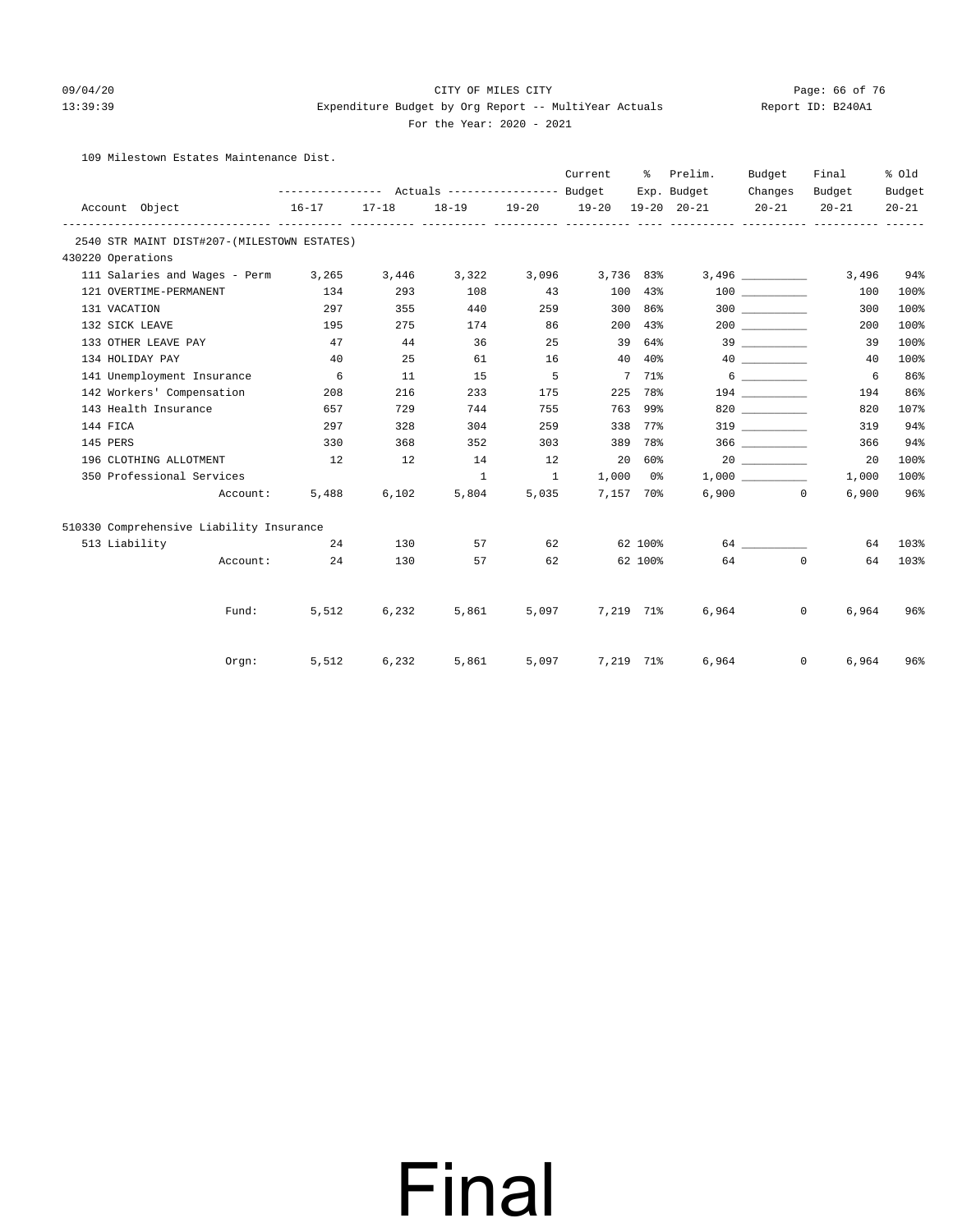#### 09/04/20 Page: 67 of 76 CITY OF MILES CITY CONTROL CITY PAGE: 67 of 76 13:39:39 Expenditure Budget by Org Report -- MultiYear Actuals Report ID: B240A1 For the Year: 2020 - 2021

| 110<br>STD |  | 211 |
|------------|--|-----|
|------------|--|-----|

|                       |                                          |       |           | ---------------    Actuals ----------------    Budget |                   | Current |              | % Prelim.<br>Exp. Budget | Budget<br>Changes | Final<br>Budget | % old<br>Budget |
|-----------------------|------------------------------------------|-------|-----------|-------------------------------------------------------|-------------------|---------|--------------|--------------------------|-------------------|-----------------|-----------------|
|                       | Account Object 16-17                     |       | $17 - 18$ |                                                       | 18-19 19-20 19-20 |         |              | 19-20 20-21 20-21        |                   | $20 - 21$       | $20 - 21$       |
| 3670 SID 211          |                                          |       |           |                                                       |                   |         |              |                          |                   |                 |                 |
|                       | 490500 Other Debt Service Payments       |       |           |                                                       |                   |         |              |                          |                   |                 |                 |
|                       | 643 Principal- SID 211 3,666 3,712       |       |           | 3,759                                                 | 3,806             |         |              |                          |                   | 3,854           | 101%            |
| True #                |                                          |       |           |                                                       |                   |         |              |                          |                   |                 |                 |
| 644 Interest- SID 211 |                                          | 883   | 1,331     | 1,559                                                 | 1,541             |         | 1,541 100%   |                          | 728 — 120         | 728             | 47%             |
| True #                |                                          |       |           |                                                       |                   |         |              |                          |                   |                 |                 |
|                       | Account:                                 | 4,549 | 5,043     | 5,318                                                 | 5,347             |         |              | 5,347 100% 4,582         | $\overline{0}$    | 4,582           | 85%             |
|                       | 521000 Interfund Operating Transfers Out |       |           |                                                       |                   |         |              |                          |                   |                 |                 |
|                       | 820 Transfers to Other Funds 2,985       |       |           |                                                       |                   |         | $\mathbf{0}$ |                          |                   | $\mathbf 0$     | 0 %             |
|                       | Account:                                 | 2,985 |           |                                                       |                   |         | $0$ ****     | $\circ$                  | $\circ$           | $\mathbf 0$     | 0%              |
|                       |                                          |       |           |                                                       |                   |         |              |                          |                   |                 |                 |
|                       | Fund:                                    | 7,534 | 5,043     | 5,318                                                 | 5,347             |         | 5,347 100%   |                          | 4,582<br>$\circ$  | 4,582           | 85%             |
|                       |                                          |       |           |                                                       |                   |         |              |                          |                   |                 |                 |
|                       | Orem:                                    | 7,534 | 5,043     | 5,318                                                 | 5,347             |         |              | 5,347 100% 4,582         | $\circ$           | 4,582           | 85%             |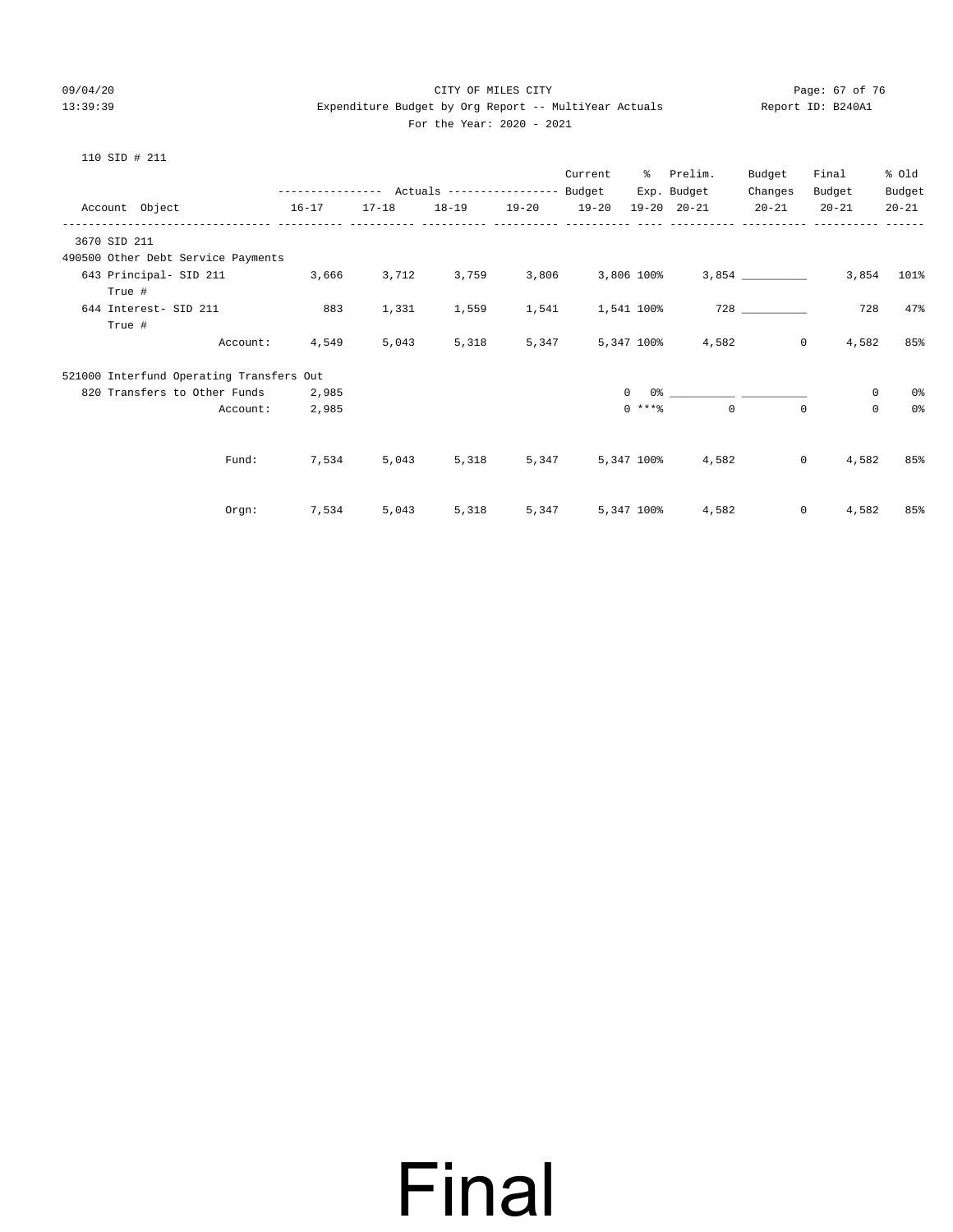#### 09/04/20 Page: 68 of 76 CITY OF MILES CITY 13:39:39 Expenditure Budget by Org Report -- MultiYear Actuals Report ID: B240A1 For the Year: 2020 - 2021

#### 111 One Time Endowments-Library

|                              |                  |           |           |                                  | Current   | ိ           | Prelim.             | Budget      | Final                 | % Old     |
|------------------------------|------------------|-----------|-----------|----------------------------------|-----------|-------------|---------------------|-------------|-----------------------|-----------|
|                              | ---------------- |           |           | Actuals ----------------- Budget |           |             | Exp. Budget         | Changes     | Budget                | Budget    |
| Account Object               | $16 - 17$        | $17 - 18$ | $18 - 19$ | $19 - 20$                        | $19 - 20$ |             | $19 - 20$ $20 - 21$ | $20 - 21$   | $20 - 21$             | $20 - 21$ |
| 2880 LIBRARY GRANTS          |                  |           |           |                                  |           |             |                     |             |                       |           |
| 460100 Library Services(16)  |                  |           |           |                                  |           |             |                     |             |                       |           |
| 214 Small Items of Equipment |                  |           |           | 1,716                            |           | 2,000 86%   |                     | 1,785       | 1,785                 | 89%       |
| 350 Professional Services    |                  |           |           |                                  | 1,500     | 0%          |                     |             | 0                     | 0%        |
| Account:                     |                  |           |           | 1,716                            | 3,500     | 49%         | 1,785               | $\mathbf 0$ | 1,785                 | 51%       |
| Fund:                        |                  |           |           | 1,716                            |           | $3,500$ 49% | 1,785               |             | $\circ$<br>1,785      | 51%       |
|                              |                  |           |           |                                  |           |             |                     |             |                       |           |
| Orgn:                        |                  |           |           | 1,716                            |           | $3,500$ 49% | 1,785               |             | $\mathsf{O}$<br>1,785 | 51%       |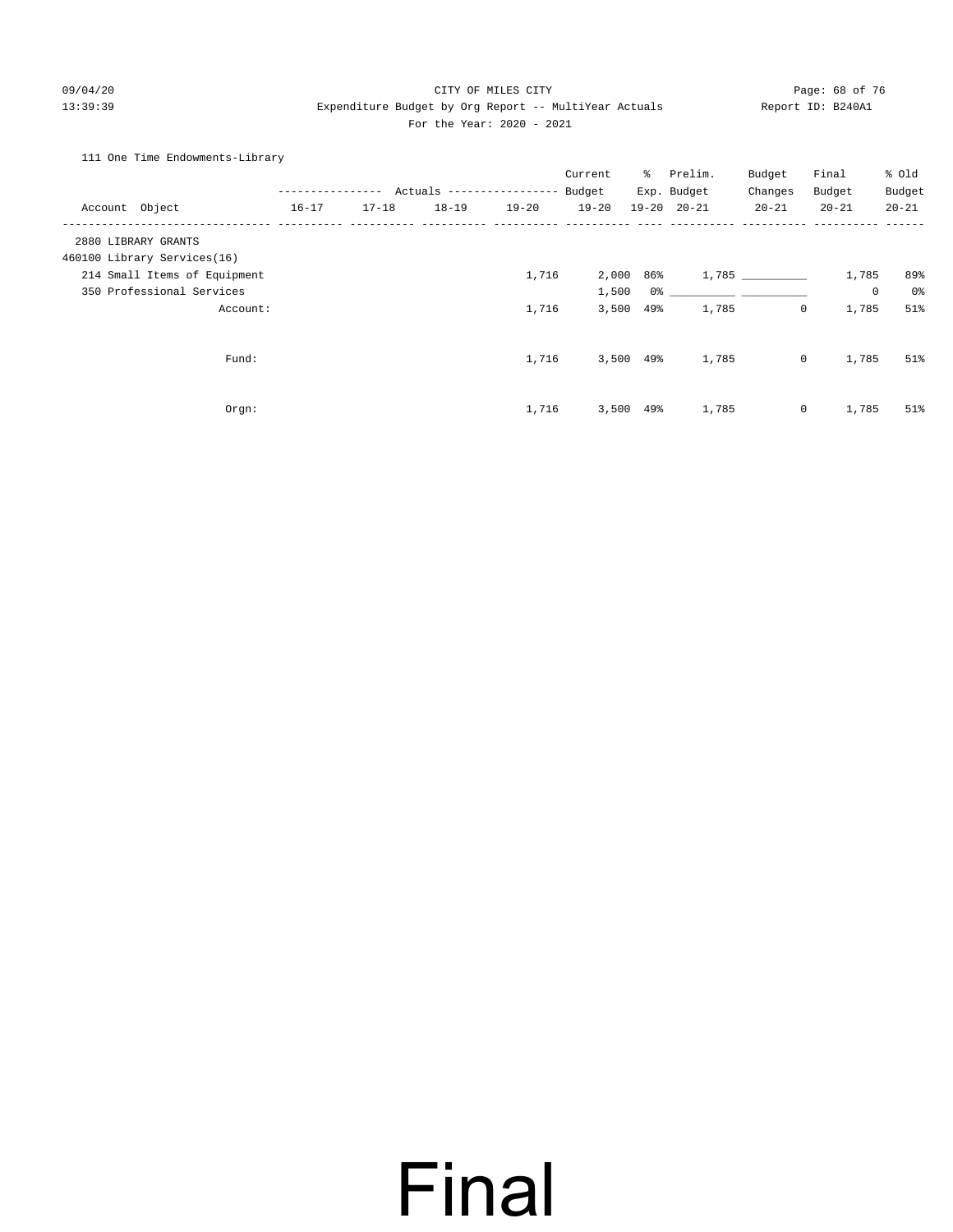#### 09/04/20 Page: 69 of 76 CITY OF MILES CITY CONTROL CONTROL PAGE: 69 of 76 13:39:39 Expenditure Budget by Org Report -- MultiYear Actuals Report ID: B240A1 For the Year: 2020 - 2021

112 Library Board of Trustees-Library

| Account Object              |          | $16 - 17$ | $17 - 18$ | --------------- Actuals -----------------<br>$18 - 19$ | $19 - 20$ | Current<br>Budget<br>$19 - 20$ | ိ              | Prelim.<br>Exp. Budget<br>$19 - 20$ $20 - 21$ | Budget<br>Changes<br>$20 - 21$ | Final<br>Budget<br>$20 - 21$ | % Old<br>Budget<br>$20 - 21$ |
|-----------------------------|----------|-----------|-----------|--------------------------------------------------------|-----------|--------------------------------|----------------|-----------------------------------------------|--------------------------------|------------------------------|------------------------------|
| 2880 LIBRARY GRANTS         |          |           |           |                                                        |           |                                |                |                                               |                                |                              |                              |
| 460100 Library Services(16) |          |           |           |                                                        |           |                                |                |                                               |                                |                              |                              |
| 350 Professional Services   |          |           |           |                                                        |           | 10,000                         | 0 %            |                                               | 10,000 000                     | 10,000                       | 100%                         |
| 360 Contr R & M             |          |           |           |                                                        |           | 40,000                         | 0%             |                                               | 40,000                         | 40,000                       | 100%                         |
| 382 Books                   |          |           |           |                                                        |           | 10,000                         | 0%             |                                               | 10,000                         | 10,000                       | 100%                         |
|                             | Account: |           |           |                                                        |           | 60,000                         | 0 <sup>°</sup> | 60,000                                        | $\mathbf{0}$                   | 60,000                       | 100%                         |
|                             | Fund:    |           |           |                                                        |           | 60,000                         | 0 %            | 60,000                                        | $\circ$                        | 60,000                       | 100%                         |
|                             | Orgn:    |           |           |                                                        |           | 60,000                         | 0 <sup>°</sup> | 60,000                                        | $\mathsf{O}$                   | 60,000                       | 100%                         |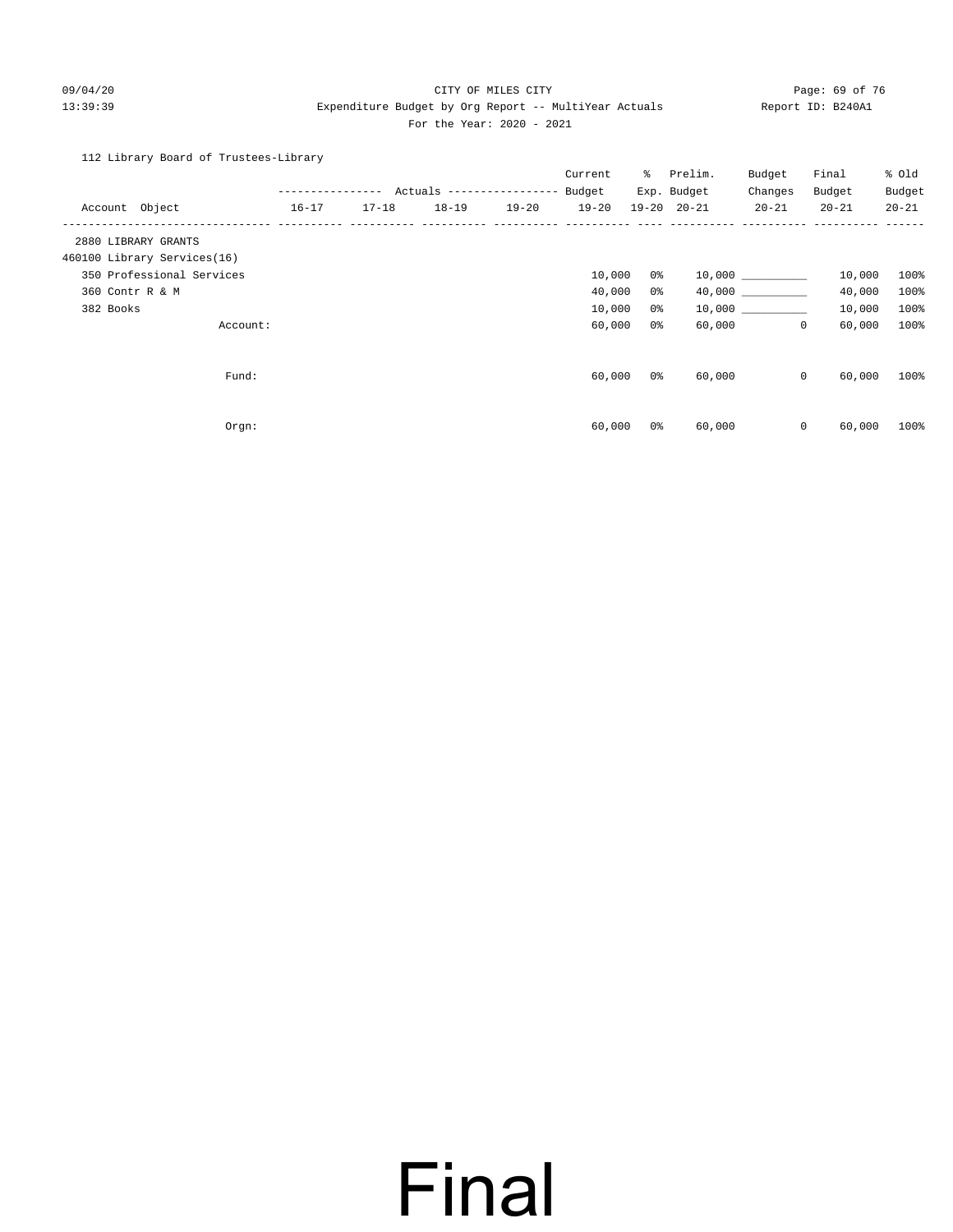#### 09/04/20 Page: 70 of 76 CITY OF MILES CITY CONTROL PAGE: 70 of 76 13:39:39 Expenditure Budget by Org Report -- MultiYear Actuals Report ID: B240A1 For the Year: 2020 - 2021

| 201 Flood Prevention                                   |                                                 |           |           |           |             |            |                                    |                    |                     |           |
|--------------------------------------------------------|-------------------------------------------------|-----------|-----------|-----------|-------------|------------|------------------------------------|--------------------|---------------------|-----------|
|                                                        |                                                 |           |           |           | Current     | ႜႜ         | Prelim.                            | Budget             | Final               | % Old     |
|                                                        | --------------- Actuals ---------------- Budget |           |           |           | $19 - 20$   |            | Exp. Budget<br>$19 - 20$ $20 - 21$ | Changes            | Budget<br>$20 - 21$ | Budget    |
| Account Object<br>------------                         | $16 - 17$                                       | $17 - 18$ | $18 - 19$ | $19 - 20$ |             |            |                                    | $20 - 21$          |                     | $20 - 21$ |
| 1000 GENERAL                                           |                                                 |           |           |           |             |            |                                    |                    |                     |           |
| 431200 Flood Control                                   |                                                 |           |           |           |             |            |                                    |                    |                     |           |
| 111 Salaries and Wages - Perm                          | 14,168                                          | 13,956    | 15,524    | 15,767    | 16,128 98%  |            |                                    |                    | 16,164              | 100%      |
| 131 VACATION                                           | 985                                             | 720       | 1,041     | 1,168     |             | 1,000 117% |                                    |                    | 1,000               | 100%      |
| 132 SICK LEAVE                                         | 512                                             | 1,175     | 782       | 588       |             | 500 118%   |                                    | $500$              | 500                 | 100%      |
| 133 OTHER LEAVE PAY                                    | 773                                             | 358       | 883       | 243       |             | 1,017 24%  |                                    |                    | 1,019               | 100%      |
| 141 Unemployment Insurance                             | 25                                              | 41        | 64        | 27        |             | 28 96%     |                                    |                    | 28                  | 100%      |
| 142 Workers' Compensation                              | 919                                             | 833       | 1,048     | 72        |             | 1,069 7%   |                                    |                    | 970                 | 91%       |
| 143 Health Insurance                                   | 3,320                                           | 3,456     | 3,573     | 3,839     |             | 3,815 101% |                                    |                    | 4,102               | 108%      |
| 144 FICA                                               | 1,248                                           | 1,230     | 1,385     | 1,349     |             | 1,426 95%  |                                    |                    | 1,429               | 100%      |
| 145 PERS                                               | 1,325                                           | 1,345     | 1,505     | 1,525     |             | 1,616 94%  |                                    |                    | 1,638               | 101%      |
| 196 CLOTHING ALLOTMENT                                 | 60                                              | 60        | 60        | 60        |             | 60 100%    |                                    |                    | 60                  | 100%      |
| 210 Office Supplies and Mater                          | 131                                             | 366       | 351       | 296       |             | 400 74%    |                                    |                    | 500                 | 125%      |
| 214 Small Items of Equipment                           |                                                 | 200       | 546       | 657       |             | 500 131%   |                                    |                    | 500                 | 100%      |
| 220 Operating Expenses                                 | 345                                             | 1,057     |           | 316       |             | 500 63%    |                                    | $500$              | 500                 | 100%      |
| 231 Gas, Oil, Diesel Fuel, Gr                          | 119                                             | 60        | 518       |           | 500         | 0%         |                                    | $500$ ________     | 500                 | 100%      |
| 311 Postage, Box Rent, Etc.                            | 2,088                                           | 2,242     | 2,574     | 197       | 3,000       | 7%         |                                    | $2,500$ __________ | 2,500               | 83%       |
| 330 Publicity, Subscriptions                           |                                                 |           |           |           | 100         | 0%         |                                    | $50$ __________    | 50                  | 50%       |
| 331 Publication of Formal & L                          | 1,836                                           | 1,945     | 1,508     | 1,404     |             | 2,000 70%  |                                    |                    | 2,000               | 100%      |
| 334 Memberships, Registration                          | 150                                             | 230       | 160       | 245       |             | 200 123%   |                                    | $250$              | 250                 | 125%      |
| 345 Telephone                                          |                                                 |           |           | 21        | 50          | 42%        |                                    |                    | 50                  | 100%      |
| 350 Professional Services                              | 301,510                                         | 121,902   | 47,037    | 46,907    | 58,000      | 81%        |                                    | 137,520            | 137,520             | 237%      |
| 370 Travel                                             | 343                                             | 372       | 823       | 676       | 1,000       | 68%        |                                    |                    | 1,000               | 100%      |
| 380 Training Services                                  | 79                                              | 265       | 130       |           | 200         | 0%         |                                    |                    | 200                 | 100%      |
| 382 Books                                              |                                                 |           |           |           | 50          | 0%         |                                    |                    | 50                  | 100%      |
| 532 Land Rental                                        |                                                 | 150       |           |           | 150         | 0%         |                                    |                    | 200                 | 133%      |
| 540 Special Assessments                                | 250                                             |           |           |           | 300         | 0%         |                                    | $300$ ________     | 300                 | 100%      |
| 940 Machinery & Equipment                              | 5,000                                           |           |           |           | 0           | 0%         |                                    |                    | $\mathbf 0$         | 0%        |
| Account:                                               | 335,186                                         | 151,963   | 79,512    | 75,357    | 93,609      | 81%        | 35,510                             | 137,520            | 173,030             | 184%      |
| 490500 Other Debt Service Payments                     |                                                 |           |           |           |             |            |                                    |                    |                     |           |
| 652 Principle- Flood Study Lo                          |                                                 | 28,006    | 28,092    | 28,798    | 28,799 100% |            |                                    | 29,523 _________   | 29,523              | 103%      |
| 653 Interest- Flood Study Loa                          |                                                 | 3,584     | 4,408     | 3,764     | 3,764 100%  |            |                                    |                    | 1,397               | 37%       |
| Account:                                               |                                                 | 31,590    | 32,500    | 32,562    | 32,563 100% |            | 30,920                             | $\sim$ 0           | 30,920              | 94%       |
|                                                        |                                                 |           |           |           |             |            |                                    |                    |                     |           |
| Fund:                                                  | 335,186                                         | 183,553   | 112,012   | 107,919   | 126,172 86% |            | 66,430                             | 137,520            | 203,950 161%        |           |
| 2260 EMERGENCY DISASTER                                |                                                 |           |           |           |             |            |                                    |                    |                     |           |
| 521000 Interfund Operating Transfers Out               |                                                 |           |           |           |             |            |                                    |                    |                     |           |
| 820 Transfers to Other Funds                           | 96                                              | 51        | 18,181    |           | 549         |            | $0$ 왕 아이에게 아이에 있어요.                | 330                | 330                 | 60%       |
| Transfer to 2510 from Prior Year Snow Emergency Tax AR |                                                 |           |           |           |             |            |                                    |                    |                     |           |
| Account:                                               | 96                                              | 51        | 18,181    |           | 549         | 0%         | $\mathbf 0$                        | 330                | 330                 | 60%       |
|                                                        |                                                 |           |           |           |             |            |                                    |                    |                     |           |
| Fund:                                                  | 96                                              | 51        | 18,181    |           | 549         | 0%         | 0                                  | 330                | 330                 | 60%       |
|                                                        |                                                 |           |           |           |             |            |                                    |                    |                     |           |
| $0$ rgn:                                               | 335,282                                         | 183,604   | 130,193   | 107,919   | 126,721 85% |            | 66,430                             | 137,850            | 204,280             | 161%      |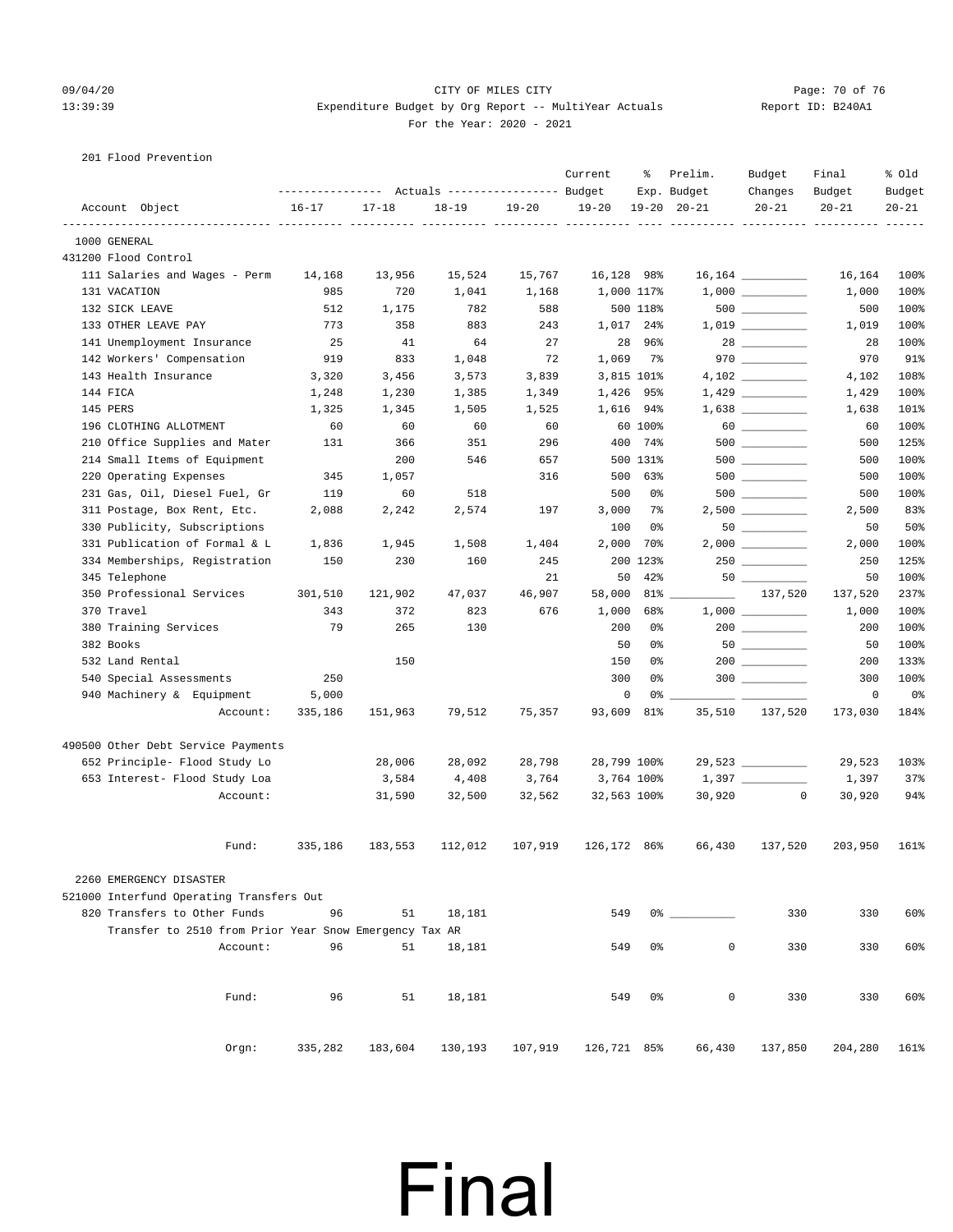#### 09/04/20 Page: 71 of 76 CITY OF MILES CITY CONTROL PAGE: 71 of 76 13:39:39 Expenditure Budget by Org Report -- MultiYear Actuals Report ID: B240A1 For the Year: 2020 - 2021

| 301 Elections          |          |                  |           |           |                           |            |   |                     |            |                        |           |
|------------------------|----------|------------------|-----------|-----------|---------------------------|------------|---|---------------------|------------|------------------------|-----------|
|                        |          |                  |           |           |                           | Current    | ိ | Prelim.             | Budget     | Final                  | % Old     |
|                        |          | ---------------- |           |           | Actuals ----------------- | Budget     |   | Exp. Budget         | Changes    | Budget                 | Budget    |
| Account Object         |          | $16 - 17$        | $17 - 18$ | $18 - 19$ | $19 - 20$                 | $19 - 20$  |   | $19 - 20$ $20 - 21$ | $20 - 21$  | $20 - 21$              | $20 - 21$ |
| 1000 GENERAL           |          |                  |           |           |                           |            |   |                     |            |                        |           |
| 410600 Elections       |          |                  |           |           |                           |            |   |                     |            |                        |           |
| 300 PURCHASED SERVICES |          |                  | 8,048     |           | 9,859                     | 10,000 99% |   |                     | 10,000 000 | 10,000                 | 100%      |
|                        | Account: |                  | 8,048     |           | 9,859                     | 10,000 99% |   | 10,000              |            | $\circ$<br>10,000      | 100%      |
|                        | Fund:    |                  | 8,048     |           | 9,859                     | 10,000 99% |   | 10,000              |            | $\circ$<br>10,000      | 100%      |
|                        |          |                  |           |           |                           |            |   |                     |            |                        |           |
|                        | Orgn:    |                  | 8,048     |           | 9,859                     | 10,000 99% |   | 10,000              |            | $\mathsf{O}$<br>10,000 | 100%      |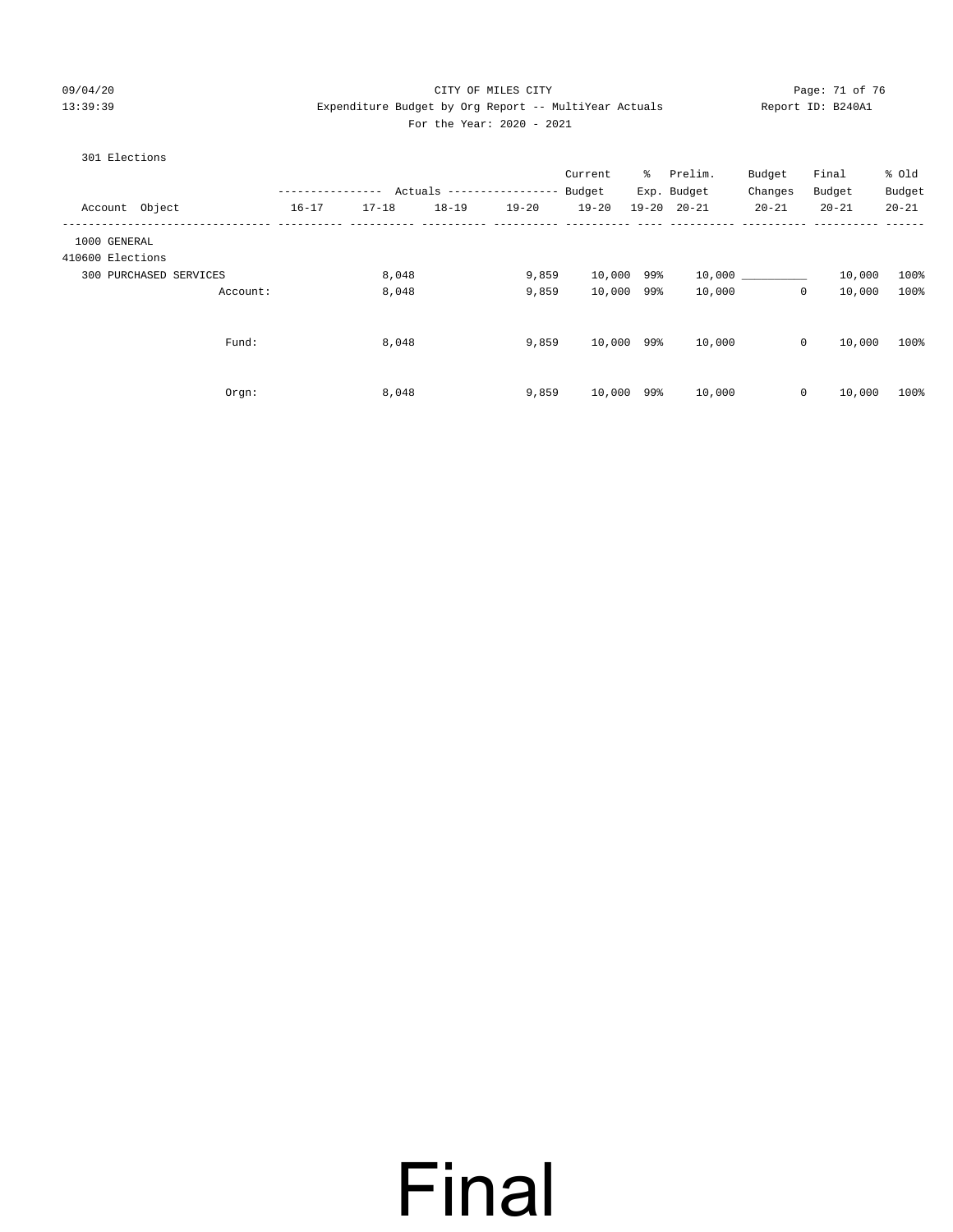#### 09/04/20 Page: 72 of 76 CITY OF MILES CITY CONTROL PAGE: 72 of 76 13:39:39 Expenditure Budget by Org Report -- MultiYear Actuals Report ID: B240A1 For the Year: 2020 - 2021

#### 302 Local Government/Study Commission

|            |                                          |           |                                |  |           | Current | ႜႜ                                 | Prelim.                                                                                                                                                                                                                       | Budget                                                                                                                | Final        |                     | % old          |
|------------|------------------------------------------|-----------|--------------------------------|--|-----------|---------|------------------------------------|-------------------------------------------------------------------------------------------------------------------------------------------------------------------------------------------------------------------------------|-----------------------------------------------------------------------------------------------------------------------|--------------|---------------------|----------------|
|            |                                          |           |                                |  |           |         | Exp. Budget<br>$19 - 20$ $20 - 21$ | Changes<br>$20 - 21$                                                                                                                                                                                                          | Budget                                                                                                                |              | Budget<br>$20 - 21$ |                |
|            | Account Object                           | $16 - 17$ | 18-19 19-20 19-20<br>$17 - 18$ |  | $20 - 21$ |         |                                    |                                                                                                                                                                                                                               |                                                                                                                       |              |                     |                |
|            | 2350 Local Government/Study Commission   |           |                                |  |           |         |                                    |                                                                                                                                                                                                                               |                                                                                                                       |              |                     |                |
|            | 410130 Committees and Special Bodies     |           |                                |  |           |         |                                    |                                                                                                                                                                                                                               |                                                                                                                       |              |                     |                |
|            | 210 Office Supplies and Mater            | 1,191     |                                |  |           |         | 0                                  |                                                                                                                                                                                                                               |                                                                                                                       |              | 0                   | 0%             |
|            | 311 Postage, Box Rent, Etc. 1,235        |           |                                |  |           |         | 0                                  |                                                                                                                                                                                                                               |                                                                                                                       |              | 0                   | 0%             |
|            | 320 Printing, Duplicating, Ty            | 5         |                                |  |           |         | 0                                  |                                                                                                                                                                                                                               |                                                                                                                       |              | 0                   | 0 <sup>°</sup> |
|            | 350 Professional Services                | 2,603     |                                |  |           |         | 0<br>0%                            |                                                                                                                                                                                                                               | <u> 1990 - John Harry Harry Harry Harry Harry Harry Harry Harry Harry Harry Harry Harry Harry Harry Harry Harry H</u> |              | 0                   | 0%             |
| 370 Travel |                                          | 809       |                                |  |           |         | $\Omega$                           | 0% ______________ _____                                                                                                                                                                                                       |                                                                                                                       |              | 0                   | 0%             |
|            | Account:                                 | 5,843     |                                |  |           |         | $0$ ****                           |                                                                                                                                                                                                                               | $\Omega$                                                                                                              | $\Omega$     | 0                   | 0%             |
|            | 521000 Interfund Operating Transfers Out |           |                                |  |           |         |                                    |                                                                                                                                                                                                                               |                                                                                                                       |              |                     |                |
|            | 820 Transfers to Other Funds             | 5,266     | 16                             |  |           |         | 25                                 | 0.3 - 0.3 - 0.3 - 0.3 - 0.3 - 0.3 - 0.3 - 0.3 - 0.3 - 0.3 - 0.3 - 0.3 - 0.3 - 0.3 - 0.3 - 0.3 - 0.3 - 0.3 - 0.3 - 0.3 - 0.3 - 0.3 - 0.3 - 0.3 - 0.3 - 0.3 - 0.3 - 0.3 - 0.3 - 0.3 - 0.3 - 0.3 - 0.3 - 0.3 - 0.3 - 0.3 - 0.3 - |                                                                                                                       |              | $\mathbf{0}$        | 0 <sup>o</sup> |
|            | Account:                                 | 5,266     | 16                             |  |           |         | 25<br>0 <sup>o</sup>               |                                                                                                                                                                                                                               | $\mathbf 0$                                                                                                           | $\mathbf 0$  | 0                   | 0 <sup>°</sup> |
|            |                                          |           |                                |  |           |         |                                    |                                                                                                                                                                                                                               |                                                                                                                       |              |                     |                |
|            | Fund:                                    | 11,109    | 16                             |  |           |         | 25<br>0 %                          |                                                                                                                                                                                                                               | $\mathbf{0}$                                                                                                          | $\mathbf 0$  | $\mathbf 0$         | 0%             |
|            |                                          |           |                                |  |           |         |                                    |                                                                                                                                                                                                                               |                                                                                                                       |              |                     |                |
|            | Orgn:                                    | 11,109    | 16                             |  |           |         | 25<br>0 <sup>o</sup>               |                                                                                                                                                                                                                               | $\mathbf 0$                                                                                                           | $\mathbf{0}$ | 0                   | 0%             |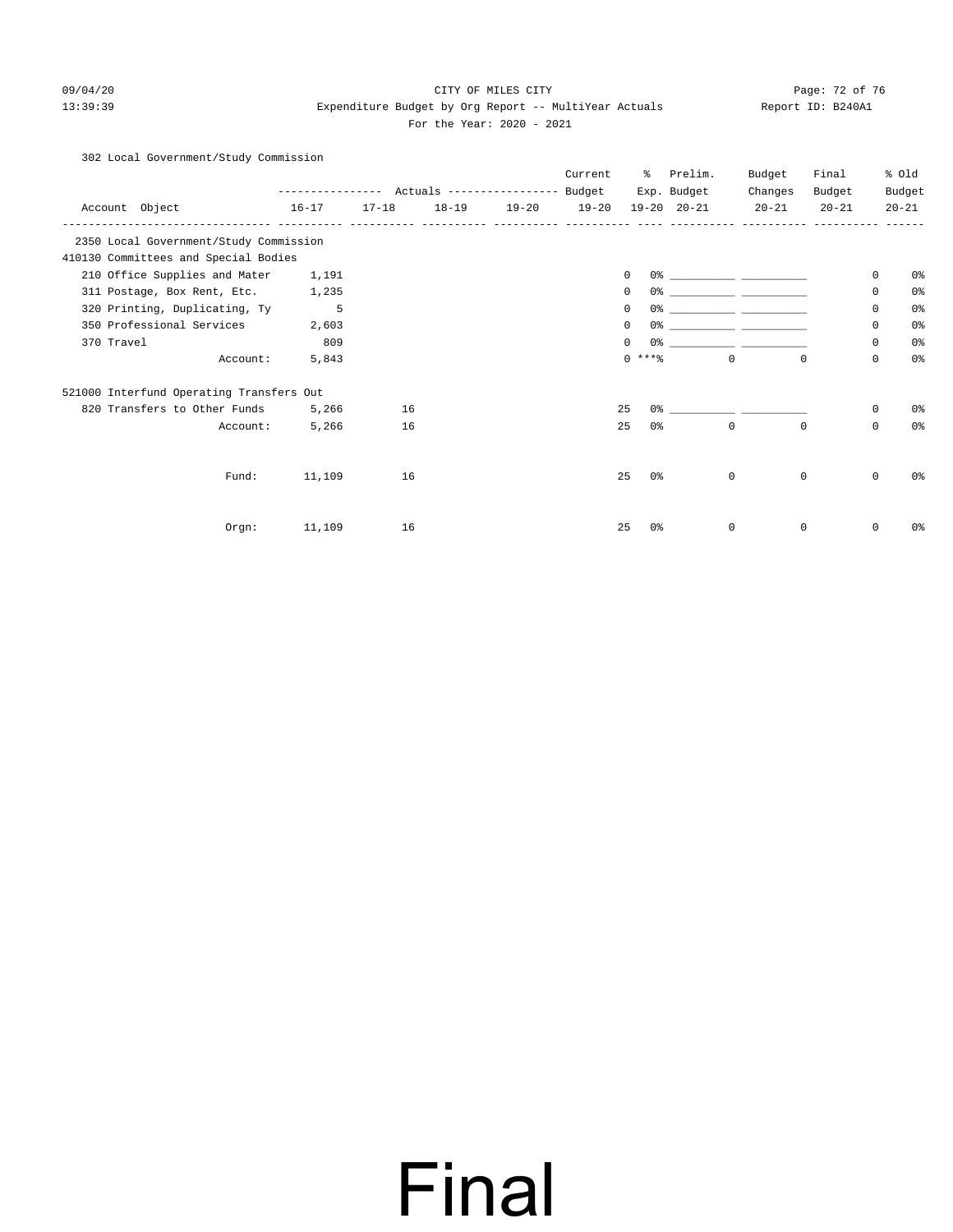### 09/04/20 Page: 73 of 76 CITY OF MILES CITY CONTROL PAGE: 73 of 76 13:39:39 Expenditure Budget by Org Report -- MultiYear Actuals Report ID: B240A1 For the Year: 2020 - 2021

|  |  | 402 Public Nuisance |
|--|--|---------------------|
|--|--|---------------------|

|                |                                |          |           |           |                           |           | Current   | ိ                    | Prelim.             | Budget      | Final     | % Old            |
|----------------|--------------------------------|----------|-----------|-----------|---------------------------|-----------|-----------|----------------------|---------------------|-------------|-----------|------------------|
|                |                                |          |           |           | Actuals ----------------- |           | Budget    |                      | Exp. Budget         | Changes     | Budget    | Budget           |
| Account Object |                                |          | $16 - 17$ | $17 - 18$ | $18 - 19$                 | $19 - 20$ | $19 - 20$ |                      | $19 - 20$ $20 - 21$ | $20 - 21$   | $20 - 21$ | $20 - 21$        |
| 1000 GENERAL   | 420532 Public Nuisance Cleanup |          |           |           |                           |           |           |                      |                     |             |           |                  |
|                | 360 Contr R & M                |          |           |           |                           |           |           | $\overline{0}$<br>0% |                     | 8,000       |           | 8,000 ******     |
|                |                                | Account: |           |           |                           |           |           | $0***8$              | 8,000               | $\mathbf 0$ |           | $8,000$ ***** %  |
|                |                                |          |           |           |                           |           |           |                      |                     |             |           |                  |
|                |                                | Fund:    |           |           |                           |           |           | 0%<br>$\mathbf{0}$   | 8,000               | $\mathbf 0$ |           | $8,000$ ***** \$ |
|                |                                |          |           |           |                           |           |           |                      |                     |             |           |                  |
|                |                                | Orgn:    |           |           |                           |           |           | $\circ$<br>0%        | 8,000               | 0           |           | $8,000$ ***** \$ |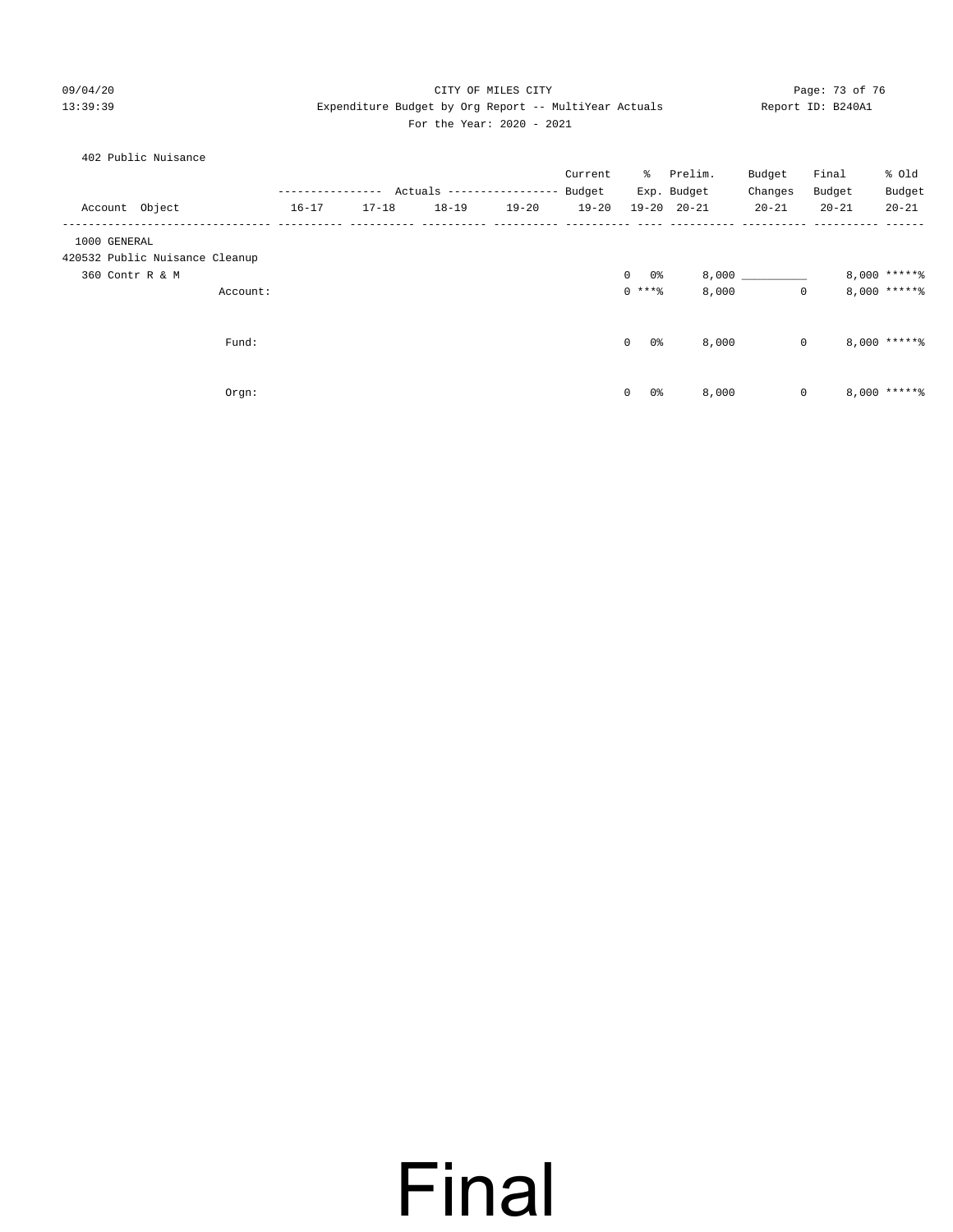## 09/04/20 Page: 74 of 76 CITY OF MILES CITY 13:39:39 Expenditure Budget by Org Report -- MultiYear Actuals Report ID: B240A1

|  |  |  |                           | ---------- |
|--|--|--|---------------------------|------------|
|  |  |  | For the Year: 2020 - 2021 |            |

| 501 Capital Purchases                         |          |           |           |                                                 |             |            |            |                                                                                                                                                                                                                                                                                                                        |                     |           |          |                |
|-----------------------------------------------|----------|-----------|-----------|-------------------------------------------------|-------------|------------|------------|------------------------------------------------------------------------------------------------------------------------------------------------------------------------------------------------------------------------------------------------------------------------------------------------------------------------|---------------------|-----------|----------|----------------|
|                                               |          |           |           |                                                 |             | Current    |            | % Prelim.                                                                                                                                                                                                                                                                                                              | Budget              | Final     |          | % old          |
|                                               |          |           |           |                                                 |             |            |            |                                                                                                                                                                                                                                                                                                                        | Exp. Budget Changes | Budget    |          | Budget         |
| Account Object                                |          | $16 - 17$ | $17 - 18$ | $18 - 19$                                       | 19-20 19-20 |            |            | 19-20 20-21                                                                                                                                                                                                                                                                                                            | $20 - 21$           | $20 - 21$ |          | $20 - 21$      |
| 4000 General Fund Capitol Improvement Fund    |          |           |           |                                                 |             |            |            |                                                                                                                                                                                                                                                                                                                        |                     |           |          |                |
| 410100 Legislative Services(02)               |          |           |           |                                                 |             |            |            |                                                                                                                                                                                                                                                                                                                        |                     |           |          |                |
| 940 Machinery & Equipment 39,866 54,966       |          |           |           |                                                 |             |            |            |                                                                                                                                                                                                                                                                                                                        |                     |           | $\Omega$ | 0 <sup>°</sup> |
| Commercial Turf Mower- \$65,000- Not approved |          |           |           |                                                 |             |            |            |                                                                                                                                                                                                                                                                                                                        |                     |           |          |                |
|                                               |          |           |           | Account: 39,866 54,966 19,099 14,469 57,640 25% |             |            |            |                                                                                                                                                                                                                                                                                                                        | $\overline{0}$      | $\circ$   | 0        | 0%             |
| 420100 Law Enforcement Services               |          |           |           |                                                 |             |            |            |                                                                                                                                                                                                                                                                                                                        |                     |           |          |                |
| 350 Professional Services                     |          |           |           |                                                 | 29,749      |            |            |                                                                                                                                                                                                                                                                                                                        |                     |           | 0        | 0%             |
|                                               | Account: |           |           |                                                 | 29,749      |            | $0***$ $*$ |                                                                                                                                                                                                                                                                                                                        | $\cap$              | $\cap$    | $\Omega$ | 0%             |
| 420140 Crime Control and Investigation(05)    |          |           |           |                                                 |             |            |            |                                                                                                                                                                                                                                                                                                                        |                     |           |          |                |
| 230 Repair and Maintenance Su                 |          |           |           | 6,700                                           |             |            | $\Omega$   | $0$ $\frac{1}{2}$ $\frac{1}{2}$ $\frac{1}{2}$ $\frac{1}{2}$ $\frac{1}{2}$ $\frac{1}{2}$ $\frac{1}{2}$ $\frac{1}{2}$ $\frac{1}{2}$ $\frac{1}{2}$ $\frac{1}{2}$ $\frac{1}{2}$ $\frac{1}{2}$ $\frac{1}{2}$ $\frac{1}{2}$ $\frac{1}{2}$ $\frac{1}{2}$ $\frac{1}{2}$ $\frac{1}{2}$ $\frac{1}{2}$ $\frac{1}{2}$ $\frac{1}{2$ |                     |           | $\Omega$ | 0%             |
|                                               | Account: |           |           | 6,700                                           |             |            | $0$ ****   |                                                                                                                                                                                                                                                                                                                        | $\Omega$            | $\Omega$  | $\Omega$ | 0 <sup>°</sup> |
| 460433 Park Operations(13)                    |          |           |           |                                                 |             |            |            |                                                                                                                                                                                                                                                                                                                        |                     |           |          |                |
| 350 Professional Services                     |          |           |           | 119,561                                         |             |            | $^{\circ}$ | $0$ 왕 아이에게 아이들은 아이들의 사람들을 지키고 있다.                                                                                                                                                                                                                                                                                      |                     |           | 0        | 0 <sup>°</sup> |
|                                               | Account: |           |           | 119,561                                         |             |            | $0$ ****   |                                                                                                                                                                                                                                                                                                                        | $\overline{0}$      | $\Omega$  | $\Omega$ | 0%             |
|                                               |          |           |           |                                                 |             |            |            |                                                                                                                                                                                                                                                                                                                        |                     |           |          |                |
|                                               | Fund:    |           |           | 39,866 54,966 145,360 44,218 57,640 77%         |             |            |            |                                                                                                                                                                                                                                                                                                                        | $\overline{0}$      | 0         | 0        | 0 <sup>°</sup> |
|                                               | Orgn:    | 39,866    |           | 54,966 145,360 44,218                           |             | 57,640 77% |            |                                                                                                                                                                                                                                                                                                                        | 0                   | 0         | 0        | 0%             |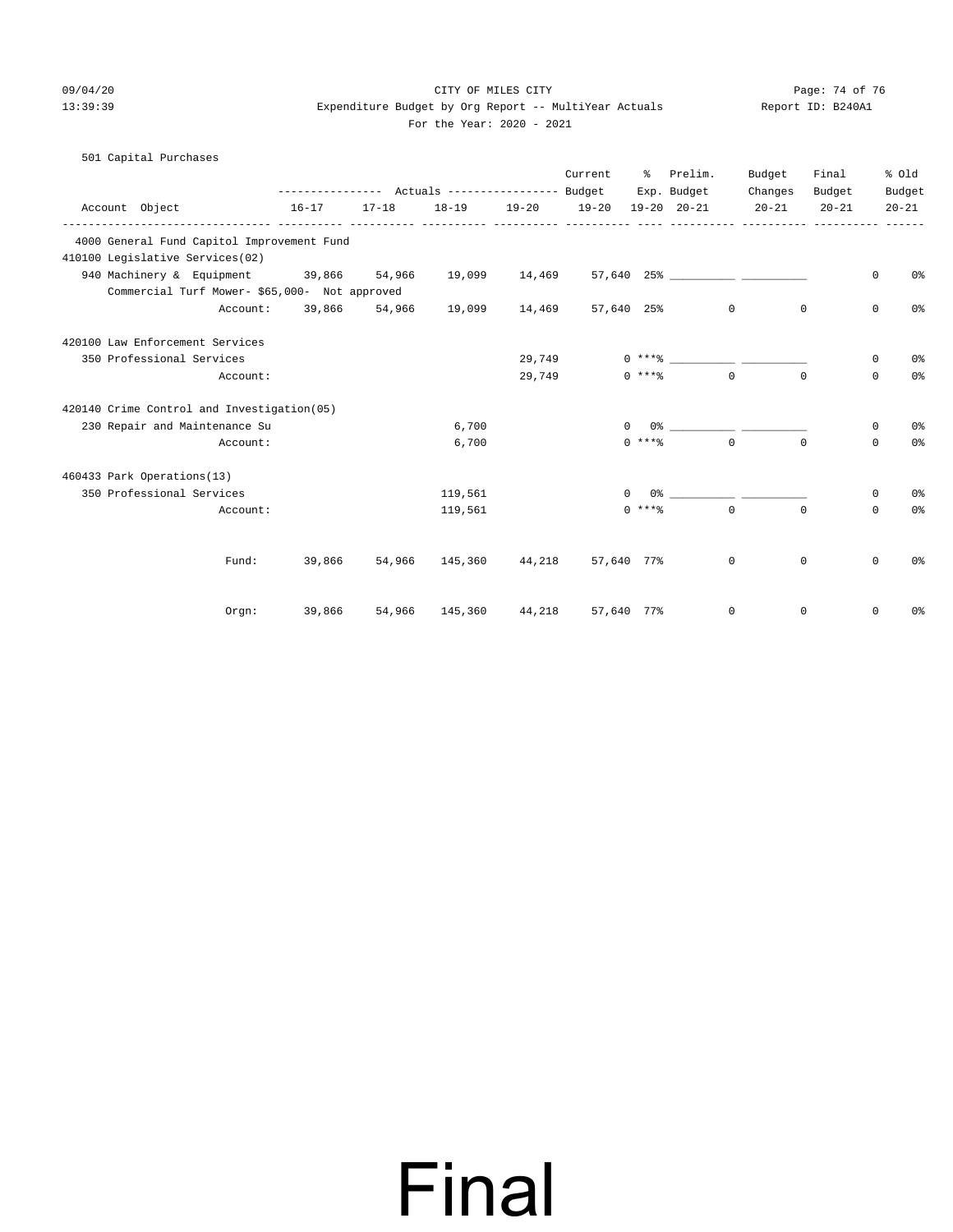### 09/04/20 Page: 75 of 76 CITY OF MILES CITY CONTROL PAGE: 75 of 76 Page: 75 of 76 13:39:39 Expenditure Budget by Org Report -- MultiYear Actuals Report ID: B240A1 For the Year: 2020 - 2021

910 Public Works City Garage

|                                          |                  |           |                                  |           | Current     | ႜ          | Prelim.             | Budget                                                                                                                                                                                                                                                                                                                                              | Final                | % old      |
|------------------------------------------|------------------|-----------|----------------------------------|-----------|-------------|------------|---------------------|-----------------------------------------------------------------------------------------------------------------------------------------------------------------------------------------------------------------------------------------------------------------------------------------------------------------------------------------------------|----------------------|------------|
|                                          | ---------------- |           | Actuals ----------------- Budget |           |             |            | Exp. Budget         | Changes                                                                                                                                                                                                                                                                                                                                             | Budget               | Budget     |
| Account Object                           | $16 - 17$        | $17 - 18$ | $18 - 19$                        | $19 - 20$ | $19 - 20$   |            | $19 - 20$ $20 - 21$ | $20 - 21$                                                                                                                                                                                                                                                                                                                                           | $20 - 21$            | $20 - 21$  |
| 6040 PUBLIC WORKS                        |                  |           |                                  |           |             |            |                     |                                                                                                                                                                                                                                                                                                                                                     |                      |            |
| 430220 Operations                        |                  |           |                                  |           |             |            |                     |                                                                                                                                                                                                                                                                                                                                                     |                      |            |
| 110 Salaries and Wages-Comp A            |                  |           |                                  | $-1,782$  |             | 0 ****     |                     | <u>and the company of the company of the company of the company of the company of the company of the company of the company of the company of the company of the company of the company of the company of the company of the com</u>                                                                                                                | 0                    | 0%         |
| 111 Salaries and Wages - Perm            | 83,493           | 86,508    | 82,943                           | 85,186    | 93,656      | 91%        |                     | 82,880                                                                                                                                                                                                                                                                                                                                              | 82,880               | 88%        |
| 121 OVERTIME-PERMANENT                   | 1,152            | 7,802     | 2,834                            | 617       | 1,200       | 51%        |                     |                                                                                                                                                                                                                                                                                                                                                     | 1,200                | 100%       |
| 131 VACATION                             | 7,549            | 7,012     | 9,886                            | 6,769     |             | 7,500 90%  |                     |                                                                                                                                                                                                                                                                                                                                                     | 7,500                | 100%       |
| 132 SICK LEAVE                           | 7,012            | 9,335     | 6,639                            | 3,664     | 7,000       | 52%        |                     |                                                                                                                                                                                                                                                                                                                                                     | 7,000                | 100%       |
| 133 OTHER LEAVE PAY                      | 2,897            | 2,543     | 4,047                            | 1,185     | 2,900       | 41%        |                     | $2,900$ _________                                                                                                                                                                                                                                                                                                                                   | 2,900                | 100%       |
| 134 HOLIDAY PAY                          | 277              | 426       | 1,552                            |           | 1,700       | 0%         |                     |                                                                                                                                                                                                                                                                                                                                                     | 270                  | 16%        |
| 141 Unemployment Insurance               | 154              | 285       | 379                              | 147       | 169         | 87%        |                     |                                                                                                                                                                                                                                                                                                                                                     | 153                  | 91%        |
| 142 Workers' Compensation                | 5,696            | 5,704     | 6,106                            | 7,105     |             | 6,389 111% |                     |                                                                                                                                                                                                                                                                                                                                                     | 5,229                | 82%        |
| 143 Health Insurance                     | 18,678           | 19,257    | 19,355                           | 18,338    | 21,457      | 85%        |                     | $20,508$ __________                                                                                                                                                                                                                                                                                                                                 | 20,508               | 96%        |
| 144 FICA                                 | 7,818            | 8,651     | 8,217                            | 7,442     | 8,608       | 86%        |                     |                                                                                                                                                                                                                                                                                                                                                     | 7,784                | 90%        |
| 145 PERS                                 | 11,698           | 9,624     | 9,247                            | 8,446     |             | 9,756 87%  |                     | 8,923                                                                                                                                                                                                                                                                                                                                               | 8,923                | 91%        |
| 196 CLOTHING ALLOTMENT                   | 338              | 338       | 338                              | 300       | 400         | 75%        |                     | $400$ __________                                                                                                                                                                                                                                                                                                                                    | 400                  | 100%       |
| 210 Office Supplies and Mater            | 511              | 71        | 2,100                            | 437       | 500         | 87%        |                     |                                                                                                                                                                                                                                                                                                                                                     | 500                  | 100%       |
| 214 Small Items of Equipment             | 9,297            | 10,025    | 5,363                            | 5,053     |             | 5,000 101% |                     |                                                                                                                                                                                                                                                                                                                                                     | 10,000               | 200%       |
| 220 Operating Expenses                   | 1,540            | 2,108     | 1,164                            | 900       | 2,000       | 45%        |                     | $2,000$ __________                                                                                                                                                                                                                                                                                                                                  | 2,000                | 100%       |
| 222 Chemicals, Lab & Med Suppl           |                  |           |                                  |           | 100         | 0%         |                     |                                                                                                                                                                                                                                                                                                                                                     | 100                  | 100%       |
| 226 Clothing and Uniforms                | 135              | 450       | 568                              | 150       | 450         | 33%        |                     |                                                                                                                                                                                                                                                                                                                                                     | 450                  | 100%       |
| 230 Repair and Maintenance Su            | 356              | 687       | 564                              | 3,654     |             | 700 522%   |                     |                                                                                                                                                                                                                                                                                                                                                     | 700                  | 100%       |
| 231 Gas, Oil, Diesel Fuel, Gr            | 166              | 567       | 768                              | 720       | 800         | 90%        |                     |                                                                                                                                                                                                                                                                                                                                                     | 1,000                | 125%       |
| 241 Consumable Tools                     |                  | 96        |                                  |           | 100         | 0%         |                     | $100$ _______                                                                                                                                                                                                                                                                                                                                       | 100                  | 100%       |
| 341 Electric Utility Services            | 4,708            | 5,927     | 6,222                            | 7,725     |             | 6,500 119% |                     |                                                                                                                                                                                                                                                                                                                                                     | 6,800                | 105%       |
| 342 Water Utility Services               | 1,246            | 1,271     | 1,296                            | 1,322     | 1,500       | 88%        |                     |                                                                                                                                                                                                                                                                                                                                                     | 1,300                | 87%        |
| 343 Sewer Utility Services               | 1,452            | 1,481     | 1,511                            | 1,541     | 1,600       | 96%        |                     |                                                                                                                                                                                                                                                                                                                                                     | 1,600                | 100%       |
| 344 Gas Utility Service                  | 1,922            | 3,201     | 2,747                            | 2,110     | 3,000       | 70%        |                     |                                                                                                                                                                                                                                                                                                                                                     | 2,500                | 83%        |
| 345 Telephone                            | 415              | 1,206     | 442                              | 489       | 500         | 98%        |                     | $450$ _________                                                                                                                                                                                                                                                                                                                                     | 450                  | 90%        |
| 346 Garbage Service                      | 999              | 356       | 999                              | 975       |             | 500 195%   |                     |                                                                                                                                                                                                                                                                                                                                                     | 1,000                | 200%       |
| 347 Internet                             | 611              | 724       | 657                              | 538       |             | 550 98%    |                     | $\begin{picture}(10,10) \put(0,0){\line(1,0){10}} \put(15,0){\line(1,0){10}} \put(15,0){\line(1,0){10}} \put(15,0){\line(1,0){10}} \put(15,0){\line(1,0){10}} \put(15,0){\line(1,0){10}} \put(15,0){\line(1,0){10}} \put(15,0){\line(1,0){10}} \put(15,0){\line(1,0){10}} \put(15,0){\line(1,0){10}} \put(15,0){\line(1,0){10}} \put(15,0){\line(1$ | 600                  | 109%       |
| 350 Professional Services                | 1,059            | 305       | 947                              | 88        | 500         | 18%        |                     |                                                                                                                                                                                                                                                                                                                                                     | 500                  | 100%       |
| 360 Contr R & M                          | 2,000            | 1,588     |                                  | 2,663     | 1,000 266%  |            |                     |                                                                                                                                                                                                                                                                                                                                                     | 1,000                | 100%       |
| 370 Travel                               |                  |           |                                  | 32        | 200         | 16%        |                     |                                                                                                                                                                                                                                                                                                                                                     | 200                  | 100%       |
| 380 Training Services                    |                  |           | 20                               |           | 200         | 0%         |                     |                                                                                                                                                                                                                                                                                                                                                     | 200                  | 100%       |
| Account:                                 | 173,179          | 187,548   | 176,911                          | 165,814   | 186,435 89% |            | 175,747             | $\circ$                                                                                                                                                                                                                                                                                                                                             | 175,747              | 94%        |
| 510330 Comprehensive Liability Insurance |                  |           |                                  |           |             |            |                     |                                                                                                                                                                                                                                                                                                                                                     |                      |            |
| 513 Liability                            | 647              | 1,064     | 1,459                            | 1,615     | 1,616 100%  |            | $1,746$ $\_$        |                                                                                                                                                                                                                                                                                                                                                     |                      | 1,746 108% |
| True #                                   |                  |           |                                  |           |             |            |                     |                                                                                                                                                                                                                                                                                                                                                     |                      |            |
| Account:                                 | 647              | 1,064     | 1,459                            | 1,615     | 1,616 100%  |            | 1,746               |                                                                                                                                                                                                                                                                                                                                                     | $\mathbf 0$<br>1,746 | 108%       |
| Fund:                                    | 173,826          | 188,612   | 178,370                          | 167,429   | 188,051 89% |            | 177,493             |                                                                                                                                                                                                                                                                                                                                                     | $\circ$<br>177,493   | 94%        |
| $0$ rqn:                                 | 173,826          | 188,612   | 178,370                          | 167,429   | 188,051 89% |            | 177,493             |                                                                                                                                                                                                                                                                                                                                                     | 177,493<br>0         | 94%        |